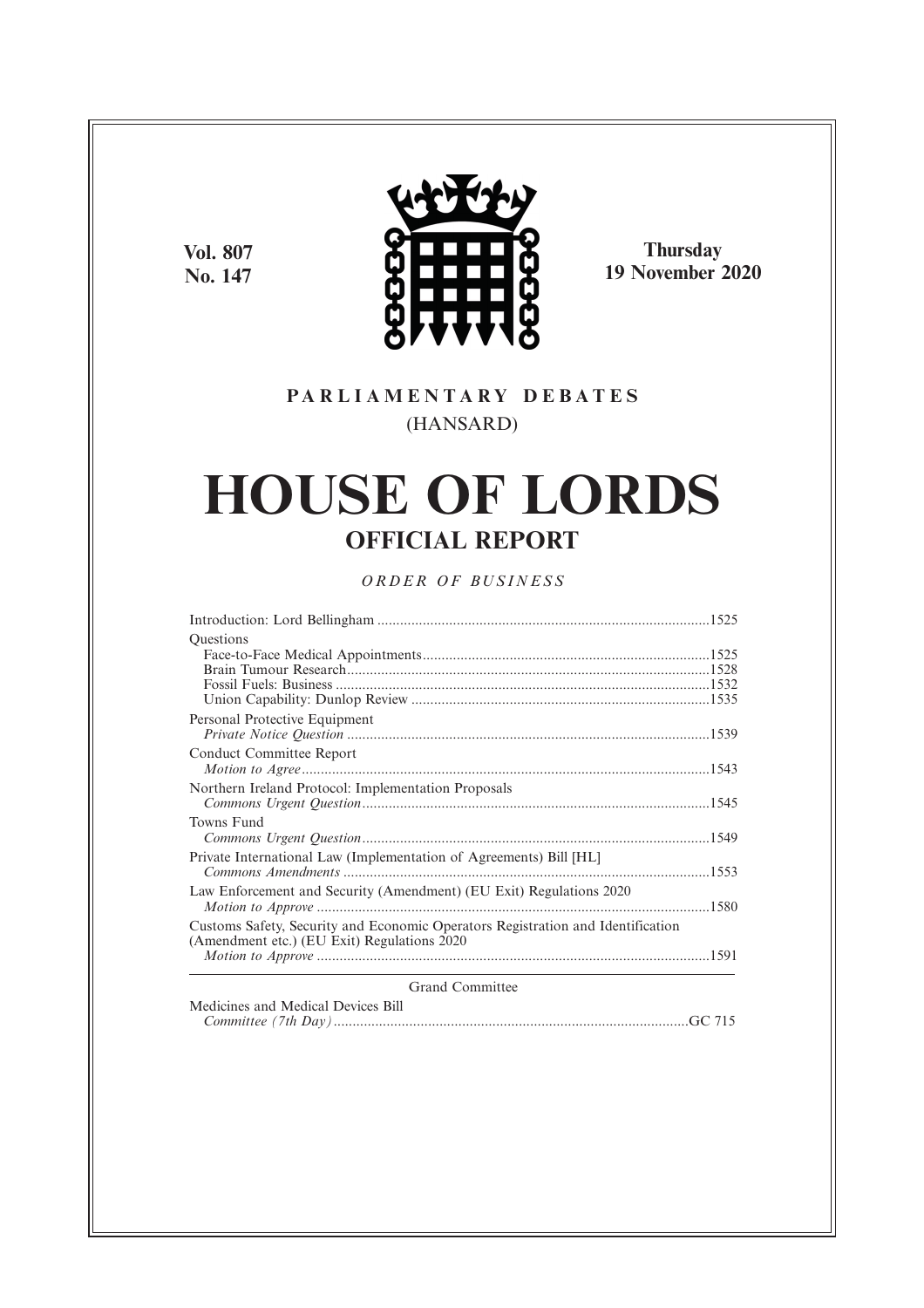Lords wishing to be supplied with these Daily Reports should give notice to this effect to the Printed Paper Office.

No proofs of Daily Reports are provided. Corrections for the bound volume which Lords wish to suggest to the report of their speeches should be clearly indicated in a copy of the Daily Report, which, with the column numbers concerned shown on the front cover, should be sent to the Editor of Debates, House of Lords, within 14 days of the date of the Daily Report.

> *This issue of the Official Report is also available on the Internet at* https://handard.parliament.uk/lords/2020-11-19

In Hybrid sittings, [V] after a Member's name indicates that they contributed by video call.

The following abbreviations are used to show a Member's party affiliation:

| <b>Abbreviation</b> | <b>Party/Group</b>                 |
|---------------------|------------------------------------|
| CB                  | Cross Bench                        |
| Con                 | Conservative                       |
| <b>DUP</b>          | Democratic Unionist Party          |
| GP                  | Green Party                        |
| Ind Lab             | <b>Independent Labour</b>          |
| Ind LD              | Independent Liberal Democrat       |
| Ind SD              | <b>Independent Social Democrat</b> |
| Ind UU              | Independent Ulster Unionist        |
| Lab                 | Labour                             |
| Lab Co-op           | Labour and Co-operative Party      |
| LD                  | Liberal Democrat                   |
| LD Ind              | Liberal Democrat Independent       |
| Non-afl             | Non-affiliated                     |
| PС                  | Plaid Cymru                        |
| <b>UKIP</b>         | UK Independence Party              |
| UUP                 | <b>Ulster Unionist Party</b>       |

No party affiliation is given for Members serving the House in a formal capacity, the Lords spiritual, Members on leave of absence or Members who are otherwise disqualified from sitting in the House.

© Parliamentary Copyright House of Lords 2020,

*this publication may be reproduced under the terms of the Open Parliament licence, which is published at www.parliament.uk/site-information/copyright/.*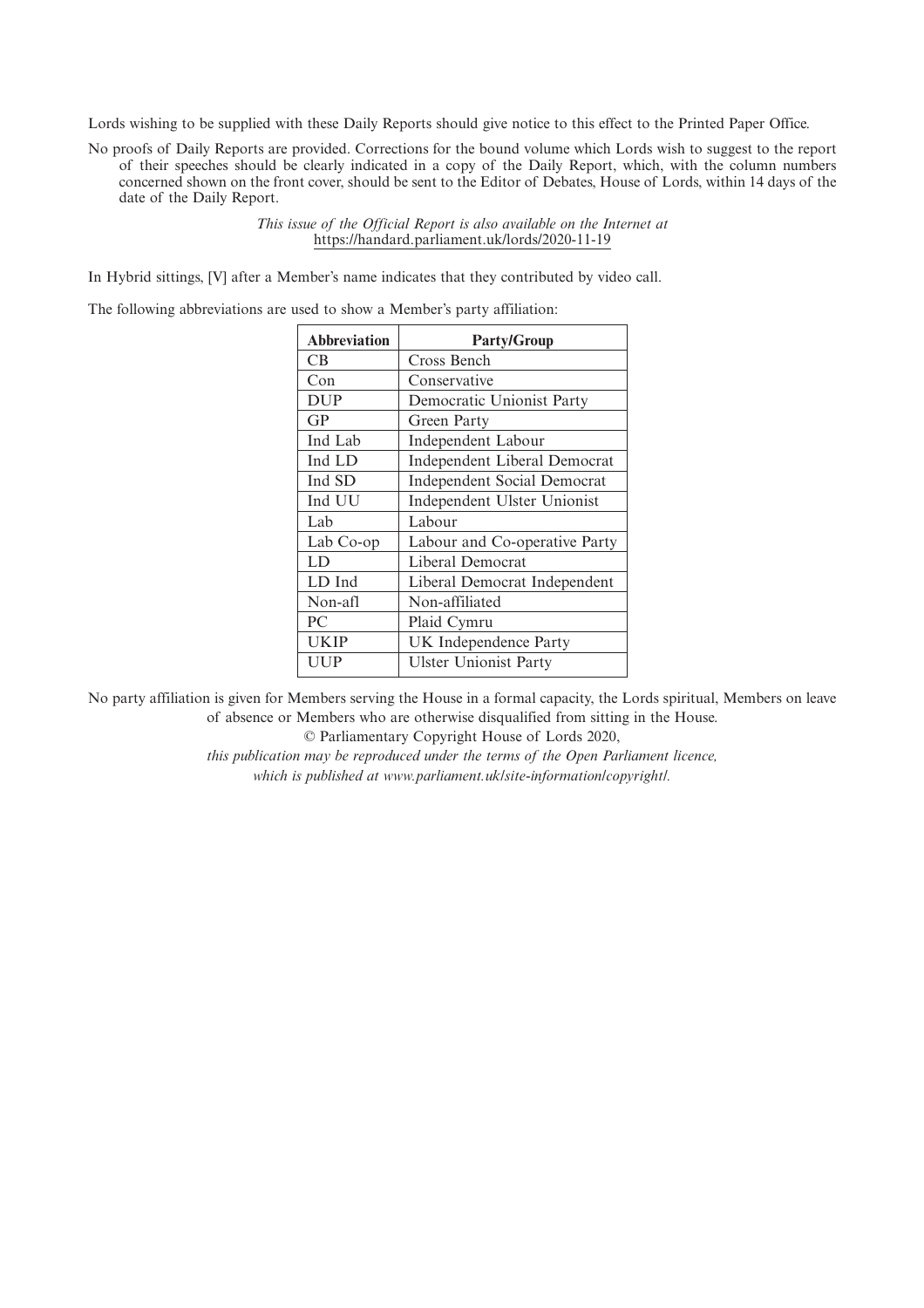# House of Lords

*Thursday 19 November 2020*

*The House met in a hybrid proceeding.*

*Noon*

*Prayers—read by the Lord Bishop of Salisbury.*

### **Introduction: Lord Bellingham**

*12.08 pm*

*Sir Henry Campbell Bellingham, Knight, having been created Baron Bellingham, of Congham in the County of Norfolk, was introduced and took the oath, supported by Lord Glenarthur and Lord Garnier, and signed an undertaking to abide by the Code of Conduct.*

### **Arrangement of Business**

*Announcement*

### *12.13 pm*

**The Deputy Speaker (The Earl of Kinnoull) (Non-Afl):** My Lords, the Hybrid Sitting of the House will now begin. Some Members are here in the Chamber and others are participating remotely. All Members will be treated equally. If the capacity of the Chamber is exceeded, I will immediately adjourn the House. Oral Questions will now commence. Please can those asking supplementary questions keep them to no longer than 30 seconds and confined to two points? I also ask that Ministers are brief in their answers.

# **Face-to-Face Medical Appointments**

*Question*

*12.13 pm*

### *Asked by Lord Balfe*

To ask Her Majesty's Government what progress they have made towards the return to face to face appointments on demand for medical patients.

**TheParliamentaryUnder-Secretaryof State,Department of Health and Social Care (Lord Bethell) (Con):** My Lords, face-to-face GP appointments increased from 10 million in August to 15 million in September. I should like to take this moment to thank those who have worked hard to restart primary care and serve patients in difficult circumstances. But I should also flag that the proportion of consultations by phone and video is currently running at around 40% and, for many people, this represents a safe, convenient, low-stress, low-cost and hygienic way to get the clinical engagement they need.

**Lord Balfe (Con):** My Lords, I thank the Minister for his response and note that public trust in the Government is not rising at the moment, and that many people feel that the absence of effort to get medical practice back to normal is a contributory factor in this. Will the department make it a priority to get face-to-face appointments back to the level that they were before? If it cannot, the Government will find that trust declines even further.

**Lord Bethell (Con):** My Lords, I thank my noble friend for his comments and reassure him that the Government are absolutely focused on the restart programme. The chief executive of the NHS has written to GPs, emphasising the absolute and primary importance of face-to-face appointments, for exactly the reasons that my noble friend knows full well. I also emphasise the enormous response that we have had from the public, and that we are meeting exacting targets for those face-to-face meetings. I also emphasise that new technologies and techniques have been very much welcomed by the public. Telemedicine, and telephone and video consultations, have proved to be extremely popular and helped to increase the number of appointments last month compared with this time last year.

**Lord Harris of Haringey (Lab):** My Lords, nearly three-quarters of GP consultations at the peak of the pandemic were conducted by telephone or video call. A BMA survey in June found that nine in 10 GPs want to continue to deliver consultations remotely, once the pandemic has ended. Many people are reluctant to discuss their symptoms in this way, or cannot access the necessary technology, and often diagnoses are not possible without a physical examination. Is the Minister happy with such a change? What guidance does the department intend to give on this, and will the GP contract be reviewed to reflect what is happening?

**Lord Bethell (Con):** The noble Lord is entirely right. Without doubt, there are very many circumstances in which a face-to-face appointment is absolutely necessary, whether that is for a physical analysis, for the comfort of the patient or to check out other symptoms that may not be apparent from a telephone call. However, there are other people for whom telephone appointments are helpful. The Royal College of Physicians found that 20% of patients over 65 felt worse after an in-person appointment because of the stress involved. But the noble Lord is entirely right that guidelines do need to be evolved in order to reflect the changes, and there may be a moment when the GP contract needs to be revisited.

**Lord Mann (Non-Afl):** Iceland has better survival rates for strokes by using telemedicine for decisions in acute care on thrombolysis. Will the Government not take this opportunity to move primary care far more into the modern era by encouraging a far greater use of telemedicine, and not simply hark back to the past as we learn from the experiences of Covid?

**Lord Bethell (Con):**The noble Lord makes an incredibly interesting parallel with Iceland. It is not one that I knew, but I will take care to look into it, because it is instructive and informative. He is right to say that Covid has demonstrated the power of telemedicine, and we are keen to learn that lesson. We do not want the elastic band of old practice to snap back to where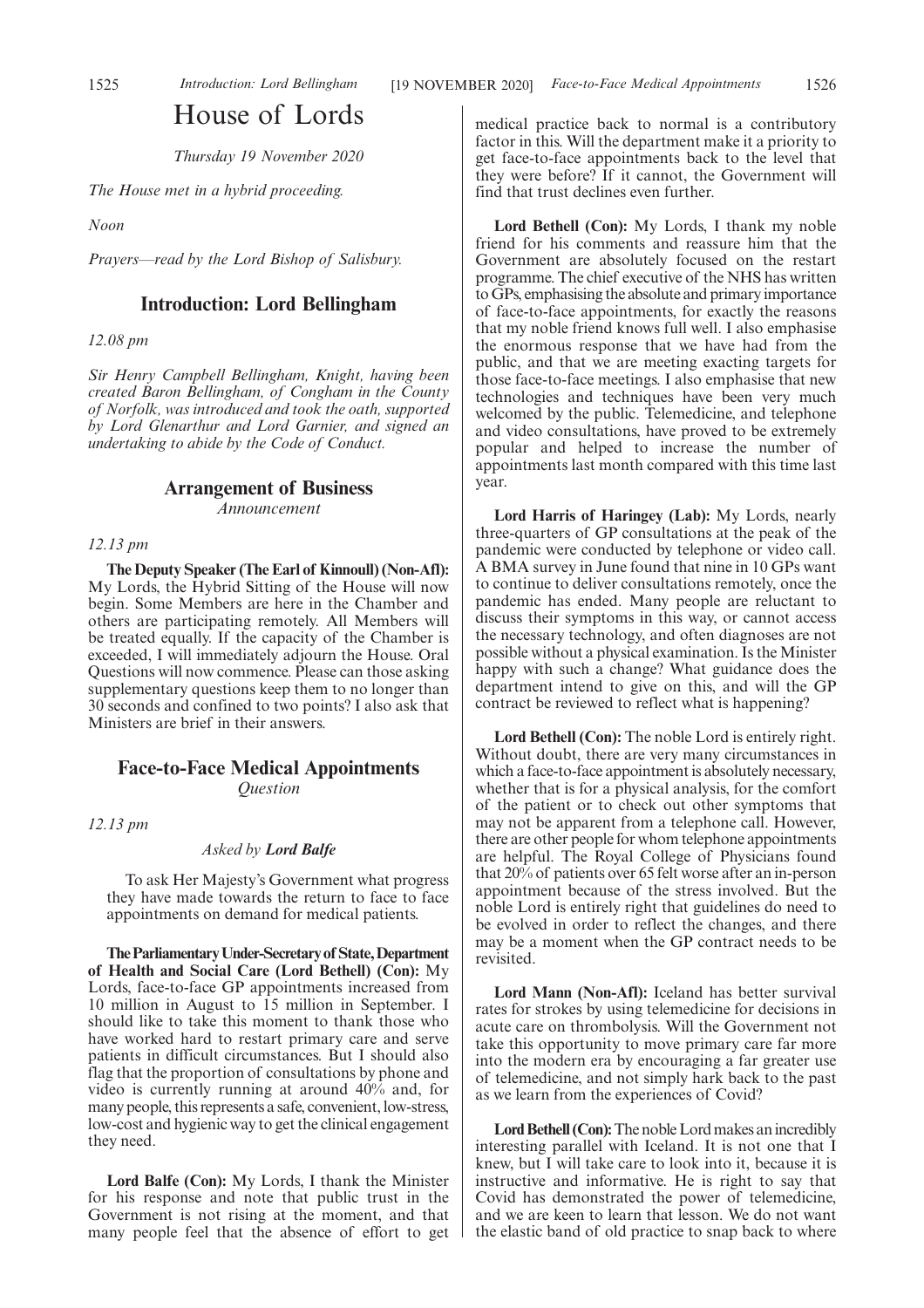#### [LORD BETHELL]

it was before. To reflect the words of a noble Lord who spoke previously, there will be occasions when telemedicine is right. The key is getting the blend correct and ensuring that the right format is used in the right circumstances.

**Baroness Browning (Con) [V]:** I quite accept that there is a role for telemedicine, but an accurate diagnosis in cases of serious disease and illness is dependent not just on the questions that the doctor asks and the observations he makes but on the ability of the patient to give accurate information. I will give the example from my family in the past few months of antibiotics prescribed for a "lung infection" that was actually a fatal pulmonary embolism. Getting that mix right is not easy; there are very many shades of grey.

**Lord Bethell (Con):** My noble friend makes a very good point. Diagnosis is phenomenally difficult and, quite often, patients who present with seemingly one condition have something altogether different. It may be that a face-to-face appointment will be the moment when that difference is spotted and caught. She is entirely right to say that we cannot omit that format for the right circumstances, but a great many patients see their GPs very regularly. Their journeys may be onerous, uncomfortable and stressful, and telemedicine might offer them an alternative opportunity. There are others for whom speed is of the essence, and having telemedicine, particularly when it is supported by apps that provide essential information about their condition, can be an important and urgent alternative.

**Baroness Tyler of Enfield (LD) [V]:** My Lords, according to the June edition of the *British Medical Journal*, the biggest change for mental health services has been the rapid adoption of video and phone consultations, an approach that had rarely been used in a field where relationships and trust between clinicians and patients are vital and where body language and eye contact are often a key part of the assessment. Many in the sector have reported that virtual appointments are at best inferior, particularly with young people, those with learning disabilities and the elderly. What assurances can the Minister give that face-to-face appointments will continue to be made available for those who need them in this field?

**Lord Bethell (Con):** The noble Baroness has raised an important point. I saw the *BMJ* article to which she has referred; it was a very interesting warning shot, whereby we should not overshoot in this area. But perhaps I can also emphasise that other interesting evidence shows that some mental health services have been better provided by online consultations. For instance, some young people do not like visiting clinics, where they feel uncomfortable, and prefer video conferences. I think it is too early to call it on this one, because we need to analyse closely the benefits and disbenefits in the area of mental health. We must ensure that we have the right format for the right occasion, but I completely take on board the warnings of the noble Baroness.

**Lord Flight (Con):** My Lords, my personal experience of online doctor appointments is that they are most satisfactory, efficient and time-saving, but I do understand that many older citizens may want and often need to have traditional face-to-face appointments. Appointments on demand are surely not practical, but does the Minister support citizens having the legal right to request one-to-one doctor appointments?

Lord Bethell (Con): I agree with my noble friend that the terms of service should be clear, although I am not sure that we necessarily have the scope for or benefits of a legal right per se. However, perhaps I may disagree with him on one point. He said that there is a greater demand among older citizens for face-to-face contact, but that is not our experience. Older citizens are often very engaged digitally, prefer to engage with their clinicians, on occasion, from the comfort of their own homes, and can often be early adopters of such technologies.

**Baroness Meacher (CB) [V]:** My Lords, I agree with the Minister that, much to doctors' surprise, many older people prefer to have virtual appointments, whether by Zoom or telephone. We can make assumptions about people, but doctors have been quite surprised by the extent to which patients prefer having an online consultation. Does the Minister agree that, in the end, this needs to be a matter for doctors to decide? Very often, they will have an initial conversation and then agree to see the patient when that is necessary. However, this is probably not a matter for government to decide on or to intervene in, and certainly not until doctors have settled down to a pattern of consultations based on their experience and understanding of their patients.

**Lord Bethell (Con):** The noble Baroness makes a good point, but I would put a slightly different perspective on it. Doctors have not been the most progressive group in this area; as she says, they have been caught by surprise by patients' views. I would actually give patients the loudest voice in this particular conversation.

**The Deputy Speaker (The Earl of Kinnoull) (Non-Afl):** My Lords, I regret that the time allotted for this Question has now elapsed.

### **Brain Tumour Research** *Question*

*12.24 pm*

*Asked by Lord O'Shaughnessy*

To ask Her Majesty's Government what financial support they are providing for research into therapies and treatments for people with brain tumours.

**TheParliamentaryUnder-Secretaryof State,Department of Health and Social Care (Lord Bethell) (Con):** My Lords, in 2018, the Government announced funding of £40 million over five years for brain tumour research as part of the Tessa Jowell Brain Cancer Mission, through the NIHR. We are relying on researchers to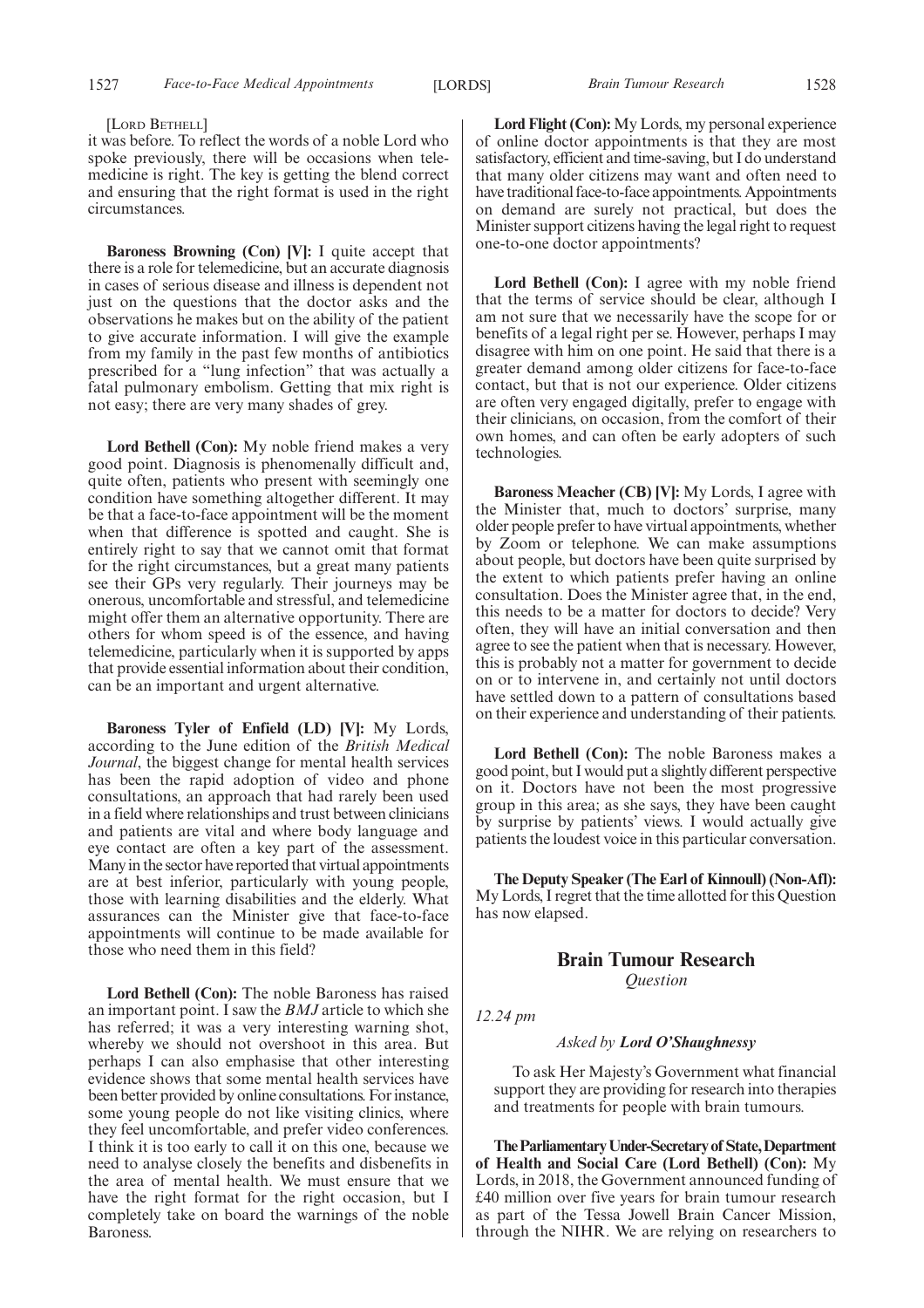submit high-quality research proposals in this very difficult area. To encourage such applications, in April 2018 we released an NIHR highlight notice on brain tumour research asking research teams to submit collaborative applications, building on recent initiatives and investments.

**Lord O'Shaughnessy (Con):** I am grateful to my noble friend for that Answer. Nearly three years ago, this House was witness to one of the most courageous and moving speeches in its long history when Baroness Jowell argued for better support for people who, sadly, like her, die from rare cancers. We have made progress since then; fluorescent dye to aid surgical accuracy has been rolled out and new specialist brain cancer centres have been set up across the NHS. However, funding for research is lagging. Of that £40 million promised by the NIHR, only £6 million has been allocated. Can my noble friend tell the House what the department is doing to address this issue and is he prepared to meet with representatives of the brain cancer research charities in order to think of a way forward?

**Lord Bethell (Con):**My Lords, the memory of Baroness Tessa Jowell has had a huge impact in this area. I remember well her testimony from these Benches and the mood of the House then. It was an extremely moving and impactful occasion and we remember her very fondly indeed.

My noble friend is entirely right that it is extremely frustrating that not more of this money has been spent. You will not catch me saying that very often at the Dispatch Box, but in this case, it is true. Managing the pipeline of research submissions through the process to the NIHR is a challenge. The NIHR has very high standards for the allocation of research grants and to date, it has struggled to find the number and quality of grants to support. That is why we will put a renewed focus on supporting the drafting of better grants, and I would be pleased to meet with the charities recommended by my noble friend in order to discuss the ways we can do that.

**Baroness Ritchie of Downpatrick (Non-Afl) [V]:** My Lords, I have been told that only 5% of national spend on cancer research is devoted to brain tumour research. Let us consider the collaborative work being undertaken on precision medicine by the University of Bristol and Queen's University Belfast. What additional funding could be dedicated to this area, which provides individualised treatments to ensure better patient outcomes?

**Lord Bethell (Con):** The noble Baroness is entirely right that precision medicine offers an enormous and powerful opportunity for us to tackle cancers. Brain cancers are particularly difficult to tackle, especially in adults, and we are daunted by the struggle to make further progress in this area. Since April 2018, we have spent £5.7 million on directly funded brain tumour research, but that is not enough and we would like to spend more. I am open to recommendations on how the money could be spent.

**Baroness Morgan of Cotes (Con) [V]:** My Lords, brain tumours kill more children and adults under the age of 40 than any other cancer, and I am grateful to hear my noble friend's acknowledgement that research funding is not yet enough. Does he agree with the proposal to change the system so that if a site-specific brain tumour grant is deemed fundable by a panel, it will automatically be funded during a highlighted brain tumour funding round such as the one announced last month?

**Lord Bethell (Con):** My Lords, I am extremely grateful for a briefing given by Professor Richard Gilbertson earlier today on the specific question raised by my noble friend, which is grants for brain tumours in children. The NIHR system is a gold standard that is envied by the world and does not necessarily need to be broken and restarted. However, the point made by my noble friend is a good one and we are looking at ways of ensuring that more and better recommendations for grants go into the system in the first place so that, basically, we can spend the money more quickly.

**Lord Carlile of Berriew (CB) [V]:** My Lords, on 6 November this year, the Government spoke of developing quality research and funding through a successful partnership and sustainable alignment with the charity sector. When can we expect to see some results from that initiative, with work and funding to achieve those goals?

**Lord Bethell (Con):** My Lords, the work of the charity sector in medical research is absolutely fundamental to national progress in this area. However, it too has been hit incredibly hard by Covid. We are having a number of dialogues with medical research sector representatives on how we can help. There will need to be a short, medium and long-term approach to getting back to where we were at the beginning of the year. How we bridge the current funding gap is a source of enormous concern to the department and the NHS. I cannot guarantee that we can necessarily embark on exactly the same framework that we envisaged at the beginning of the year, but I can reassure the noble Lord that we are very committed to the research community and we engage with it regularly on how we can help.

**Lord Reid of Cardowan (Lab):** My Lords, several references have been made to our late and much-loved colleague Tessa Jowell, who I was proud to call a friend. Was she not prescient when in her last speech to this Chamber she said:

"I am not afraid. I am fearful that this new and important approach"—

referring to research—

"may be put into the 'too difficult' box". [*Official Report*, 25/1/18; col. 1170]

When the Minister tells us in all sincerity that it is just too difficult to spend the £40 million that was promised, will he at least give this House an assurance that after this discussion he will take a personal and direct oversight of this matter, because it would be a great tragedy if those words of Tessa Jowell proved to be correct in the long run?

**Lord Bethell (Con):** I hear the noble Lord's words loud and clear. I reassure him that the good news is that Tessa Jowell left behind her in the Tessa Jowell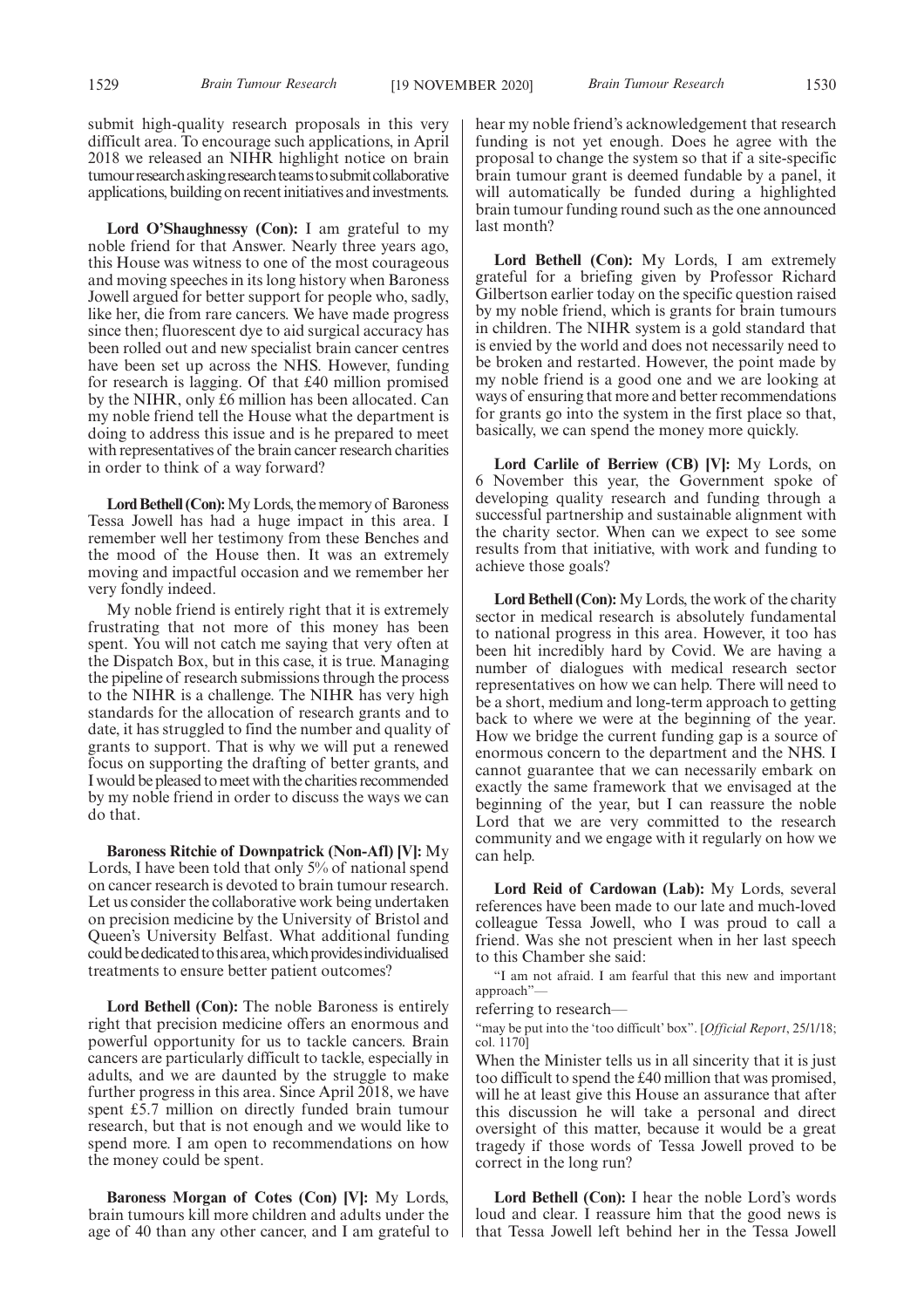#### [LORD BETHELL]

Brain Cancer Mission an incredibly effective organisation that is holding the feet of Ministers firmly to the fire —not least through my noble friend Lord O'Shaughnessy, who is on my case in a very big way.

I recognise that this is one of the tricky scientific challenges of our age. We have struggled to tackle adult brain tumours for a very long time. There has to be investment in the basic science around them, in the techniques, such as the very focused radiology, and in provable therapeutics that work in the field. This is not going to happen overnight, but I reassure the noble Lord that we are committed to finding a solution.

**Baroness Jolly (LD) [V]:** My Lords, the noble Lord, Lord Reid, referred to Baroness Jowell's final speech, when she told us not to give up fighting this pernicious cancer. The noble Lord, Lord O'Shaughnessy, the then Minister, gave the assurance that the Government would not cease support for research into new treatments. Can the Minister confirm how many more research programmes into brain tumour treatments and therapies have been funded by NIHR since then? Is he confident that enough is being done?

**Lord Bethell (Con):** My Lords, I have a table of all the brain tumour research projects that we have backed over the last 10 years and I would be very glad to share it with the noble Baroness in correspondence. The short answer is, not enough. I would like there to be more grants and of higher value, but I recognise the challenge. When I speak to the scientists—even Richard Gilbertson, who is a very measured practitioner in this area—they recognise that more work needs to be done at an earlier stage to ensure that they are the kinds of projects that the NIHR system can back. We need to have a conversation about how we can encourage the early-stage science and the creative drafting of fresh ideas for that pipeline. That is something that I am very keen to get on with and have a dialogue about.

**Lord Polak (Con):**I, too, was privileged to be present when Baroness Jowell spoke. In 1988, a 27 year-old man whose wife was eight months pregnant and who had just completed the London Marathon, was told by a neurologist that he had a brain tumour and six months to live. My Lords, that young man was me. I thank God and the doctors and nurses at the Royal Free Hospital that I am here to tell this story.

What is being done to educate and work with families and loved ones, who take the brunt of providing support for the patient and who most likely have no medical knowledge? While the Minister will be aware that not all brain tumours are cancerous, can he explain the Government's commitment to fighting this niche but deadly form of cancer?

**Lord Bethell (Con):** My Lords, on behalf of everyone, I thank my noble friend for that powerful personal testimony. I am sure there will be many others in the Chamber or listening who have known or lived through some association with brain cancer or cancer of some kind. It is extremely gratifying that in many areas of cancer we have made enormous progress—to the extent that it is a completely treatable disease in many respects but in the area of brain cancer, that is not true. That is not good enough and we are working on trying to find a solution. Money has been spent, but not enough. We need more focus on this.

On my noble friend's point on supporting families, that is something that trusts work on, but it is left to the charities and support organisations to do. In all areas of illness, that is something where perhaps we could or should be doing more and I completely take on board his comments.

**The Deputy Speaker (The Earl of Kinnoull) (Non-Afl):** The time allowed for this Question has elapsed.

### **Fossil Fuels: Business** *Question*

### *12. 35pm*

### *Asked by The Lord Bishop of Salisbury*

To ask Her Majesty's Government, further to the report by the Transition Pathway Initiative *Management Quality and Carbon Performance of Energy Companies: September 2020*, published on 7 October, what steps they plan to take to encourage fossil fuel intensive businesses to accelerate their move to net zero carbon emissions.

**TheParliamentaryUnder-Secretaryof State,Department forBusiness,EnergyandIndustrialStrategy(LordCallanan) (Con):** My Lords, the Government have schemes worth nearly £2 billion operating or in development to support our vital energy-intensive industries to decarbonise. These schemes include the industrial energy transformation fund to help companies to reduce their fuel bills and transition to low-carbon technologies, and the industrial decarbonisation challenge to support industry with the development of low-carbon technologies in industrial clusters.

**The Lord Bishop of Salisbury:** I thank the Minister for his Answer. There have been some welcome and notable commitments, particularly by European oil and gas companies, but overall, the sector is not moving fast enough to align with the Paris agreement. How does the Minister see the Government supporting companies to move faster and have consistent standards for reporting all emissions from scopes 1, 2 and 3 so companies demonstrate alignment clearly in their reporting? I commend to the Minister the work of the Institutional Investors Group on Climate Change working with TPI to establish a net-zero standard. It would be marvellous if the Government supported these endeavours in the context of their presidency of COP.

**Lord Callanan (Con):**First, we welcome commitments from any company setting out its net-zero plans. We note the important and notable commitments from the oil and gas sector from the likes of Shell and BP. I endorse the right reverend Prelate's comments about COP and the other matter he mentioned.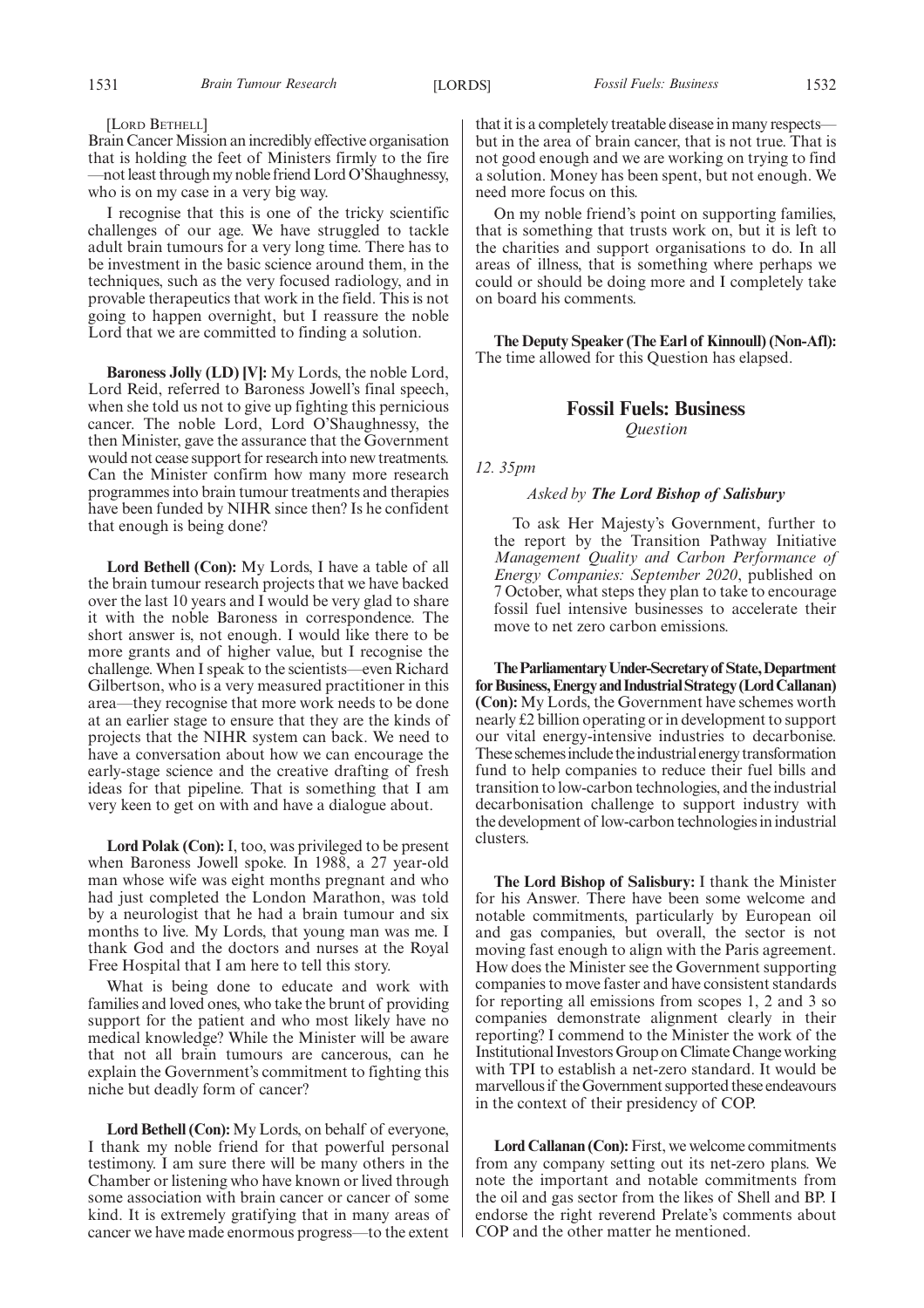**Lord Sarfraz (Con):** My Lords, significant investment will be required by energy-intensive industries moving to net zero. Will the Minister advise the House on efforts being made downstream to ensure that these businesses remain competitive in price-sensitive international markets where the competition might not play by the same rules?

**Lord Callanan (Con):** The noble Lord makes a very good point. We recognise that currently the costs of decarbonisation technologies are very high in many industries and many businesses are unable to pass on the increased costs of decarbonisation to consumers. That is why we are working very closely with industry and addressing this is one of the key aims of our industrial decarbonisation strategy.

**Baroness Young of Old Scone (Lab) [V]:** My Lords, I declare an interest as a pensioner of the Environment Agency pension fund, which co-chairs the transition pathway initiative. The TPI report shows that no oil and gas company can yet claim to be aligned with the Paris agreement. Does the Minister agree that accelerating the phase out of petrol and diesel cars in the UK will do little to impact the global oil and gas market in which UK-based multinational oil and gas companies operate? Will he tell the House what real leverage there is in the Prime Minister's 10-point plan on these global companies to drive faster and better delivery by the aim of Paris in their global operations?

**Lord Callanan (Con):** In the transition, the North Sea will remain a strategic asset for the UK providing high-quality jobs. We are working closely with the sector to support its transition. The noble Baroness will get more details in the upcoming energy White Paper and the North Sea transition deal.

**Baroness Sheehan (LD) [V]:** My Lords, according to the UK extractive industries transparency initiative, between 2015 and 2017, the Treasury gave more money to oil companies than it took from them in taxes—quite shocking. Is it still the Government's policy to extract every last drop from the North Sea, no matter what the cost to our economy and to the future of our planet?

**Lord Callanan (Con):** As I just said in answer to a previous questioner, the North Sea is vital to our economy and the transition. We will work closely with those companies, and already have some world-leading commitments from many on how they are taking forward the decarbonisation agenda.

**Lord Grantchester (Lab):** My Lords, now in its fourth year of monitoring, the Transition Pathway Initiative reports that companies make progress rather slowly and that only 18% are aligned with even the benchmark of below 2 degrees. It has also reported that climate science dictates that the pathway matters, not just the endpoint. Can the Minister explain why, in the scatter-gun 10-point environment plan, there is no mention of the oil and gas sector deal promised in the Conservative Party manifesto? It is meaningless without another of the missing strategy frameworks—the heat strategy.

**Lord Callanan (Con):** I referred to the North Sea strategy deal in my previous answer. The noble Lord will have to be patient until it comes out, but we are publishing a number of these strategy documents over the next 11 months before the COP in Glasgow next year.

**Lord Bourne of Aberystwyth (Con) [V]:** My Lords, I very much welcome the Government's 10-point green industrial revolution. What are we doing to lever private finance and what are the timescales for carbon capture and storage projects, specifically regarding Port Talbot, Teesside and Grangemouth?

**Lord Callanan (Con):** My noble friend makes an extremely good point: we want to be a world leader in carbon capture usage and storage technologies. He will have noted the announcement of an extra £200 million to add to the £800 million already committed in the plan, for a total of £1 billion in this world-leading technology.

**Lord Ravensdale (CB) [V]:** My Lords, I declare my interests as in the register. I very much welcome the Government's ambition for London to become the global centre of green finance and the announcement by the Task Force on Climate-related Financial Disclosures last week. Have the Government considered legislating to mandate financial institutions to align portfolios to net zero, as a way to incentivise fossil-fuel-intensive businesses to accelerate their moves towards this goal?

**Lord Callanan (Con):** As the noble Lord referenced in his question, we are mandating climate information in financial disclosures. We welcome other commitments from the many banks and financial institutions that are already joining us on the path to net zero.

**Lord Browne of Ladyton (Lab) [V]:** My Lords, as the right reverend Prelate and other noble Lords have pointed out, this report shows that most energy companies are not on track. This means that, to an extent, we will be dependent on fossil fuels for energy beyond 2050. Robust plans for that are essential. What is the Government's best estimate of the scale of the emissions challenge that this continuing dependency will create? As we heard, yesterday the Prime Minister unveiled a strategy to establish four carbon capture and storage clusters. If they operate at maximum capacity, will they meet a significant proportion of that challenge?

**Lord Callanan (Con):** They will contribute to that challenge, but we need a number of different technologies and methods to meet our legally binding commitment to net zero. The noble Lord is right in that respect, and the 10-point plan is a useful contribution towards that objective.

**Lord Teverson (LD):** My Lords, energy-intensive industries can only go so far in getting energy efficiency right. There is therefore a risk of carbon leakage from these organisations offshoring elsewhere in the world, which does nothing for global climate change. Are the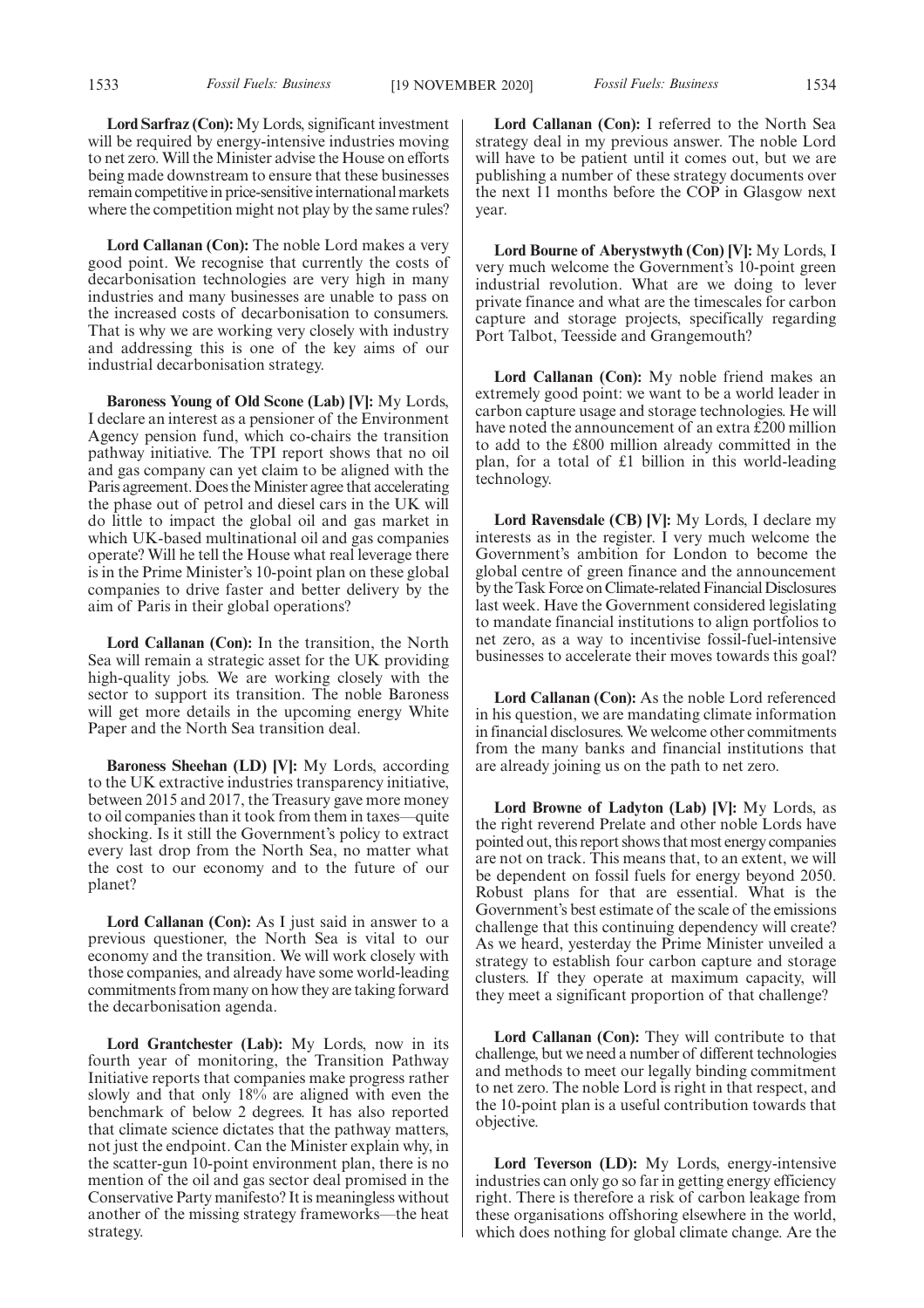[LORD TEVERSON]

Government considering a carbon border tax, as some of our European friends are, to make sure that that offshoring does not happen?

**Lord Callanan (Con):** The noble Lord is right to highlight the difficulties of potential carbon leakage. There are many problems with a carbon border tax, of which the noble Lord will be aware—difficulties with the WTO, et cetera—but I leave announcements on taxes to the Chancellor.

**The Earl of Caithness (Con):** My Lords, I welcome the 10-point plan that the Prime Minister announced yesterday, but ask my noble friend what discussions he has had with industry, particularly the producers of electric cars, to ensure that batteries, given their diversity, are fully recyclable throughout the country. We should not take away one problem just to replace it with another.

**Lord Callanan (Con):** My noble friend is right to highlight the problem of recycling batteries. We are investigating the environmental opportunities of a transition to zero-emission vehicles, and are keen to encourage a circular economy in these vehicles, particularly for batteries. We are supporting the innovation infrastructure and regulatory environment required to create a proper battery recycling scheme.

**The Deputy Speaker (The Earl of Kinnoull) (Non-Afl):** My Lords, all the supplementary questions have been asked and answered. We therefore move to the fourth Oral Question.

### **Union Capability: Dunlop Review** *Question*

*12.45 pm*

*Asked by Lord Foulkes of Cumnock*

To ask Her Majesty's Government when they expect to publish the report of the Dunlop Review into UK Government Union capability.

**The Minister of State, Cabinet Office (Lord True) (Con):** My Lords, as the Chancellor of the Duchy of Lancaster and Minister for the Cabinet Office told the House of Commons Public Administration and Constitutional Affairs Committee on 10 September, the Government intend to publish the Dunlop review before the end of the year.

**Lord Foulkes of Cumnock (Lab Co-op):** My Lords, does the Minister recall that the noble Lord, Lord Dunlop, was asked to review the strengthening and sustaining of the union? Given the Prime Minister's gaffe when speaking to northern MPs earlier this week, which fuelled the fires of nationalism, is it not time for the Dunlop report to be published now and for the Prime Minister to act on it?

**Lord True (Con):** My Lords, as I have said, the review will be published before the end of the year. It makes a number of recommendations, which Ministers are taking the time to consider carefully, before setting out how they will take them forward. Unfortunately, work has been delayed by a focus on the UK-wide response to Covid.

**Baroness Clark of Kilwinning (Lab):** Polling carried out in September showed that the Prime Minister Boris Johnson was himself the major driver of voters in Scotland towards support for independence. Given that, does the Minister not agree that it is time for the Government to review their policies and attitudes towards Scotland?

**Lord True (Con):** My Lords, the Government believe in devolution. The individual devolution settlements and their effectiveness have been appraised on a range of occasions, in the last 20 years. The Prime Minister, quite rightly, drew attention to the threat posed by the SNP to the unity of our kingdom.

**Lord Bruce of Bennachie (LD) [V]:** I have no doubt that the Dunlop review will be well informed and constructive, but I echo the comment of the noble Lord, Lord Foulkes, that the Government must address this issue urgently, given the Prime Minister's recent remarks and the almost universal opposition expressed to almost all aspects of the UK Internal Market Bill. Does the Minister accept not only that we need clarity now to secure the devolution settlement, but that there is a case for a constitutional convention that respects devolution and achieves a collaborative approach to UK decision-making, rather than unilateral decisions by the UK Government?

**Lord True (Con):** My Lords, good contacts exist between the UK Government and devolved Administrations. I recently reported to the House on the positive development in the review of intergovernmental relations. I assure the House that the Government take these matters seriously. The Prime Minister has set up a Cabinet committee for union policy implementation to support the delivery of policies that sustain our union.

**Lord Caine (Con):** My Lords, does my noble friend agree that, far too often, the unionist case is framed by references to what we achieved together in the past, when we urgently need a modern compelling unionist vision for the future of our United Kingdom? This is unlikely to be the preserve of any one party; what is required is for unionists across the United Kingdom to come together and make common cause, if we are to preserve our great union and defeat those who would tear it apart.

**Lord True (Con):** My Lords, I very strongly agree with my noble friend, and spoke yesterday of the importance of not imputing bad intent where there is none. We are at our strongest when we work as one union, with the needs of all our citizens as the priority. The UK Government have provided billions in support of businesses and individuals in all parts of the UK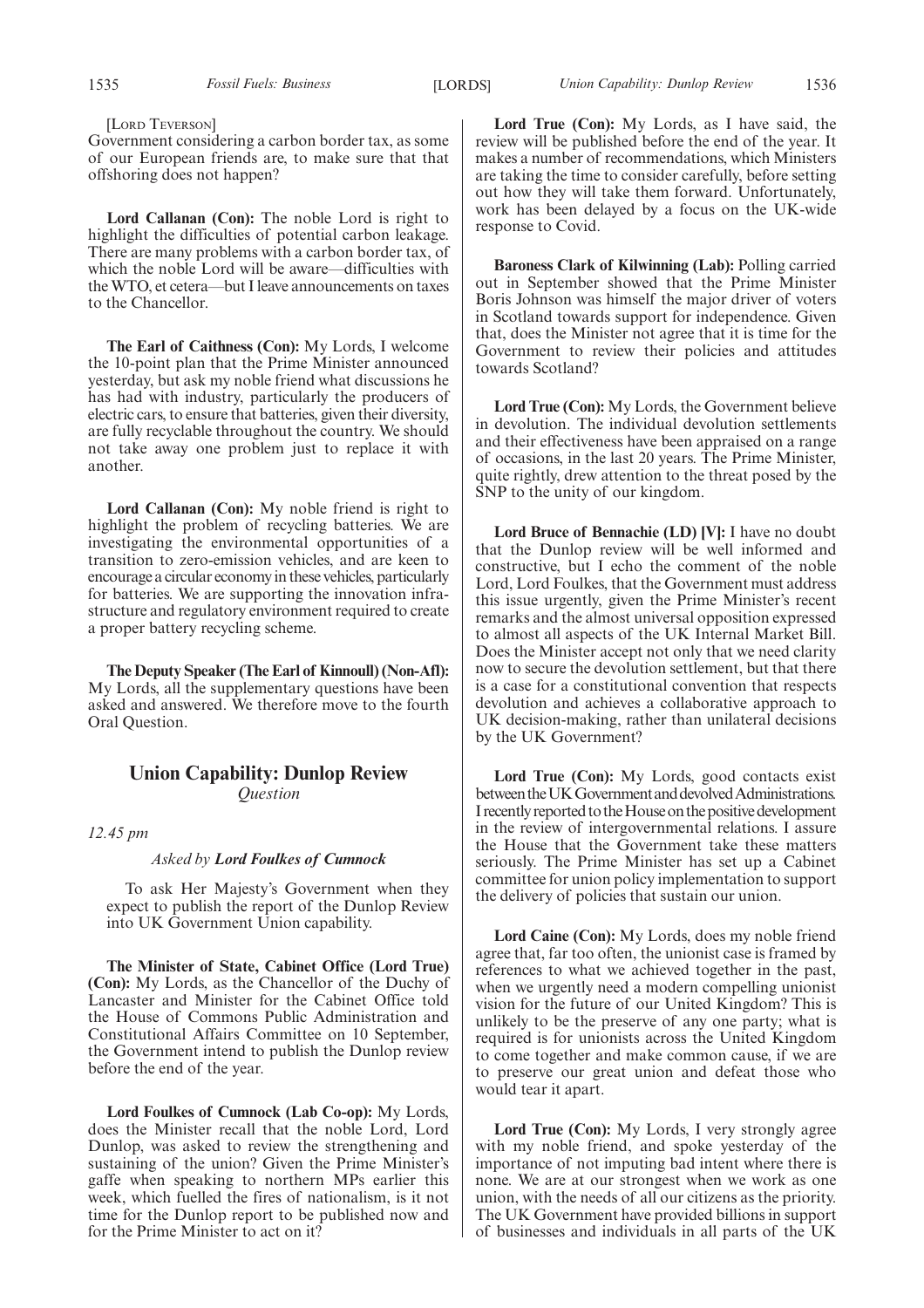during the Covid crisis. Our welfare system has been able to support people across the UK and our armed services have been invaluable. My noble friend is quite right: this is a story that unionists from all parties should tell.

**Lord Kerr of Kinlochard (CB) [V]:** The Prime Minister may choose to disparage the devolution settlement, but this House showed yesterday that it is not ready to destroy it, and we can infer that—like the noble Lord, Lord Dunlop, and Sir John Major—the House thinks that it is better to improve and use rather than abuse the intergovernmental consensus-building mechanisms which exist. Why can we not get on with that now? Why must we wait until the end of the year before we see the Dunlop report? Can the Minister answer the pertinent questions which the noble Lord, Lord Dunlop, put to him in the Chamber on 19 October? How do the Government react to Sir John Major's lecture 10 days ago?

**Lord True (Con):** My Lords, I have not had the time to read Sir John's lecture. I said that the review would be published before the end of the year. It is important that we do not denigrate the substantive progress being made in the review of intergovernmental relations. I commend the devolved Administrations and the UK Government in the work going on there. It is very risky to claim that there is no co-operative work going on in this kingdom.

**Baroness Smith of Basildon (Lab) [V]:** My Lords, can I take the Minister back to his first Answer? He said that Michael Gove had said that the review would be published before the end of the year. In fact, Michael Gove linked this review to the UK internal market Bill, which is currently going through the House, and said that it would be published before the Bill received Royal Assent. Most of us assumed that to mean that what is in that review will be helpful to our deliberations on the Bill, which has the devolution settlement at its heart, and most of us think that the Government have got this wrong. Would the review by the noble Lord, Lord Dunlop, not be a helpful way to get to the bottom of some of these issues and have a proper informed discussion? It could help us with that, so why do the Government not publish it now, while we are discussing these very issues in legislation in your Lordships' House?

**Lord True (Con):** My Lords, I have underlined the importance of the issues and said that the Government gave a Written Ministerial Statement recently about relations and transparency. The Government are determined to carry this work forward, so far as the UKIM Bill is concerned. I do not agree with the characterisation of it, and the Government will reintroduce Part 5 in the House of Commons.

**Lord Campbell of Pittenweem (LD):** Does the Minister understand the extent of the damage caused by the recent remarks of the Prime Minister, underlined by the sophistry of his subsequent attempt at explanation? He will be familiar with the old dictum that careless talk costs lives. In this case, careless talk costs votes.

**Lord True (Con):** My Lords, the Prime Minister told the House of Commons:

"I think what has unquestionably been a disaster is the way in which the Scottish nationalist party has taken and used devolution as a means not to improve the lives of its constituents, not to address their health concerns or to improve education in Scotland, but... constantly to campaign for the break-up of our country".-[*Official Report*, Commons, 18/11/20; col. 315.] I agree with him.

**Lord Empey (UUP) [V]:** My Lords, on 10 November in Grand Committee, introducing the Common Rules for Exports (EU Exit) Regulations 2020, the noble Lord, Lord Grimstone, said that the EU Commission "will exercise these powers in Northern Ireland."—[*Official Report*, 10/11/20; col. GC 421.]

Can my noble friend explain how allowing a foreign power to exercise executive authority in a part of the United Kingdom is consistent with the Government's commitment to taking back control and to the maintenance of the union?

**Lord True (Con):** My Lords, I have not seen my noble friend Lord Grimstone's remarks in context, so I will respond to the noble Lord by letter.

**Lord Lexden (Con):** Can the Minister, who throughout his career has been a powerful advocate for the union, agree that a strengthening of it is the cardinal requirement at this moment? Does he think that the recommendations of the Dunlop report will help to secure that great objective?

**Lord True (Con):** My Lords, I cannot anticipate the detailed response to the Dunlop report. I commend both my noble friends Lord Lexden and Lord Dunlop for their commitment to the union. I hope that the package of measures in the intergovernmental review, and in response to the Dunlop review and other work, will make very clear this Government's commitment to sustaining our vital and precious union.

**Viscount Waverley (CB) [V]:** My Lords, I am a unionist but, given where we are and before the United Kingdom implodes, what workable alternatives can the Government advance beyond federalism as possibly the most equitable and pragmatic form of governance that would best serve the regions of the United Kingdom? We have divorced ourselves from the concept of EU regionalism and face challenges north of the border, the long underinvestment debate in the north of England, the current Northern Ireland complexities and, importantly, the UK's citizenry across the regions generally feeling distanced from each other. It is all coming to roost.

**Lord True (Con):** My Lords, I do not agree that the United Kingdom is imploding. That is unhelpful talk. No political party in this country wishes to actively and swiftly break up the United Kingdom, except the one that I have mentioned. There is important co-operative work going on which will continue in full respect of the devolution settlement. We should all, in all parties, subscribe to that, as the noble Lord, Lord Caine, said.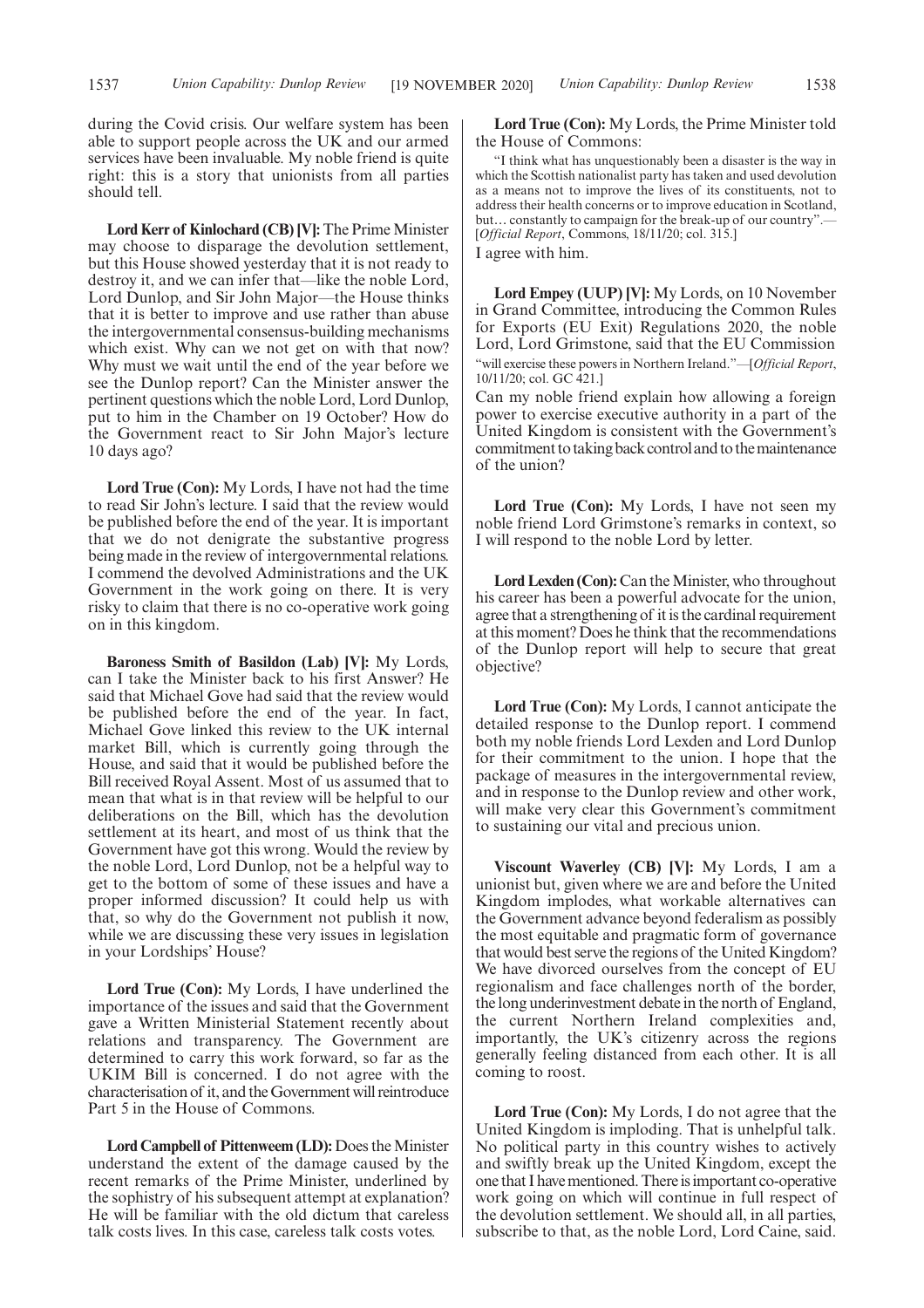**The Deputy Speaker (The Earl of Kinnoull) (Non-Afl):** My Lords, the time allowed for this Question has now elapsed.

*12.56 pm*

*Sitting suspended.*

### **Personal Protective Equipment: Procurement** *Private Notice Question*

*1.01 pm*

*Asked by Baroness Hayter of Kentish Town*

To ask Her Majesty's Government whether they will (1) outline the transparency and reporting requirements of the procurement of personal protective equipment, (2) detail the steps taken to register any potential conflicts of interest in that process, and (3) publish all information about any such contracts awarded, including payments for intermediaries; and if not, why not.

**TheParliamentaryUnder-Secretaryof State,Department of Health and Social Care (Lord Bethell) (Con):** My Lords, the National Audit Office report on Covid-19 procurement activity, published yesterday, recognised how we needed to procure new PPE contracts with extreme urgency in order to save lives. We are committed to publishing all the information about these contracts. Robust due diligence processes were in place. The report makes clear that there were no conflict-of-interest issues in procurement decisions. We will respond to the report's recommendations in due course.

**Baroness Hayter of Kentish Town (Lab):** My Lords, I am surprised by the Minister's reply. The NAO report revealed numerous issues of concern, from lobbying by an adviser to Liz Truss for a transaction in which he had an interest to the creation of a VIP fast track which happened to assist those with connections to senior Conservatives. Some awards were made without tender; some had no written contracts. There was no documented proof of urgency, nor of how to handle conflicts of interest. Awards were made to a pest control firm and £250,000 went to a jewellery company with no PPE experience. Today, we learn of a cannabis research firm with just £6,000 in assets being handed PPE contracts of £33 million.

The Minister has helpfully tweeted that he is going to respond by saying how well people did in responding to the Covid crisis. That is no excuse for improper dealing. Will the Minister say not only that these details will be published but that I and other Members of this House will get that list soon, as the information should have been published within 30 days of the contracts being signed?

**Lord Bethell (Con):** I am grateful to the noble Baroness for this opportunity. We take transparency extremely seriously. We share the same values about doing things in the proper way. I stress "the proper way". The NAO report does not say that the way in which the pandemic was responded to was "improper", as she suggested. In many ways, the report is supportive of the point that we were facing an unprecedented global pandemic that posed a massive challenge to the entire country. We needed to procure contracts with extreme urgency in order to secure vital supplies. The shadow Health Secretary called on the Government to "move heaven and earth" to get needed PPE to staff. The leader of the Opposition quite rightly called on the Government to get rid of blockages in the system, saying:

"The Government must act to ensure supplies are delivered." We did everything we could to do that and I am proud of the achievement of those involved.

**The Deputy Speaker (Lord Haskel) (Lab):** The noble Baroness, Lady Jolly, has withdrawn, so I call the noble Lord, Lord Balfe.

**Lord Balfe (Con):** My Lords, the report does not make for happy reading, to put it mildly. There is a perception that the reality is some way away from where the Minister thinks it is. That may be fanned by the press, but the image of a tawdry chumocracy is to the fore in many newspaper reports. There were five recommendations in this report, all of which would benefit from the disinfectant of sunlight. My question to the Minister is quite simple: will the Government accept, implement and investigate the five recommendations?

**Lord Bethell (Con):** My Lords, I encourage my noble friend to look beyond newspaper reports. The reality is—

**Lord Balfe (Con):** No, it is in the report.

**Lord Bethell (Con):** I ask my noble friend to look beyond newspapers for his analysis of the report. I take the five recommendations very seriously. They are encouraging and ally absolutely with the Government's values. We will look at how to implement them in due course.

**Lord Berkeley of Knighton (CB) [V]:** My Lords, I listened yesterday to the Minister's response to a similar Question. I accept that Governments were under an incredible strain, but many were better positioned and prepared than we were. Does the Minister have any regrets to which he will own up about the way in which money was handed out to procure PPE?

**Lord Bethell (Con):** I have to be careful about what I say because legal proceedings are in place. The noble Lord is right; I do not pretend for a moment that everything was perfect. I have spoken quite candidly possibly more candidly than I should have—about the challenges that we faced. Not everything was perfect or ran smoothly, and no well-honed machine sprang into life. However, I am proud that we reacted with energy, skill and elan. We made the most of a very difficult and unprecedented situation. I cannot hide my gratitude to those who stood up to help. Offers of help came from all sorts of places. We should be cheering them and not in any way attacking them.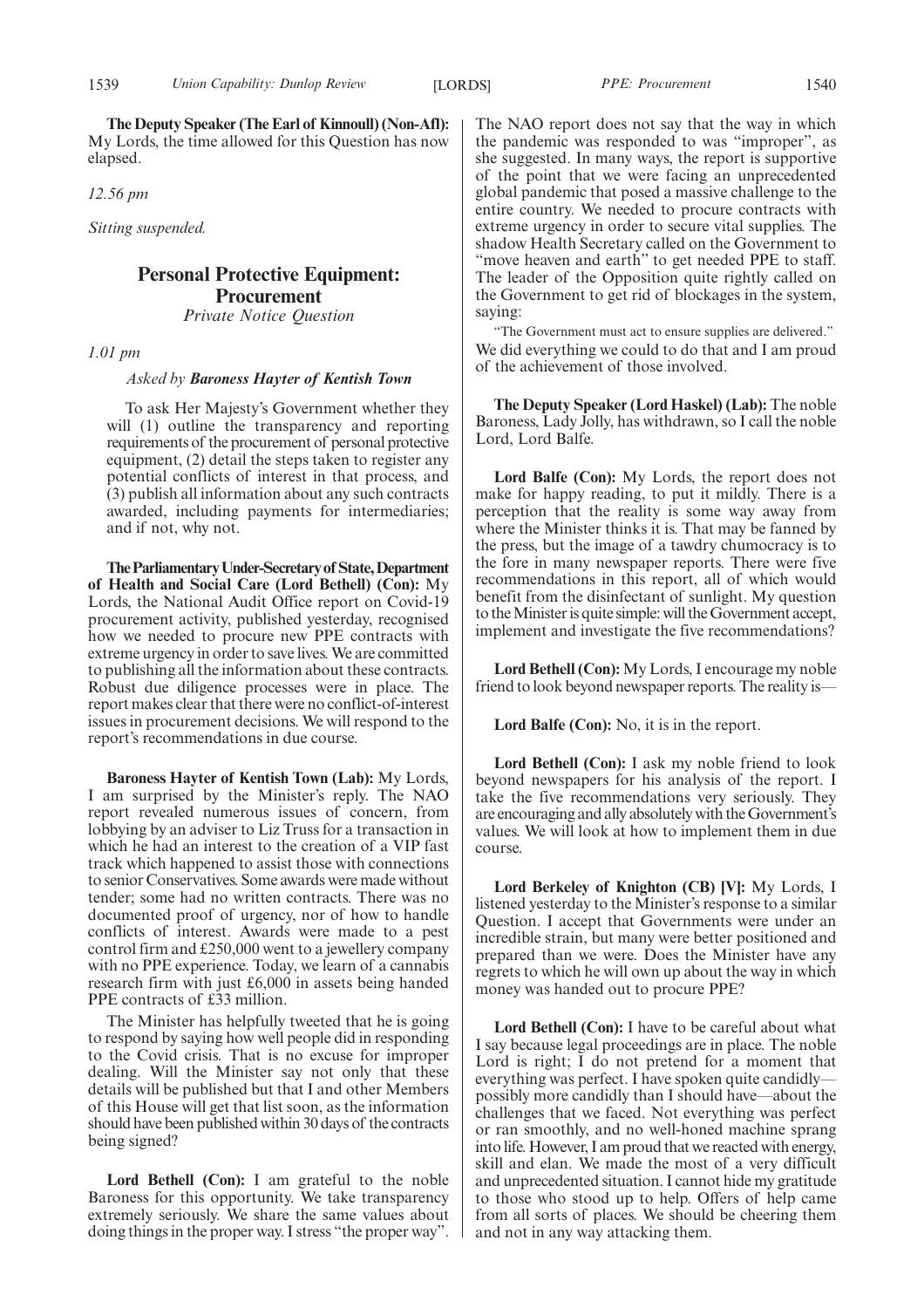1541 *PPE: Procurement* [19 NOVEMBER 2020] *PPE: Procurement* 1542

**Lord Triesman (Lab) [V]:** My Lords, I declare my interests as in the register. I welcome the fact that the Minister intends to publish this information. I urge him to do so as rapidly as possible, as my noble friend Lady Hayter has suggested. Perhaps we could refine what sort of information would be desirable. Will the Minister ensure that the names of each of the 144 companies that the National Audit Office says were introduced to the VIP channel by Ministers' private offices are published? Who authorised their acceptance into that channel? Who are the ultimate beneficial owners of those companies? This is critical. Which Minister made the introduction in each case?

**Lord Bethell (Con):** The noble Lord, Lord Triesman, misconstrues the nature of events. The Prime Minister made a number of public calls for help, which resulted in more than 15,000 offers. Of course, those had to be triaged. Not all were credible. Some were helpful and some were well-intentioned but not all were practical. We had to find a way of prioritising the most impactful. Anyone in our position would have done the same. This credible list included senior professional healthcare clinicians; members of former Governments of all parties; leaders of British industry; and all manner of helpful people, some of whom came from completely unexpected places. I should be happy to tell the stories of some of those unexpected offers another time. The noble Lord's description of the prioritised channel is a misrepresentation. I regret that I cannot proceed as he asks.

**Lord Scriven (LD):** My Lords, let us be clear. The issue is not that people stood up; it is what the Government then did to procure goods and services. Yesterday's National Audit Office report states "we cannot give assurance that government … mitigated the increased risks … or applied appropriate commercial practices" at all times. That is technical-speak for not being able to rule out fraud or corruption. How can the Minister stand at the Dispatch Box and say with any credibility that all the rules were carried out and there were no conflicts of interest? Which should we believe, a line from the Dispatch Box or a report from the National Audit Office?

**Lord Bethell (Con):** My Lords, I do not really recognise the noble Lord's technical-speak interpretation of the NAO report. In fact, the report is crystal clear. Yesterday, I quoted from its references to Ministers and conflicts of interest, and I do not think that I need to repeat it: it was crystal clear. However, perhaps I may reassure the noble Lord. I do not pretend for a moment that every single piece of paperwork got done on time during the pandemic—quite the opposite. We rewrote the guidelines on 18 March and reissued them: there is no way that you can jump through the hoops of a normal tendering process when you are in the middle of a massive global land grab. I am not pretending that; I am saying that there were not conflicts of interest, that Ministers were not involved in the procurement decisions and that the nation should be proud of the way in which we responded to the pandemic.

**Lord Marlesford (Con) [V]:** My Lords, what taxpayers will really want is a list of the Covid contracts that went wrong, either because the goods and services were not delivered or because they were not up to standard. They will want to know, in each case, the value of the contract, the amount of public money paid to the contractor, the amount reclaimed by the Government because of failure and the amount recovered for the taxpayer. Will my noble friend agree to produce such a list—eventually, at least—and put it in the Library of the House so that everybody can see it?

Lord Bethell (Con): I entirely agree with my noble friend. Such lists will be published. Eighty-nine per cent of the contract award notices have already been published under the *Official Journal* of the EU; I would be glad to send my noble friend a link.

**Lord Alton of Liverpool (CB) [V]:** My Lords, in a Written Answer, the Minister confirmed to me that the NHS warehouse for PPE at Daventry has masks made by Medwell Medical Products. It is estimated that a quarter of the workers at its Chinese factory are Uighurs in a facility 3,444 kilometres from Xinjiang, so it is implausible that they went there voluntarily. In his Answer, why did the Minister not name the intermediary company involved? Will he now say whether it was Meheco or another state-owned company, what the value of the deal was, whether our embassy was involved, whether the UK made the deal before or after July—when Medwell was named in reports—and what steps he is taking to ensure that the United Kingdom is not complicit in using Uighur slave labour to produce PPE for the NHS and profits for the Chinese Communist Party?

**Lord Bethell (Con):** My Lords, I acknowledge the extremely good work that the noble Lord does on this issue. Of course, no one wants to see Uighur slave labour used to produce PPE for the NHS. On his specific questions, I do not have the details to hand, but I am happy to revisit the Written Answer that I gave him to see whether I can provide any further details.

**Lord West of Spithead (Lab):** My Lords, this issue and the report fill me with despair, I must say, as does the fact that it appears that the Government took action almost in a panic. Yes, horrible things happen but Governments should not panic, and there are rules, which should be followed. One could understand an individual who is ill informed and not well educated grabbing a supermarket trolley and filling it with loo rolls, but that is not how Governments should act. There are very clear ways of behaving. When I was in Whitehall and wanted to procure things, I had to go through several hoops. Civil Service rules and the law demanded it, and the fact that we had to do things quickly was not an excuse. Post all this, will we check that Civil Service rules were complied with and that the correct actions were taken that did not break any laws of the land?

**Lord Bethell (Con):** I am always grateful for advice from the Ministry of Defence on procurement, which it always manages extremely well. With regard to the work of civil servants, the report speaks for itself. That is the exact purpose of the report.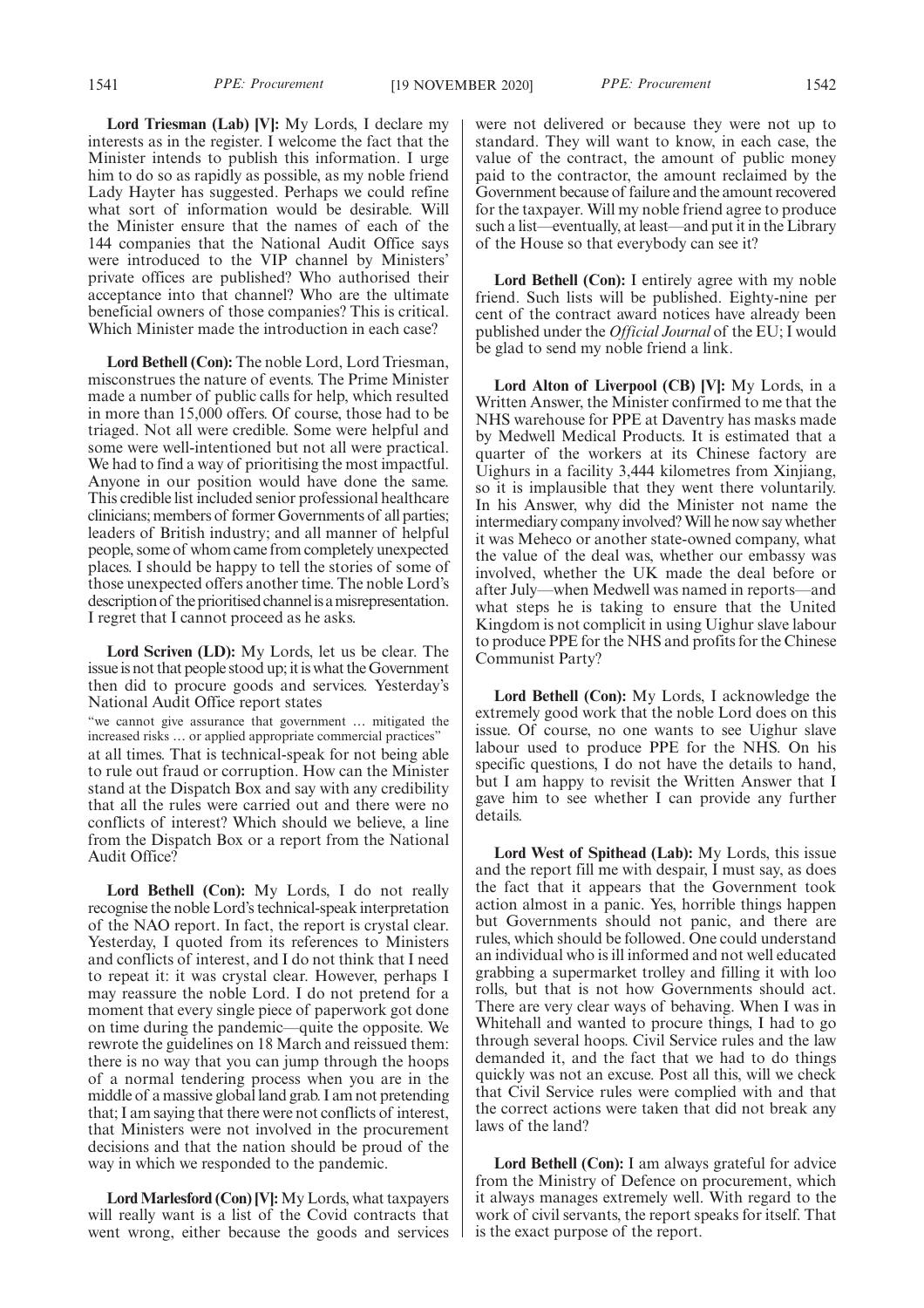**The Earl of Shrewsbury (Con):** My Lords, is my noble friend aware of a BBC Midlands TV news report earlier this week of a recent meeting at University Hospitals Birmingham NHS Foundation Trust regarding procurement? Those attending that meeting were informed that the DHSC had ceased funding the purchase of PPE by regional NHS trusts and that those trusts would have to purchase PPE directly from NHS Improvement. Further, is he aware that such a decision greatly affects a successful and efficient manufacturer of some 10,000 PPE gowns a week called Wearwell, based in Tamworth, Staffordshire? It will no longer be able to supply the local NHS trust, by which it is recognised and approved as a supplier, as it is not recognised and approved as such by the NHS national framework. Is that situation not completely ridiculous? Will he look into the matter urgently and perhaps write to me?

**Lord Bethell (Con):** I am extremely grateful to my noble friend for giving me advance notice of his question. I am aware of the changes in procurement practices in the NHS, which I welcome. They will have a huge impact and protect us in the case of future pandemics. I am also aware of the phenomenal effort by British manufacturers, which have stepped up to the challenge of producing PPE and have, in my view, gone a lot further than anyone expected, producing around 50% of the NHS's PPE. There have clearly been unintended consequences if this company, Wearwell, has somehow fallen off the procurement list. I would be happy to take a letter from my noble friend and look into the matter.

**Baroness Bennett of Manor Castle (GP) [V]:** My Lords, public trust has clearly been lost over PPE procurement and the NAO report. What do the Government plan to do to restore it?

**Lord Bethell (Con):** My Lords, I simply do not accept the assumption of that question. I think that the public see a Government who stepped up to an enormous challenge and did their best under very difficult circumstances. Many of the public individually stood up as volunteers and many professionals returned to former jobs to help out. Many businesspeople turned over their capacity, their staff or their focus to help out in the pandemic, and the Government took on a huge amount of support from members of the public. These sweeping assumptions that somehow everything was done in a negative way are very unhelpful and in fact do not chime with the mood of the public at all.

**The Deputy Speaker (Lord Haskel) (Lab):** My Lords, the time allowed for this Private Notice Question has elapsed.

### **Conduct Committee Report**

*Motion to Agree*

*1.17 pm*

### *Moved by Lord Mance*

That the Report from the Select Committee *The Conduct of Lord Ahmed* be agreed to. (6th Report, HL Paper 170)

**Lord Mance (CB) [V]:** My Lords, as the chair of the Conduct Committee, first, I draw the House's attention to Standing Order 68A, which states that Motions on reports resulting from investigations under the Code of Conduct are decided without debate. This is therefore not an occasion on which I can, or will, take questions.

The reasons for Standing Order 68A are not only that reports such as this one can be highly sensitive and often involve vulnerable people but that the House has established a formal system of decision-making and appeals on which I hope noble Lords can be sure they can rely. Such reports are the culmination of a full investigation by the House's independent Commissioner for Standards and very careful consideration thereafter by the Conduct Committee of any appeal. In this serious case, the appeal was considered by all nine members of the Conduct Committee, four of whom are independent lay members. The House can rest assured that it considered every aspect of this case.

The resulting report upholds the key findings of the commissioner to the effect that, first, Lord Ahmed breached the Code of Conduct by failing to act on his personal honour—in particular, by sexually assaulting a vulnerable member of the public who came to him as a parliamentarian asking for his help in relation to a complaint to the police about a faith healer's activities. Secondly, he misled her by lying about his intentions to help her pursue that complaint, and he exploited her emotionally and sexually.

Lord Ahmed appealed to the Conduct Committee. As I have said, we heard that appeal, which included a ground suggesting significant fresh evidence. We remitted that ground to the commissioner who, after investigation, concluded in a supplementary report that there was nothing in that respect to disturb her previous conclusions. We then considered and prepared our 46-paragraph report, which noble Lords have, covering all aspects of Lord Ahmed's appeal against the commissioner's original and supplementary reports. We upheld the key findings, which I have set out, as well as the sanction recommended of expulsion.

We noted that the commissioner had found Lord Ahmed unco-operative and dishonest in the key areas and that he had shown no regret, remorse or understanding of the inappropriateness of his conduct or its effect on a vulnerable victim. We said in paragraph 45 of our report:

The abuse of the privileged position of membership for a member's own gain or gratification, at the expense of the vulnerable or less privileged, involves a fundamental breach of trust and merits the gravest sanction. Even though it is possible to think of even more serious breaches, the case in all its circumstances which we have set out crosses the threshold calling for immediate and definitive expulsion.'

The report therefore recommends that Lord Ahmed be expelled from the House. However, after Lord Ahmed was shown an embargoed copy of the report last Thursday, he gave notice of his retirement from the House on Saturday 14 November 2020 under the provisions of the House of Lords Reform Act 2014. The House is therefore not being asked to agree a separate expulsion Motion today because Lord Ahmed is no longer a Member. I know that some Members of the House have asked why his resignation was accepted.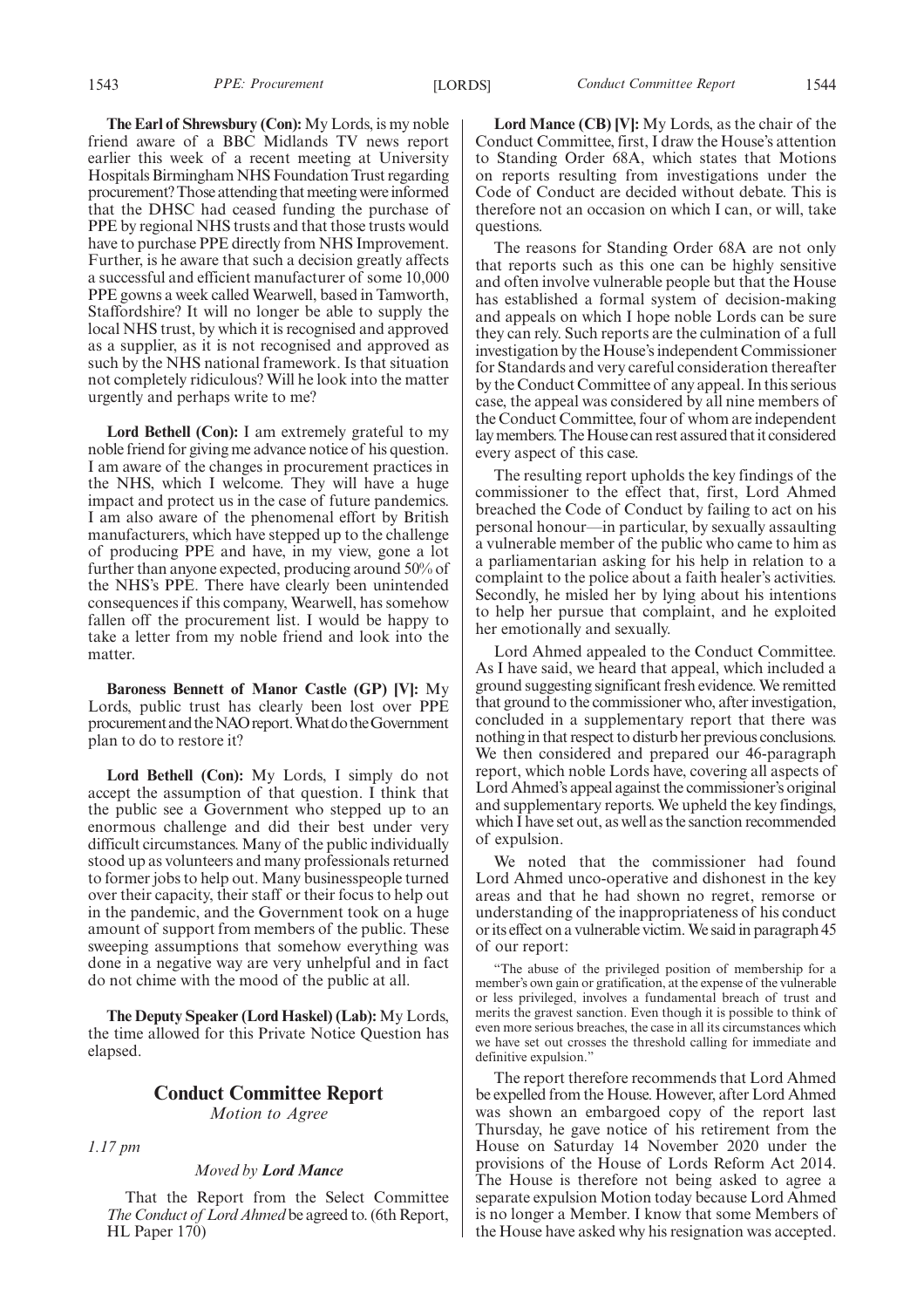The answer is that there is no provision under the Act to refuse or delay it. The resignation takes automatic effect at the beginning of the date given for retirement.

However, I confirm to the House that Lord Ahmed will retain none of the privileges of a retired Member. If this Motion is agreed today, the House of Lords Commission has agreed that with immediate effect Lord Ahmed will not be entitled to a retired Member's pass and will not be able to access any of the facilities of the House. I beg to move.

*Motion agreed.*

### **Northern Ireland Protocol: Implementation Proposals**

*Commons Urgent Question*

*1.22 pm*

*The following Answer to an Urgent Question was given in the House of Commons on Wednesday 18 November.*

"We continue our work to implement the protocol in a pragmatic and proportionate way that minimises the disruption to people's day-to-day lives and preserves the gains of the 22 years since the Belfast/Good Friday agreement was signed. We are helping traders to prepare for the end of the transition period. We published business guidance in August and are updating it all the time as arrangements are finalised. We have established the trader support scheme, backed by £200 million of Government funding. More than 7,000 businesses have signed up, and hundreds more are joining them every day. We are considering further support measures for agri-food traders, with further details to be announced shortly.

We are getting on with the work that we need to do so that our systems and facilities are ready. We are putting in place the IT systems that are needed to process goods movements, supported by £155 million, which we announced in August. We are working with the Northern Ireland Executive on the delivery of expanded points of entry for agri-food, with the contract now awarded and work under way on arrangements on day one and thereafter.

We are getting on with putting the legislative framework in place for manufactured goods and food safety among many other issues, and our programme is well on track to be delivered in full by the end of the year. We are delivering on our unequivocal commitment to unfettered access. We have provided for robust protections in the United Kingdom Internal Market Bill for mutual recognition and a prohibition on new checks and controls. We will re-table those clauses when the Bill returns to the House.

We laid a draft statutory instrument in Parliament, which was approved on 10 November by this House and is scheduled for debate in the other place on 30 November. That will ensure that on 1 January Northern Ireland businesses can continue to move their goods as they do now. We are working with the Executive to introduce a longer-lasting second phase of that system, to focus its benefits on Northern Ireland businesses, to be introduced in the course of 2021.

We are working intensively and in good faith through the Joint Committee to pursue the solutions that we need to support our approach. We have already agreed a phased approach for medicines rules in Northern Ireland, ensuring that those critical goods can continue to flow. We have agreed an approach to scoping the application of the electricity directive in respect of Northern Ireland's single electricity market that will ensure that the single electricity market continues to deliver for Northern Ireland.

We are working to ensure that UK internal freight is not subject to tariffs, and to remove export declarations from Northern Ireland to GB trade. We continue to pursue specific solutions for supermarket trade, noting the huge social and economic importance of avoiding disruption. That essential work will continue at pace in the coming days but, of course, I cannot give a running commentary on discussions with the European Union.

**Lord Murphy of Torfaen (Lab) [V]:** My Lords, yesterday Northern Ireland business leaders told Members of Parliament that the Government have left them without clarity, details or time to deal with the huge change that is coming. The president of the Ulster Farmers' Union said they are being asked to prepare with both arms tied behind their back and a blindfold on. So what are the contingency plans for business if the customs declaration service is not available by 1 January? Why have businesses had no information on how a tariff rebate system would work? As noble Lords know, businesses always need certainty, and certainty here is absolutely lacking.

**The Minister of State, Cabinet Office (Lord True) (Con):** My Lords, the Government are committed to ensuring that businesses and communities are ready for the end of the transition period. I am sorry to hear of the remarks reported by the noble Lord, but our intensive programme of engagement with industry continues at pace. The Business Engagement Forum has now met 20 times since May, and this month the Chancellor of the Duchy formed a UK-wide business readiness task force. We have also made considerable progress on the provision of guidance, publishing over 25 pieces of sectoral guidance for businesses moving goods between Northern Ireland and GB in recent weeks.

**Lord Bruce of Bennachie (LD) [V]:** Yesterday's Statement in in the House of Commons was a bravura performance, but completely out of touch with reality. Is it not the case that any small business in Northern Ireland planning for Brexit is faced with a nightmare of distraction, with few hard facts on which to base any decisions? The five essential steps on InterTradeIreland pose detailed questions on the supply chain, customs, people and data, to which answers are not available. If you ask your supply chain, they do not yet have the answers; if you ask customs, neither do they, and so on. When will the trader support service be in a position to deliver to businesses that register? Does the Minister accept that, given the continuing uncertainty, services in support of the trader support service will be needed for years to come?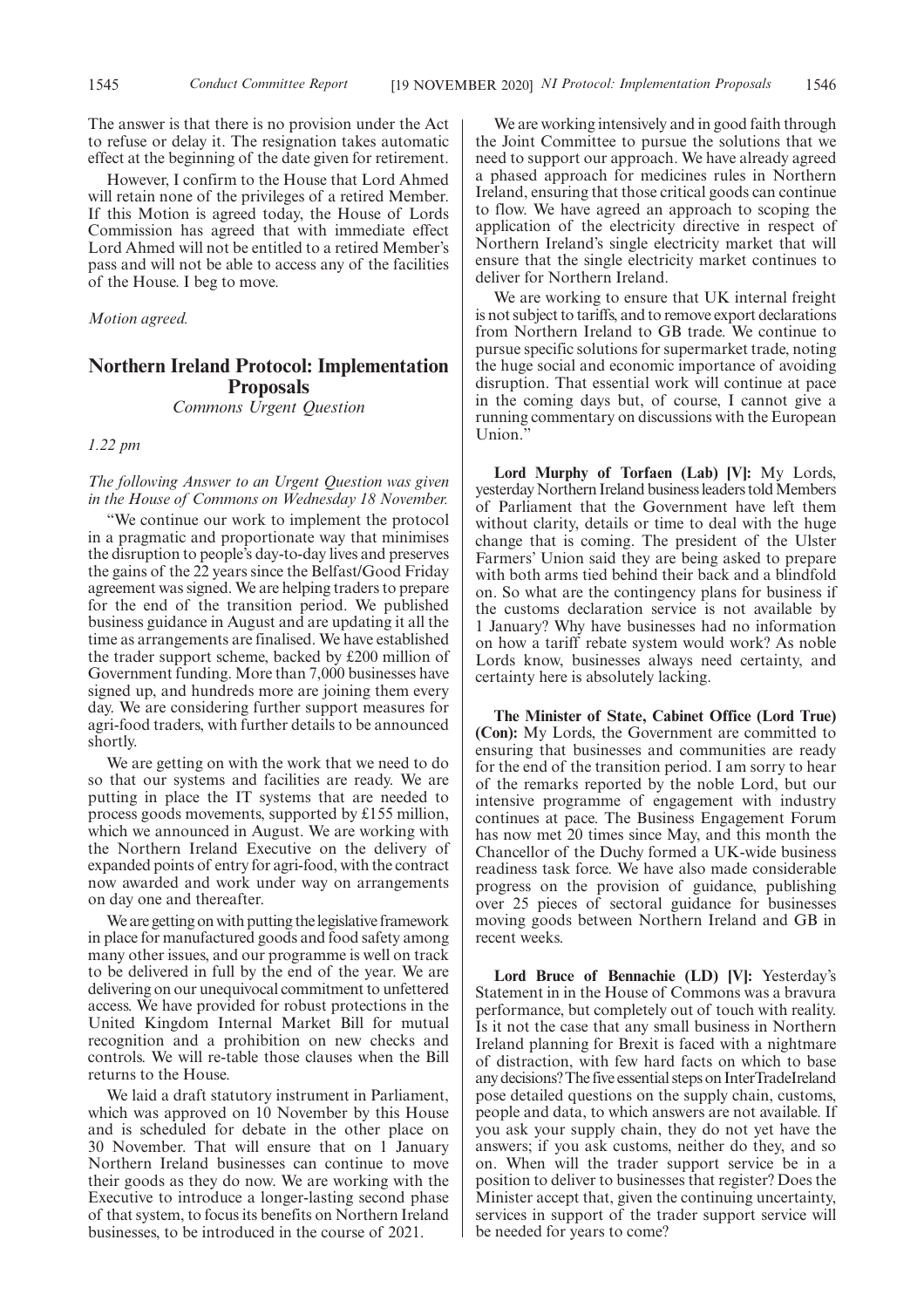**Lord True (Con):** My Lords, in relation to the trader support service, I can report to the House that, whereas my honourable friend in the House of Commons said that 7,000 businesses had signed up, 9,000 businesses have now signed up, with hundreds more joining every day. We will shortly set out further support for agri-food producers engaging with new SPS processes.

**Lord Caine (Con):** My Lords, does my noble friend share my concern that far too many people see this issue solely through the prism of strand 2 of the Belfast agreement and of avoiding a hard border on the island of Ireland? Will he confirm that the 1998 agreement contains three strands, while the consent principle underpins Northern Ireland's position as an integral part of our United Kingdom? As such, is it not imperative that Northern Ireland continues to benefit from free and unfettered access to what is by far its largest single market?

**Lord True (Con):** My noble friend raises an important point and I can certainly reassure him that the Government remain committed to the Belfast/Good Friday agreement in its entirety, including all three strands; east-west is vital, as he says. We are delivering on our unequivocal commitment to deliver unfettered access, and I hope very much that noble Lords will reconsider their obstruction of the legislation on that subject.

**The Earl of Kinnoull (Non-Afl):** My Lords, I warmly welcome the joint letter of 5 November from the First Minister and Deputy First Minister to Commissioner Sefcovic. In view of the significant concerns that they jointly expressed, what is being done to allow supermarkets to continue to service Northern Ireland from Great Britain? Can the Minister confirm reports that the UK and the EU are considering agreeing a grace period to allow supermarkets time to adapt to the protocols approach, which is still under discussion in the Joint Committee?

**Lord True (Con):** My Lords, the noble Earl raises an extremely important point. I cannot go into matters that are, as he implies, under active discussion, but we have certainly committed to an intensified process of engagement with the EU to resolve all outstanding issues such as this, which includes securing flexibilities for trade from GB to NI. That is particularly important for supermarkets, where we have been clear that specific solutions are required. The recent joint letter from the First Minister and Deputy First Minister reflects how important that issue is for Northern Ireland, and we will continue to work closely with the Executive to get a solution to this problem.

**Lord Bilimoria (CB) [V]:** Agreement with the EU is key for the sustainability and implementation of the protocol. As president of the CBI, I hear from businesses on a daily basis about the urgent need for the clarity that is needed on the transfer of goods from Great Britain to Northern Ireland. Businesses want clarity, but they also want to ensure that the protocol works long-term for peace, trade and investment—and this starts with a deal. Does the Minister agree that clarity is needed to ensure the continued flow of goods between Great Britain and Northern Ireland?

Lord True (Con): I certainly agree on the importance of clarity. As I have said, certain matters are still under discussion in the joint committee, but the Government have already issued 25 documents of sectoral guidance. We are actively engaged with business in Northern Ireland and we attach the highest importance to these points.

**Baroness Goudie (Lab) [V]:** This situation threatens the rights and equality clauses in the Belfast agreement, because European law has long been crucial to support those rights. At the time of the Belfast agreement, it was guaranteed that there would be no diminution of such rights as a result of Brexit. These rights are also threatened with regard to Britain's future membership of the European Convention on Human Rights. In addition, the UK Government's lack of commitment to guaranteed labour, anti-discrimination and environmental rights in Northern Ireland equal to those enjoyed during the EU membership suggests that they are also under threat.

**Lord True (Con):** I disagree with the noble Baroness. The Government are committed to human rights principles and to the maintenance of the Good Friday agreement.

**Baroness McIntosh of Pickering (Con) [V]:** My Lords, the Northern Ireland protocol commits to "unfettered" access for all goods, including agri-foods. Does my noble friend accept that there will be a new legal obligation for submitting a customs declaration for import and export purposes that will both take time and incur expense to fill in? How does that square with the commitment to unfettered access?

**Lord True (Con):** My Lords, unfettered access from Northern Ireland to GB will be sustained and there will be no customs checks. So far as GB-NI is concerned, any control will be at a very minimal level, with risk assessment and administration undertaken by UK authorities.

**Lord Singh of Wimbledon (CB) [V]:** My Lords, would the Minister agree that we are being a little hypocritical in admonishing China over Hong Kong while preparing to renege on provisions in the EU withdrawal agreement and the Northern Ireland protocol? Would he also agree that trying to get the best of all worlds in trade could seriously affect progress under the Good Friday agreement?

**Lord True (Con):** No, I do not. The maintenance of the Good Friday agreement requires unfettered access, which was committed to by the EU and in the reformation of the Northern Ireland Executive. So far as comparing the actions of the UK Government with those of communist China, I indignantly reject the parallel.

**Lord Robathan (Con) [V]:** My Lords, does Her Majesty's Government consider that both sides in the negotiations regarding the protocol and the withdrawal agreement are acting in good faith? Would it not cause much greater harm to, and further undermine, the Belfast agreement if we were to separate Great Britain from Northern Ireland, contrary to the wishes, or without the consent, of all the people in Northern Ireland?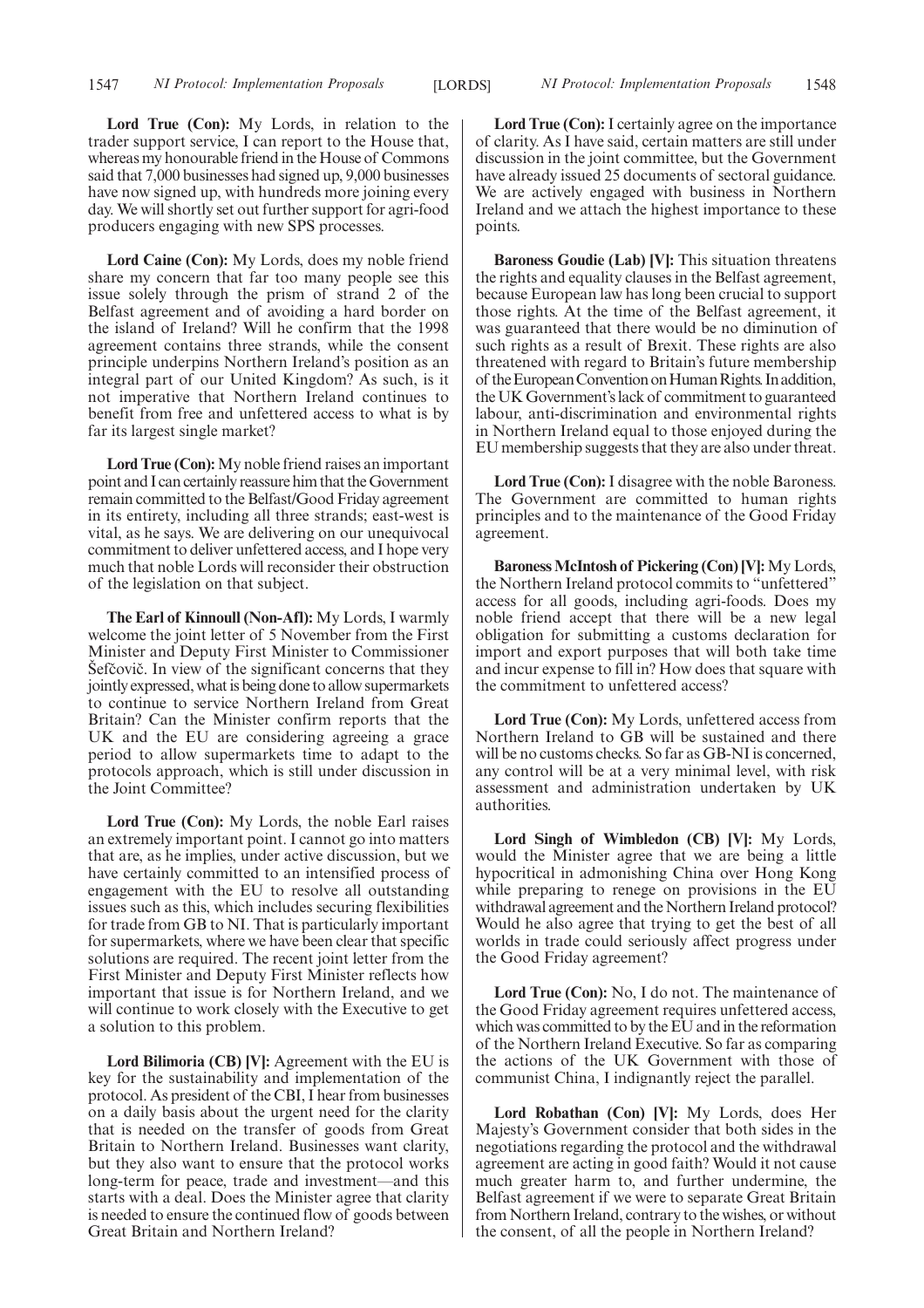**Lord True (Con):**My Lords, consent—and the consent of both communities—is absolutely fundamental to this whole process. I agree with my noble friend that it would be to the benefit of all if a reasonable agreement could be reached sooner, as the UK Government hope is still possible.

**Lord Hain (Lab) [V]:** My Lords, has the Minister any idea of how desperate businesses in Northern Ireland, especially those trading across the Irish Sea—as many do—are to know what their future will be in a month's time? I say bluntly: please do not give us the same old warm waffle about how it will be all right on the night. People's jobs and livelihoods are at stake here, and they have no idea what the future holds for them.

**Lord True (Con):**My Lords, to say that the Government are wholly committed to the future security and prosperity of business in Northern Ireland is not "warm waffle"; it is the truth of the matter. We are providing extensive support through the trader support service. I have referred to other measures, including the £150 million that has been put into IT systems, and we are working at pace to deliver all that is necessary. I hope that agreement can be reached in the joint committee and that any uncertainties there can be resolved.

**The Deputy Speaker (Lord Haskel) (Lab):** All the questions have now been answered.

### **Towns Fund** *Commons Urgent Question*

### *1.33 pm*

*The following Answer to an Urgent Question was given in the House of Commons on Wednesday 18 November.*

"The towns fund is one element of this Government's mission to spread opportunity and to level up by investing in towns and smaller cities—places to support businesses and communities so that we can help them to thrive.

Last year we announced that 101 places had been invited to develop proposals for a town deal as part of the £3.6 billion towns fund. These towns are spread across the country. Many are birthplaces of industry and centres of commerce. Others are bastions of the maritime economy or the pleasures of the English seaside. Others are great agricultural and market towns. They are all different. But what they do have in common is that they have been underinvested in and undervalued by central Government for too long as too much investment has been centred on our big cities.

Town deals are about reversing that trend. They are about providing investment and confidence at a crucial time for these communities. Through town deals, we are driving economic regeneration and growth, raising living standards and boosting productivity. We are investing in new uses for often derelict and unloved spaces. We are creating new cultural and economic assets that will benefit those communities not just today but for generations to come. We are connecting people through better infrastructure both digital and physical, such as the new walking and cycling routes planned for Torquay and the creation of the new digitech factory in Norwich.

We have already made some investments as a rapid response to the effects of Covid-19 where towns are particularly vulnerable. Up-front grants of up to £1 million are being spent in places such as Burton-on-Trent, on its new main shopping centre to allow greater access for pedestrians and cyclists, or on demolishing and rebuilding unloved buildings in places like Newcastleunder-Lyme. Many towns are repurposing empty shops into vibrant community and business spaces that will help them to bounce back when Covid is done.

Each town selected to bid for a town deal is eligible for an investment of up to £25 million. Of course, that is not guaranteed, and all proposals are rigorously assessed by officials in my Department. In exceptional circumstances, such as the nationally significant plans for the great town of Blackpool, we will invest more. I am particularly excited by Blackpool's plans to make its illuminations even more impressive and attract more visitors when they are back next year.

Town deals are about more than simply investment. They are about the whole town coming together, to create and share a genuine vision for the future of that place. We have just offered Barrow-in-Furness a town deal that will help to address the skills gap, create better housing and support local businesses to grow and employ more people. I am hugely excited by these deals. They offer a chance to turn around the fortunes of many, many places.

This is just the start. The Government are committed to levelling up all parts of the country. We want everyone, wherever they live, to benefit from increased economic growth and prosperity. Town deals are but one way to achieve that. All Members of the House will agree that places such as Blackpool, Barrow and Darlington need and deserve investment, and they will have it under this Government. The work of the towns fund is just beginning."

**Lord Kennedy of Southwark (Lab Co-op):** My Lords, I draw the attention of the House to my relevant registered interest as a vice-president of the Local Government Association.

I welcome the towns fund, as getting funding to communities is always welcome news, but this whole issue has arisen because of concerns about how the funding is allocated. It must be fair and based on understandable criteria and a proper assessment of the need and must have clear goals. At no point should there ever be any suggestion that funding is taking place on political terms. What assurance can the noble Lord give the House that this has not been the case with funds allocated to date? Can he provide information on the different areas where funding was allocated or refused and on the criteria used by his department to make such decisions?

**The Minister of State, Home Office and Ministry of Housing, Communities and Local Government (Lord Greenhalgh) (Con) [V]:** My Lords, I am very happy to provide an outline of how the towns were selected.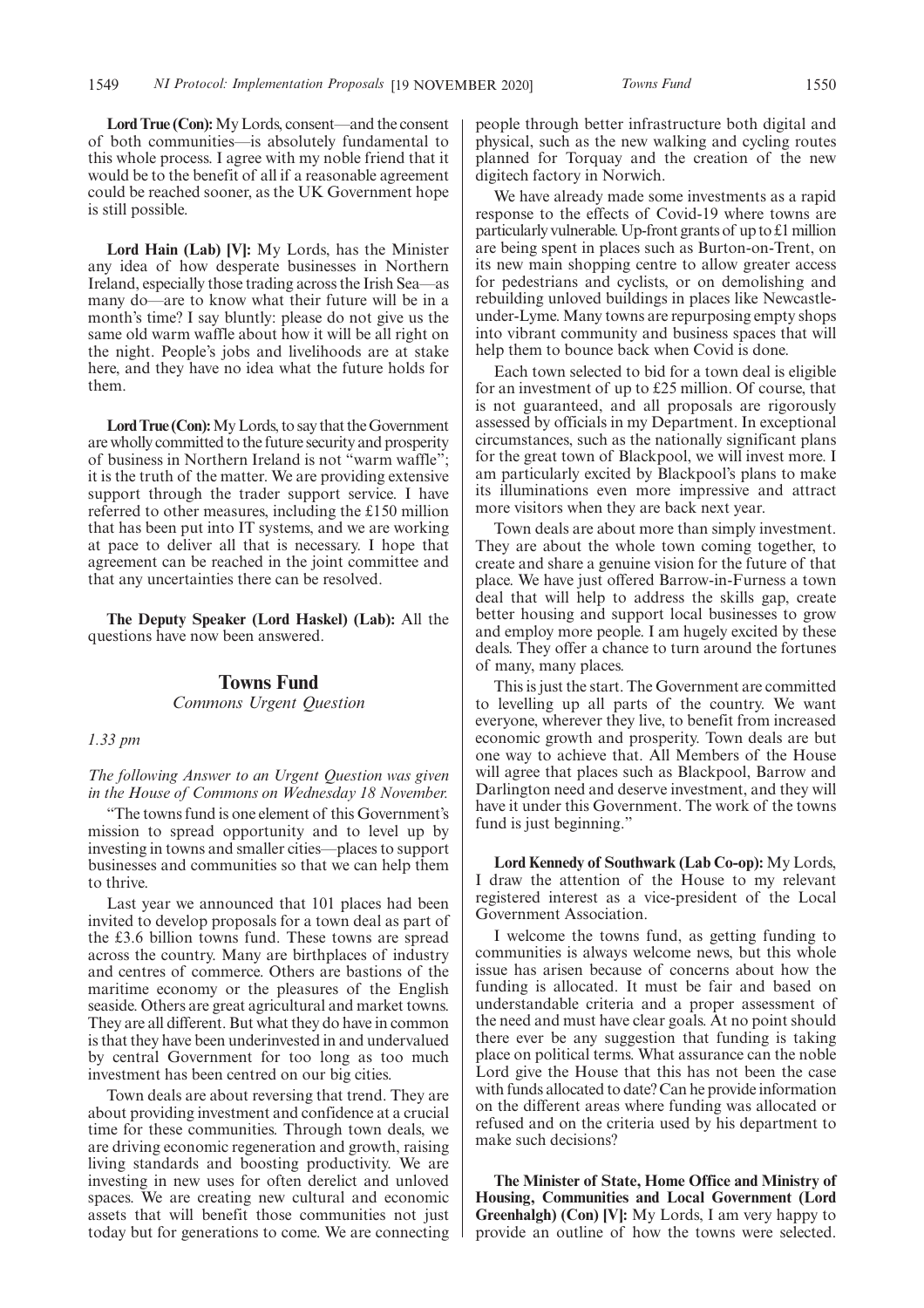[LORD GREENHALGH]

Officials ruled out 541 towns based on their lower levels of deprivation. The remaining towns were ranked as higher, medium or low priority based on an evidencebased methodology. The top 40 high-priority towns were chosen for town deals. Ministers used their local knowledge to conduct a qualitative assessment when picking the remaining 61 towns. This involved—

**Baroness Bloomfield of Hinton Waldrist (Con):** I am afraid we cannot hear you well enough; your diction is very indistinct. If you could sit forward a bit, that would be very helpful.

**Lord Greenhalgh (Con) [V]:** I am very sorry about my diction. Can you hear me better now? I hope so. I was saying that the top 40 towns were chosen for town deals and that Ministers used their local knowledge to conduct a qualitative assessment when picking the remaining 61 towns. A deals process, rather than an open competition, was used, as many previously leftbehind towns lacked the capacity to bid. In that sense, the process was very clear and fair in relation to the basis for allocating the considerable amount of money involved.

**Baroness Pinnock (LD) [V]:** My Lords, I have relevant interests, as set out in the register, and I also welcome the towns fund. however, it is not quite correct that, as the Minister has just said, the top 40 towns, as assessed by the criteria, were chosen for the money in the towns fund. There were many towns in the highest-priority category that were not selected. Can the Minister explain why they were rejected? What can I tell their local representatives about why they are failing to meet the eye of the Minister when they meet the criteria?

**Lord Greenhalgh (Con) [V]:** I want to make clear that the process was driven by officials using an evidencebased methodology. The top 40 high-priority towns were chosen for town deals. For the remaining 61 towns, there was ministerial involvement but using a process designed by officials in my department. I add that I am delighted that Dewsbury in the borough of Kirklees has been selected to develop proposals for a town deal. My department is looking forward to receiving its town investment plan early next year.

**Lord Moynihan (Con):**My Lords, in all the government guidance on the towns fund, there is the prospect of there being a major missed opportunity for prioritising co-investment with the private sector in sport, recreation and active-lifestyle facilities. I praise my noble friend the Minister for personally promoting the importance of sport as a catalyst for levelling up and inspiring communities, as we did in the deprived East End of London with the Olympic and Paralympic Games in 2012. I hope my noble friend the Minister will agree that we urgently need to build regeneration, inspiration and legacy into our town fund initiatives, particularly in the north of England?

**Lord Greenhalgh (Con) [V]:** My Lords, there is no greater champion of the role of sport, leisure and recreation in place-making. I point out that the towns fund guidance provides the envelope upon which towns can prioritise leisure facilities. As a department, we hope to see many towns come forward, building in leisure facilities, parks and green spaces, cycle lanes and a myriad of sports activities within their bids.

**The Lord Bishop of St Albans [V]:** My Lords, I am also delighted that the Government have set up the towns fund, which will make a significant contribution to many poorer communities. Nevertheless, it still remains that the Public Accounts Committee has expressed concerns about why some towns were chosen and some were not. In future, will Her Majesty's Government undertake to publish the objective criteria and evidence that will be used for selection so that everyone can be assured that there is no political influence in making these selections and choices?

**Lord Greenhalgh (Con) [V]:** In my answer to the previous question, I made it clear that this is a combination of using an evidence-based methodology and Ministers using their local knowledge. That benefited 101 towns in the first instance. There is more money to be spent on regeneration, but the foundation stone of the allocation of funds was using a clear methodology with multiple criteria, including productivity and exposure to economic shocks.

**Baroness Armstrong of Hill Top (Lab) [V]:** My Lords, I thank the Minister for his responses, but his last response gives rise to some concern. It certainly looks as if many of the decisions were partial and, given what was said during the election by the Secretary of State to Conservative candidates about the likelihood of the towns in their constituencies receiving consideration in the towns fund, his view that Ministers used their personal knowledge gives folk like me from the northern part of Durham real concern. Will the Minister therefore be clearer than he was with the right reverend Prelate the Bishop of St Albans and state that, in future, criteria will be published so that we can see that an independent, proper decision to allocate public money to towns that need it—and they do need it—is transparently fair?

**Lord Greenhalgh (Con) [V]:** I would point out that the National Audit Office looked into this. Its report sets out the town deal selection process in detail. The report showed that the more affluent towns were ruled out and the 40 most deprived towns were rightly favoured, with the remainder selected from a shortlist that considered a wide range of evidence. This process was developed by officials but there was political oversight, as there should be.

**Baroness Uddin (Non-Afl):** I, too, welcome this immense support for local towns. I am sure that the Minister will be perfectly aware of the political leadership required in any such allocations, be it locally or centrally. Despite what the noble Lord, Lord Moynihan, said about the beautiful Canary Wharf development, access is the most important thing. That has not always been meritorious or led by local demand. Can the Minster assure the House, me and local communities that he will ensure that women leaders play a vital role locally and take part in the regeneration and redevelopment of new towns?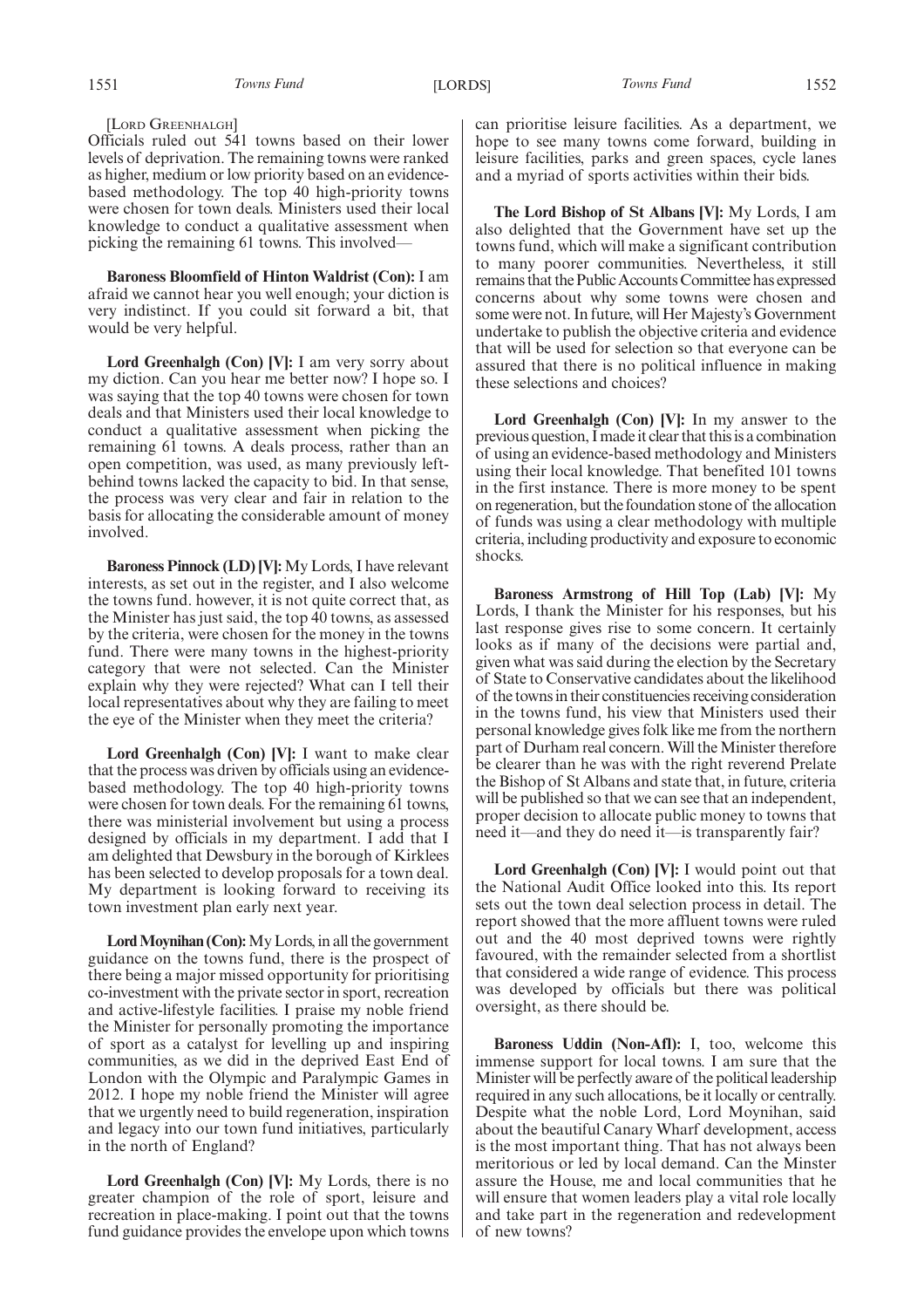**Lord Greenhalgh (Con) [V]:** My Lords, there is no doubt that regeneration involves physical regeneration, economic regeneration and social renewal. Women often play a bigger part than men in that process, from my experience in local government.

**Baroness Bennett of Manor Castle (GP) [V]:** My Lords, I declare my interest as a vice-president of the Local Government Association.

Yesterday, the Government made an announcement acknowledging both the urgency of the climate emergency and their special global responsibility in chairing COP 26. If the Government are operating in a joined-up way, you would expect the towns fund money to be used for super-policies that have environmental benefits in addition to economic ones. Can the Minister tell me what percentage of spending addresses those goals?

**Lord Greenhalgh (Con) [V]:** My Lords, I am happy to write to the noble Baroness on that point as I do not have those figures to hand.

**The Deputy Speaker (Lord Haskel) (Lab):**All questions have now been asked.

### **Arrangement of Business**

*Announcement*

### *1.45 pm*

**The Deputy Speaker (Lord Haskel) (Lab):** These proceedings will follow guidance issued by the Procedure andPrivilegesCommittee.Whentherearecounterpropositions, any Member in the Chamber may speak, subject to the usual seating arrangements and capacity of the Chamber. Anyone intending to do so should email the clerk or indicate when asked. Members not intending to speak on a group should make room for Members who do. All speakers will be called by the Chair. Short questions of elucidations after the Minister's response are permitted but discouraged. A Member wishing to ask such a question, including Members in the Chamber, must email the clerk. The groupings are binding. Leave should be given to withdraw. When putting the Question, I will collect voices in the Chamber only. Where there is no counterproposition, the Minister's Motion may not be opposed. If a Member speaking remotely intends to trigger a Division, they should make this clear when speaking on the group. Noble Lords following proceedings remotely but not speaking may submit their voice, content or not content, to the collection of the voices by emailing the clerk during the debate. Members cannot vote by email. The way to vote will be via the remote voting system.

### **Private International Law (Implementation of Agreements) Bill [HL]**

*Commons Amendments*

*1.47 pm*

### *Motion on Amendments 1 to 1B Moved by Lord Stewart of Dirleton*

That this House do agree with the Commons in their Amendment 1, and do propose Amendments 1A and 1B as amendments thereto**1:** After Clause 1, insert the following new Clause—

"Implementation of other agreements on private international law

(1) The appropriate national authority may make regulations for the purpose of, or in connection with, implementing any international agreement, as it has effect from time to time, so far as relating to private international law (a "relevant international agreement").

(2) The appropriate national authority may make regulations for the purpose of, or in connection with, applying a relevant international agreement, with or without modifications, as between different jurisdictions within the United Kingdom.

(3) The appropriate national authority may make regulations for the purpose of, or in connection with, giving effect to any arrangements made between—

(a) Her Majesty's government in the United Kingdom, and

(b) the government of a relevant territory,

for applying a relevant international agreement, with or without modifications, as between the United Kingdom, or a jurisdiction within the United Kingdom, and that territory.

(4) Regulations under this section may make—

(a) consequential, supplementary, incidental, transitional or saving provision;

(b) different provision for different purposes or for different parts of the United Kingdom.

(5) Regulations under this section may include provision about— (a) enforcement of obligations arising under or by virtue of the regulations;

(b) sharing of information;

(c) legal aid.

(6) Schedule (*Regulations under section (Implementation of other agreements on private international law*)) makes further provision about regulations under this section.

(7) In this section—

"appropriate national authority" means—

(a) in relation to England and Wales, the Secretary of State;

(b) in relation to Scotland—

(i) the Scottish Ministers, or

(ii) the Secretary of State acting with the consent of the Scottish Ministers;

(c) in relation to Northern Ireland—

(i) a Northern Ireland department, or

(ii) the Secretary of State acting with the consent of a Northern Ireland department

"international agreement" means a convention, treaty or other agreement to which the United Kingdom is, or is expected to become, a party; "private international law" includes rules and other provisions about—

(a) jurisdiction and applicable law;

(b) recognition and enforcement in one country or territory of any of the following that originate in another country or territory—

(i) a judgment, order or arbitral award;

(ii) an agreement, decision or authentic instrument determining or otherwise relating to rights and obligations;

(c) co-operation between judicial or other authorities in different countries or territories in relation to—

(i) service of documents, taking of evidence and other procedures, or

(ii) anything within paragraph (a) or (b);

"relevant international agreement" has the meaning given in subsection (1):

"relevant territory" means—

(a) the Isle of Man;

(b) any of the Channel Islands;

(c) a British overseas territory.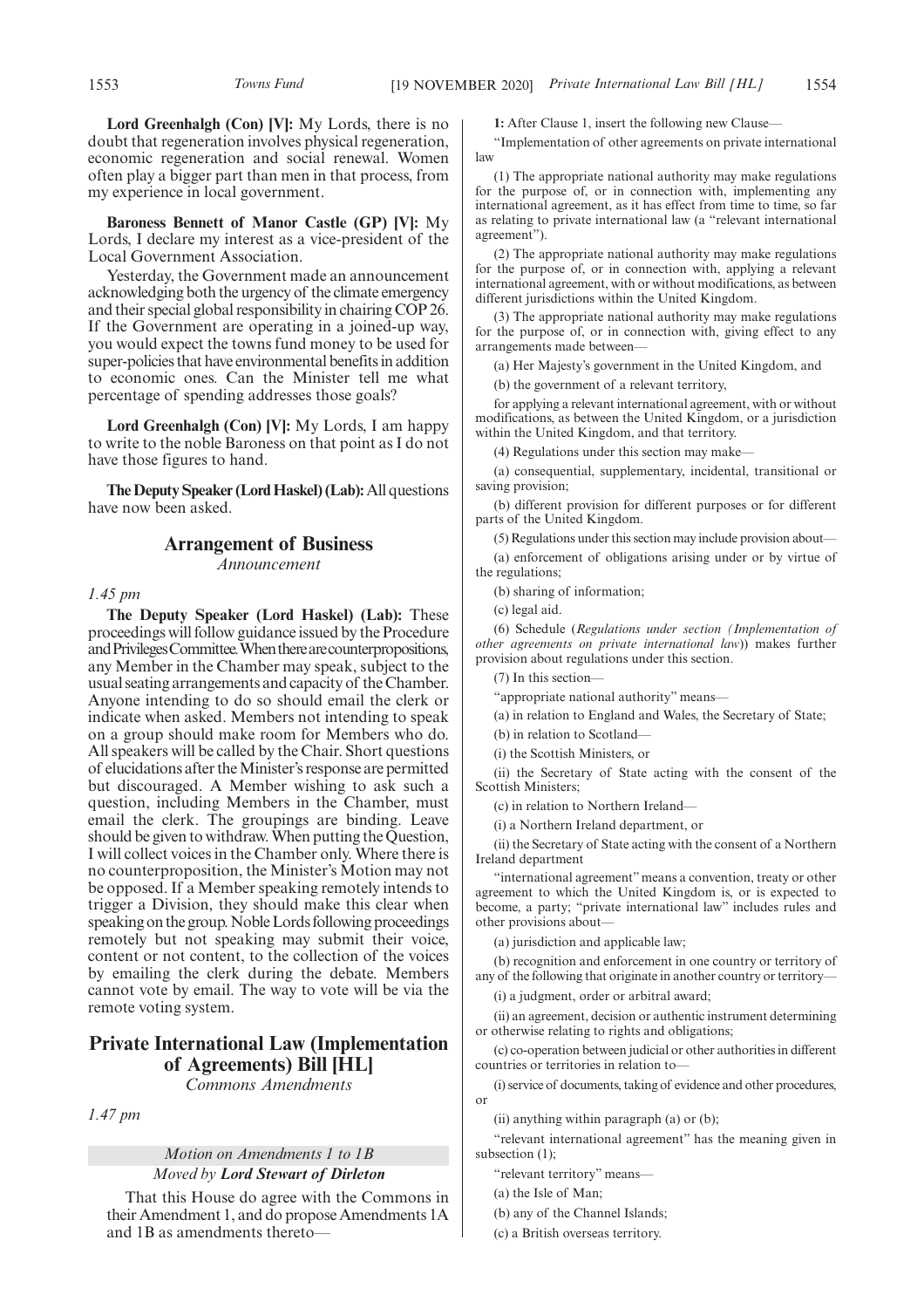(8) This section and Schedule (*Regulations under section (Implementation of other agreements on private international law*)) have effect, with the following modifications, in relation to a model law adopted by an international organisation of which the United Kingdom is a member as it has effect in relation to an international agreement to which the United Kingdom is, or is expected to become, a party.

The modifications are—

(a) a reference in this section or that Schedule to implementing or applying a relevant international agreement is to be read as a reference to giving effect to the model law (with or without modifications);

(b) subsection (1) is to be read as if the words "as revised from time to time" were substituted for the words "as it has effect from time to time"."

**1A:** After subsection (3) insert—

"(3A) Regulations under subsections (1) to (3) may only be made during the operative period.

(3B) The operative period is the period of five years beginning with the day on which this Act is passed.

(3C) The appropriate national authority in relation to a part of the United Kingdom may by regulations extend the operative period for that part of the United Kingdom by a period of five years.

(3D) The power under subsection (3C) may be exercised more than once.

(3E) The operative period may not be extended for any part of the United Kingdom after it has expired in relation to that part of the United Kingdom."

**1B:**In subsection (5) leave out "this section"and insert "subsections  $(1)$  to  $(3)$ "

**The Advocate-General for Scotland (Lord Stewart of Dirleton) (Con):** My Lords, I will speak to Commons Amendments 1 to 5 and Amendments 1A, 1B and 4A to 4E, which are in my name.

Private international law is a technical area of law, but it is important to people and businesses that become involved in legal disputes with a cross-border aspect. A family may need to enforce a maintenance decision when one parent moves abroad, or a small business that has been left out of pocket by a foreign supplier may need to seek redress. Agreements on private international law create reciprocal rules to enable UK businesses, families and individuals to resolve these difficult and challenging situations. They prevent multiple court cases taking place in different countries and allow for the decisions of UK courts to be recognised and enforced across borders. All of this helps to reduce costs and anxiety for the parties involved.

The House will recall that this Bill contains two substantive clauses. The first implements three key Hague conventions which currently apply as a consequence of our former membership of the European Union, allowing us to continue to co-operate on important aspects of private international law with existing partners. The second establishes a delegated power to implement further agreements on private international law now that we have regained full competence in this area from the European Union. This stood part of the Bill on its Lords introduction but was removed on Report. Commons Amendments 1, 2, 4 and 5 simply return this clause, and related provisions, to the Bill.

There is also Commons Amendment 3, which I hope will be uncontroversial and will not address in detail. It adds a permissive extent clause to the Bill allowing the implementing power to be extended to the Isle of Man; this is at the request of the Isle of Man Government. This is the standard approach to extending UK legislation to the overseas territories or Crown dependencies and in this case does not directly affect the United Kingdom. My noble and learned friend Lord Keen spoke in detail on this amendment back in May but was unable to move the amendment at the time.

The agreements implemented under Clause 1 are widely supported by interested parties in the legal and finance sectors, and indeed by Members in this House and the other place. The 1996 Hague Convention aims to improve the protection of children in cross-border disputes. It deals with issues such as residence of and contact with children whose parents live in different countries. The 2005 Hague Convention on Choice of Court Agreements aims to ensure the effectiveness of exclusive choice of court agreements between parties to international commercial transactions. The 2007 Hague Convention provides rules for the international recovery of child support and spousal maintenance. The Government have already taken the necessary international steps to ensure our continued membership of these agreements following the end of the transition period.

It is vital that the UK's membership of these agreements continues seamlessly from the end of the transition period. This means that Clause 1 needs to be in force within a few weeks. Although the implementation of the Hague conventions contained in Clause 1 is agreed and not subject to further amendments, the timing aspect creates an imperative for us to agree a way forward on the delegated power promptly.

Before I address the amendments, I will clarify the types of agreements that can be implemented under the delegated power. The power only covers the implementation of international agreements on a very narrowly defined area of law: agreements which are typically uncontroversial and have received widespread support in Parliament in the past. The Bill only allows implementation of private international law agreements which it defines in subsection (7) of the relevant clause. Principally, such agreements cover rules on jurisdiction to hear disputes which raise cross-border issues; which country's law should apply to such cases; recognition and enforcement of foreign judgments; and co-operation between judicial and other authorities in different countries on these matters. It will not be possible for matters outside the areas covered by the definition of "private international law" in the clause to be implemented using the power.

I know that, in the past, debate on this Bill has touched on topics such as the Hague-Visby Rules, or the 1961 Warsaw Convention on the carriage of goods by air. Let me be clear: these conventions—bar possibly one or two provisions—are out of scope of the power, and if the UK joined these conventions today they would still need to be implemented by primary legislation. This Bill is only concerned with implementing provisions on private international law, not any international agreements on private law matters generally.

Bearing that point in mind, I turn to the amendments. This House has already discussed the delegated power at length and made its views known. However, the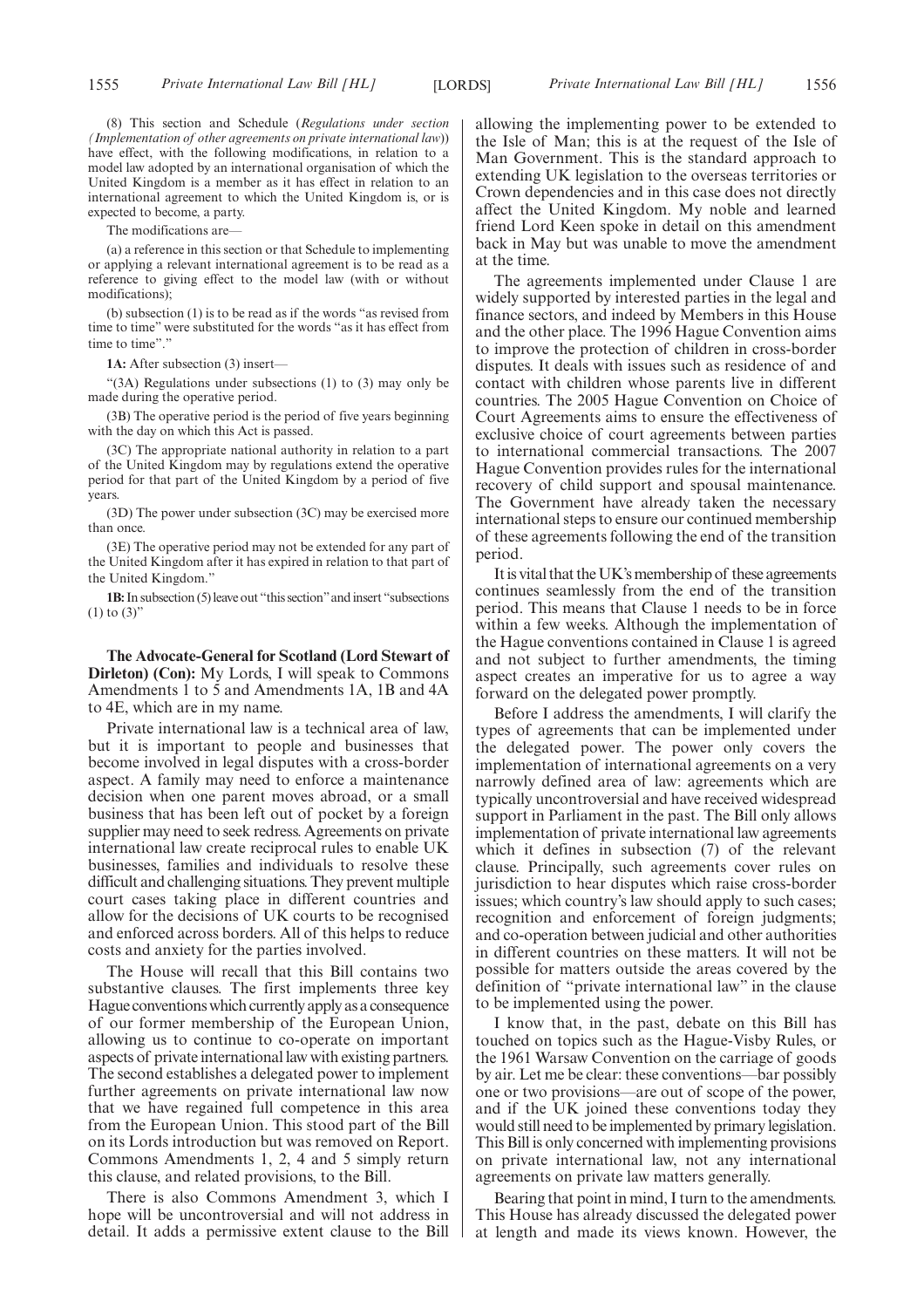clause comes back from the other place with a majority of 149, so, despite the reservations many of your Lordships have and have expressed, I believe we need to accept that such a clause has a place in the Bill and think about how to make it more acceptable to this House. The amended clause will still allow private international law agreements to be implemented promptly. This is important because, following the end of the transition period, there is a need to update the United Kingdom's private international law framework. The Government have already made clear their intention to join the Lugano Convention. This power minimises any gap in its application if we are able to rejoin that convention and allows us to respond flexibly if we are not.

Implementation of these narrow and technical private international law agreements is largely about drawing down into domestic law detailed rules that have already been agreed at an international level. There is very limited ability for Ministers to deviate from these once the UK agrees to become bound by the relevant agreement. The rules in the agreement will not be amendable, and implementation will often largely be a yes or no question, coupled with making provisions largely of a procedural or technical nature, making the affirmative statutory instrument procedure appropriate. There are well-established precedents for implementing agreements which meet our definition of private international law by secondary legislation. It is not just that much of our current private international law framework was implemented under the powers of the European Communities Act. Even before that, there were many examples of agreements of this type being implemented through secondary legislation. The most notable of these is the Foreign Judgments (Reciprocal Enforcement) Act 1933.

Without this power, each new private international law agreement or update to an existing agreement would require primary legislation. Given the need to update our private international law framework and the current busy parliamentary agenda, such a requirement would be disproportionate and damaging. The intellectual arguments about the extent to which the implementation of international agreements by secondary legislation is constitutionally appropriate are important, but the other House recognised that those arguments are not the beginning and end of this debate. We must remember that these agreements can have a real impact on the lives of the general public, and delays in implementing them and reaping their benefits could negatively impact UK businesses and families. It is my view that the power provides a proportionate solution to an important problem, while retaining a far greater role for Parliament in the scrutiny process than it has had for many years.

All that said, I recognise the many and varied concerns that have previously been raised about this power. Opinions are sincerely held and there is merit to many of the points which have been made. I have sought to familiarise myself with the views your Lordships expressed in the Chamber during earlier debates, and I have listened closely to concerns expressed by noble Lords in engagement with myself and ministerial colleagues in recent weeks. The amendments in my name are a good-faith attempt to find a way forward. Indeed, the noble Lord, Lord Pannick, described the suite of amendments that I have put before this House as "substantial and constructive". They attempt to strike a balance, sensitive to the aims of the Government and the concerns of your Lordships' House.

First, Amendment 4A removes from the power the ability to create criminal offences which are punishable by imprisonment. In my analysis of the debates on this Bill, it is clear that this aspect of the power has been the most widely criticised. I certainly see that this is a sensitive issue, and it is right that the Government act cautiously. Although private international law agreements do not generally require contracting parties to create criminal offences, there are exceptions. Some conventions include non-discrimination clauses that require states to apply the same enforcement methods for foreign judgments as are available in domestic cases.

### *2 pm*

In fact, our current approach to the implementation of the Lugano Convention, which the Government intend to reimplement promptly should our application to rejoin as an independent contracting party be successful, includes a criminal offence in Northern Ireland. This applies where a person obliged to pay maintenance under an incoming maintenance decision, subject to recognition and enforcement in Northern Ireland, fails to update a Northern Ireland court with changes to their address. In my view, this is a good example of the "limited" type of criminal offence with which we are concerned and highlights the value of retaining the ability to create offences punishable by, for example, fines. Although I understand the concerns that some may have about even this type of criminal offence being created by secondary legislation, there are in practice a large number of offences created by secondary legislation and retaining this aspect of the power, albeit in a more restricted form, is not out of step with other legislation.

The effect of the amendment, therefore, would be to require any provisions in a private international law agreement that entail the creation of criminal offences carrying a custodial sentence to be implemented by primary legislation. This will provide Parliament with significant additional scrutiny of this important matter. I hope that this addresses a major source of concern about the power.

Secondly, Amendments 1A and 1B, and 4C, 4D and 4E, add a five-year sunset period—extendable on a recurring basis by affirmative statutory instrument—to the regulation-making power. This is not an amendment that the Government would ideally have wanted to make to the Bill. We still consider the delegated power to be a proportionate approach that would afford the flexibility to implement future private international law agreements promptly in the years to come. The Government have already been clear about how they intend to use the power over the next few years. This amendment would ensure that if a future Government, of any colour, wanted to extend the five-year period, they would need to provide similar clarity. This approach of providing an extendable sunset period has been taken in other legislation, such as the Trade Bill. It is also, in my view, proportionate for the implementation of agreements of this nature—technical agreements,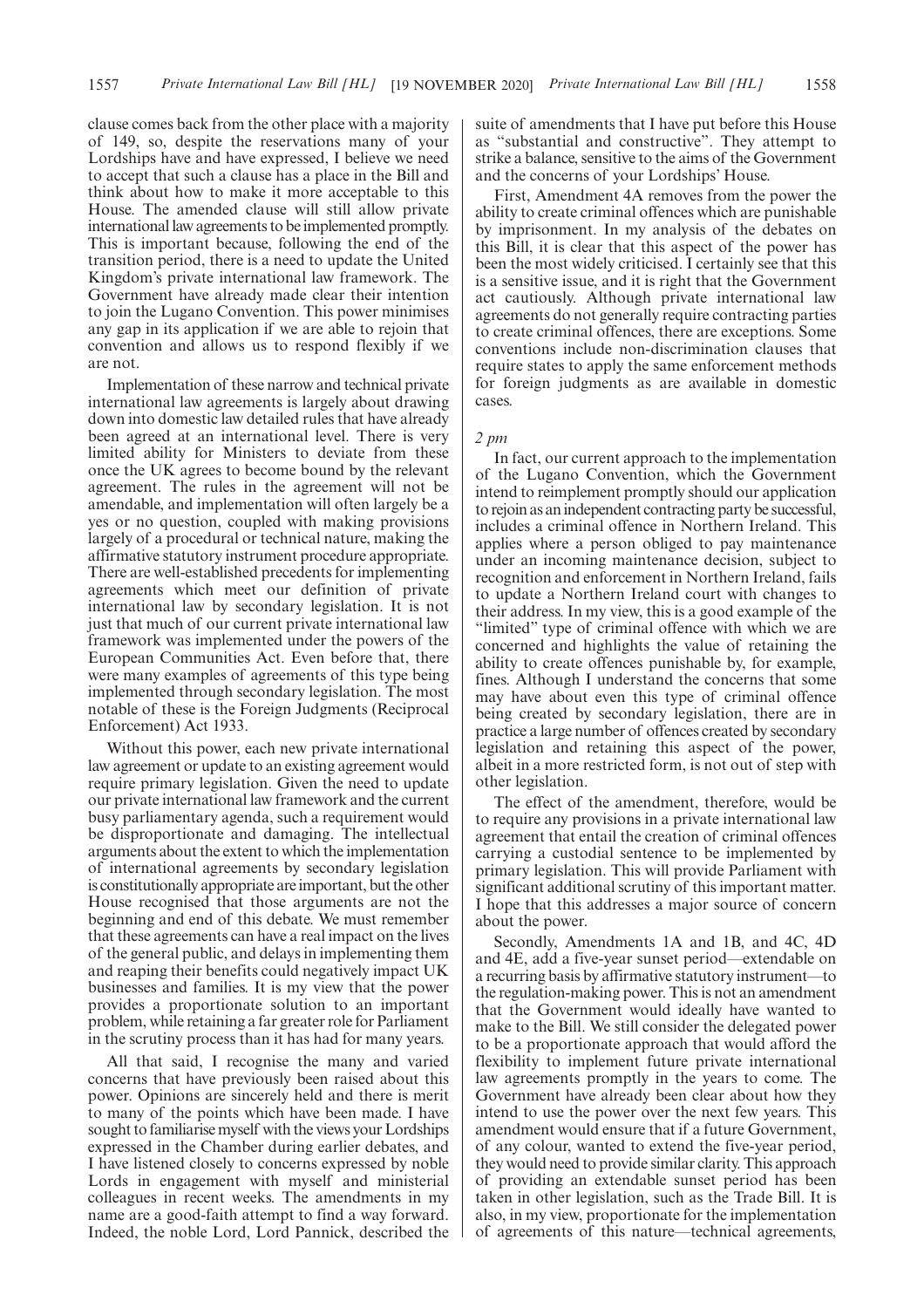[LORD STEWART OF DIRLETON]

agreed at international law level, being drawn down into domestic law. This additional role for Parliament provides significant additional scrutiny and will influence how Governments use the power.

The reviewable sunset period means that the Government can still make necessary changes to the UK's framework of PIL agreements over the next few years and maintain their ability to respond flexibly to any uncertainty following the end of the transition period. However, it would also provide the Government with an opportunity to review the use of this power in the future without the current time pressures and to take a reasoned decision on whether it should be terminated. If the Government believe at that stage that the power should be extended, they will need to make their case to Parliament and have the regulations approved in both Houses. I also remind colleagues that a statutory instrument to extend the power would still be subject to an obligation to consult—something I will come on to talk about in more detail shortly. I believe that this approach strikes the right balance between flexibility and scrutiny and offers an effective solution to many of the concerns raised. To my mind, it represents a workable compromise between the position of the Government, as set out, and the principal concerns that the House had aired.

The third amendment, Amendment 4B, puts an obligation on the Secretary of State to consult before using the implementing power or extending it for a further five-year period. My ministerial colleagues have made it clear at various stages of the Bill's passage that they greatly value the views of experts in this area. The current Lord Chancellor reconvened the advisory committee on private international law, chaired by the noble and learned Lord, Lord Mance, and I know that both the Lord Chancellor and Minister Chalk have engaged regularly with other members of the legal sector through the Ministry of Justice's International Law Committee. Consultation is our usual practice, and indeed the Ministry of Justice has already consulted the advisory committee on draft regulations that it may make under the power to implement the Lugano Convention 2007, should our application to rejoin be successful. However, having reflected on the views expressed to me since I took on responsibility for the Bill, I have concluded that putting on the face of the legislation an obligation to carry out such consultation, before making regulations under the delegated power, is a proportionate and appropriate step.

This obligation to consult is drafted in a general way so as not to refer specifically to any groups or bodies. This is because, while the advisory committee, for example, contains a significant wealth of expertise in the field of private international law, it is not a statutory body. Therefore, to refer specifically to it in legislation would not be appropriate. Equally, referring to specific parliamentary committees is not without risk, as interested committees may change or be renamed as time passes. Parliament would already have an opportunity to scrutinise draft affirmative statutory instruments to be made under the power and, even without naming them in the legislation, the Government would always consider most seriously any representations made by parliamentary committees. The same applies

to other named consultees that some may suggest adding to the Bill. The Government will be under a duty to make sure that the consultation carried out is appropriate.

I also remind the House that a statutory obligation to consult carries with it a requirement to take due account of the representations received. I can give an undertaking that the Government will meet that requirement. We will provide a thorough and detailed explanation of the consultation that has taken place, setting out not only those with whom we have consulted, but a fair and balanced summary of the views expressed. That will be set out in the Explanatory Memorandum that must accompany any statutory instrument laid before this House. This will give parliamentarians and any relevant parliamentary committee an opportunity to scrutinise the consultation that has taken place and the way the Government have taken account of the views that have been expressed.

I am satisfied that this approach strikes the right balance between ensuring that the Government take account of the views of the relevant experts while allowing for a flexible approach to engage with the most appropriate interested parties in each specific case. I hope that your Lordships will agree that it demonstrates that the Government are sincere in their intent to engage Parliament and other stakeholders in the process. In my view, when taken as a whole, these three amendments represent a significant amount of extra scrutiny for Parliament. I hope that the House will consider them a compromise sensitive to the aims of both sides. I beg to move.

**The Deputy Speaker (The Earl of Kinnoull) (Non-Afl):** The question is that the House do agree with the Commons in their Amendment 1 and do propose Amendments 1A and 1B as amendments thereto. On Amendment 1C, I call the noble and learned Lord, Lord Falconer of Thoroton.

*Amendment 1C (as an amendment to Amendment 1A)*

#### *Moved by Lord Falconer of Thoroton*

**1C:** Leave out subsection (3D).

**Lord Falconer of Thoroton (Lab):** My Lords, I move my Amendment 1C as an amendment to Amendment 1A. It would leave out subsection (3D) of the Government's proposed amendment. Leaving out the subsection would mean that the power to extend the sunset period could be exercised only once.

I start by welcoming the noble and learned Lord, Lord Stewart of Dirleton. Throughout the process of this Bill, he has been very engaged, incredibly helpful, very courteous and really engaged in the detail, and we are all incredibly grateful for that. I also compliment him on the presentation he has just made, which was persuasive and clear and addressed all the issues. So I really am glad to see him there and I completely support him—as indeed does the whole House—in relation to the bringing into UK domestic law and ratifying the three treaties referred to, and which remain referred to, in Clause 1 of the Bill.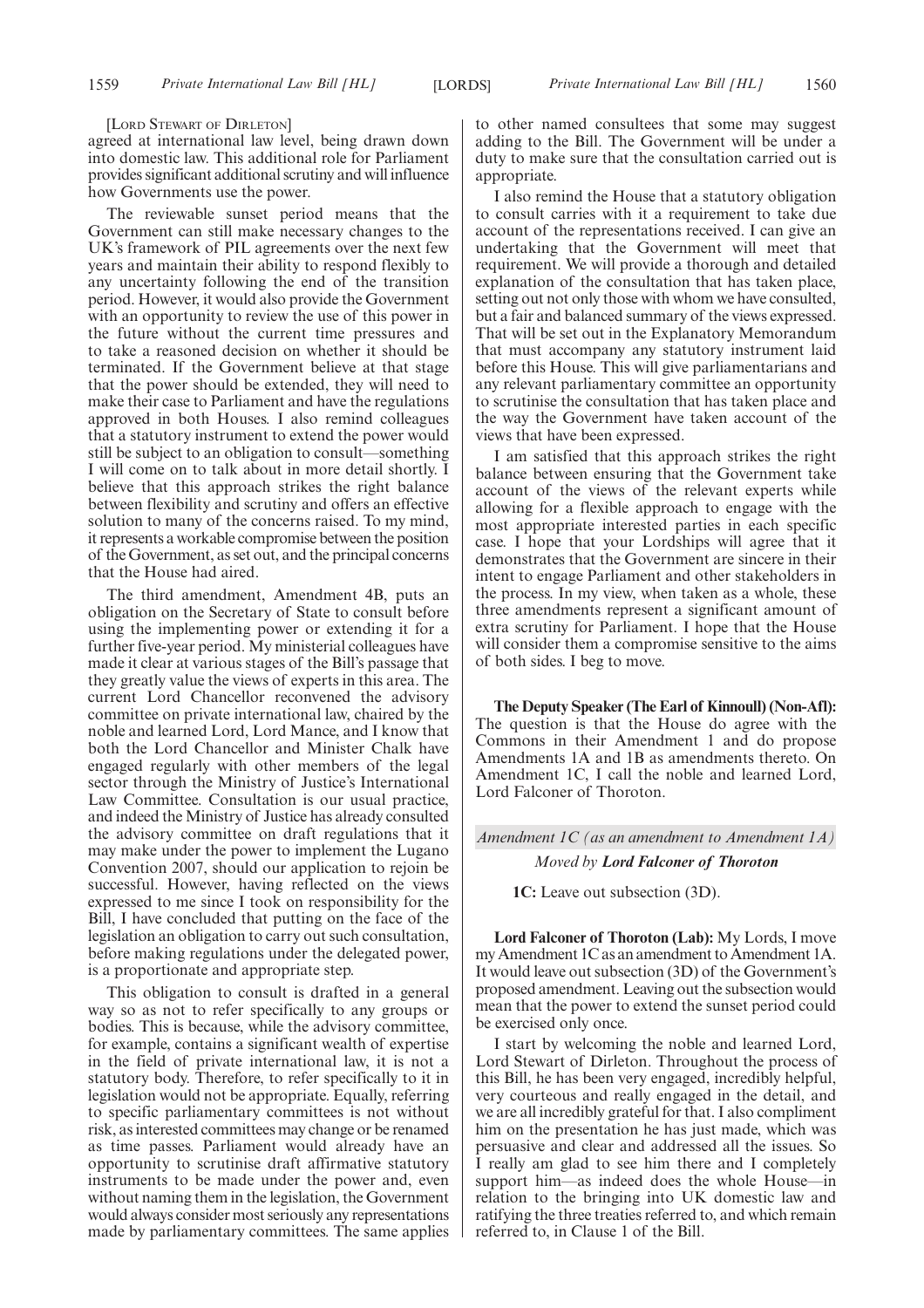I remain disappointed and believe it to be very much the wrong policy to give the Government the power to introduce private international law treaties by secondary legislation, as in the amendment introduced by the Commons to the Bill that was sent from the Lords. There was an almost universal view in this House when it was last here that that should not be dealt with by secondary legislation, because it would reduce the quality of private international law agreements that were given the force of law by legislation. The question of whether it was legitimate to do it by secondary legislation was considered after the consideration of evidence, both by the Constitution Committee of this House—and I am glad to see the noble Lord, Lord Pannick, here as a distinguished member of the Constitution Committee—and the Delegated Powers Committee of this House as well. Both considered, in detail, evidence put before by them by the Ministry of Justice and rejected the suggestion that secondary legislation was the appropriate way to deal with such treaties.

I did not find the reasons given by the noble and learned Lord convincing. But he, like his distinguished predecessor, the noble and learned Lord, Lord Keen of Elie, did not really engage on the issue of why to use secondary rather than primary legislation. He asserted that secondary legislation had been used in the past, and, like his predecessor, referred to the 1933 and 1920 Acts. What he was referring to was bringing into force the provisions on enforcement of judgments in those two Acts in relation to individual territories or countries. All that happens by that secondary legislation is that additional countries are added, whether they be Commonwealth countries for the 1920 Act, or non-Commonwealth countries for the 1933 Act. I would not have any objections whatever to something like that. But that is not the power taken in this Bill; it is the whole of the private international law agreement. It would not just be the addition of countries; it would be the whole Foreign Judgments (Reciprocal Enforcement) Act 1933 in the examples that have been given. That will lead to this country having a worse network of private international law agreements than it has had previously. That is bad for this country, because one of the things we are incredibly good at is private international law. That is what makes English law so attractive to commercial institutions. I am disappointed that no real additional arguments have been advanced.

I accept the political reality here; this House has almost universally asked the other place to think again, and the noble and learned Lord, Lord Stewart of Dirleton, is right to point out that it had the opportunity to think again and decided to go ahead. We have to accept that in a case such as this.

In relation to the sunset clause, these agreements take a long time to negotiate and introduce—with the possible exception of us adhering to Lugano, because that may have to be done in a hurry, so I can see that there is a case there. I am interested that the noble and learned Lord, Lord Stewart of Dirleton, has said that if one had Hague-Visby or Warsaw, that would not be covered by this Bill and would, therefore, have to be introduced by primary legislation. I am not sure, then, under what circumstances this is ever going to apply in substance, because the nature of these private international agreements is that they will have provisions about jurisdiction and enforcement as well as about substantive law—Hague-Visby and the Warsaw convention.

### *2.15 pm*

If there is anything about substantive law, such as what it would be in relation to the return of children—that comes under the Hague convention—as I understand what the noble and learned Lord is saying, although it does deal with jurisdiction and judgment issues, it also sets out a standard of law like Hague-Visby, and that would not be covered. I am grateful for that, because it means that, in significant private international law agreements, primary legislation will always be used. If that is right, although I can see the arguments in relation to Lugano, after the five years are up, the right predilection for the Government would be to say, "That is enough—let us go back to being the country that really looks at private international law agreements." It would meet the Government's requirement to deal with Lugano, and it would preserve our primary place in relation to the quality of the private international law agreements we make and the quality of the way we introduce them. Yes, you have to introduce what you have agreed, but there are many other things around them as well. I hope that the noble and learned Lord will be able to assure me that the starting point of the Government would be that one is enough and that there would need to be special reasons why there would be an extension for a second time.

I strongly support the amendment of the noble Lord, Lord Marks, which would place in the Bill an obligation to consult with each head of the three judiciaries of the United Kingdom, on the basis that if you put those consultees on the face of the Bill, they will ensure that the right people in the legal community are consulted. I am, at the moment, at a loss to understand how on earth that could be objectionable. I note that it is said that the Lord Chancellor's advisory committee on private international law might change its nature. I can see that, but that could probably be dealt with by a power to change the title, to be given to the Minister under secondary legislation. However, I think it is extremely unlikely that the Lord President of the Court of Session and the Lord Chief Justice of Northern Ireland are going to have a significant name change within the next 100 years. If they did, no doubt every piece of legislation would be changed to reflect that. So why not?

The noble and learned Lord has done so much for us; the key thing from this side of the House's point of view is that our quality as a country in this area should continue. There is no politics in this; it is just about getting the right result. I hope that he will reflect and give some assurances that might make the position easier.

**Lord Marks of Henley-on-Thames (LD):** My Lords, I add my welcome of the noble and learned Lord, Lord Stewart of Dirleton, to his place in taking over this technical but difficult Bill, one that raises issues of principle.

I welcome the government amendments, which have the power to act as safeguards on the power reinserted into the Bill by the Commons amendments. I agree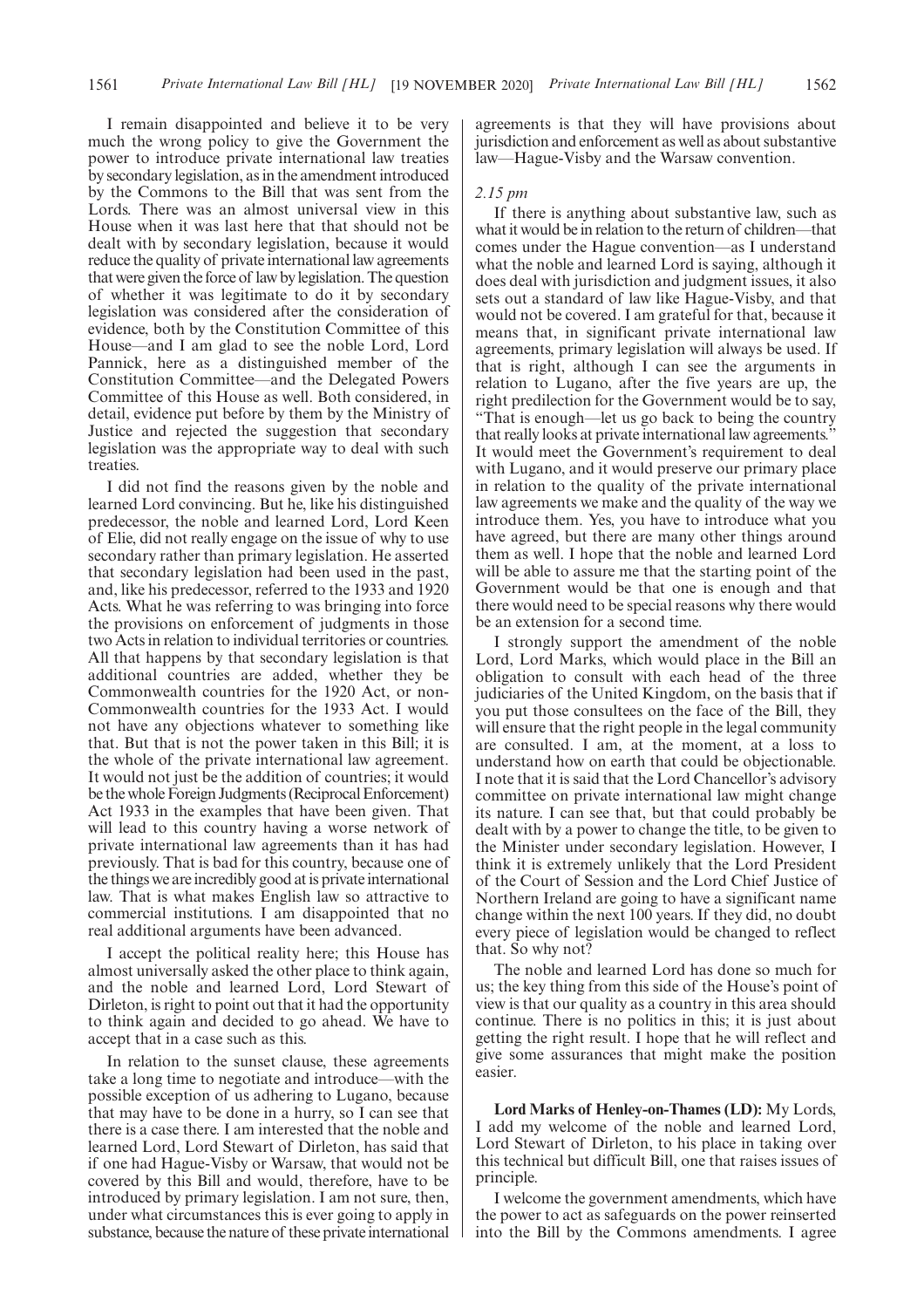[LORD MARKS OF HENLEY-ON-THAMES]

with the summary by the noble Lord, Lord Pannick, of the Government's amendments as sensible and constructive. But I share the disappointment of the noble and learned Lord, Lord Falconer of Thoroton, that the Commons amendments reinstate the delegated power that this House so comprehensively rejected.

I also agree with the noble and learned Lord, Lord Stewart, that outlawing the power to create offences punishable by imprisonment is of particular importance. I welcome the fact that the principle of a sunset clause has been accepted, although, for all the reasons mentioned by the noble and learned Lord, Lord Falconer, it should be meaningful and not liable to be endlessly renewed. It is also important that the Government have introduced a requirement for consultation before regulations are made. On that, in particular, I am grateful to the noble and learned Lord for the time he and the Bill team have spent with me and others discussing the government amendments to the Commons amendments and considering suggested changes.

For my part, I support the amendment on the sunset clause in the name of the noble and learned Lord, Lord Falconer, for all the reasons he gave. I understand the Government's concern to ensure that there is sufficient time to bring new private international law agreements into UK law, and I accept that there may possibly, on occasion, be a need for more than five years to achieve that. However, I simply cannot see the need for further extensions beyond 10 years. It is in the nature of these international agreements that they take a long time to be finalised. However, the point about the first five years is that there are a number of international agreements, notably the Lugano Convention 2007, to which the Government wish to accede, which may need to be brought into law in the reasonably short term, and there are others on the horizon that may need more than five years. The problem with allowing for extensions beyond 10 years that is, more than one extension—is that such a long sunset period may involve permitting the Government to implement in the UK international agreements that are currently unforeseen and unforeseeable. It was partly to address that issue that this House took the view that primary legislation should be required before implementing such agreements in domestic law.

I appreciate that this issue is addressed, in part at least, by the requirement for consultation before regulations are made implementing further private international law agreements. That requirement is, indeed, a welcome safeguard. My amendment to government Amendment 4B is designed to ensure that such consultations are both objective and impartial and seen to be so. The shortcoming of the present proposal is that the choice of those to be consulted lies entirely, in England and Wales, with the Secretary of State and, in Scotland and Northern Ireland, with Scottish Ministers, the relevant Northern Ireland department or the Secretary of State acting with their consent. That means that the power to choose who is to be consulted lies entirely with the Executive.

Of course, we accept that many Ministers can be confidently relied on to exercise that power dispassionately, but that confidence cannot always be assumed, and it has not always been justified by Secretaries of State. The change in the role of the Lord Chancellor may also have had an impact. I understand the Government's concern to ensure that there is flexibility in the choice of those to be consulted. It goes without saying that, for example, a convention concerned with family law matters may call for different experts to be consulted than would a convention concerned with commercial law or contractual matters. That is why my amendment does not seek to impose on the Secretary of State a list of those who must be consulted. It lies behind what the noble and learned Lord said about the Government's reasons for not setting out such a list, but I and others are also concerned to ensure not only that the choice of those to be consulted is clearly objective, impartial and apolitical but that the organisation, management and follow-up of the consultations are thorough and meaningful.

Accordingly, I understood the noble and learned Lord to be offering, on behalf of the Government, assurances to the House in that connection. I invite him to confirm, first, that consultation on the implementation of a private international law agreement will generally be in public, and that the Government will announce their intention to consult and invite people to offer their views. Secondly, will he confirm that if the Government decide that such a consultation will not be in public they will publicly explain that decision and the reasons behind it? Thirdly, will he confirm that the Government will report on the outcome of such consultations, if not in a separate report, then, as he envisaged, in or in a document accompanying the Explanatory Memorandum that comes with any proposed regulations made under the powers in the Bill? Finally, I understood the Minister to be offering an undertaking, which I ask him to confirm, to ensure that the explanations in or accompanying such explanatory memoranda will be thorough and detailed, setting out whom the Government have consulted and a fair and balanced summary of the views expressed in any such consultation.

Such assurances and undertakings, if confirmed in the terms I have set out, would offer reassurance to those of us who are concerned that all such consultations will be the genuine safeguards we need them to be. I beg to move.

**The Deputy Speaker (The Earl of Kinnoull) (Non-Afl):** The following Members in the Chamber have indicated that they wish to speak: the noble Lords, Lord Pannick and Lord Berkeley. I therefore call the noble Lord, Lord Pannick.

**Lord Pannick (CB):** My Lords, I echo the words of the noble and learned Lord, Lord Falconer, and the noble Lord, Lord Marks, in welcoming the Advocate-General for Scotland, the noble and learned Lord, Lord Stewart, to his post. I thank him and the Minister in the Commons, Alex Chalk, and their officials for taking the time to discuss with me and many other Members of this House our concerns, the House's concerns and the concerns of the Constitution Committee about the delegated powers in the Bill and how those concerns can be accommodated by amendments. The noble and learned Lord has taken a very welcome constructive approach to these issues and I thank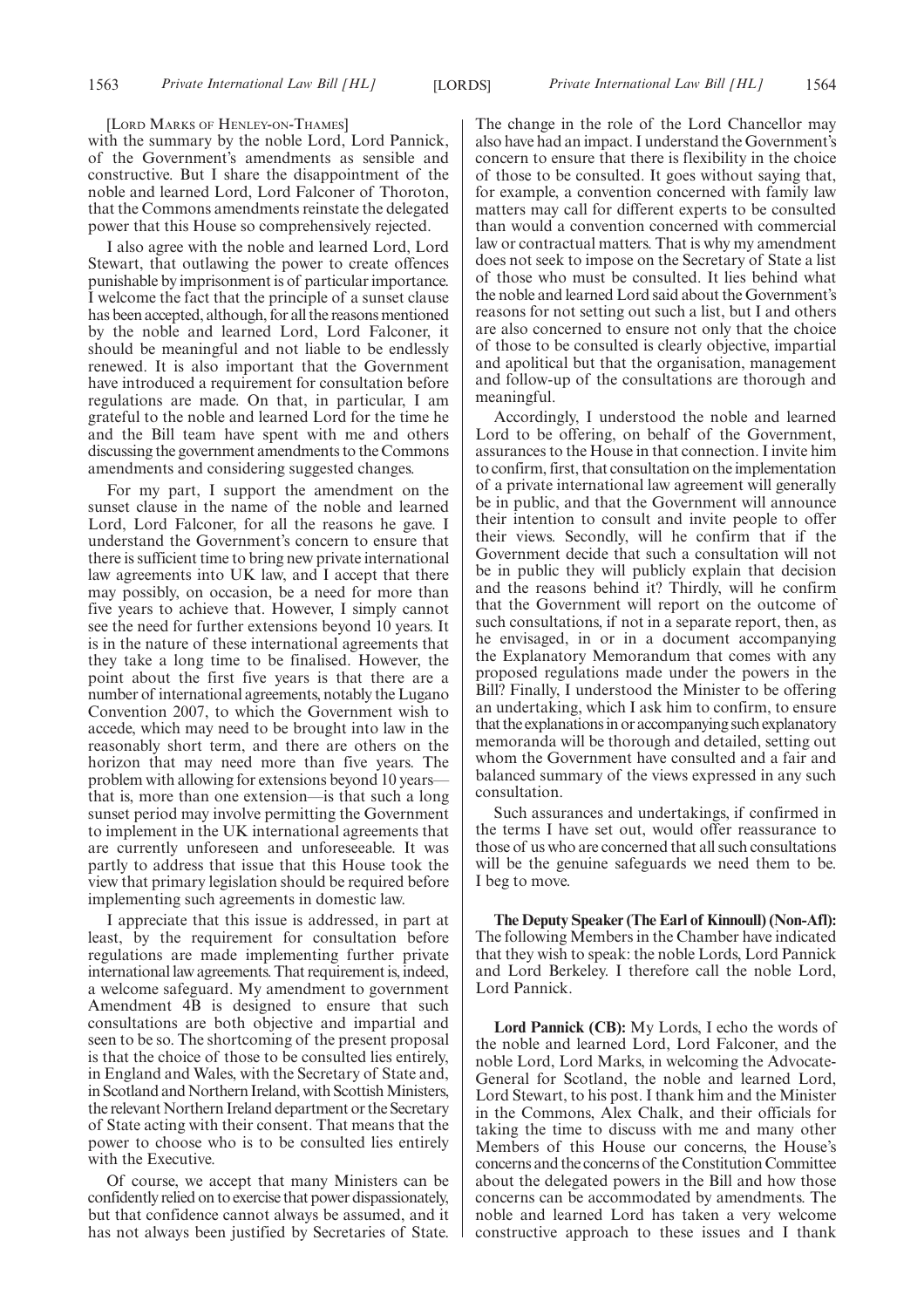him sincerely for that. He has tabled amendments that go a significant way, in my view, to meeting those concerns.

Like the noble and learned Lord, Lord Falconer, and the noble Lord, Lord Marks, I would have liked, ideally, to see greater restrictions on the use of delegated powers in this context, but the theme tune that often—not always, but often—accompanies Lords' consideration of Commons amendments is the Rolling Stones song "You Can't Always Get What You Want", and since we will not get exactly what we want today, the next best thing is for the Minister to assure noble Lords of the Government's intentions in this context. Again, he has very helpfully gone a long way to do that this afternoon. I ask him to confirm my understanding on three topics that are raised by paragraph 1A, on consultation, as introduced by government Amendment 4B.

The first of these topics is the purpose of the consultation. There is a mandatory obligation to consult. It is not a discretion; there is a duty to consult. The amendment does not expressly say what the purpose is, but does the Minister agree that it is implicit that one of the purposes of the consultation will be to assist the Secretary of State in deciding whether it is appropriate to implement a particular international agreement by regulations, or whether primary legislation is needed?

Can the Minister confirm that the Government recognise that some international agreements, even when they are in the scope of this Bill, as explained by the Minister, may require changes that are so significant that it would not be appropriate to implement the international agreement other than by primary legislation? I suppose, also, the consultation might assist on whether the international agreement would alter substantive law, albeit incidentally, which I understood the Minister to accept would not be an appropriate subject for delegated legislation. That is the first matter: the purpose of consultation.

### *2.30 pm*

The second matter on which I would welcome assistance from the Minister concerns who is to be consulted. This topic was addressed by the noble Lord, Lord Marks. Does the Minister agree that it is difficult to envisage that there would ever be a case when it would not be appropriate to consult the senior judiciary? I understand that the Minister does not want to write it into the Bill, but it would be helpful if he could acknowledge that it is very difficult to envisage that it would ever be appropriate not to consult the senior judiciary. Does he also recognise that, if the Secretary of State is to be properly informed by this consultation, it will also require—other than possibly in the most exceptional cases—an invitation to the Law Society, the Bar Council and NGOs such as Liberty and Justice to express their views? I am not asking him to give a categorical assurance that this will be done in every case but, in respect of normal cases, I ask him to confirm his understanding that that is what he would expect normally to occur.

The third matter that I hope the Minister will address concerns the publication of the fruits of consultation—a topic that he helpfully mentioned in his opening remarks. Again, the noble Lord, Lord Marks, referred to this. I too understood the Minister to have confirmed that the Government intend to publish a report on the consultation responses when laying regulations before Parliament. It would give the House great reassurance if the Minister could confirm—as the noble Lord, Lord Marks, asked—that this will be a full, detailed report of who has been consulted, what they said, and what the Government's response was if the Government disagreed with them.

The reason why this is so important is because, if regulations are laid, the House will itself want to consider whether the subject matter of the regulations makes it inappropriate for the Government to proceed by way of delegated, rather than primary, legislation. The committees of this House—particularly the Constitution Committee and the Delegated Powers Committee—and the House itself will want to take account of those consultation responses when forming their views. Again, I thank the Minister very warmly. I hope he can confirm my understanding on these issues.

**Lord Berkeley (Lab):** My Lords, I am grateful to be able to participate in this debate. I join other noble Lords in welcoming the noble and learned Lord, Lord Stewart. I am grateful for the time he spent with me and the Commons Minister Alex Chalk MP discussing what I am about to talk about. I also congratulate my noble and learned friend Lord Falconer of Thoroton on his birthday today.

My interest is in something called the Luxembourg Rail Protocol, which we have all agreed is an item of private international law. The protocol is sponsored, along with the Cape Town convention, by the organisation UNIDROIT—I hope I have the right pronunciation. The UK is a full member of this organisation. The purpose of this rail protocol is very similar to a successful one that has existed for the air sector for many years. It is to do with moveable equipment: the financing, recognition, protection and enforcement of creditor rights in relation to equipment that can move. I spoke briefly about this in Committee on the Trade Bill, which I shall return to, but obviously, if investors want to financially support equipment that can be moved anywhere around the world, they want to have some comfort that they know where it is and will get their due money back or whatever.

I recall, from my experience in the railway industry about 20 or 30 years ago, that there was a time when rail wagons got as far as Italy and sometimes never came back. It is not like that today, but it might be like that in other parts of the world. It is really important for UK businesses—not only those that operate or own the relevant bits of equipment but also the export business that will come. I am advised that this needs to be done before the end of the year to provide continuity.

There has been quite a lot of debate here—and in our discussions with Ministers—as to whether this needs primary or secondary legislation. Other noble Lords with much greater experience than I have been discussing it this afternoon. I originally put down an amendment in Committee on the Trade Bill, and the Minister, the noble Viscount, Lord Younger, said he was very supportive of fitting the Luxembourg Rail Protocol into UK law, but thought that the Trade Bill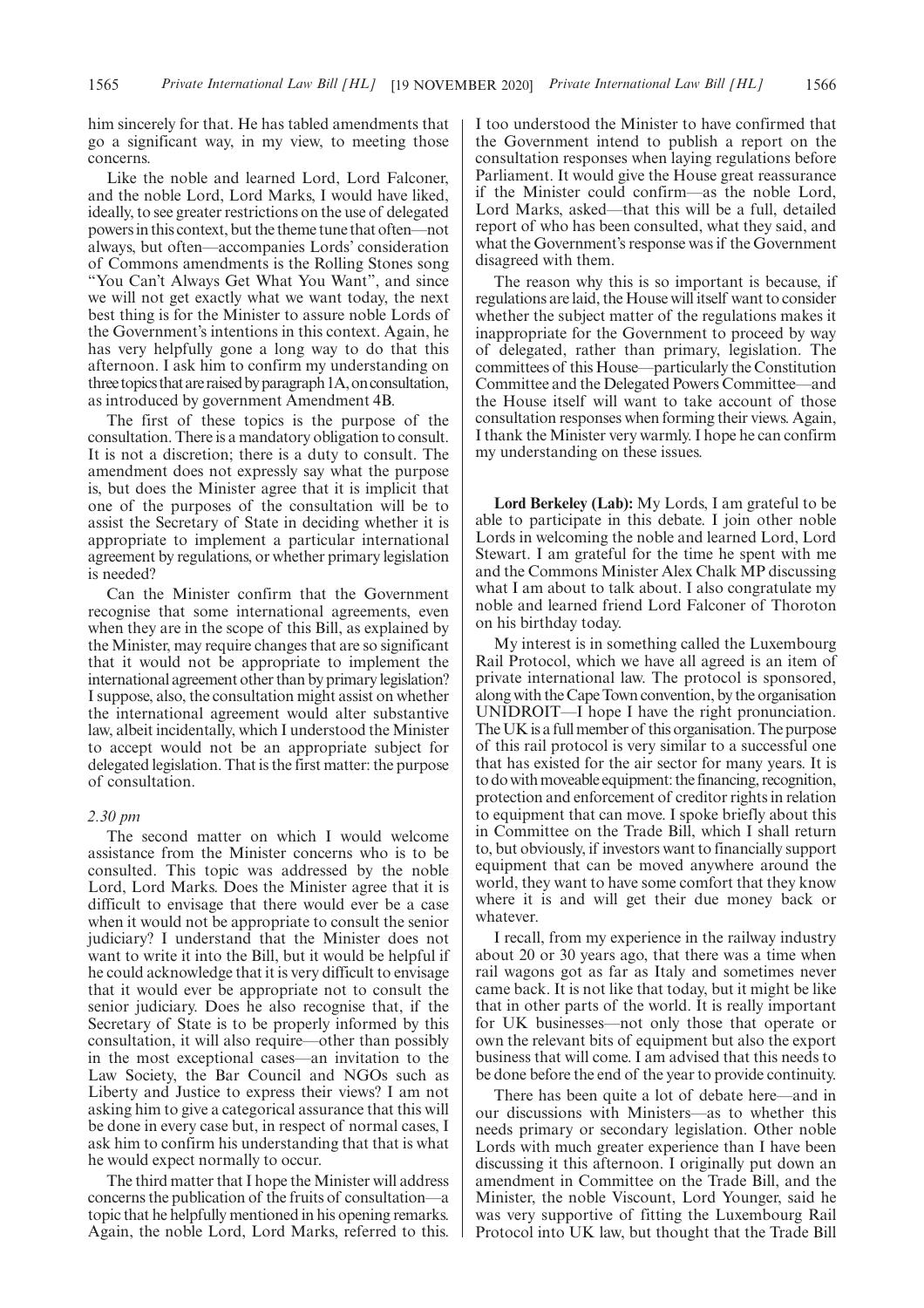### [LORD BERKELEY]

was not really the right place for it. He said it would be much better if it were done as a statutory instrument under the scope of this Bill, assuming that the text of this Bill allows it to happen. I know that there have been planned discussions between Ministers here and Ministers in the Department for Transport, because obviously they will have to promote some secondary legislation, but the important thing now is for the Minister, when he comes to wind up, to give the strongest assurance that the Government are empowered under this Bill—or Act, as it will be—to adopt the Luxembourg Rail Protocol through secondary legislation, and that he will do all he can to encourage the Department for Transport to get this moving so that we have a statutory instrument by the end of the year. I know there is a big queue of legislation, but it would be really good if that could happen. Given that so many Ministers have said to me that they want this to happen and that it is good for businesses—I have not heard anyone saying that it should not happen—I hope that the Minister will be able to give me the strongest assurance that he can.

**The Deputy Speaker (The Earl of Kinnoull) (Non-Afl):** Does anybody else in the Chamber wish to speak? I call the noble Lord, Lord Mance.

**Lord Mance (CB) [V]:** My Lords, I declare an interest as a practitioner in the field of private international law and as joint chair of the Lord Chancellor's advisory committee on private international law, to which reference has been made. I do not, of course, speak in that capacity and, as I mentioned on a previous occasion, that committee was not consulted about this Bill before its original introduction, although we have been very happy to be involved subsequently in relation to machinery under and related to the Bill.

I too welcome the Minister to his place and possibly, in succession to his predecessor the noble and learned Lord, Lord Keen of Elie, to a co-chairing of that committee with me. I would of course welcome that very much. I particularly welcome his measured and very careful consideration of the issues raised by the Bill. Described as "technical", it has happily and rightly also been described as "important". It is promoted as part of the United Kingdom's preparation for the post-Brexit era—I will come back to that. It will certainly introduce into the UK's legal systems three identified and very valuable Hague conventions, which have been mentioned, including the choice of court convention of 2005. As the noble and learned Lord, Lord Falconer of Thoroton, said, what has been controversial is the provision for the introduction by delegated legislative regulations of any number of further private international law measures which might be agreed at international level during an indefinite future.

I hope that I shall not be thought ungrateful in what follows for the mercies which have been granted. Certainly, the amendment relating to offences and the removal of the delegated power to create criminal offences punishable by imprisonment is highly welcome. So too is the Government's agreement to limit the operation of Clause 2 to an operative period of five years. However, that is renewable, as has been pointed out, so that is not as large a change as the House wished —and I think would still wish—to see. The five-year period is capable of being extended by regulations and, moreover, more than once. In that respect, I support what the noble and learned Lord, Lord Falconer of Thoroton, said.

If the Bill is addressing the post-Brexit era, let us truly hope that that at least will be well and truly past within 10 years. In any event, we should be under no illusion that any great volume of instruments is likely to require attention under the Bill. Again, I echo a point that the noble and learned Lord, Lord Falconer, made. We know that the Government have, for better or worse, decided, if permitted by the European Union, to sign up to membership of the Lugano Convention 2007—that paler image of the present Brussels regime, which, as I previously remarked, is well accepted and understood, and popular in the City in particular. The signing up to the Lugano Convention 2007 will, as I have also pointed out, largely undo as regards EU states the potential benefits of signing up to the Hague choice of court convention 2005. That is because Lugano trumps the choice of court convention under the internal terms providing for their priority.

Apart from that, the 2019 Hague convention is a possibility which has been mentioned. It relates to recognition of judgments and one day, but certainly not soon, it may come into play as a possibility. At the moment it has no subscriptions of any significance at all. Then there is the Singapore mediation convention, previously much loved by government speakers here and in another place—but I am glad to see that, I think realistically, it was not mentioned by the noble and learned Lord, Lord Stewart. Its significance in promoting the enforcement of agreements reached as a result of mediation is certainly commendable but hardly earth shattering, those agreements being in any case enforceable at common law.

### *2.45 pm*

The reality is that as a country we do not go around the world trying to reach new ad hoc agreements regarding private international law matters, whether on jurisdiction or on recognition or enforcement of judgments. Such matters are nowadays undertaken at a regional—for example, EU—level or at an international level, such as the Hague conference level, which has produced the three conventions to which we will sign up under Clause 1. The UK is currently playing its part, and the Lord Chancellor's advisory committee has been involved in relation to the discussions in The Hague regarding the possible supplementing of the 2019 convention by a lis pendens and/or forum conveniens convention—in other words, a convention dealing with the plague or problem of concurrent litigation in different countries. However, there never has been and there is unlikely ever to be, at least after the end of this year, any imperative to make immediate decisions about accession to or implementation of private international measures. As has been pointed out previously, they have in the past merited parliamentary consideration on the Floor of this House. Indeed, I consider that the merits or demerits of the Lugano Convention would have been such a matter. It will not get that consideration,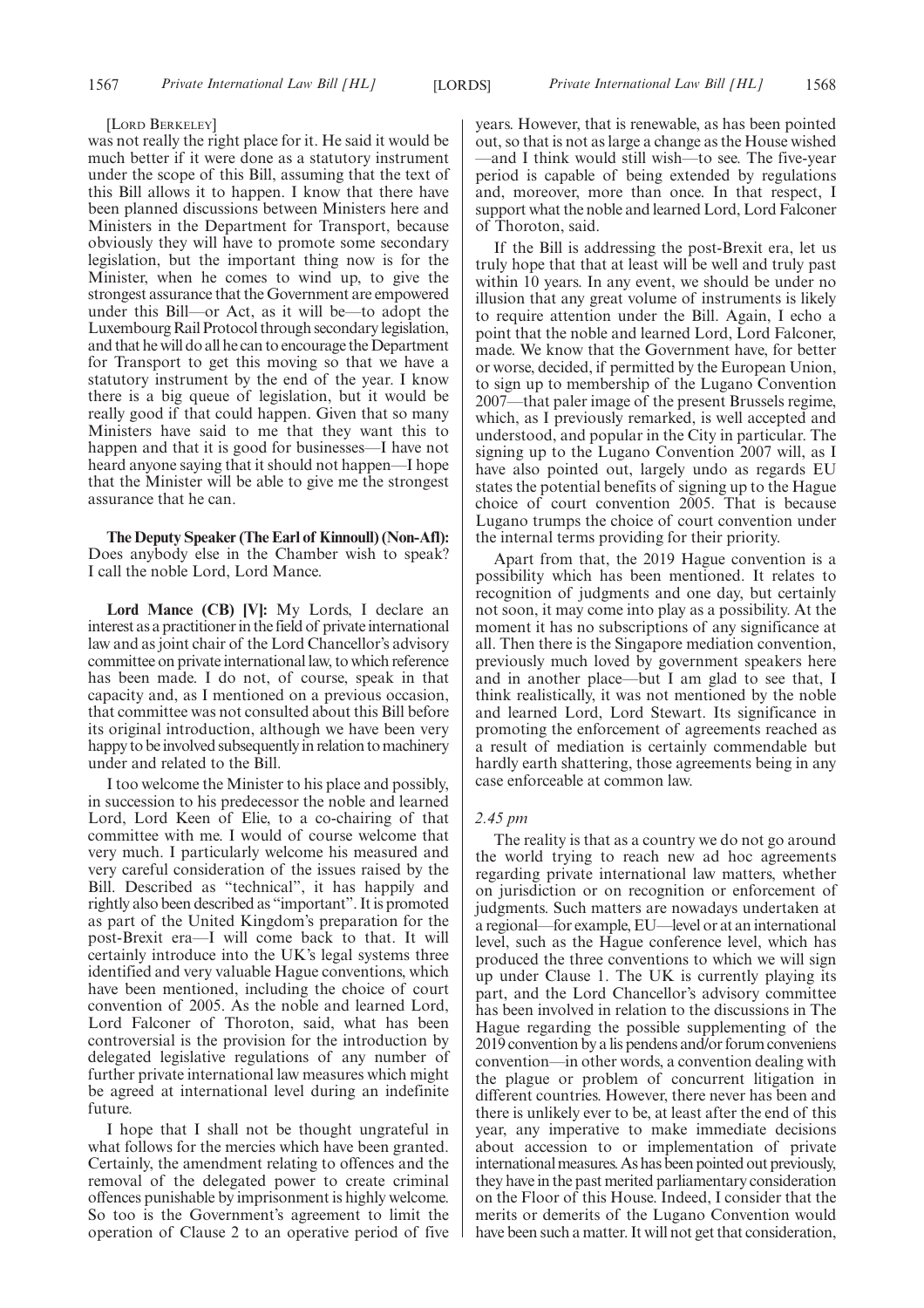but future measures should. Even if Clause 2 goes through as it is, that, as has been pointed out, does not preclude Ministers from bringing matters to the House in the ordinary, traditional way.

I will not go back at length on the limited number of past measures which have allowed a limited degree of delegated legislation in this field: the Administration of Justice Act 1920, a measure covering other of Her Majesty's jurisdictions overseas, and the Foreign Judgments (Reciprocal Enforcement) Act 1933. These Acts deal with judgments which would anyway have been enforceable by action at common law and were simply given a convenient means of enforcement by statutory delegated legislation. They did not cover jurisdiction but only recognition and enforcement of judgments. I endorse what the noble and learned Lord, Lord Falconer, said on that. I see that reference was made in another place to the Mental Capacity Act 2005, but that is a wholly unpersuasive precedent which simply enabled the bringing into force by regulations of the specific Hague Convention on the International Protection of Adults 2000. In other words, it is a parallel to Clause 1, which brings into force specific Hague conventions, and not a parallel to the present Clause 2 that we are considering.

The appropriate course in private international matters which are important is that wherever possible they should receive full parliamentary attention before international ratification. Looking back over the history of legislation, there is the Civil Jurisdiction and Judgments Act 1982, but it also occurred in relation to legislation which has been mentioned previously: the Carriage by Air Act 1961 and the Carriage of Goods by Road Act 1965, which are hybrid—they have provisions extending outside private international law.

Three committees had no doubt about the inappropriateness of the reinstated clause—two of them have been mentioned—and the Constitution Committee noted the inadequacy of CRaG as a means of scrutiny of matters proceeding at international level. One hopes that will be addressed at some point, but it is a fact at the moment. So my message would be that if Clause 2 is to stay in the Bill, we should welcome the concessions which have very helpfully been made, but we should do all we can still further to limit its presence as an intruder. I therefore support the amendment of the noble and learned Lord, Lord Falconer, in that respect.

The amendment to Amendment 4B tabled by the noble Lord, Lord Marks, which I also support, arises again from another small governmental step, for which I express gratitude. However, it is not a very large one. Under it, before making regulations, the Secretary of State must

### "consult such persons as the Secretary of State thinks appropriate."

Well, no doubt that means that he cannot simply consult his own conscience or go into the next room, but I suppose he might go out into Petty France. It is completely open, and of a generality and subjectivity which is not very helpful. Therefore, I welcome the suggestions that have been made and the assurances which the Minister has given today about actual intentions.

The background, as I have said, is that there was no consultation with the Lord Chancellor's advisory committee about the original Bill, so any assurances now are valuable. Those proposed by the noble Lords, Lord Marks of Henley-on-Thames and Lord Pannick, are welcome in the interests of, first, public consultation, which will generally be appropriate; it may not be appropriate in every case but it is generally important. Family and commercial issues arouse great interest around the country. Secondly, there should be an objective process, and thirdly, it should be transparent.

The amendment in the name of the noble Lord, Lord Marks, selects three persons whom he suggests—and I endorse—should be introduced as consultees, at least to identify other consultees. One could, as has been suggested and as the noble Lord, Lord Pannick, mentioned, identify the presence of the Law Society and the Bar as invaluable contributors, as well as the senior judiciary. One way or another, such persons would have the independent task of identifying relevant stakeholders, which would ensure objectivity and completeness in consultation.

The present phrase has a certain bathetic quality about it, which the Minister has done a considerable amount to dispel. I repeat my welcome for that but I ask him to give the assurances requested by the noble Lords, Lord Marks and Lord Pannick. On that basis, the Bill would be on a sounder footing and those of us who had understandable concerns about it would, I hope, find them considerably alleviated.

**Lord Thomas of Gresford (LD) [V]:** My Lords, it is indeed a privilege to follow the magisterial and extensive exposition of the noble and learned Lord, Lord Mance, whose depth of experience and knowledge I defer to. He referred to the Bill as an intruder, which was an interesting description.

The Second Reading took place on 17 March, just at the beginning of lockdown. The noble and learned Lord, Lord Keen of Elie, outlined the wide scope of the issues raised by the Bill. He said:

"Without private international law agreements, UK businesses, individuals and families would struggle to resolve the challenges they face when dealing with cross-border legal disputes."—[*Official Report*, 17/3/20; col. 1439.]

The Minister echoed that opening today but I was surprised when he suggested that the area of law was narrow. As we have heard from the noble Lord, Lord Berkeley, it may encompass disappearing railway carriages in Italy, which has an Agatha Christie ring about it.

The new clause inserted by the other place reflects that width. The Westminster Government or a devolved Government may, by regulation, implement any international agreement so far as it relates to private international law. Further, the appropriate national authority may, by regulation, apply any agreement between the different jurisdictions within the United Kingdom or give effect to any arrangements between the UK Government and the British Overseas Territories, the Isle of Man or the Channel Islands. The emphasis throughout is on any future agreement of whatever nature that involves private international law anywhere in the world or internally within the United Kingdom.

It would appear that the Government have listened to the many voices suggesting that these clauses are excessively wide. Consequently, in response, the Minister today introduced the outline of a sunset clause, limited in the first instance to five years. He said that the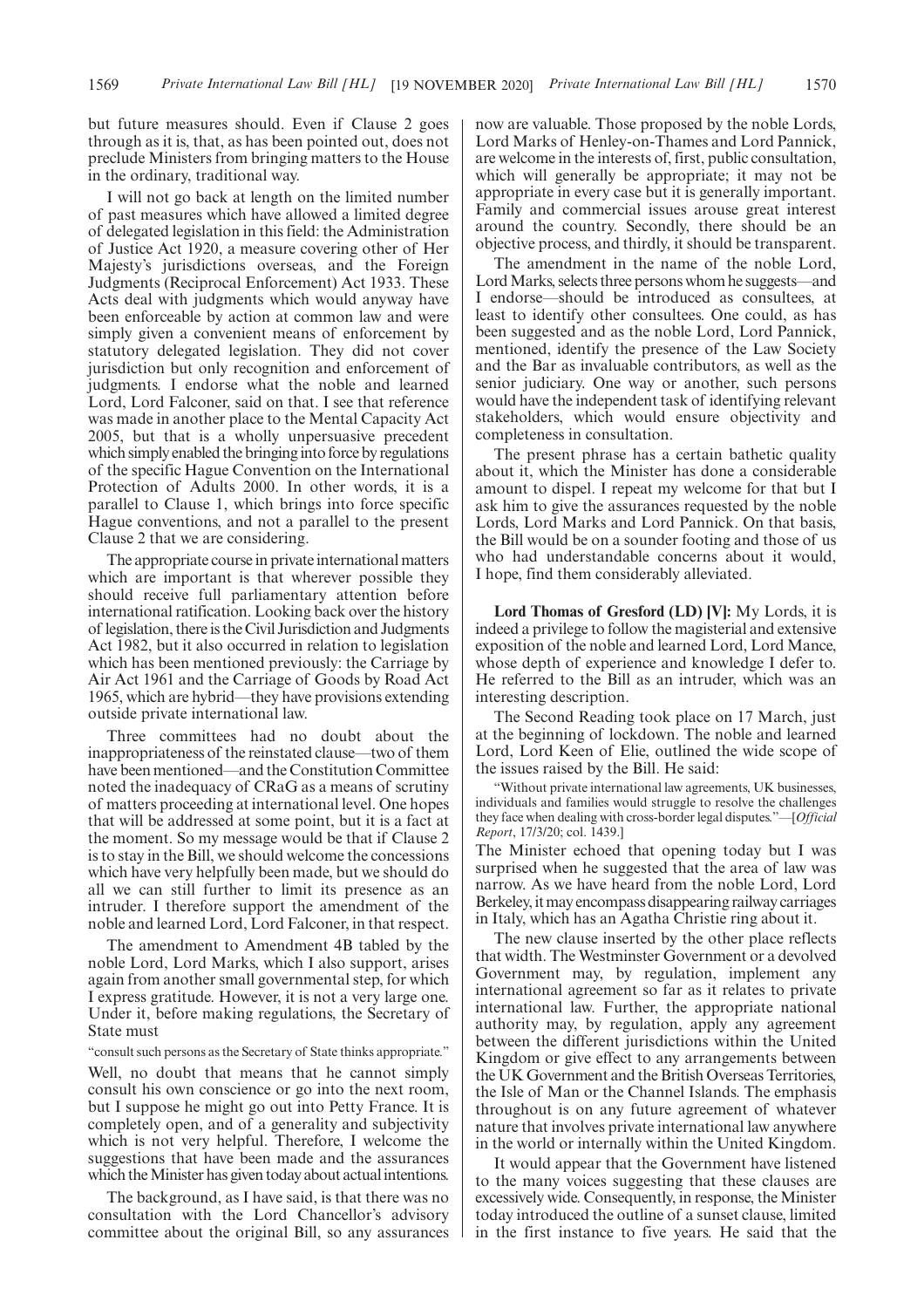#### [LORD THOMAS OF GRESFORD]

urgent need is " to update the framework" lost by our leaving the EU. The principle that there should be a temporal limit to the exercise of these wide powers in the uncertainties of the present time is clearly a good one. Unfortunately, the Government have decided that, like the British Empire, the sun shall never set upon these provisions. That is the effect of granting power to extend the operative period, not just for a further period of five years but, under proposed new subsection (3D), to renew the power to extend the period indefinitely. It just keeps rolling along. That makes a mockery of a sunset clause; consequently, I am delighted to support the amendment in the name of the noble and learned Lord, Lord Falconer.

As I said at earlier stages of the Bill, our hugely unsatisfactory procedures for passing secondary legislation by resolution, whether affirmative or negative, may be tempered in the interests of democracy by consultation with interested parties. Amendment 4 pays lip service to that concept but, in effect, gives power to the Minister to choose whomsoever he thinks appropriate to consult. The wording is loose, such that although there is a duty to consult if the Minister thinks subjectively that there is nobody appropriate—as the noble Lord, Lord Pannick, said—he does not have to exercise that choice; or, as the noble and learned Lord, Lord Mance, said a moment ago, he could walk out into the street and consult someone.

The purpose of the amendment in the name of my noble friend Lord Marks of Henley-on-Thames is to bring some objectivity to the exercise. The Minister may be surprised to know that the shelf life of a Minister in this and the previous Government tends to be no more than two years, and that Secretaries of State come and go through the various offices of state without necessarily knowing anything at all about their work. As WS Gilbert put it over 100 years ago, the way to advancement may well be to polish up the brasses on the big front door of No. 10.

Consequently, it is only sensible to have the guiding hand of the head of the judiciary in the various jurisdictions. No doubt the Sir Humphreys of this world can suggest that the Secretary of State rounds up the usual suspects, but that is no substitute for the Lord Chief Justice and his peers, who have a lifetime of experience of the legal world and the whole of the judiciary to draw on for advice as to who the suspects should be. As the noble Lord, Lord Pannick, said, it is inconceivable that they should not be consulted in any event.

I support the amendment in the name of my noble friend Lord Marks and, in particular, his call for a full and transparent report on the fruits of the consultation.

**Lord Stewart of Dirleton (Con):** My Lords, I begin by thanking noble Lords for their thoughtful and erudite contributions. I thank them also for their courteous and warm words of welcome to me at the Dispatch Box. I echo the words of the noble and learned Lord, Lord Falconer of Thoroton, in a phrase that I think will resonate with the entire House and with which none of us would disagree: our imperative is the preservation of this country's good name and its standing in private international law matters.

The matters raised in the course of our discussions overlapped to some extent but I will, if I may, do my best to treat the contributions to the debate in the order in which they were made. First, I shall address the comments of the noble and learned Lord, Lord Falconer of Thoroton, in relation to Amendment 1C, which omits some text from my Amendment 1A, the effect of which would be to allow the sunset period—which my amendment allows to be extended for five years by affirmative statutory instrument—to be extended only once.

### *3 pm*

The Government have been clear about how we wish to use this power over the next few years. As your Lordships have heard, this includes Lugano or alternatives with Norway, Iceland and Switzerland, should our application be unsuccessful, as well, potentially, as the Singapore convention on mediation and the 2019 Hague judgments project, following consultation. If the Government ask Parliament to extend the power in five years, we will need to make our case again and have regulations approved in both Houses. To make a persuasive case, the Government will provide similar clarity on how we intend to use the power over the next five years and for every five-year period thereafter, should we pursue further extensions. Clearly, I cannot provide that detail now but, by the time such an extension is requested, it will be available and Parliament will be able to consider how the power has previously been used.

Essentially, this reviewable sunset requires the Government to consult on, and obtain parliamentary approval for, our strategy in this area of law every five years. I submit that this gives Parliament more oversight of government policy in private international law than it has ever had before. The need to come back to Parliament at five-year intervals with a plan for how the power will be used will act as a powerful regulator.

I mention the words of the noble and learned Lord, Lord Mance, on the ability of our procedures to properly scrutinise statutory instruments brought before this House and the other place. I respectfully submit that the Bill is not an occasion for a referendum on those powers generally, irrespective of the views that Members of this House have of their efficacy.

I do not know what the situation will be like in nine years. If this power is deemed to have been necessary only in the years following our departure from the European Union, the Government could decide not to extend the power any further or Parliament could refuse to approve such an extension. By then, this power may be widely accepted as proportionate and appropriate. If that is the case, requiring Parliament to pass new primary legislation to extend an existing uncontroversial power seems highly undesirable, especially if the delay while parliamentary time is found for primary legislation leaves, for example, a family who would benefit from a new agreement about child maintenance or custody across borders in a worse position than they would be in if the Government could move quickly to implement such an agreement by secondary legislation.

My view is that the power represents a balanced and proportionate approach to implementing these uncontroversial and technical agreements. The sunset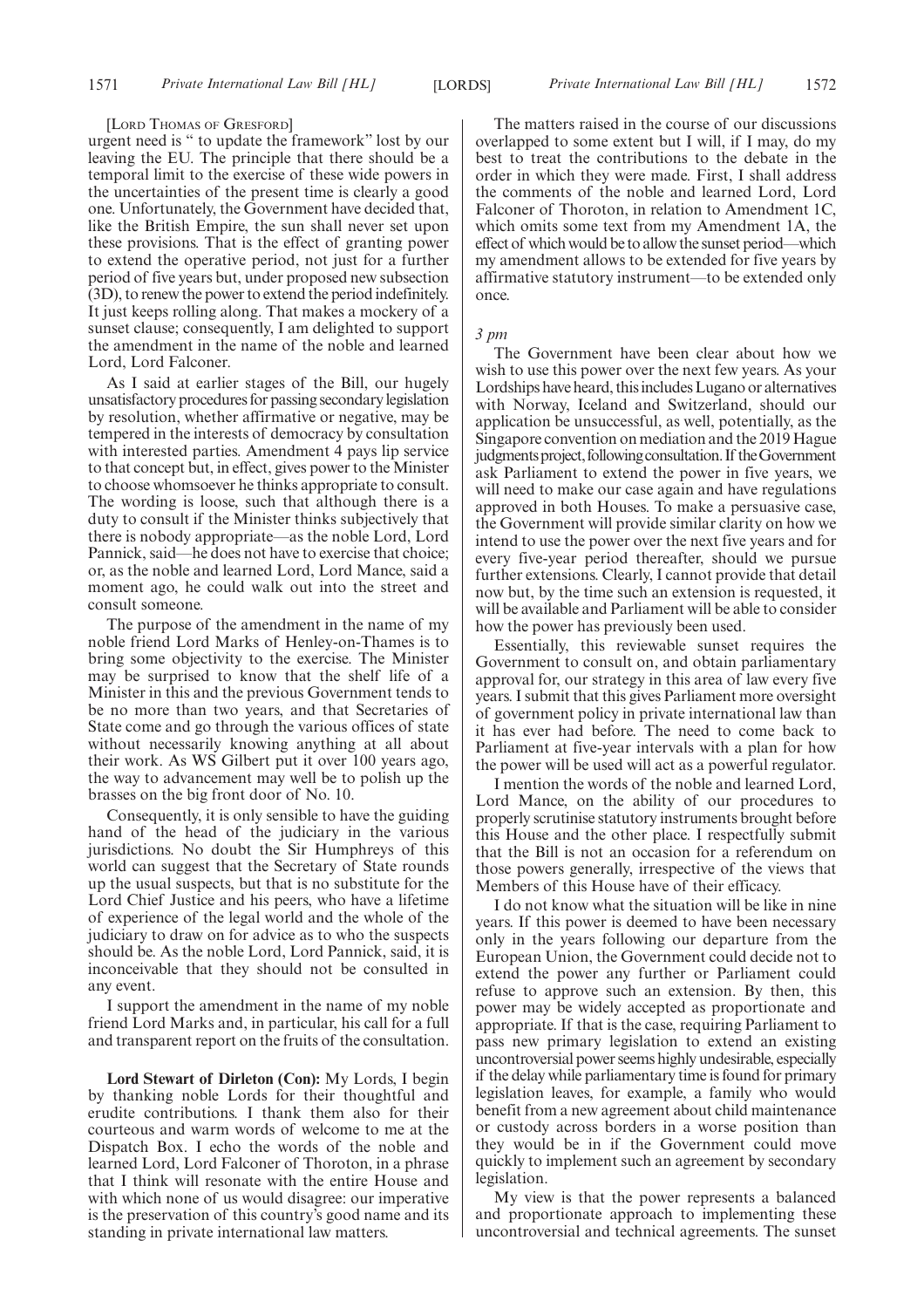amendment in my name represents a significant concession by the Government to take account of the concerns of this House, while still retaining some aspect of the flexible approach that we originally sought, so that we balance constitutional concerns with the needs of those who depend on these agreements. I urge the noble and learned Lord to consider withdrawing his amendment.

I turn to the views of the noble Lord, Lord Marks, who tabled Amendment 4F, which adds a requirement for the Secretary of State to consult specified persons. This overlaps with matters raised by the noble Lord, Lord Pannick. It specifies that the Secretary of State should consult the Lord Chief Justice, the Lord President of the Court of Session and the Lord Chief Justice of Northern Ireland ahead of using the main delegated powers in the Bill. I recognise that the intent behind this is to ensure that the consultation process is robust, and that is clearly important. We consider that the Government would greatly value the opinions of these persons on these matters, but we believe it unnecessary to stipulate in the Bill that they should be consulted. I am concerned, because there are a number of reasons why this may not work in practice.

It is worth making the point that there may be specific subject areas within private international law, such as disputes around child abduction, in which not only the legal profession would have a stake. I fully appreciate this—I see the noble and learned Lord across the Table nodding. To echo the point of the noble Lord, Lord Pannick, it may be difficult to conceive of a situation in which the views of those specified senior judges would not be considered important, so that they were not consulted. But it may be more appropriate for the Lord Chancellor to take the views of third-sector organisations. The original drafting of the amendment allows for flexibility when this is the case.

While private international law is not ordinarily a subject on which the Government undertake a full public consultation, such as was mooted, there could be situations in future where that would be proportionate. There may also be situations when the power is used to bring forward a minor technical statutory instrument to update the terms of an agreement. My colleague Minister Chalk, in his speech in the other place, referred to an Order in Council that the previous Labour Government had made in 2003, simply updating the names of courts captured by an agreement between the United Kingdom and Israel. If such an instrument were brought forth under this power, we would anticipate the level of consultation on it being proportionate, compared to situations when we are implementing a new agreement. It would not require the views of the senior judges specified by the noble Lord, Lord Pannick, and other noble Lords. It remains important that the Lord Chancellor can retain the flexibility to consider whom it is appropriate to consult on a case-by-case basis.

In addition, this amendment would require us to consult the Lord President of the Court of Session and the Lord Chief Justice of Northern Ireland in every case. As the delegated power is currently drafted to respect the devolution position and allow for the devolved Administrations to bring forward their own implementing legislation should they wish to, it may be that, in some circumstances, this Parliament and the Secretary of State are concerned only with implementation for England and Wales. In those circumstances, I am not sure that consultation with the judiciary of Scotland and Northern Ireland would be appropriate. In the exercise of their devolved competence, I am not sure that the Scottish Parliament or the Northern Ireland Assembly ought to be bound to consult the judiciary of England and Wales—enlightening and important as such consultation may be.

Further, since the start of this process, the Government have been clear that this power would be used to implement the Lugano Convention. The importance of this has come up several times during debates on the Bill. There is widespread agreement that it needs to be implemented promptly if the United Kingdom's application is to be successful. To that end, we have already discussed the matter at length with the Ministry of Justice's international law committee and have shared a draft of the proposed implementing regulations with, and received views on them from, the Lord Chancellor's advisory committee on private international law, which includes representatives from both Scotland and Northern Ireland, and sitting and former members of the judiciary. This has provided useful feedback. A requirement to go back to these judges would cause unnecessary delay, increasing the gap when the Lugano Convention is not in force—a situation that we all want to avoid. What would happen if, for instance, a consultee suggested by the Lord Chief Justice failed to respond? It is not beyond the realms of conjecture for that to be the case with third-sector organisations or specific learned individuals. Any of that could result in delay.

While I acknowledge that the intent behind the noble Lord's amendment is to ensure that any consultation is robust, and is therefore entirely reasonable, for the reasons I have outlined, I am concerned about how it would work in practice. I consider it to be unnecessary if the objective is simply to ensure that the Government consult in an effective manner, and I therefore respectfully ask him to withdraw his amendment.

I thank the noble Lord, Lord Berkeley, for his comments and for meeting to discuss these issues with me and my ministerial colleague Minister Chalk last week. I endorse the noble Lord's views on the importance of the rail industry and of the Luxembourg protocol. I suggest that the analogy he drew of disappearing railway carriages was an example of him speaking figuratively. The application of the protocol is narrower than that. The Government consider this to be an important issue and are thinking about how best to implement the protocol in the United Kingdom. As we discussed last week, we consider that the power in this Bill is too narrow to fully implement the protocol, although the provisions in applicable law would be within its scope. I acknowledge once again his excellent work in championing this important issue and assure him that the Government are fully seized of his views and of the importance of the matter he has raised. It would provide, as it is intended, things to assist the smooth and seamless flow of trade across borders.

The noble Lord, Lord Pannick, raised a number of issues, and if I overlap in the comments I am making, I apologise to the House. I confirm that the obligation to consult will require us to take account of all the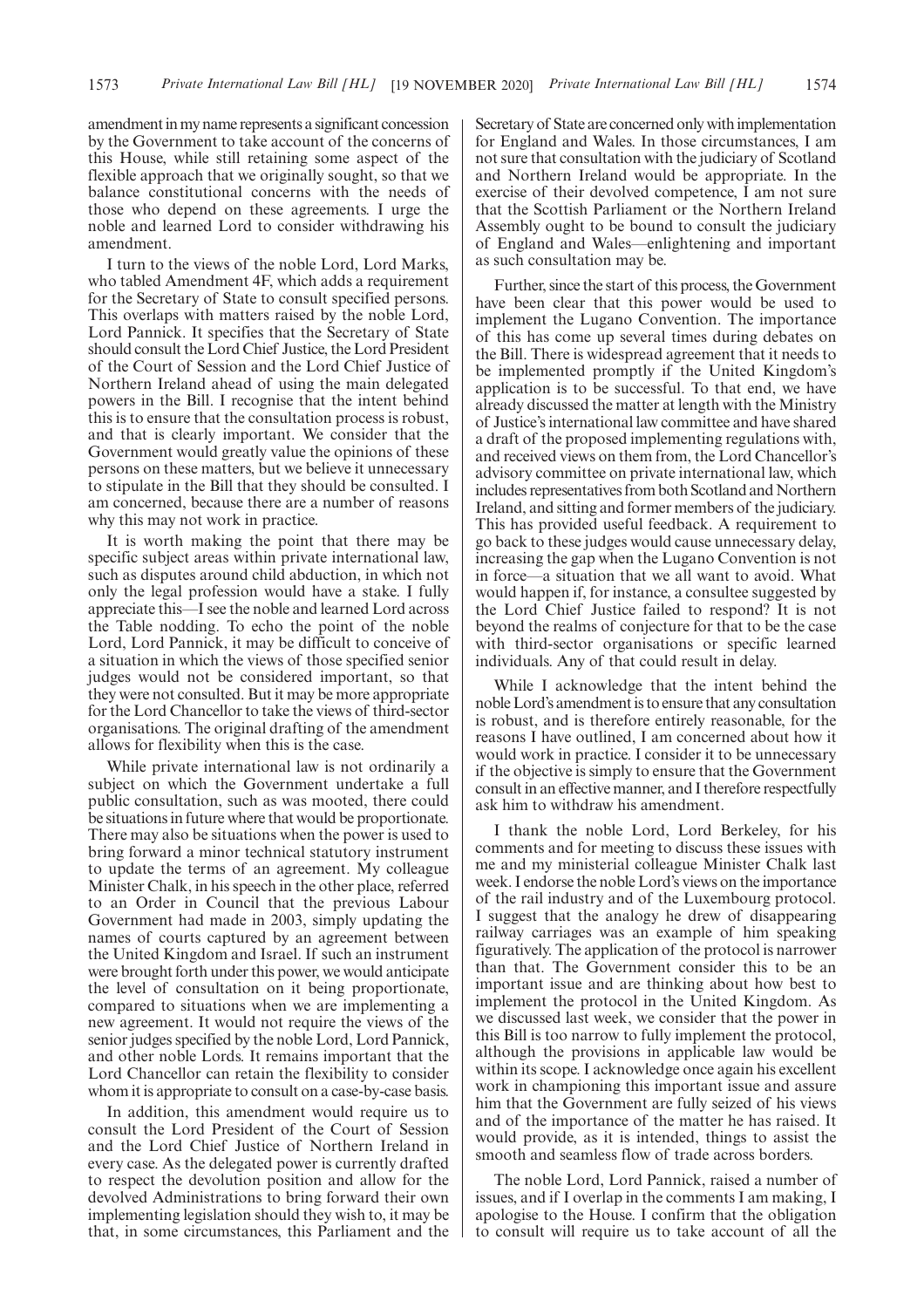#### [LORD STEWART OF DIRLETON]

views expressed, including where people might express a view that primary legislation is appropriate to deal with a particular issue. The Government's approach throughout on the delegated power has sought to be pragmatic and not dogmatic. We want to be proportionate in our implementation of PIL agreements but, where consultees make strong arguments about the appropriateness of primary legislation for a particular agreement, we would listen and consider them in the proper manner.

I shall go back to a matter raised by the noble Lord that I may have already touched on, which is the identity of consultees. As he does—I think it is universal across the Chambers—I envisage that the views of the senior judiciary would be sought on these matters. We have already shared the draft of a statutory instrument to implement Lugano with the Lord Chancellor's advisory committee on private international law and have discussed the issue at length with the international law committee at the Ministry of Justice, both of which contain representatives of the judiciary. The matter of whether concerns were raised at that stage by those representatives is perhaps neither here nor there, but the consultations took place and in neither case were concerns raised about the use of secondary legislation for the matter. As I think I said earlier, I can envisage a situation where there may be very technical procedural updates to a convention that do not require a senior judicial view on their implementation, such as updating the name of a foreign court that is referred to in an existing agreement. However, where a statutory instrument under the power implements a new agreement or makes material changes to an existing one, I agree that the views of the senior judiciary would be sought. To put the noble Lord's point shortly: why not then simply stipulate in gremio of the Bill that the judiciary should be consulted? I reiterate my point that that might add extra bureaucratic weight to the burdens of its office and would not promote the flexibility in this exercise which the Government seek to accomplish.

### *3.15 pm*

The noble Lord, Lord Pannick, also asked about the terms of a report that would be issued at the conclusion of the consultation process. This matter was raised by other noble Lords as well. While it is not the Government's intention to publish a separate report summarising the consultation responses, we intend to provide Parliament with a detailed explanation of the persons with whom we have consulted and a fair and balanced summary of the views they have expressed within the Explanatory Memorandum that accompanies any statutory instrument made under the power. Of course, were that summary of those views to misrepresent them to any extent, that could immediately be brought to the attention of this House and the other place. That is the right approach. It will give Parliament the opportunity properly to consider the exercise which the Government have undertaken and to scrutinise and hold to account where appropriate. Those remarks also echo the views of the noble Lord, Lord Thomas of Gresford, in his point relating to the effectiveness of the consultation procedure. I respectfully disagree with the proposal that this would permit the Government to make a mockery of the sunset clause. As I have stated, the procedures that I have outlined provide Parliament as a whole with a greater opportunity to scrutinise such measures than has been afforded for many a year.

In spite of my initial remarks, I appreciate that I have taken speakers out of order. I turn finally to the views of the noble and learned Lord, Lord Mance, and the valuable tour of the private international law horizon that he gave, which were most welcome. On the matter of the period of five years, the approach that the Government seek to take and urge on the House will take into account the fact that, notwithstanding that tour of the horizon of private international law, we cannot know precisely what lies ahead. The five-year periods permit the Government to see measures as they arise, to see the approach of conventions as they arise and to act accordingly in relation to formulating what the country's policy ought to be. In those circumstances, we take the view that the five-year sunset period with the renewable extension permitted would give the Government the opportunity to give full and careful consideration to private international law agreements which they may decide would be beneficial for the United Kingdom to join. It would also provide ample time to fulfil our obligation in statute to consult relevant stakeholders.

The Ministry of Justice is in the process of formulating a 10-year strategy for private international law. The five-year renewable sunset would align more closely with our long-term strategy and enable the Government to be more agile in negotiations with our partners around the world. That sunset clause which the Government need to bring back to Parliament every five years would, as I have said, act as a good regulator to ensure that they are achieving their aims of re-establishing an effective framework of private international law agreements in the years to come. It is important that the Government can do this without the current pressures, but it is right that Parliament also has the opportunity to hold the Government to account, should they fall short.

Before I conclude, I remind the House that we need to agree a version of the Bill so that Clause 1 can be enforced before the end of the transition period. This clause provides a clear and simple approach to the implementation of three vital Hague conventions which affect the lives of people in the United Kingdom. Because of this, the Government's priority is to avoid an extended back and forth between here and the other place. That does not mean, however, that we are trying to avoid the valuable scrutiny that the ping-pong process can offer.

I am grateful once again to your Lordships for your time and consideration of the Government's proposals. The approach we have taken in these amendments reflects this. We have engaged with a number of your Lordships ahead of the Bill returning to this Chamber. We have sought to listen and have tabled the suite of amendments that has been considered today. We submit that this is not a paltry offer of the bare minimum which would address on any level at all the principal concerns your Lordships have raised. The amendments are a genuine attempt to reach a meaningful compromise in the areas that have raised most concern. I am grateful to the noble and learned Lord, Lord Falconer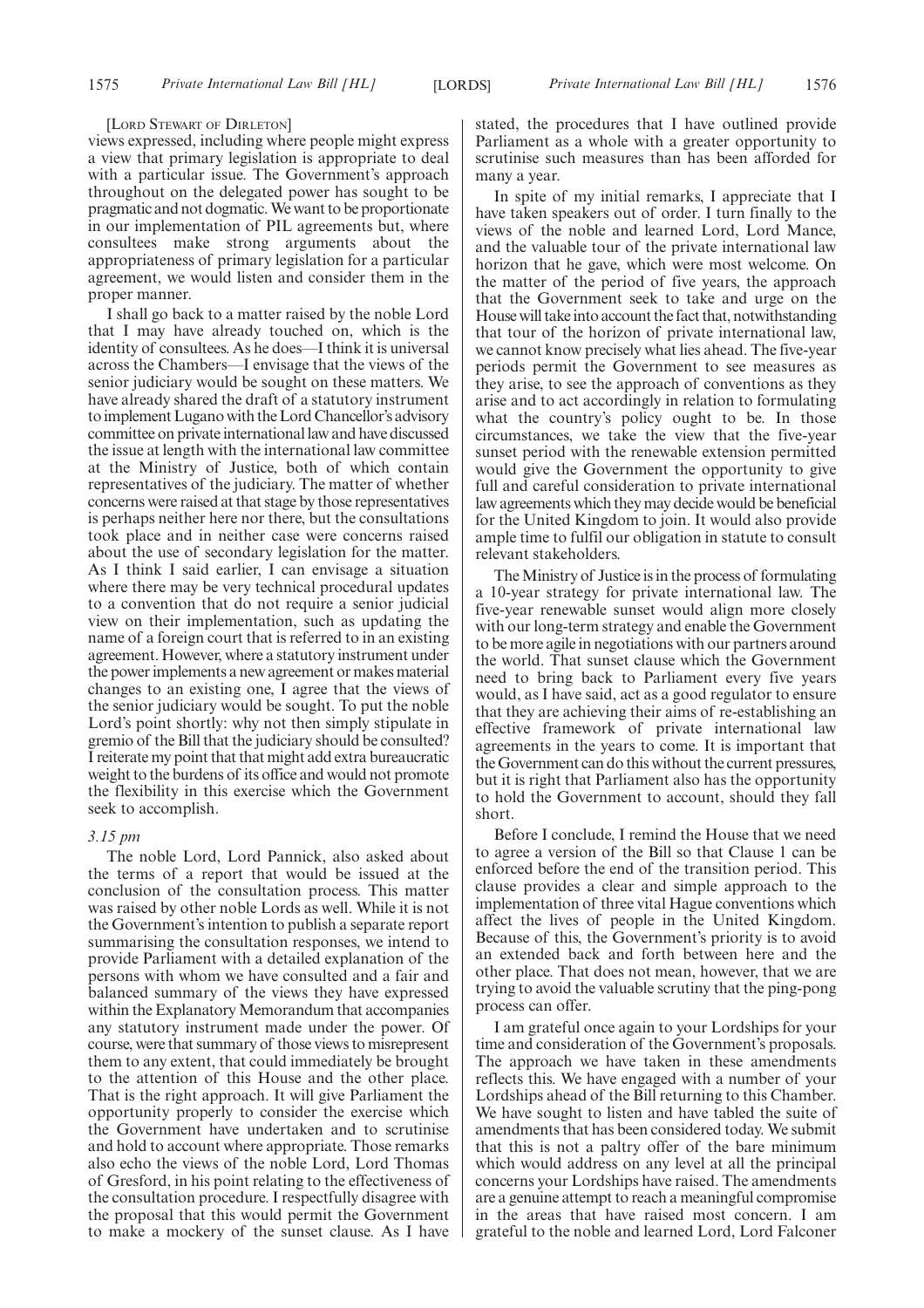of Thoroton, and to others for their acknowledgement of the importance of removing matter relating to the criminalisation of offences punishable by periods of imprisonment.

The amendments seek to address the particular concerns around appropriate scrutiny, while protecting the Government's core policy objective. We could send this Bill back to the Commons, only to have it come back to us once more to make final tweaks to these amendments, but I urge your Lordships to see the bigger picture. This package of amendments is balanced and proportionate. We must consider not just the constitutional issues but the impact these agreements have on families and businesses. We need to pass this Bill, and time is moving on. This is an opportunity for us to send the Bill back to the other place with a clear signal that this House has balanced pragmatism with principle and found an effective compromise that it should support. I beg to move.

**Lord Falconer of Thoroton (Lab):** May I express the gratitude of the whole House for the care with which the noble and learned Lord, Lord Stewart of Dirleton, dealt with every single issue that was raised? That I disagree with some of the answers is not the same as saying that he did not deal with them. For a Bill like this, it was an absolute model of going through every issue and putting the Government's argument; I am incredibly grateful for that. There is nobody more disdainful than me when questions are not answered but, my goodness, the noble and learned Lord did a very good job and the whole House is grateful for that.

I will focus on my amendment, which concerns not being able to extend and extend the provision. My reading of what the noble and learned Lord said is that the sunset clause was intended in part to deal with the objections raised by this House. As he knows, the reason for those objections is that we do not consider secondary legislation appropriate. He replied, in effect, that there are good reasons for it—Lugano, primarily. As I read it, he is saying that unless there are good reasons, the sun will set on this Bill. If that is the right approach and what he is indeed saying, my view is that the Lugano provisions that currently apply—we may be only four or five weeks away from wanting them to come into force—mean that it is very unlikely that future circumstances will arise that would justify using secondary legislation. I hope that is what he means.

The noble and learned Lord has acknowledged the reasons why this House did not want the secondary power. In those circumstances, mindful of the need to get the three conventions in Clause 1 on to the statute book 1, I will not be moving my amendment—but only on the basis that I earnestly expect that the Government will not need one, let alone two extensions to the sunset clause. I beg leave to withdraw the amendment standing in my name.

*Amendment 1C withdrawn.*

*Motion on Amendments 1 to 1B agreed.*

### *Motion on Amendments 2 and 3*

#### *Moved by Lord Stewart of Dirleton*

That this House do agree with the Commons in their Amendments 2 and 3.

**2:** Clause 2, page 2, line 28, at end insert—

"(2) Regulations under section (*Implementation of other agreements on private international law*) may make provision binding the Crown.

(3) The reference to the Crown in subsection (2) does not include—

(a) Her Majesty in Her private capacity,

(b) Her Majesty in right of the Duchy of Lancaster, or

(c) the Duke of Cornwall."

**3:** Clause 3, page 2, line 30, at end insert—

"(2) Her Majesty may by Order in Council provide for section (*Implementation of other agreements on private international law*) (including Schedule (*Regulations under section (Implementation of other agreements on private international law*))) and section 2(2) and (3) to extend, with or without modifications, to the Isle of Man.'

*Motion on Amendments 2 and 3 agreed.*

*Motion on Amendments 4 to 4E*

### *Moved by Lord Stewart of Dirleton*

That this House do agree with the Commons in their Amendment 4, and do propose Amendments 4A, 4B, 4C, 4D and 4E as amendments thereto

**4:** After Schedule 5, insert the following new Schedule— "SCHEDULE

REGULATIONS UNDER SECTION (IMPLEMENTATION OF OTHER AGREEMENTS ON PRIVATE INTERNATIONAL LAW)

Restrictions on power to make regulations

1 (1) Regulations under section (*Implementation of other agreements on private international law*) may not include—

(a) provision that confers power to legislate by means of regulations, orders, rules or other subordinate instrument (other than rules of procedure for courts or tribunals);

(b) provision that creates an offence for which an individual who has reached the age of 18 (or, in relation to Scotland or Northern Ireland, 21) is capable of being sentenced to imprisonment for a term of more than two years (ignoring any enactment prohibiting or restricting the imprisonment of individuals who have no previous convictions).

(2) Sub-paragraph (1)(a) does not prevent the modification of a power to legislate conferred otherwise than under section (*Implementation of other agreements on private international law*), or the extension of any such power to purposes of a similar kind to those for which it was conferred.

(3) A power to give practice directions or other directions regarding matters of administration is not a power to legislate for the purposes of sub- paragraph  $(1)(a)$ .

Regulations to be made by statutory instrument or statutory rule

2 The power to make regulations under section (*Implementation of other agreements on private international law*)—

(a) is exercisable by statutory instrument, in the case of regulations made by the Secretary of State;

(b) is exercisable by statutory rule for the purposes of the Statutory Rules (Northern Ireland) Order 1979 (S.I. 1979/1573 (N.I. 12)), in the case of regulations made by a Northern Ireland department.

Parliamentary or assembly procedure

3 (1) This paragraph applies to a statutory instrument containing regulations made by the Secretary of State under section (*Implementation of other agreements on private international law*).

(2) If the instrument contains (whether alone or with other provision)—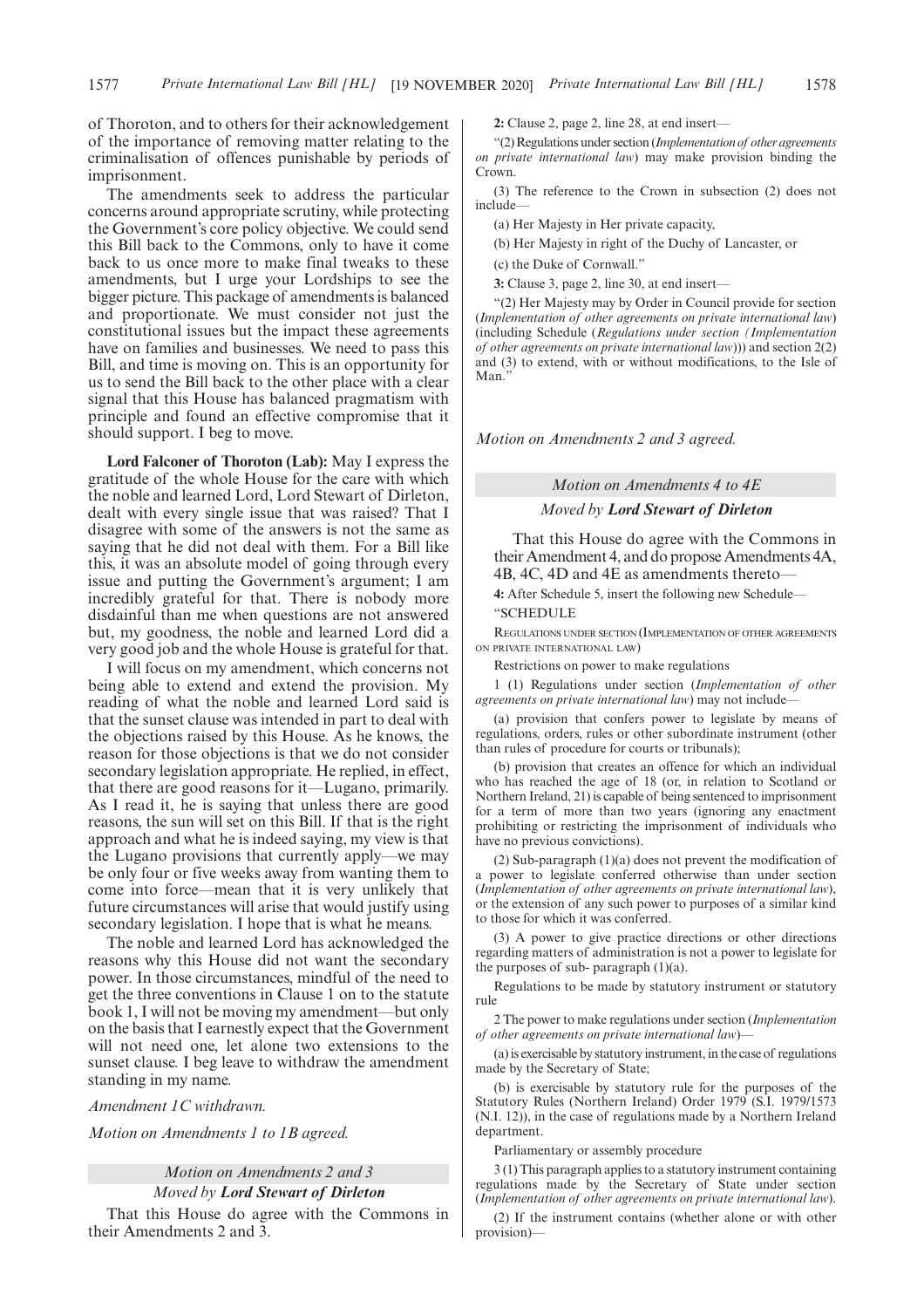(a) provision made for the purpose of implementing or applying, in relation to the United Kingdom or a particular part of the United Kingdom, any relevant international agreement that has not previously been the subject of any such provision (whether made by regulations under section (*Implementation of other agreements on private international law*) or otherwise),

(b) provision made for the purpose of giving effect, in relation to the United Kingdom or a particular part of the United Kingdom, to any relevant arrangements that relate to a particular territory and have not previously been the subject of any such provision (whether made by regulations under that section or otherwise),

(c) provision that creates or extends, or increases the penalty for, a criminal offence, or

(d) provision that amends primary legislation,

it may not be made unless a draft of the instrument has been laid before each House of Parliament and approved by a resolution of each House.

(3) In this Schedule "relevant arrangements"means arrangements of the kind mentioned in section (Implementation of other agreements on private international law) (3).

(4) If sub-paragraph (2) does not apply to the instrument, it is subject to annulment in pursuance of a resolution of either House of Parliament.

4 (1) This paragraph applies to regulations made by the Scottish Ministers under section (Implementation of other agreements on private international law).

(2) The regulations are subject to the affirmative procedure (see section 29 of the Interpretation and Legislative Reform (Scotland) Act 2010) (asp 10)) if they contain (whether alone or with other provision)-

(a) provision made for the purpose of implementing or applying, in relation to Scotland, any relevant international agreement that has not previously been the subject of any such provision (whether made by regulations under section (Implementation of other agreements on private international law) or otherwise),

(b) provision made for the purpose of giving effect, in relation to Scotland, to any relevant arrangements that relate to a particular territory and have not previously been the subject of any such provision (whether made by regulations under that section or otherwise),

(c) provision that creates or extends, or increases the penalty for, a criminal offence, or

(d) provision that amends primary legislation.

(3) If sub-paragraph (2) does not apply to the regulations, they are subject to the negative procedure (see section 28 of the Interpretation and Legislative Reform (Scotland) Act 2010).

5 (1) A Northern Ireland department may not make regulations under section (*Implementation of other agreements on private international law*) that contain (whether alone or with other provision)—

(a) provision made for the purpose of implementing or applying, in relation to Northern Ireland, any relevant international agreement that has not previously been the subject of any such provision (whether made by regulations under section (*Implementation of other agreements on private international law*) or otherwise),

(b) provision made for the purpose of giving effect, in relation to Northern Ireland, to any relevant arrangements that relate to a particular territory and have not previously been the subject of any such provision (whether made by regulations under that section or otherwise),

(c) provision that creates or extends, or increases the penalty for, a criminal offence, or

(d) provision that amends primary legislation,

unless a draft of the regulations has been laid before the Northern Ireland Assembly and approved by a resolution of the Assembly.

(2) Regulations under section (*Implementation of other agreements on private international law*) made by a Northern Ireland department are subject to negative resolution, within the meaning of section 41(6) of the Interpretation Act (Northern Ireland) 1954, if a draft of the regulations was not required to be laid before the Northern Ireland Assembly and approved by a resolution of the Assembly.

(3) Section 41(3) of that Act applies for the purposes of sub-paragraph (1) in relation to the laying of a draft as it applies in relation to the laying of a statutory document under an enactment.

Interpretation

6 In this Schedule—

"amend" includes repeal or revoke;

"primary legislation" means any provision of—

(a) an Act of Parliament,

(b) an Act of the Scottish Parliament,

(c) an Act or Measure of Senedd Cymru, or

(d) Northern Ireland legislation;

"relevant arrangements" has the meaning given in paragraph 3(3); "relevant international agreement" has the same meaning as in section (*Implementation of other agreements on private international*

*law*)."

**4A:** In paragraph 1(1), in paragraph (b), leave out from "offence" to end of paragraph

(b) and insert "punishable by imprisonment."

**4B:** After paragraph 1 insert—

"Consultation

1A Before the Secretary of State makes regulations under section (*Implementation of other agreements on private international law*) the Secretary of State must consult such persons as the Secretary of State thinks appropriate."

**4C:** In paragraph 3(2), after paragraph (d) insert ", or

(e) provision made under section (*Implementation of other agreements on private international law*) (3C),"

**4D:** In paragraph 4(2), after paragraph (d) insert ", or

(e) provision made under section (*Implementation of other agreements on private international law*) (3C)."

**4E:** In paragraph 5(1), after paragraph (d) insert ", or

(e) provision made under section (*Implementation of other agreements on private international law*) (3C),"

*Amendment 4F not moved.*

*Motion on Amendments 4 to 4E agreed.*

### *Motion on Amendment 5*

### *Moved by Lord Stewart of Dirleton*

That this House do agree with the Commons in their Amendment 5.

**5:** In the Title, line 1, at end insert "and to provide for the implementation of other international agreements on private international law."

*Motion on Amendment 5 agreed.*

*3.27 pm*

*Sitting suspended.*

### **Law Enforcement and Security (Amendment) (EU Exit) Regulations 2020** *Motion to Approve*

*4.31 pm*

### *Moved by Viscount Younger of Leckie*

That the draft Regulations laid before the House on 22 October be approved.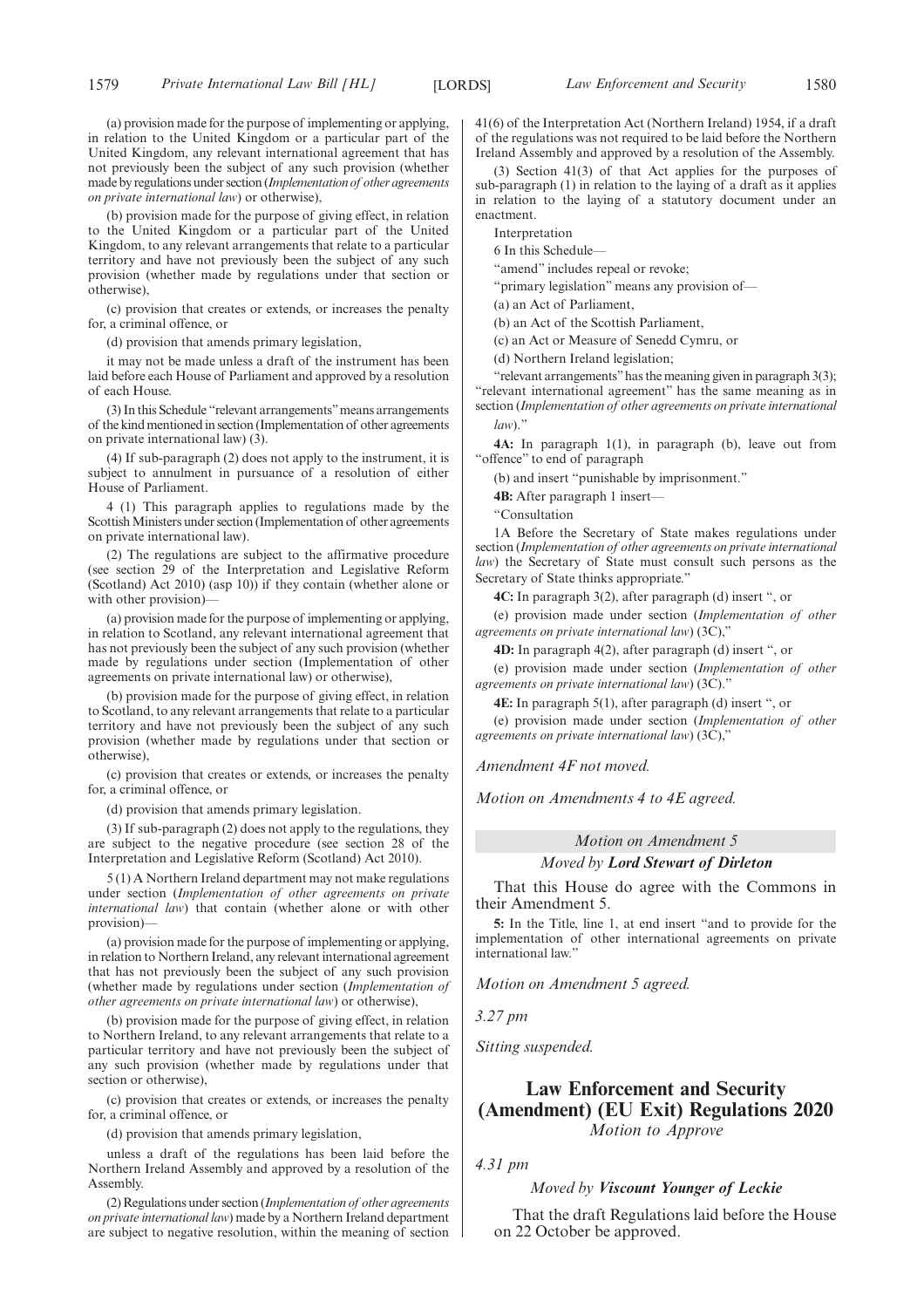**Viscount Younger of Leckie (Con):** My Lords, these regulations relate only to the niche areas of explosives precursors and firearms. First, the provisions on explosives precursors have no impact on business. They will affect only a small number of members of the public based in Great Britain who also wish to acquire, import, possess or use explosives precursors in Northern Ireland. These are hobbyists who wish to make use of certain substances in both Great Britain and Northern Ireland, largely for leisure pursuits such as fuelling model cars or planes. Secondly, the provisions on firearms impact only on members of the public based in Great Britain who wish to travel to EU countries with their legally owned firearm.

These provisions make no changes to the legal requirements in the application process for the civilian possession of firearms in Northern Ireland or Great Britain, or to the movement of legally owned firearms between Great Britain and Northern Ireland. They do not have any effect on businesses.

I will set out the background as to why this SI is required. Last year, in preparation for the UK's departure from the EU on 31 January 2020, the Law Enforcement and Security (Amendment) (EU Exit) Regulations 2019 were laid by the Home Office. These regulations covered a wide range of security-related topics. Their purpose was to ensure that a number of existing regulatory regimes continued to operate in substantially the same manner as before exit day.

Your Lordships will be aware that the Northern Ireland protocol was agreed in October 2019. It was designed as a vehicle for implementing the UK's exit from the EU in a way that worked for Northern Ireland—particularly and importantly as a means of maintaining the Belfast/Good Friday agreement, the gains of the peace process and the delicate balance within the community. It sets out arrangements necessary to address the unique circumstances on the island of Ireland, to maintain the conditions necessary for continued north-south co-operation, to avoid a hard land border and to protect the 1998 agreement in all its dimensions. Above all, it seeks to preserve Northern Ireland's place within the UK.

The Law Enforcement and Security (Amendment) (EU Exit) Regulations 2020 are needed in order to implement niche aspects of the protocol. They cover only explosives precursors and firearms and ensure that Northern Ireland continues to implement EU law on these two matters, as required by the protocol. They represent the necessary legislative building blocks to ensure readiness at the end of the transition period.

I turn first to the provisions on explosives precursors. The changes made by these regulations will ensure that domestic law does not contradict the EU regulations to which the Northern Ireland explosives precursors licensing regime will continue to be aligned. In Great Britain, the Home Office issues licences to members of the public to acquire, import, possess or use explosives precursors. This allows them to use these substances for specific hobbies such as propelling a model car or plane. These licences are currently recognised in Northern Ireland.

As a result of these regulations, the licences issued by the Home Office will no longer be valid in Northern Ireland. If a member of the public with a licence issued by the Home Office wishes to acquire, import, possess or use explosives precursors in Northern Ireland, they will require a separate licence, issued by the Northern Ireland Office. I understand that the Home Office intends to write to current Great Britain-based licence holders to make them aware of this change. Public guidance on the www.GOV.UK website will also be updated.

I turn now to explaining the changes brought about by these regulations in relation to firearms. Firearms are largely a devolved matter, responsibility for which sits with the Northern Ireland Department of Justice. Given that the UK Government's priority is to ensure readiness for the end of the transition period, this matter has been included in the regulations. Northern Ireland Office officials have worked closely with officials from the Northern Ireland Department of Justice on the development of the regulations. The Northern Ireland Justice Minister has consented to the devolved aspects being legislated for at Westminster.

The regulations will ensure that Northern Ireland remains aligned with the EU weapons directive, which sets minimum standards for civilian firearms acquisition and possession. The specific impact of the regulations is that Northern Ireland will continue to issue and recognise the European firearms pass—a form of passport allowing lawful travel with a legal firearm across the EU and Northern Ireland. At the end of the transition period, Great Britain will no longer issue or be able to use the European firearms pass. The Home Office has engaged with relevant stakeholders across the UK, making it clear that residents of Great Britain will no longer be able to use or apply for the European firearms pass to travel with their legal firearm. Residents of Northern Ireland will, however, still be able to request a European firearms pass and use it to take a lawfully owned firearm to an EU country, including Ireland, from 1 January 2021.

The Law Enforcement and Security (Amendment) (EU Exit) Regulations 2020 do not introduce any new concept or policy. I therefore trust that the House will view them as uncontroversial. They are required in order to implement the protocol in the already highly regulated areas of explosives precursors and firearms. They are a technical consequence of EU exit and of the protocol, and their introduction will contribute to the UK's readiness for the end of the transition period. I beg to move.

### *4.38 pm*

**Lord Addington (LD):** My Lords, I thank the noble Viscount for introducing this legislation. I was initially thrown by the language. I shudder to think how much time I spent trying to figure out exactly what an explosives precursor was. Basically, it is a chemical compound that can be used in explosives.

Given that, in the history of Northern Ireland, virtually all terrorists seem, at times, to have resorted to home-made explosives, these regulations seem extremely sensible and I can see no real objection to them. However, it would be good to know how the fertiliser bomb fits into the regulations. Are such chemicals trigger mechanisms or accelerants? A little more detail would be helpful, if the noble Viscount has it. If not, perhaps he would write to me.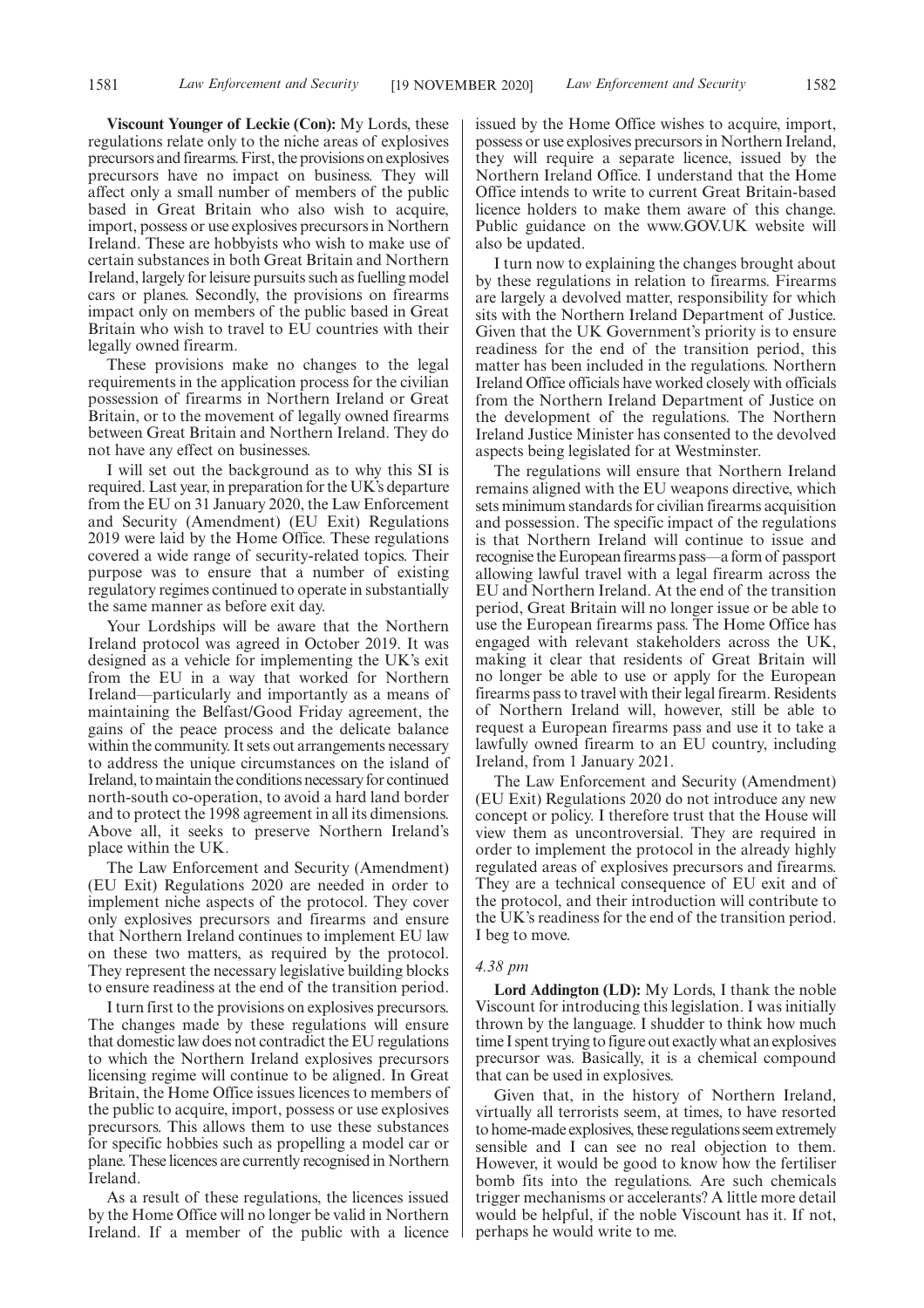#### [LORD ADDINGTON]

The noble Viscount may already have answered my next question—what do you do about weapons such as target rifles, which can be carried around? These weapons are potentially lethal, even if they are not the most efficient way of hurting someone. They fire a projectile at great pace and with great accuracy over a long distance.

I am trying to extract a little more information, which, having listened to what the noble Viscount said, is not quite fair. Nevertheless, how can we make sure that it will be possible to travel with such a weapon between Great Britain and the continent or Ireland? Are there any legal barriers or other stages that have to be gone through if you are competing across the whole of Great Britain and in Europe, for instance, and not just in Ireland? It would be interesting to know that, because it will affect people, especially at the elite end of that sport. The same can be said of sporting guns—shotguns et cetera—that are used for shooting game. How do they fit in, and what hurdles does one have to jump through? I do not dispute the fact that there should be some but it would be nice to hear what they are.

Perhaps I might be allowed to put my toe into slightly more controversial water. Would these weapons be affected if, for instance, the amendments that we passed to the internal market Bill were kept, or would the situation change if we went back to the original Bill? It might be interesting to hear that when the noble Viscount sums up. With that caveat, I give moderate approval to the regulations.

### *4.40 pm*

**Lord Loomba (CB) [V]:** My Lords, we now have a plethora of legislation on which the protocol on Ireland/ Northern Ireland has an effect. Today's regulations are some of the most important ones covered by the protocol, in that they govern the marketing and use of explosive precursors, and control the acquisition and possession of civil firearms.

Previously, when we were a member of the European Union, it was far more straightforward to gain a licence to circulate explosive precursors or firearms between the various European countries, as there was a need to apply in only one country. I understand that it is necessary for someone residing in Great Britain to obtain a separate licence for Northern Ireland, but now, as we take back control, it is becoming more complex for people to understand what is and is not permitted, and how to go about ensuring that they stay within the parameters of the law.

With these regulations, we find that the existing EU regulations regarding explosive precursors and firearms have been amended ahead of the end of the transition period, only for them to become outdated before they come into force due to the later protocol agreement between the UK and the EU. Thus, we have legislation before us today which needs amending once more to ensure that the correct laws apply to Northern Ireland and, crucially, to avoid a so-called hard border between Ireland and Northern Ireland.

It is possible that an individual or business will have a licence for the mainland but not realise that things have changed regarding the circulation of explosive precursors or civil firearms between Northern Ireland and the rest of the UK. Although in the past, one licence was sufficient for the movement of these firearms from one part of the UK to another, now it is not. So, not fully realising the extent of the change, a person might transport items unaware of the conditions that now prevail. In such an act of inadvertence, what would the outcome be and how would people be treated?

Also, it is not clear from the regulations how the governance and issuing of licences relating to either side will be covered so that there are no loopholes and no way in which individuals will be able to carry out nefarious acts due to one licensing authority issuing a licence while another does not. How will both authorities ensure consistency in the issuing of licences and maintain good communication to reassure the public and maintain public safety?

The amendments to the regulations serve only to make the law inaccessible and incomprehensible to ordinary people. It is undeniable that at some point in the future we will need to amend them once more as they become outdated due to some event or another, or due to a change in direction. Does the Minister agree that it would have been better to start afresh with new legislation on these vital rules governing explosive precursors and firearms, instead of having a mish-mash of regulations such as these, which omit provisions of the lens regulations in Northern Ireland but will be in force for the rest of the UK?

### *4.46 pm*

**Lord Empey (UUP) [V]:** My Lords, I want to ask the Minister a few practical questions before dealing with some of the points that he made in his introduction.

Firearms are of course used for sport, which is quite a significant industry both in Great Britain and in Northern Ireland, and indeed in the Irish Republic. They are also used, for instance, in the Olympics and the Commonwealth Games. What impact would these measures have on the movement of weapons for sport and recreation, such as shooting parties? Would there be an implication for people in possession of personal protection weapons, given that the legal position vis-à-vis Great Britain changes under these regulations?

I want to draw attention to some of the remarks that the Minister made in his introduction. He referred to the requirement to ensure that there was no border on the island of Ireland and said that this was necessary to protect the Belfast/Good Friday agreement. Of course, nobody wants a trade border on the island of Ireland, but nor do we want a border in the Irish Sea. However, that is exactly what we have not only with these but with other regulations.

Earlier today, I drew the attention of the House to the common rules for exports regulations, which were considered in Grand Committee on 10 November. The noble Lord, Lord Grimstone, announced that that law would be implemented in Northern Ireland by the European Commission, thereby establishing that a foreign power would exercise Executive authority in Northern Ireland, despite the fact that we are supposed to have taken back control and are supposed to be maintaining the union. I remind the House that a border in the Irish Sea is anathema to the Belfast/Good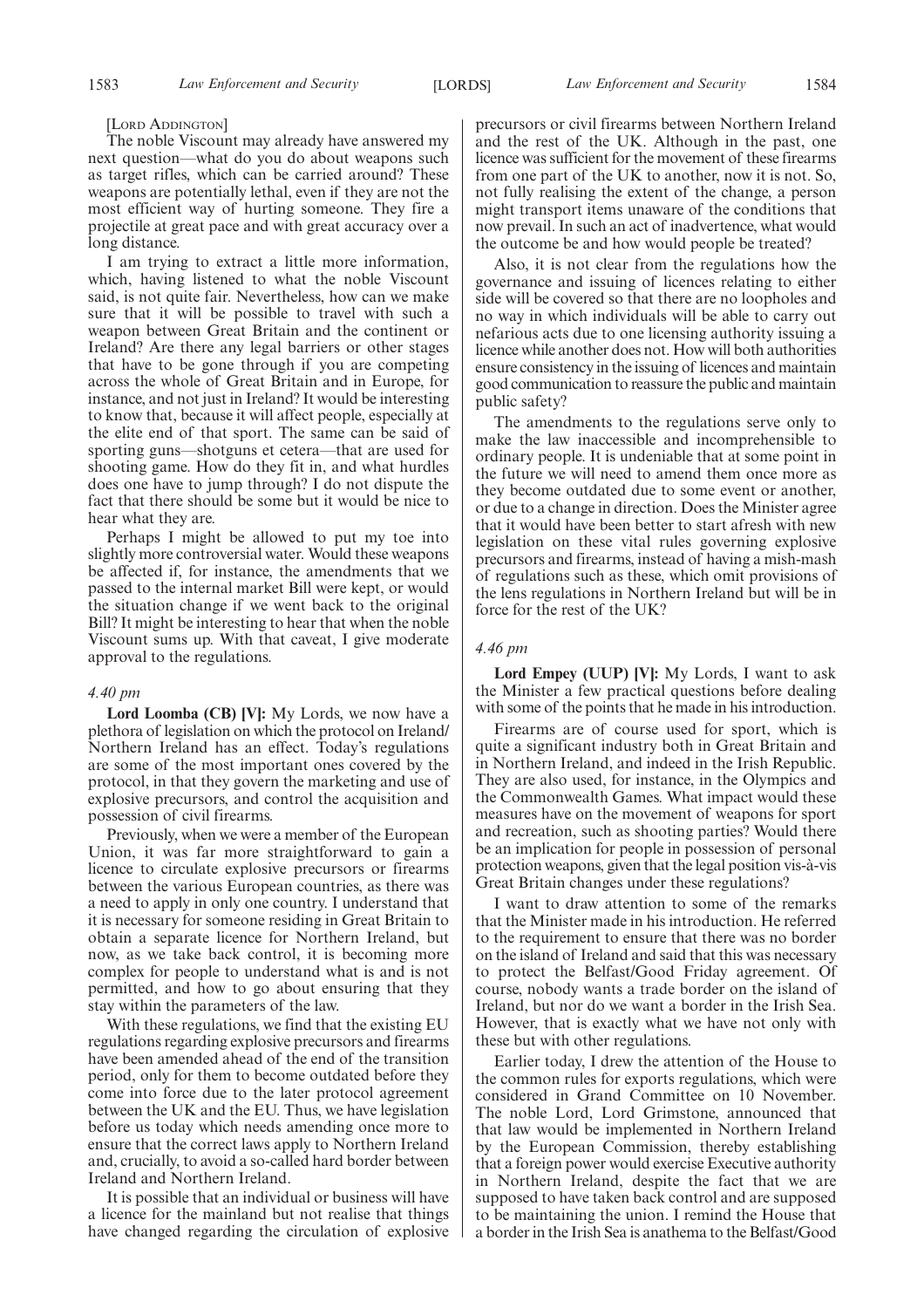Friday agreement just as much as a border on the island of Ireland. However, that seems to have been largely set aside and ignored, not only in this but in other legislation. In case noble Lords think that it is just me who sees that as the situation, perhaps I may refer the House to the Library note that accompanies these regulations. Under the heading "What would the 2020 regulations do?", there is a section on firearms that says:

"The European Commission has stated that the 'movements of firearms between Northern Ireland and the EU are not considered as imports or exports'. This is because Northern Ireland is generally treated as an EU member state under the Protocol."

### That comes from our own Library.

The issue is twofold. There are the practical questions that I put to the Minister, but there is a wider issue of what these regulations and the protocol are doing. The protocol is a disaster for the union; it divides the union between Great Britain and Northern Ireland. Since 2 October last year, the Government have maintained complete denial of the implications of what they are proposing, and these are the downstream consequences of that. When our own Library is printing that in black and white, it gets the point across that what we are seeing here is not a mere technical point. Every one of these regulations—and this pattern is repeated in a number of them—illustrates a significant constitutional and economic change. The economic centre of gravity of Northern Ireland moves from the rest of the United Kingdom to the European Union.

This also means that the European Union can amend regulations and produce new ones. As citizens in Northern Ireland, we will have no say or influence over what those might be, because we have no representation. The Minister might address the question of what somebody is supposed to do. The principle being established in these regulations is that the European Union will make law for us and we have no alternative but to implement it. In pretending that they have not made changes to the constitution, the Government are therefore certainly doing grave damage to the Belfast agreement, which makes it clear that there can be no change in the status of Northern Ireland without the consent of its people. When a Minister of the Crown stands up and tells a Grand Committee on 10 November that the European Commission will exercise those powers in Northern Ireland, that can mean only one thing to any sensible person: that our status has changed. Will the Minister address those points, as well as the practical ones that I made at the beginning of my remarks?

#### *4.52 pm*

**Lord Bradshaw (LD) [V]:** My Lords, I agree with what has been said by my noble friend Lord Addington. I realise that there are all sorts of complications, to which the noble Lord, Lord Empey, has referred, which flow from the protocol and the decision to exit the European Union. Those problems are on the Government's head; this Parliament decided to leave the European Union. In so doing, there will be all sorts of problems that they have to sort out. However, the specific matters under consideration today appear to be fairly peripheral and I do not need to detain the House any longer.

#### *4.53 pm*

**Lord Dodds of Duncairn (DUP) [V]:** My Lords, this legislation is intended to reflect the different regulatory regimes for explosive precursors and acquiring firearms in Northern Ireland and Great Britain from 1 January. As the Minister said, it makes changes on the basis of the list of legislation in annexe 2 of the Northern Ireland protocol, which ties Northern Ireland to EU rules. It is another example of laws being applied to Northern Ireland after 1 January. Although these regulations are, as the Minister described, "niche" and "technical", it is legislation and they are being applied to Northern Ireland without any of its elected representatives at Stormont or Westminster having any say or input. This is clearly contrary to the most basic concepts of democracy and undermines the political agreements reached over many years in Northern Ireland.

I have listened recently to many eloquent, sincere and passionate speeches about the need to protect the Belfast agreement and the peace process in Northern Ireland, but the agreement is three-stranded. It is about Northern Ireland's internal arrangements, about north-south arrangements on the island of Ireland, and about the east-west arrangements between Northern Ireland, the Irish Republic and the rest of the United Kingdom. The emphasis is on north-south borders, but it seems that anything goes as far as the one between Northern Ireland and Great Britain is concerned. That is not acceptable; it is not the basis of the Belfast agreement. I urge noble Lords to read carefully that agreement, not a synopsis of it, and to not reinforce what they think is in it. There must be consent of both unionists and nationalists, which is very important. No matter how technical law may be, it is still legislation and it should be made in the democratically elected bodies—devolved matters at Stormont and reserved ones at Westminster—not in Brussels, to which no one in Northern Ireland sends any elected representatives.

The Government's message on this specific statutory instrument is that these changes will simply reflect the legal position of the protocol, and there is no significant divergence between Great Britain, Northern Ireland and the EU on 1 January 2021. This may well be the case but there is, of course, as in all these situations, the prospect that this will not be a standstill position. The potential for differing standards risks adding complexity and cost for suppliers, gun holders and licensing bodies. In his response, will the Minister set out how these regulations will add to or change, for instance, the workload of the Police Service of Northern Ireland and businesses involved in firearms licensing, and set out clearly, in detail, what consultation there has been with the police and the Department of Justice in Northern Ireland and the Northern Ireland Office?

Has any assessment been made of how the loss of recognition for Great Britain tier 2 explosive precursor licences in Northern Ireland will affect trade with the rest of the United Kingdom? Has any work been done to assess whether the removal of this recognition will add cost and delay to supply chains operating on a UK-wide basis? Will the Home Office retain any authority for, or functional role in, approving some explosive licences for Northern Ireland? How will the changes be communicated to those affected? Finally, is there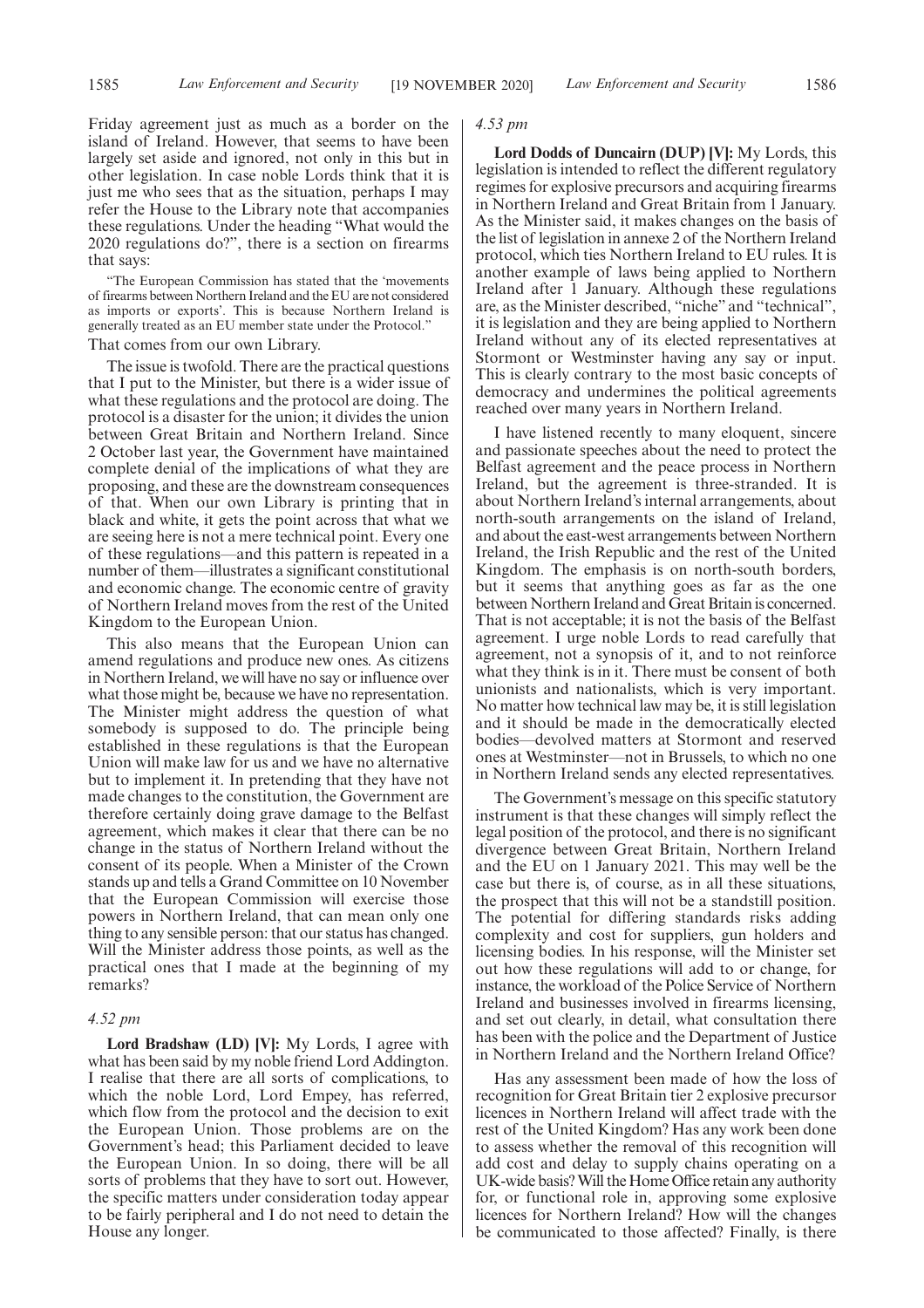scope to pursue mutual recognition for Great Britain licences, as part of the joint committee negotiations, and indeed to agree overarching mutual recognition agreements between the UK and the European Union?

### *4.57 pm*

**Lord Bhatia (Non-Afl) [V]:**My Lords, these regulations have been prepared by the Northern Ireland Office and laid before Parliament. They will ensure that Northern Ireland will continue to implement EU law required by the protocol to the withdrawal agreement on Ireland/Northern Ireland relating to explosive precursors and firearms enforcement. These amendments are being made to address deficiencies resulting from EU exit. In relation to explosive precursors, the regulatory regime continues to operate in substantially the same manner as before exit day. The regulation ensures that the UK has a functioning statute book on exit day. This ends the supremacy of EU law in domestic law and preserves laws made in the UK to implement EU obligations.

The purpose of this instrument is to ensure that the UK has a proper law to control firearms and explosives, and I support it. We must never forget the deaths and harm caused in Northern Ireland many years ago. This SI will ensure that such attacks never take place again. Will it also deal with terrorists in the UK or those coming from abroad?

### *4.59 pm*

Lord Thomas of Gresford (LD) [V]: "Uncontroversial" and "niche", the Minister said. I do not think so—more like unclear and opaque. Like my noble friend Lord Addington, I confess that having studied the Explanatory Memorandum for these regulations I am not very much the wiser. I thought the control of firearms and explosives was a devolved matter but since the European firearms directive and the precursors regulation are listed in annexe 2 of the protocol, they will continue to apply in Northern Ireland as at present.

Further, paragraph 7.1 of the Explanatory Memorandum says that the protocol requires continuing compliance with

"EU law in and in relation to Northern Ireland."

The result is that licences issued in Great Britain will not be recognised in Northern Ireland, although presumably the European firearms pass will be recognised in Great Britain. This gives rise to a number of questions and I seek clarification.

First, from the end of the transition period, who will control the licensing and regulation of explosives and firearms in Northern Ireland? Is it the Northern Ireland Office or its officials? Who will issue the European firearms pass? Secondly, how is that control to be exercised? Will it be by the Northern Ireland Executive or by legislation in the Northern Ireland Assembly? The noble Lord, Lord Empey, referred to the European Commission having a role. Is that right? If so, how is its control to be exercised? Thirdly, if changes to the European firearms directive or the precursors regulation are made in Europe—where, as the noble Lord, Lord Dodds, pointed out, we do not have a presence or a role in legislating—would these

amended or rewritten regulations apply under the protocol in Northern Ireland? If so, from what point? The noble Lord, Lord Empey, regards that possibility as a breach of the Belfast agreement and the noble Lord, Lord Dodds, agrees. Who am I to disagree? Fourthly, paragraph 7.2 of the Explanatory Memorandum refers to a licensing regime under the precursors regulations "allowing for explosives precursors to be acquired, imported, possessed or used by the public".

Does this licensing regime exist? Will it exist? If so, how will it operate after the end of the transition period? Fifthly, if licences are issued to manufacturers in Great Britain, under British legislation, to manufacture explosives in Great Britain, will Northern Ireland allow them to be imported? It is clear that these extremely abstruse regulations give rise to points of principle and I hope that the Minister can enlighten us on these issues.

### *5.03 pm*

**Lord Murphy of Torfaen (Lab) [V]:** My Lords, I rather agree with the noble Lord, Lord Thomas, that this is not an easy regulation to deal with but it is an important one because the order shows that EU law on firearms and explosive precursors will continue to apply in Northern Ireland after the transition period. The Opposition support this as it is required by the Northern Ireland protocol, but I have a question for the Minister: after transition, will there be any greater level of divergence between Great Britain and Northern Ireland once British law no longer reflects the EU directive? I would be grateful for a comment on that.

In more general terms, this debate has been interesting. By the way, it is good to see the noble Lord, Lord Dodds. I have not been in a debate with him since he has become a Member of the House. He and the noble Lord, Lord Empey, both made some interesting points, looking back on the rather unhappy history of firearms in Northern Ireland. We must bear in mind that there are and were personal protection weapons—something that never existed in Britain but did in Northern Ireland—and that the police force in Northern Ireland carry arms. Whatever the technicalities of this statutory instrument, it is important that post-transition discussions should continue with the European Union on firearms in particular, because of the possible supply of illegal firearms into Northern Ireland. The European Scrutiny Committee raised issues such as this, including on sharing information between the EU and Northern Ireland about organised crime across the Irish border. When we talk about discussions and consultations with the EU, we particularly mean discussions with the Irish Government too. After 1 January, there will be no European arrest warrant and no guarantee that we will have data sharing as we had previously. It is so important for there to be proper collaboration between the Governments in the north and south of the island of Ireland.

I take the point made by the noble Lords, Lord Dodds of Duncairn and Lord Empey, about strand three of the Good Friday agreement. I jointly chaired the talks with the Irish Government that led to the recognition of strand three and its inclusion in the Good Friday agreement document. It deals with east-west relations and is a matter of particular importance to the unionist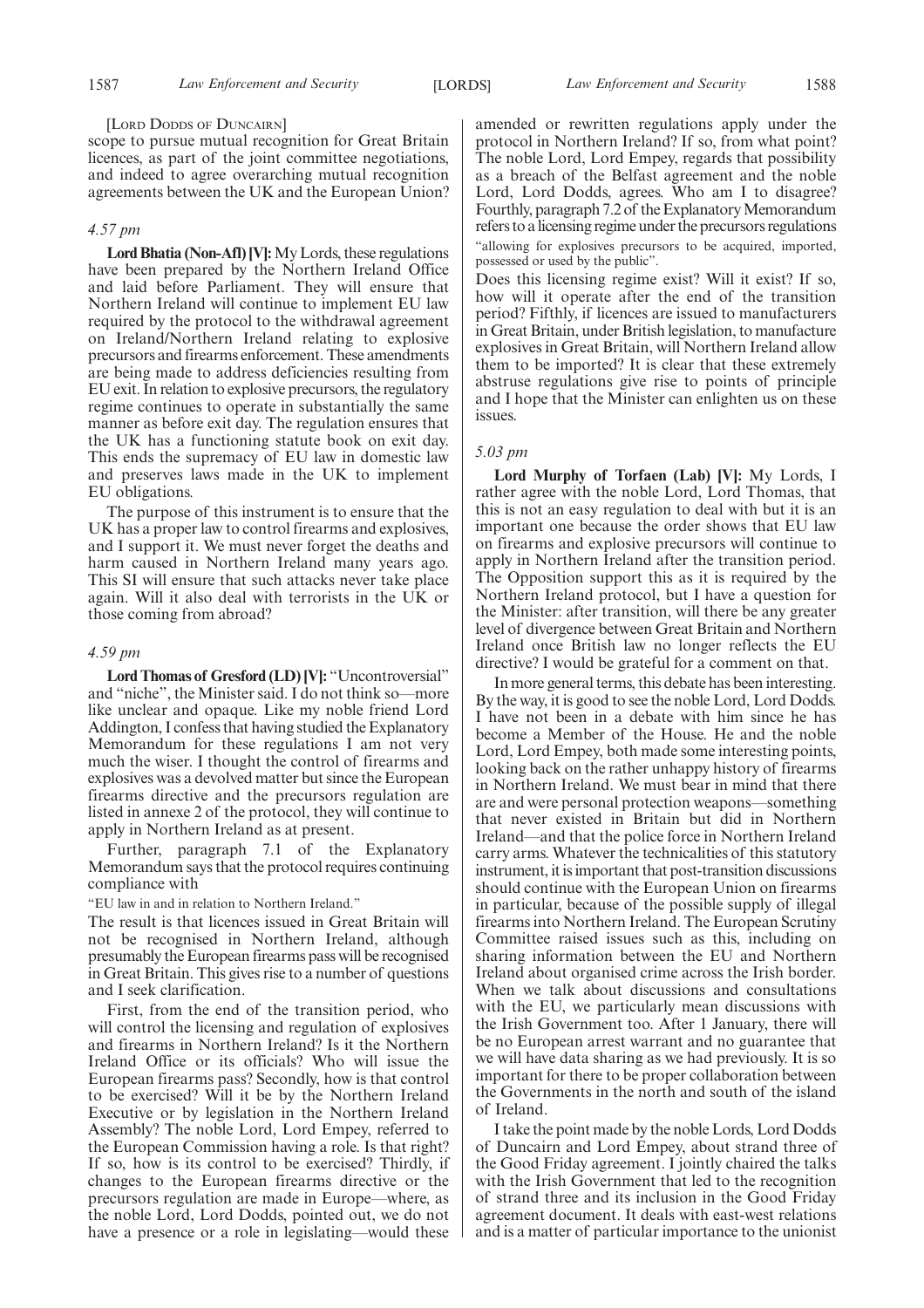community in Northern Ireland, in the way that the nationalist community regard strand two—relations between Northern and southern Ireland—as equally important. We must not forget that the protocol and everything surrounding it, including the detail in this statutory instrument, affect how people perceive what is technically called strand three but what we would refer to as east-west relations between Britain and Ireland.

While we must and do support this, there are issues that the Minster needs to address. The European firearms issue is a significant one to pass and we must see how that fits with the post-transition regime. This statutory instrument is complicated but it illustrates the complexity of what will happen in Northern Ireland after 1 January. I look forward to what the Minister has to say about the important issues raised by your Lordships.

### *5.07 pm*

**Viscount Younger of Leckie (Con):** My Lords, I was going to start by saying I was pleased that the order had been broadly welcomed by the House today. While I think it has, I recognise many of the comments that have been made. The noble Lord, Lord Murphy, pointed out, I think accurately, that while it is to be welcomed, there are complications. Perhaps I should not be too surprised, given all the issues that run alongside and are focused on Northern Ireland. Many questions were raised and I suspect I will be writing quite a detailed letter to all Peers who have taken part in this debate. I will do my best to have a stab at answering some of them at the Dispatch Box today.

This order is reasonably straightforward. I recognise the comments made but I would not go as far as agreeing with the noble Lord, Lord Bradshaw, who described them, I believe, as peripheral.

I say to the noble Lord, Lord Loomba, that the preceding regulations were laid by the Home Office in February 2019. They contain provisions on a wide range of security-related matters in preparation for the UK's departure from the EU, which was then due to take place in March 2019. The protocol was agreed in October 2019 and contains detail in annexe 2 on areas where EU law would continue to apply in Northern Ireland. The regulations before us today are representative of the Government fulfilling their obligations under the protocol in these niche areas relating to explosive precursors. I hope that helps to answer the noble Lord's question about whether the regulations might have been rethought or started from scratch.

Picking up on some points raised by the noble Lord, Lord Addington, on any changes to the UKIM Bill—on which I will touch later—I reassure him and other noble Lords that there are no changes I can mention today. But what I will do is take account of the issues that were raised; I will be sure to check *Hansard* and write a comprehensive letter answering the detailed questions.

The noble Lord, Lord Addington, asked some questions about shooting sports. The noble Lord, Lord Loomba, raised this regarding licences, and the noble Lord, Lord Empey, alluded to it as well. I shall add to what I said earlier. Residents of Great Britain wishing to travel to EU countries to participate in shooting sports with their legal firearm will need to comply with the licensing requirements of all countries they will be in. The Home Office has written to shooting associations to make them aware of this. The EFP will continue to be valid for travel between Northern Ireland and the Republic of Ireland. Those travelling from the Republic of Ireland through Northern Ireland to Great Britain with a legally-owned firearm will not be able to rely on the EFP in Great Britain and will have to comply with the guidance set out, as I mentioned in my opening speech, on GOV.UK. A question was raised earlier about the licence in the UK. To reiterate, it is recognised in Northern Ireland.

I listened carefully to the points raised about the protocol by the noble Lord, Lord Empey—I think a letter is in order for the noble Lord. For the moment, the protocol does not create, nor does it include any provision for creating, any kind of international border in the Irish Sea between Great Britain and Northern Ireland. That is the answer I give today, but I also pick up on the points raised by the noble Lord, Lord Murphy. Again, I owe it to him and the noble Lord, Lord Empey, to write in more detail about that.

To round up, I remind the House—as if the House needed reminding—that the threat from Northern Ireland-related terrorism remains severe. However, this SI makes no changes to the checks and balances already in place to regulate the possession of explosive precursors and firearms in both Great Britain and Northern Ireland. Perhaps this helps to answer a point raised by the noble Lord, Lord Addington.

I was particularly pleased to hear the remarks of the noble Lord, Lord Dodds, and I welcome him to the House—I have not had a chance to do that. I should set out in more detail answers to the points he has raised, but for the moment, I reassure the noble Lord that these regulations have very little impact on business. They relate to very few members of the public, as I said at the beginning. The implications for businesses, trade and the Police Service of Northern Ireland, in terms of resources and costs, are minimal. But let me put some meat on the bones of that answer in a letter to him.

The noble Lord, Lord Dodds, raised a question concerning the Home Office. The Home Office will continue to issue licences in Great Britain; the NIO will continue to issue licences in Northern Ireland. The NIO can expect to receive a small number of further applications.

I know there were some other questions, in particular from the noble Lord, Lord Thomas of Gresford, and I would wish to address these. They came fast and furious from him today. For the moment, though, I say that the changes in this SI will affect only the small number of Great Britain-based licence holders who wish to acquire, import, possess or use explosive precursors in Northern Ireland. The SI has no impact on current Northern Ireland-based licence holders. I know that the noble Lord's questions went wider than this, and that is why I need to add to the letter that I have pledged to write.

*Motion agreed.*

*5.15 pm Sitting suspended.*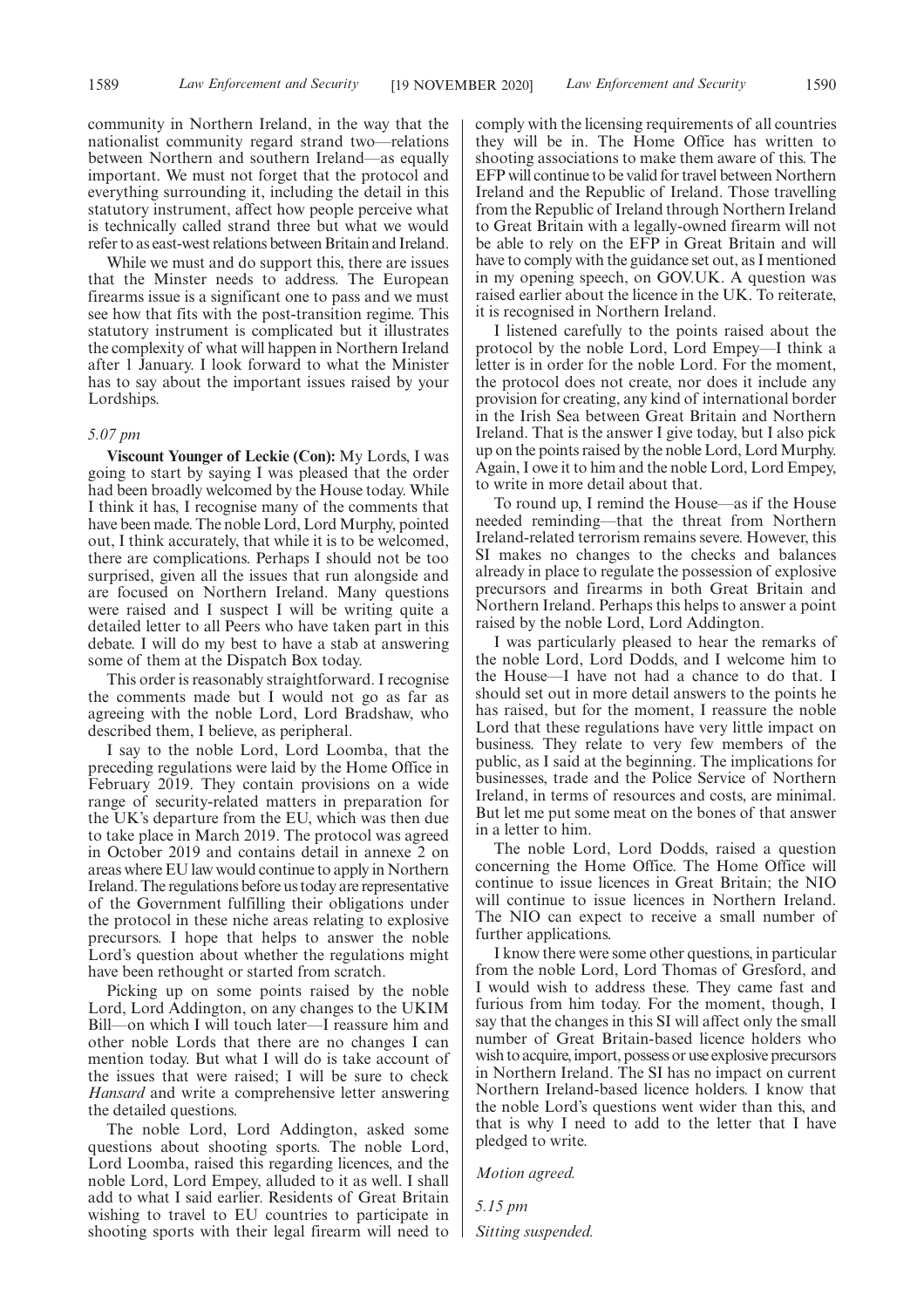### **Customs Safety, Security and Economic Operators Registration and Identification (Amendment etc.) (EU Exit) Regulations 2020**

*Motion to Approve*

*5.30 pm*

### *Moved by Lord Agnew of Oulton*

That the draft Regulations laid before the House on 21 October be approved.

*Relevant document: 32nd Report of the Secondary Legislation Scrutiny Committee (special attention drawn to the instrument)*

**The Minister of State, Cabinet Office and the Treasury (Lord Agnew of Oulton) (Con):** My Lords, we are here to talk about a statutory instrument that is part of the Government's package to prepare for the end of the transition period. The instrument relates to safety and security declarations as well as the process for registering for an economic operators registration and identification number, or EORI number. The instrument supports businesses' preparations for the end of the transition period and corrects a deficiency in retained EU law. Noble Lords will be aware that the Secondary Legislation Scrutiny Committee reported the regulations as an instrument of interest in its 32nd report, published on 29 October.

First, I shall set out the context of the amendment that we wish to introduce for managing the safety and security risk of goods entering and leaving the UK. The UK subscribes to the World Customs Organization's SAFE framework of standards, which sets out minimum requirements for participating customs administrations to regulate, monitor and secure the international supply chain. Customs authorities are required to collect and risk assess data on every consignment of imported and exported goods. The UK does this through safety and security declarations, which goods carriers are required to submit. These declarations are currently implemented through the Union customs code and are retained in law in the UK after the end of the transition period by the European Union (Withdrawal) Act 2018.

While part of the EU, the UK required safety and security declarations only for goods leaving or entering the EU. From the end of the transition period, the default position is that carriers will be required to complete safety and security declarations for goods moved into and out of Great Britain where those goods are moving to or from the EU as well as the rest of the world. This SI deals with a temporary waiver for safety and security requirements for imports. The Government are introducing additional secondary legislation—laid this Monday, 16 November—to introduce contingency powers relating to safety and security requirements for exports, should they be needed.

In June, the Government announced the "staging-in" approach to controls at the border after the end of the transition period. As part of this approach, the Government are introducing this SI to waive safety and security entry summary declarations for six months on goods from the EU from 1 January 2021. The temporary waiver is necessary to address the adverse impact of Covid on businesses' ability to prepare for new safety and security requirements. During the waiver period, there will be no requirement for entry summary declarations for goods imported into GB from territories where the UK does not currently require such declarations. Declarations will be required only from 1 July 2021. The waiver introduced by this instrument applies only to imports on which the UK does not currently receive declarations. Border Force will continue to undertake intelligence-led risk assessments of goods movements into this country from the EU, as it does now. Entry summary declarations will continue to be required for goods imported from the rest of the world. As a result, there is no increased security risk to the UK from this approach in the short term.

Secondly, the instrument amends a list of locations currently in the retained legislation that are granted shorter timing requirements for the submission of safety and security declarations for maritime movements. Safety and security declarations are required to be submitted within certain time limits before arrival or departure. These time limits vary by mode of transport.

Within the retained legislation, drafted with the geography of the EU in mind, there is a list of territories for which safety and security declarations can be submitted within a shorter time limit for movements by sea. This is to account for the practicalities of these shorter journeys, where the default time limits are unnecessarily onerous and challenging for carriers to meet. This list currently includes places such as Morocco, with very lengthy timings for journeys to Great Britain. Given the length of journeys from these places to Great Britain, there is no need for these movements to be offered the shorter time limits.

Conversely, this list currently does not include some of our closest neighbours and trading partners. For these journeys, which include channel crossings and goods moved to and from the Atlantic coast of Spain and Portugal, the default timing requirements are impractical for these well-established trade routes. This instrument updates the territory list in the retained legislation, removing territories that border the EU and no longer need the shorter timing requirement and adding to the list those territories that now require this consideration. This change will prevent industry being unnecessarily burdened for the shortest crossings and helps to update retained legislation to reflect our new status as an independent customs regime.

Thirdly, the instrument updates the governance of the economic operators registration identification in retained law. An EORI is a unique registration number given to businesses to interact with customs authorities, so that HMRC can identify them effectively. EORIs are necessary when applying for customs simplifications or facilitations, when making customs declarations or in any other interactions with the customs authority. All existing EORIs issued by the UK, known as UK EORIs, will continue to remain valid for use in Great Britain after 31 December 2020 and will continue to be prefixed with the letters "GB". From 1 January 2021, individuals or businesses established in Great Britain or other territories outside the EU who want to trade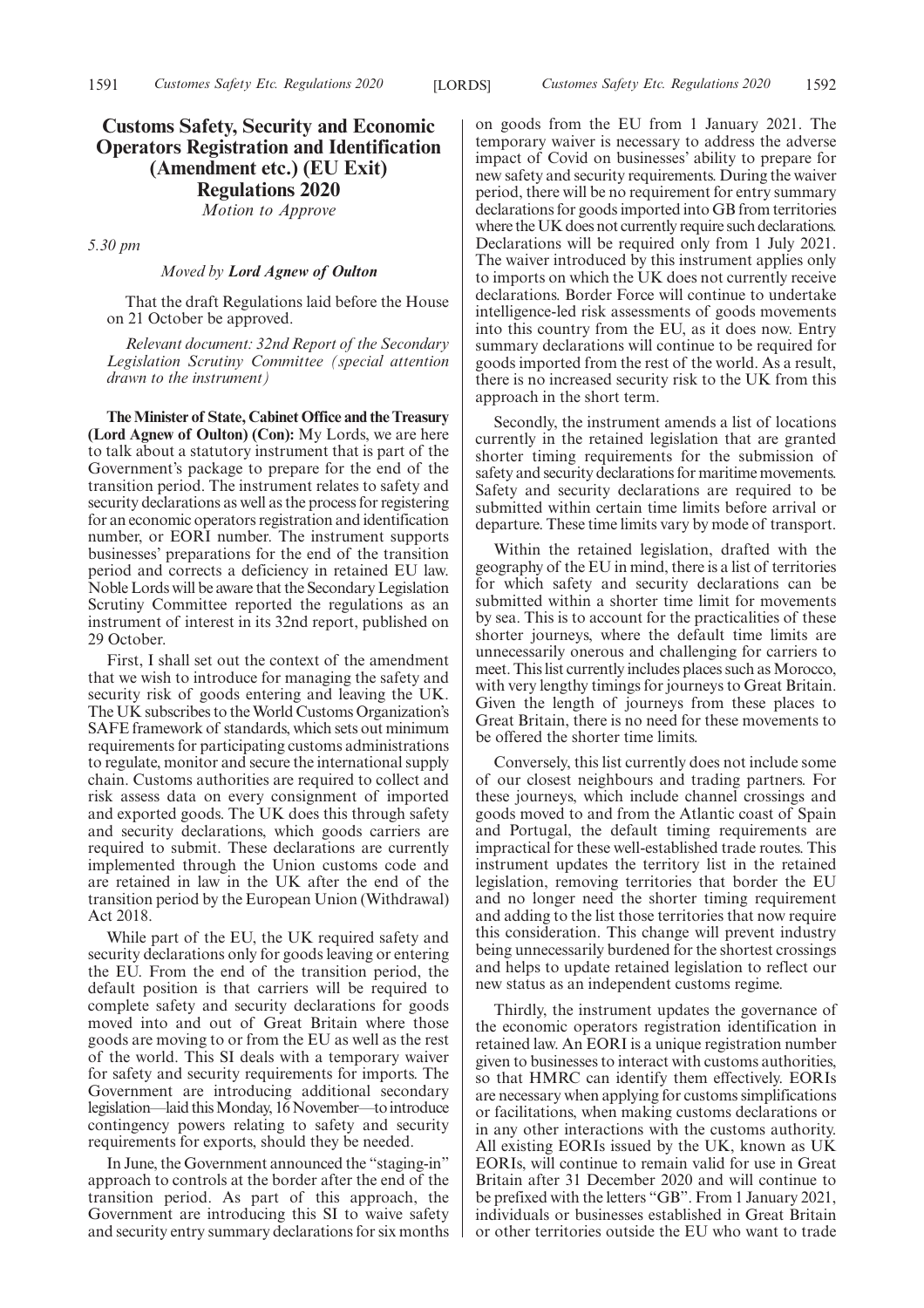with the EU and do not already have a UK EORI will need to obtain one. Persons that are not established in Great Britain but wish to lodge a declaration or request a customs decision in Great Britain will also require a UK EORI.

This instrument ensures that Great Britain has a functioning EORI system by replacing references and terminology in the retained EU law that will no longer apply to Great Britain. It will also maintain a registration requirement on those where such a requirement is set down in national law. This instrument does not impose any additional requirements to those already imposed under EU law.

The safety and security aspects of this instrument do not apply to movements of goods between Northern Ireland and Great Britain, or Northern Ireland and the rest of the world. Under the Northern Ireland protocol, goods moved between Northern Ireland and the EU will not be subject to safety and security requirements. Goods moved between Northern Ireland and the rest of the world will be subject to safety and security requirements. The EORI aspects of this instrument will not apply to traders in Northern Ireland, who will continue to register under the UCC.

By introducing a temporary entry summary declarations waiver and amending the declaration submission deadlines, this instrument strikes the right balance between giving traders time to prepare for new arrangements with the EU while still maintaining the safety and security of the UK. It also makes technical amendments to allow businesses that will require an EORI to continue to register as they currently do. I beg to move.

### *5.38 pm*

**Baroness Altmann (Con):** My Lords, I thank my noble friend for his clear explanation of these measures, which I support. I welcome the decision to suspend declarations for at least the first six months, from January to July 2021, to help business by reducing their administration burdens, particularly for roll-on roll-off freight. I understand that there is a proposal to phase in restrictions over the first six months in three stages. Can my noble friend help the House to understand how ready businesses are and whether they are aware of the different time limits that will apply as we move forward with our new system? I also welcome the leeway that is being given to businesses.

Perhaps I may ask my noble friend a few questions. First, how many new customs officers are expected to be required as we move forward with the new system? How many have we already in place, and are we looking to recruit further over the coming months?

On agriculture and agri-foods and the safety and security checks that may be associated with them, what controls or liaison might there be with other countries if issues need to be addressed in terms of the safety of imports?

Will the Minister expand a little on the impact of the Northern Ireland protocol on these measures? If, as is currently possible, there are requirements for traders between Northern Ireland and Great Britain to make customs declarations, what are the arrangements to prepare Northern Ireland businesses for this? What can my noble friend say to help the House understand the implications of the current perception that has been given to Northern Ireland businesses that such declarations are not needed? I recognise that nothing will be required for the first six months, so clearly there is time, but what are the Government's plans in that regard?

Overall, I welcome the leeway being given and the phasing in of the measures that would be required for entry and export summary declarations. Clearly, there will be, as the Secondary Legislation Scrutiny Committee outlined, some significant one-off costs initially and additional administrative burdens at some point, but I believe that my noble friend has indicated that the Government do not expect that to be too onerous. Can he give some clarification of what is expected and how this has been received by different sectors? If he does not have that information now, perhaps he can write to me. Overall, I welcome these regulations.

### *5.43 pm*

**Baroness McIntosh of Pickering (Con) [V]:** My Lords, I am delighted to support these regulations. Like my noble friend Lady Altmann, I have a couple of questions. In particular, mindful of the fact that the waiver is coming into effect at quite a late stage in the day, and in response to questions from the Secondary Legislation Scrutiny Committee in preparing its report on the regulations before us today, HMRC replied:

"The NI Protocol requires HMG to implement the Union Customs Code in NI. As a result of this, some movements between GB and NI will attract a Safety & Security requirement, but the full extent of this is the subject of ongoing negotiations between the UK and the EU. Traders will be able to access help from the new Trader Support Service in NI to support them meeting their requirements.

I want to ask in particular when the Trader Support Service will be up and running. Reference has been made twice in proceedings today to how businesses in Northern Ireland can rely on the Trader Support Service. We on the EU Environment Sub-Committee took evidence on the importance of unfettered movement between Northern Ireland and Great Britain under the Northern Ireland protocol, and it is essential that businesses have the best guidance and support that they can get. I therefore hope that my noble friend Lord Agnew will be able to explain to us today what state the Trader Support Service will be in to give them the best possible advice.

Mindful of the fact that the negotiations are still ongoing, I am rather amused by the adverts that the Government have put out. I know they are meant to be helpful and I think they will be in the long run, but they are inviting businesses to log on to a website to prepare for the new arrangements, and it is incredibly frustrating for them because they do not yet know what those arrangements will be. What is the lead time between the negotiations ending and knowing what the new arrangements will be? It was a source of some disappointment to us on the EU Environment Sub-Committee that, until quite recently, there had been no formal discussions between the Northern Ireland Assembly, businesses, the Westminster Parliament, and, I presume, HMRC. Can the Minister confirm today that that is no longer the case?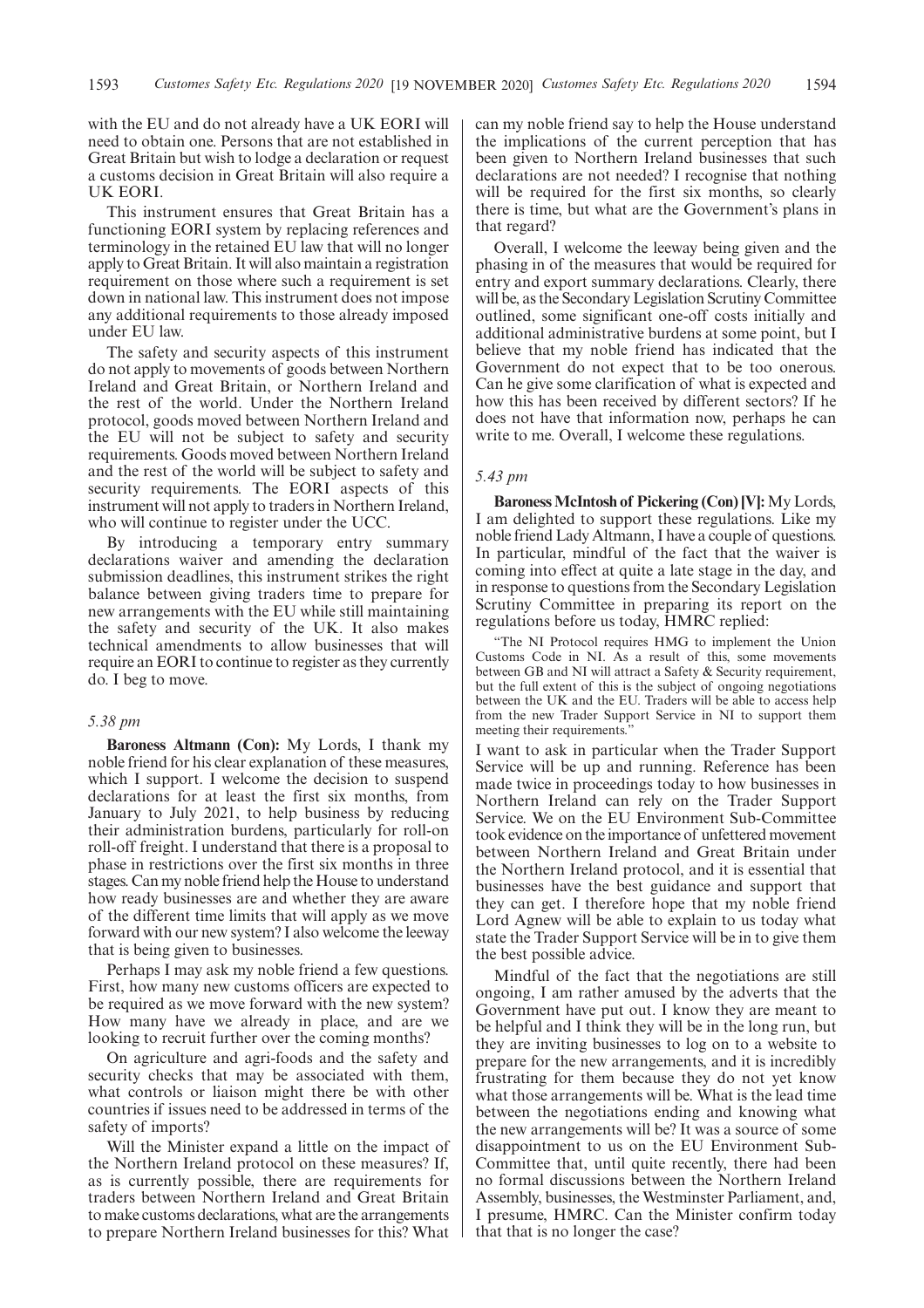#### [BARONESS MCINTOSH OF PICKERING]

Like my noble friend Baroness Altmann, I note that there will be additional burdens and one-off costs. However, paragraph 7 of the Secondary Legislation Scrutiny Committee report states that

"it will be a new legal obligation and an additional cost to submitting a customs declaration for import and export purposes"and that was the response from HMRC to inquiries from that committee. I understood that there are not meant to be any significant checks so I am slightly surprised to learn that there will be a new legal obligation leading to the additional costs and burdens of completing a customs declaration. Does the Minister have any idea how long it would take to fill in such a customs declaration?

I hark back to the days when I was first elected as a Member of the European Parliament in 1989. For the first three years, we were not in the single market, so for import and export all businesses had to complete about 20 pages or more of customs declarations. As the local MEP, on occasion I was phoned up and asked to intervene—through the good offices of government departments—to make sure that these customs declarations could be completed and dispatched to enable the goods to move. Agri-foods are perishable goods, and it could ruin a whole load if there was a delay of longer than the—I think—four hours pre-arrival for one form of declaration and two hours pre-arrival for both. If these time limits were to be exceeded, it could pose serious problems for the transporters and the logistics for these perishable goods.

I am interested to learn how my noble friend will respond to these few remarks in connection with the regulation he has presented today.

### *5.49 pm*

**Baroness Wheatcroft (Non-Afl) [V]:** My Lords, I thank the Minister for presenting these regulations in such a straightforward manner. In principle, I welcome them. A six-month delay in imposing new and costly obligations on business at this time is clearly a sensible step. I hope that it will help delay Kent turning from the garden of England into the toilet of England, as some fear it will be, as lorries queue up outside the ports. Does the Minister expect those delays to be imminent on the other side of the channel because these agreements are not reciprocal but are being waived only by the UK? We cannot expect the EU to reciprocate.

It seems utterly mad to propose imposing new burdens on our businesses at this stage. It is welcome that HMRC is prepared to spell out that these regulations will be costly and troublesome to business when they come into practice. Already our country has lost a fortune because of Covid. The automobile industry alone reckons that Covid has cost it £27.5 billion so far in lost sales and production. There is no doubt that Brexit will add to those costs when we finally come to the end of the transition period.

Therefore, rather than waiving these regulations for six months, will the Minister consider extending the transition period across the board? That would be a sensible move for the UK and the EU. It might allow time to rethink the way in which businesses are classified. I understand the need for traders to have a registration and identification number but, despite the imminence of our final departure from the EU, many still have not secured one.

Perhaps they struggle with the requirement first to classify their operations in line with the Government's official classifications. There are numerous, different and, in some cases, somewhat obscure categories. Manufacturing of consumer electronics is a sensibly broad and easy to understand category but do we really need businesses to shoehorn themselves into such narrow classifications as "producing oleaginous fruits" or "manufacturing of knitted or crocheted hosiery"? Those categories seem unnecessarily narrow. Will the Minister undertake to consider simplifying classifications to help those applying for EORIs?

### *5.52 pm*

**Lord Naseby (Con) [V]:** My Lords, I particularly welcome this SI, which is almost certainly one of the most important instruments for our country as Brexit looms. It comes in the time and climate of lockdown, which is extremely difficult for anybody doing business. Perhaps I may highlight what my noble friend Lady McIntosh said about Northern Ireland. I was a junior Minister there in 1979 for a couple of years. I will not repeat her questions because they are absolutely crucial and do not need repeating.

Given our debate on the Internal Market Bill about affirmative resolutions, I am pleased that there is an affirmative resolution in this key area. Paragraph 2.1 of the Explanatory Memorandum clearly explains the purpose and paragraph 2.4 explains that the Union customs code requires pre-arrival and pre-departure collection and the risk assessment of data on goods by customs authorities.

I come to this debate from the point of view of having been the Member of Parliament for Northampton South; there is a large number of hauliers in Northampton because it is a transport hub. They are not happy folk at the moment but they are experienced hauliers. They and I realise that there is to be a temporary waiver for ENS declarations until 30 June, which, it is stated, will particularly help those hauliers who transport goods only in the EU. Is there an estimate of how many hauliers are in that category? It seems likely that they represent the vast majority. Nevertheless, the procedure offered in the six-month waiver is substantial and welcome.

Picking up on what my noble friend Lady Wheatcroft said, I wonder whether it would be wise to do a review after at least three months. Six months will go by very quickly in what will still be difficult period for our country. Can the Minister reflect on that? These poor hauliers will move from a system of 24 hours for the preloading of containers and four hours pre-arrival to just two hours. Is this workable? Has it been tested yet? I imagine the Minister will know the answer to that. If it has not been tested, when will it be? All too often we have seen across many areas of public sector operations that the IT is not robust enough to handle challenges. Has the IT been rigorously tested? Is it robust enough to cope with a huge number of hauliers registering on the two-hour basis for both short-term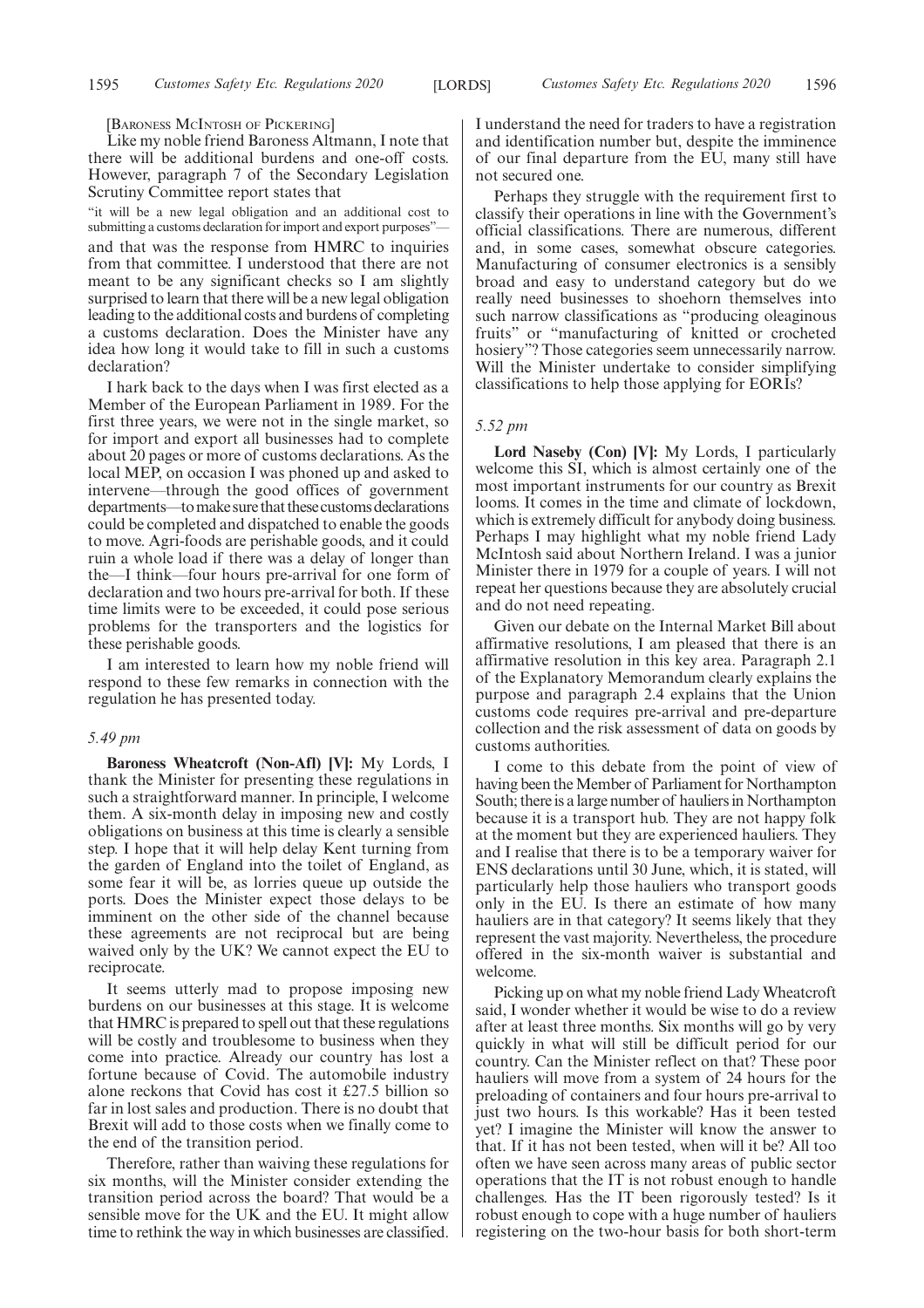material and containers? I can see a situation in which the system crashes from too many people trying to log on at the same time. This is absolutely vital.

Consultation is so important. Paragraph 10.1 of the Explanatory Memorandum refers to HMRC sponsoring the Joint Customs Consultative Committee. That is good, but how many times has it actually met? Were hauliers always represented and what came of its recent meetings? Does contact now rest only with the "virtual reading room" referred to in that paragraph?

I have talked to some of my former constituents in Northampton. They remain deeply concerned. It is not just the Northern Ireland dimension; no one knows whether there is going to be a deal. I am not accusing the Minister of being responsible for that, but they are different scenarios. Against that background, we are asking an important part of our trade, industry and welfare somehow to operate almost instantly, albeit we have this six-month waiver. As the Secondary Legislation Scrutiny Committee states in paragraph 8 of its 32nd report,

"HMRC expects significant one-off costs".

Is the Minister in a position to indicate the scale of those costs and what they are likely to be? Are they software or staff costs, for example?

I can see that my noble friend the Minister faces a huge challenge. I thank him for what he has done so far and what he will need to do in the weeks ahead. Against the background of what my two colleagues and I have raised, I look forward to his response with great interest.

### *5.58 pm*

**Baroness Kramer (LD) [V]:** My Lords, my colleagues and I do not object to this SI. Given how little prepared this country is to cope with imports from the EU into the UK, the six-month delay in requiring ENS declarations is inevitable. How likely are the Government to hit the July target and the staging posts in between? On the continent, all countries' customs organisations have completed their preparations, and they too have experienced Covid.

To what extent does the Government's expectation that SNS declarations will not apply to goods transported from the GB to Northern Ireland rely on breaking international law? It would be helpful to understand.

I would also like the Minister to help me understand some rather more granular issues, in particular the impact of post-transition customs barriers on the flexibility or loss of flexibility for hauliers in determining their route when crossing the Channel. I particularly have in mind the accompanied roll-on, roll-off traffic which handles most of the perishable and critical just-in-time cargo. For example, car factories in the UK order parts in the morning from EU suppliers that are to be put into the production line in the UK that afternoon and vice versa. The Explanatory Memorandum accepts that it is the norm for drivers on the Continent to decide whether they will use the Calais-Dover ferry or Eurotunnel only as they approach the entrance at Coquelles or Calais. Does the requirement for declarations to be filed even just two hours pre arrival allow flexibility for such decision-making and a change of route to continue in the same way as now? It has been very

important in managing issues around congestion through industrial action or, indeed, a change in destination delivery.

Reading the Government website for ro-ro traffic from the UK to the EU, I cannot work out how much flexibility will exist in that direction. Again, drivers decide between the Dover-Calais ferry or Eurotunnel only after leaving the M20. I can see from the website that the process of getting export clearance has multiple steps in which the exporter files details, including the vehicle registration number, often known only at loading, along with customs duty tariffs and presumably rules of origin, also often known only at loading. HMRC then notifies the exporter if more documentation is required or gives permission to progress to port. How flexible is this side of the regime? What happens if the haulier wishes to combine loads at the last minute? Is the entry paperwork different going into France, Belgium and Holland? I believe that it is. Also, have the EU states had time to adapt to the new UK systems? Given that some of them are still a work in progress, it seems quite tough to expect someone else to integrate with systems we have not completed.

Large companies have the resources to cope with these changes, expensive though they are, but the Minister will be aware that 150,000 exporters to the EU have never experienced a customs regime and many of them have been unable to prepare for the change, especially as they are dealing with Covid and because they do not know exactly what the systems are. The NAO notes that the Government's latest reasonable worst-case planning assumption of September 2020 is that 40% to 70% of laden lorries may not be ready for border controls. It has also made clear that the customs intermediary market, which most small exporters rely on and will have to use, is inadequate, despite some recent investment by the Government.

Many of the Government's new IT systems, while welcome, are either unfinished or are still being tested, leaving businesses with only a tiny window to understand what is needed to adapt to them and then to implement the adaptation. Will the Minister update us on the readiness status of NCTS, which is the new computerised transit system, GBS&S, the safety and security system, and GVMS—the Goods Vehicle Movement Service. Where are we on the migration from CHIEF, Customs Handling of Import and Export Freight, which at least is understood, to the Customs Declaration Service, which appears to be a major headache? Indeed, why has the CDS not been delayed, given the trouble it is causing? Further, while some ports are prepared, others are not. Can he comment on BBC reports that Felixstowe is already in chaos with unacceptable delays because of pre-Brexit stockpiling and Covid?

Lastly, I ask the Minister about the Economic Operator Identification and Registration System. As the amendments in this SI make clear, this scheme is a nightmare, and the SI appears to admit to another layer of complication. The Government have been frequently asked to devise and negotiate a proportionate version for small exporters. In the Explanatory Memorandum, the Government proudly declare that no specific action is proposed to minimise regulatory burdens on small businesses. Why have they chosen not to do this?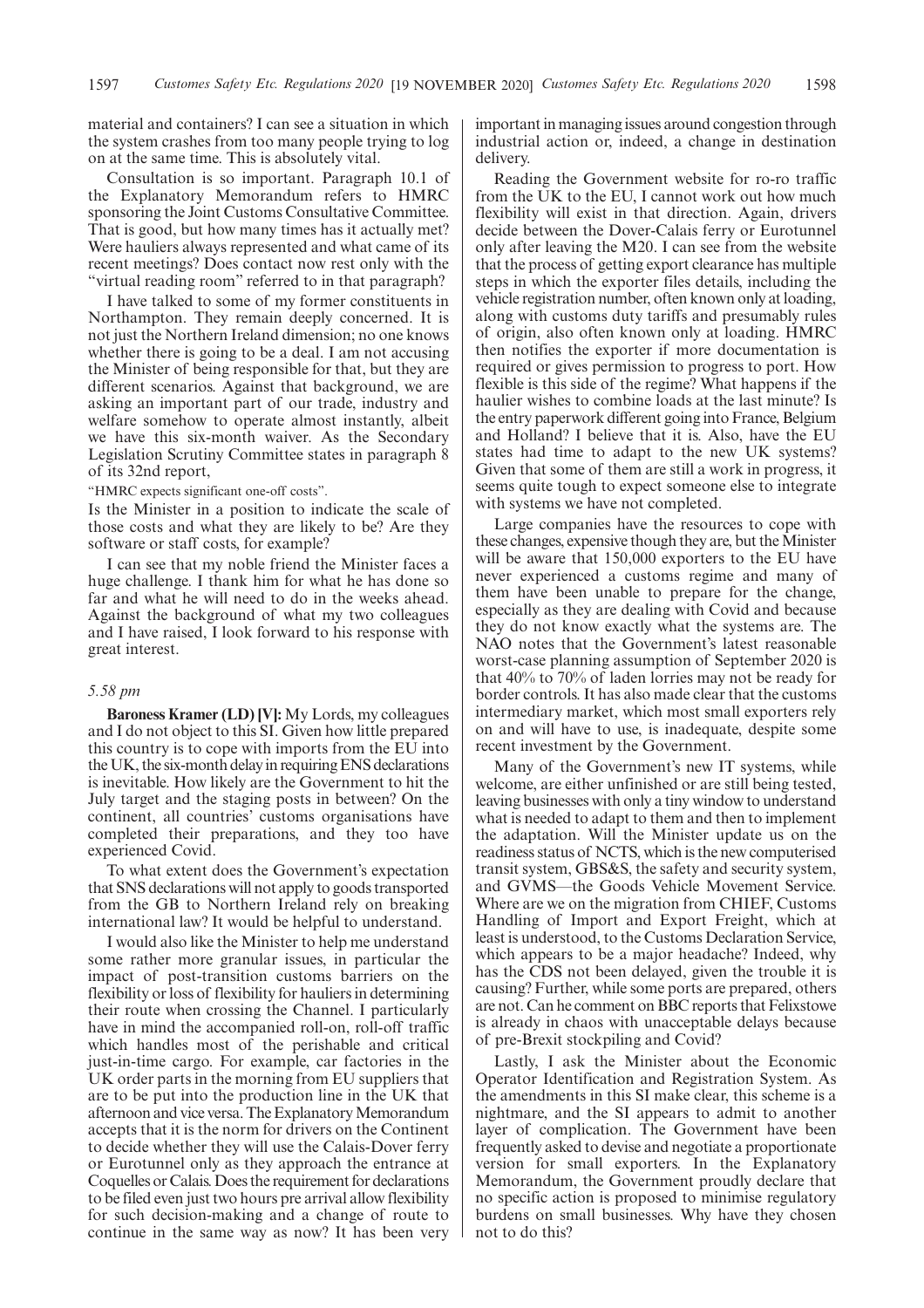### *6.05 pm*

**Lord Tunnicliffe (Lab) [V]:** My Lords, I am grateful to the Minister for introducing this statutory instrument and to other noble Lords for their contributions to this debate. I also express my thanks to the Secondary Legislation Scrutiny Committee for its important comments on this instrument.

The importance of getting customs processes right cannot be overstated. As we all know, we have left the EU and will soon leave the 12-month transition period. It is still possible that there will be a deal that facilitates trade in goods, but we cannot know whether the noble Lord, Lord Frost, and his team will succeed. Had the Government chosen to pursue a different course during the Brexit process, it is possible that we could have avoided the need for a new customs regime to be designed and implemented in record time. However, we are where we are, and it is in everyone's interests—those of businesses and consumers alike—that Ministers get this right.

This instrument introduces a temporary waiver on the entry summary declarations. It also amends requirements in relation to the registration of businesses to ensure there is no major change to the UK's powers at the end of the transition period. On this matter, the measures before us supersede a previous set of regulations. In relation to the first change, the Government present this policy as a favour to businesses, allowing them more time to prepare for our movement to new procedures, particularly in the light of the Covid-19 pandemic. While businesses will undoubtedly welcome the degree of flexibility, I hope the Minister will forgive me for being sceptical about his justification.

The Government set out the bulk of their customs policy proposals earlier this year, promising an array of new IT systems and the recruitment of 50,000 new officials by the end of the year. In recent months, we have seen a number of media reports, supplemented by National Audit Office analysis, suggesting that things were not progressing as hoped. On the IT side, could the Minister give us an estimate, in percentage terms, of our readiness? Is there any link between the ENS postponement and the Government's ability to process the data? On recruitment, the Government have repeatedly refused Labour's requests for information on numbers. Can the Minister confirm today how many of the 50,000 have now been recruited? Of this number, how many have received the necessary training to operate on the ground from January? I am happy for the noble Lord to write if he does not have the information to hand.

The changes to the timing of entry and exit declarations appear, at face value, a sensible step. Over the past four years, the road haulage industry has voiced concerns that the Government have not fully got to grips with the challenge hauliers will face beyond the transition period. I appreciate that Ministers have engaged with industry, but there have sometimes been concerns that such engagement has been half-hearted. With many ports already facing capacity issues, coupled with the well-documented steps being taken in Kent, we need to take any and all steps that will keep vehicles moving and ferries departing on time. I understand the justification for the two-hour deadline but would like to ask the Minister whether this will be kept under review and, if any changes are required, how they will be delivered.

I turn now to the Secondary Legislation Scrutiny Committee's exchange with the department on the lack of impact assessment alongside these regulations. HMRC may be correct that this measure does not require an impact assessment due to its short-term nature. However, the Minister and I have had several exchanges on the quality of Explanatory Memoranda in recent months. Does he accept that, even if a formal assessment was not deemed necessary, the inclusion of relevant facts and figures, including the likely costs to businesses within and after the ENS waiver, was desirable? If he does, will he feed that back to his officials?

Finally, I will make a brief point that goes slightly beyond this instrument. The SI does what it can on the matter of imports but excludes exports for obvious reasons. While I appreciate that the Minister cannot control the protocols put in place by others, I hope he can provide some reassurance that this other, rather large piece of the trade jig-saw is being dealt with through the relevant channels.

### *6.10 pm*

**Lord Agnew of Oulton (Con):** My Lords, I thank the House for this debate. I will seek to address the questions that have been asked. If I do not give enough detail, I ask noble Lords to feel free to write to me because this is an extremely complicated area and I certainly do not pretend to be across every detail.

I shall start with my noble friend Lady Altmann, who asked about the number of stages of requirements. There are simply two stages, one from 1 January and one from 1 July. It may be that my noble friend has something else in mind, so if she wants to seek clarification, I ask her to write to me. HMRC is standing up approximately 7,000 new customs officers for this process, around 6,000 of whom are already in place. The bulk of the others are either in training or under offer, so I am reasonably confident that we will have enough. I get a weekly report on that information.

A number of noble Lords asked about the Northern Ireland protocol. It is a very complicated international agreement, made more so by the fact that we do not have everything nailed down yet. I share the frustration of many noble Lords who wish to see certainty. However, the Trader Support Service has been established to support traders in Northern Ireland and has already started sending out bulletins to traders in Northern Ireland who have registered. As of last week, 2,800 Northern Ireland businesses had registered and at least 2,000 GB businesses are looking to trade with Northern Ireland. That figure is changing daily and going up quite quickly. They will link into the computer system that will operate in Northern Ireland, the Customs Declaration Service, which will operate only in Northern Ireland initially because it is capable of managing a dual-tariff system. I will talk more about systems later on.

My noble friend Lady Wheatcroft asked about delays on the other side of the channel. She is right that it is not something we can have a great deal of control of, but we are engaging substantially with all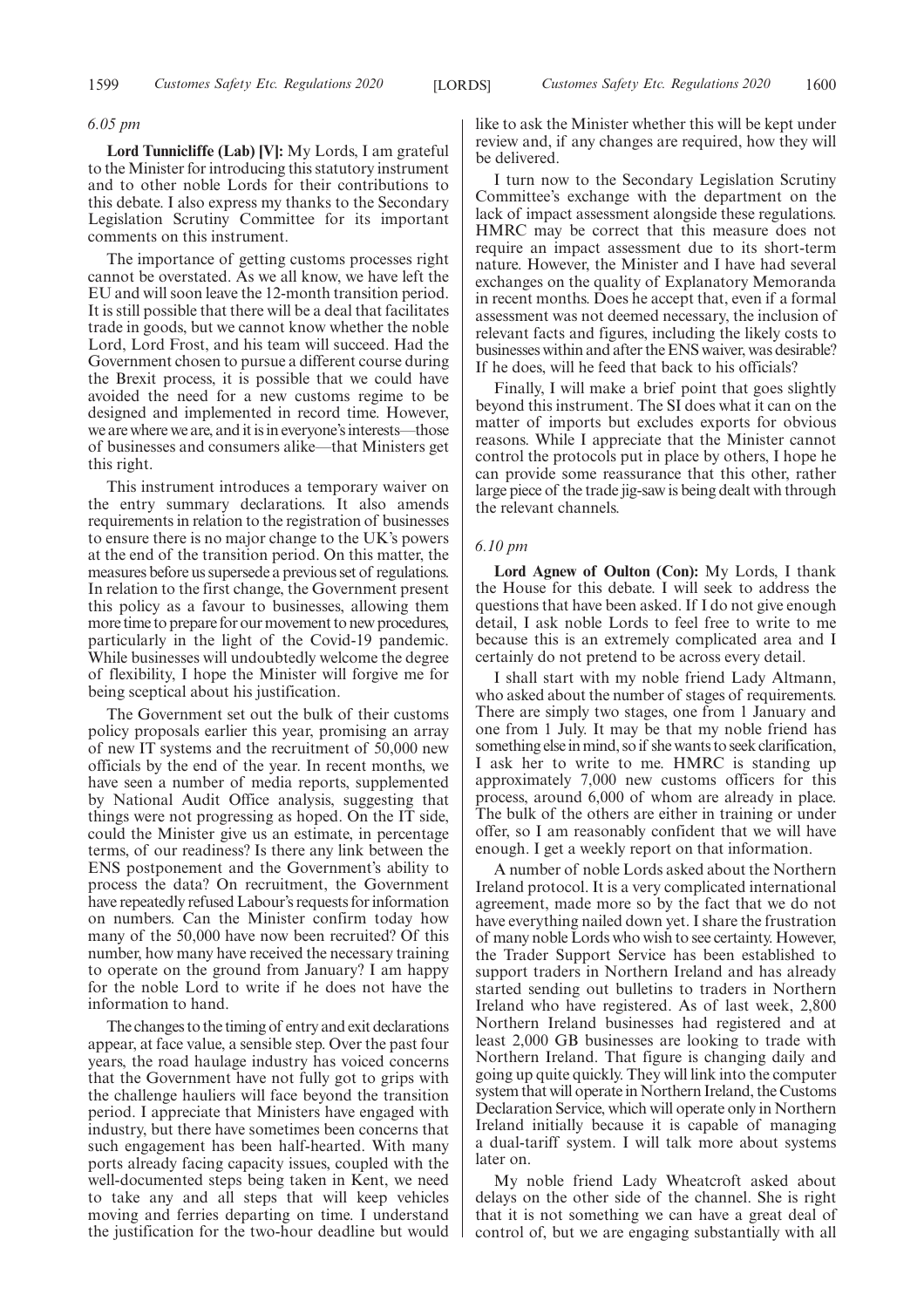the EU countries that trade with us and we see from surveys that awareness is going up weekly. However, this is of course made more complicated by Covid.

The noble Baroness asked why we could not provide longer-term waivers in this SI. The practical limit is that under the international customs rules one cannot make these things permanent, but we believe that the six-month delay will give businesses a chance to adjust. The noble Baroness also asked about the number of businesses that have registered for an EORI number: it is a bit over 260,000 and they are still coming in.

The noble Baroness expressed concern about complexity. It is absolutely our intention and aspiration to operate the most efficient border in the world by 2025, as we have stated. We are not able to do that straightaway, and I fully accept that there will be complexity and arcane rules that we would like to remove now but cannot necessarily remove in the next few weeks or months. However, we are absolutely committed to improving the system.

My noble friend Lady McIntosh also asked about the Trader Support Service. I assure her that it is standing up at a rapid rate. It is led by Fujitsu, a large computer company that has been working with HMRC on other systems for a number of years. One of its consortium members is the software company Descartes, which is going to link to CDS. I am in very regular contact with the HMRC teams on the implementation of that work.

Businesses have been able to sign up since 28 September and, as I mentioned, those that sign up now receive bulletins. However, we are concerned that not enough Northern Irish traders have registered. We continue to communicate as assertively as we can with trade bodies and hauliers in Northern Ireland. The noble Baroness asked about one-off costs. We expect that importers will face some increase in costs as a result of the declaration requirements, but they are very variable. We do not know how importers will choose to manage the declaration, which is often just one part of a wider customs process. Because of this uncertainty, the estimate on the admin burden is not currently available. As noble Lords will know, the negotiations with the EU on an FTA are ongoing. That is why we cannot be crystal clear for traders. As I have said, it is frustrating, but I have personally pushed HMRC to get out all the decisions that it can as quickly as possible, to remove the uncertainty that traders face.

My noble friend Lord Naseby asks whether trade associations and hauliers were consulted on the changes to the timing of the notification of the ENSs. It is worth clarifying that this change was requested by stakeholders. It gives flexibility to hauliers and carriers to pick the route nearer to the time of departure. They do not have to submit the information on that timescale; they can put it in earlier if they know what route they are taking. We consulted with 40 trade associations and business representatives on this, and that is why we have made these changes. My noble friend also asked about communication with hauliers, referring to his old constituency. We have created 40 advice and information pop-up sites across GB. In the last week or two, 7,000 hauliers have visited them, as they collect information and increase their level of familiarisation.

Many noble Lords asked about IT readiness. There are a lot of systems, so I will not go through each one in detail. The main one, CHIEF, the existing system, is tried and tested, and has been upgraded to take the higher volume of transactions. Regarding congestion, particularly around the short straits, we have created a facility, "Check an HGV", which will enable hauliers to answer a simple questionnaire before they go into Kent, to ensure that their paperwork is in order. That has been in beta testing with a number of hauliers over the last few weeks. Noble Lords have mentioned costs. We have provided support of £80 million to the intermediaries sector—customs intermediaries, freight co-ordinators and so on—to uprate their businesses. That money is still going out. Not all of it has been claimed by grants, and this week we widened the criteria to give more flexibility. Noble Lords will also be aware of the port infrastructure fund which closed on 31 October, and which again was well received by the port sector. It will probably be oversubscribed, but it will provide substantial capital to enhance the sector's facilities.

The noble Baroness, Lady Kramer, asked a number of questions, some of which I hope I have answered. She asked particularly about small business support. We have made efforts to support the small business sector. HMRC has introduced a number of support mechanisms around such things as duty handling, where we have provided an accelerated system for the deferral of duty. That process is under way, but I absolutely accept that this is going to be a period of change and a lot of learning for all parts of the sector.

The noble Lord, Lord Tunnicliffe, asked thoughtful questions, as normal. He asked whether this is a response to Covid or a matter of lack of readiness on the part of the Government. We have listened very carefully to carriers, who have been emphatic that the challenges raised by Covid have required that we make this particular easement. Businesses specialising in cross-border trade have been significantly impacted by the pandemic. This disruption has prevented them preparing the introduction of customs controls at the end of the transition period, and it is really in response to those challenges that we announced the staging in. The introduction of a temporary waiver for entry summary declarations was a necessary measure to address the adverse impact of Covid while balancing the safety and security needs of the country.

The noble Lord asked about the employment of 50,000 customs agents. There may be a misunderstanding of terminology on my part, but I think the number he refers to relates to the customs intermediaries industry, not to civil servants, Border Force or suchlike. That figure was a bit of a finger in the air, to be honest: one simply extrapolated the number of customs forms from the volume increase. The reality is that the grants we have given to the sector—a moment ago I mentioned around £80 million—have been available to increase capacity, not just through hiring more people but covering IT training and innovation, basically. Our intelligence suggests that the sector is ready for the big increase in transaction numbers from January. As I mentioned a moment ago, we have just widened the criteria of the grants facility to give a wider range of eligibility.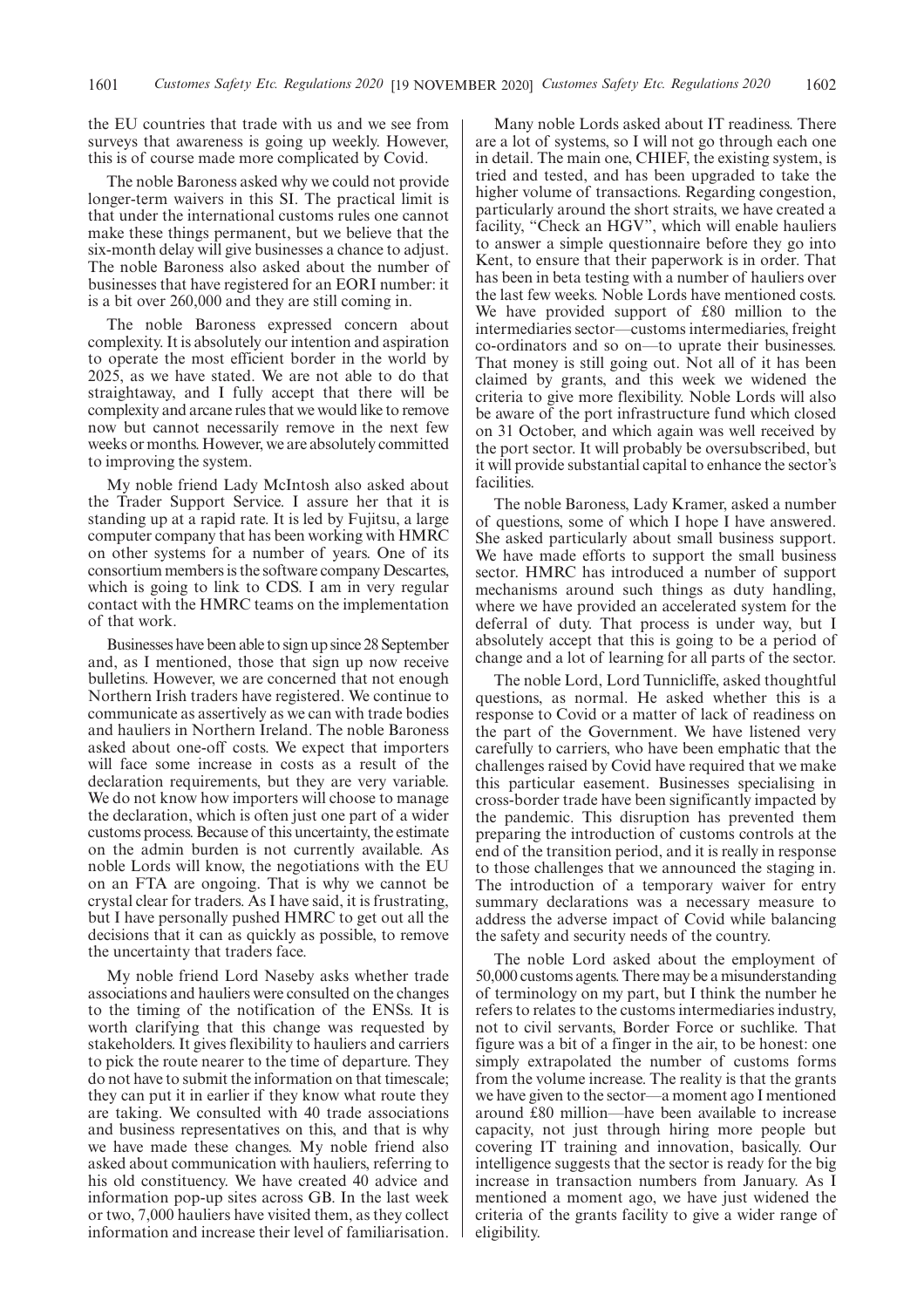[LORD AGNEW OF OULTON]

The sector is varied, as I mentioned. It includes customs brokers, freight forwarders and fast-parcel operators, and the increase in capacity goes beyond simple increases in the numbers of staff. The Government continue to work closely with industry stakeholders to ensure that they have the capacity required. We will continue carefully to monitor preparations, bearing in mind that there will be a big jump in January and then another jump in July. Therefore, we will keep a careful eye on capacity.

The noble Lord asked about the timing requirements. I hope I dealt with that in an earlier answer, but there is a basic requirement, because Border Force needs time to collect and risk-assess data, with the practical considerations about what information the industry is able to provide and when without being overly burdensome. Of course, this varies by mode of transport, and the shorter timing requirement that this SI extends to the territories list reflects the reality for short sea movements, such as those from Calais to Dover. The change offers a more practical requirement for the submission of these declarations for businesses involved in maritime trade on historic, busy and significant trading routes. We will continue to assess feedback from the industry on how the customs system works for them and keep the requirements under review.

The noble Lord asked about the cost of the impact of the S&S requirements. As I mentioned earlier, we expect there to be some additional costs, but we have not been able to quantify them.

The noble Lord asked whether we can reassure the House that trade requirements are being considered more widely beyond the question of imports. My noble friend Lord Naseby asked a similar question. We continue to work closely with industry to ensure that it is engaging with the new requirements and can take the necessary steps to prepare. We are using a public information campaign. I accept that for some people that might sound irritating but, to a certain extent, it needs to be irritating for people to take notice of it. My right honourable friend the Chancellor of the Duchy of Lancaster is having regular Zoom conferences with stakeholders to hear their issues at first hand, as indeed, am I. I hope that addresses the questions. I think I will be back here again on future SIs and I am sure will be subjected to ongoing scrutiny. If noble Lords want to write to me on any particular issues, they should feel free to do so.

To sum up, the Government are introducing this SI as an important part of the process of updating retained legislation to support our status as an independent customs regime. By providing extra time for businesses affected by Covid to prepare to meet their safety and security requirements, we are listening to businesses and supporting them at this challenging time.

*Motion agreed.*

*House adjourned at 6.25 pm.*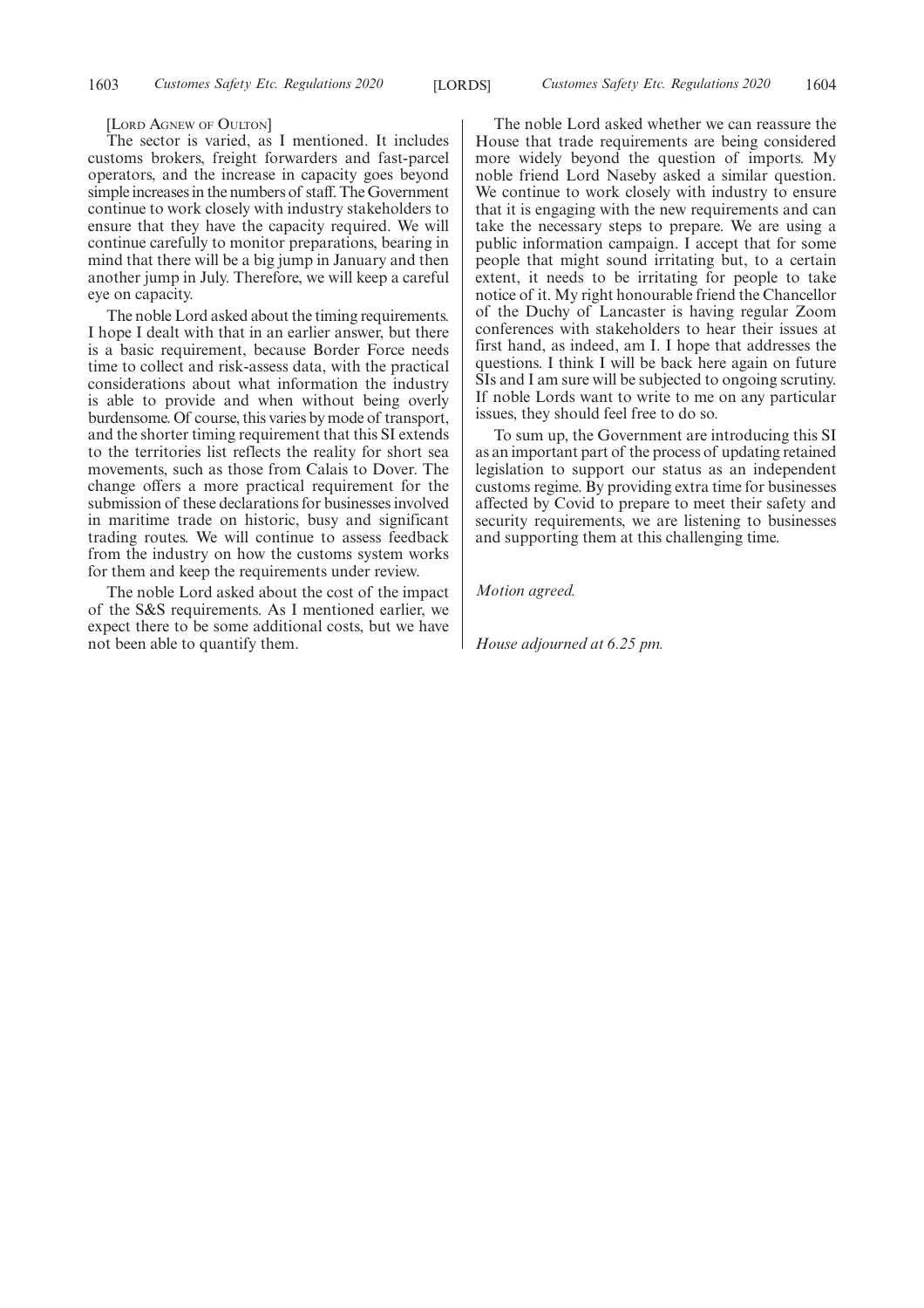### Grand Committee

*Thursday 19 November 2020*

*The Grand Committee met in a hybrid proceeding.*

# **Arrangement of Business**

*Announcement*

### *2.36 pm*

**The Deputy Chairman of Committees (Lord Brougham and Vaux) (Con):**My Lords, the hybrid Grand Committee will now begin. I am sorry for the delay. Some Members are here in person, respecting social distancing, others are participating remotely, but all Members will be treated equally. I must ask Members in the Room to wear a face covering except when seated at their desk, to speak sitting down and to wipe down their desk, chair and any other touch points before and after use.

The microphone system for physical participants has changed. Microphones will no longer be turned on at all times, to reduce the noise for remote participants. When it is your turn to speak, please press the button on the microphone stand. Once you have done that, wait for the green flashing light to turn red before speaking. The process for unmuting and muting for remote participants remains the same. If the capacity of the Room is exceeded, or other safety requirements are breached, I will adjourn the Committee. If there is a Division in the House—and there will be one or two—the Committee will adjourn for five minutes.

### **Medicines and Medical Devices Bill**

*Committee (7th Day)*

### *2.38 pm*

*Relevant documents: 19th Report from the Delegated Powers Committee, 10th Report from the Constitution Committee*

**The Deputy Chairman of Committees (Lord Brougham** and Vaux) (Con): A participants' list for today's proceedings has been published by the Government Whips' Office, as have lists of Members who have put their names to the amendments, or expressed an interest in speaking, on each group. I will call Members to speak in the order listed. Members are not permitted to intervene spontaneously; the Chair calls each speaker. Interventions during speeches or "before the noble Lord sits down" are not permitted.

During the debate on each group I will invite Members, including Members in the Grand Committee Room, to email the clerk if they wish to speak after the Minister, using the Grand Committee address. I will call Members to speak in order of request and will call the Minister to reply each time. The groupings are binding and it will not be possible to de-group an amendment for separate debate. A Member intending to move formally an amendment already debated should have given notice in the debate.

Leave should be given to withdraw amendments. When putting the question, I will collect voices in the Grand Committee Room only. I remind Members that Divisions cannot take place in Grand Committee. It takes unanimity to amend the Bill, so if a single voice says "Not content", an amendment is negatived and if a single voice says "Content", a clause stands part. If a Member taking part remotely intends to oppose an amendment expected to be agreed to, they should make this clear when speaking on the group.

We will now begin.

*Debate on Amendment 119 resumed.*

**The Deputy Chairman of Committees (Lord Brougham and Vaux) (Con):** I call the noble and learned Lord, Lord Mackay of Clashfern. He is not there. The noble Baroness, Lady Jolly, is not with us either so I call the noble Baroness, Lady Penn.

**Baroness Penn (Con):** My Lords, before I speak to the helpful debate we had on this group of amendments, I should like to make a correction to my response to an earlier grouping. At the time, I said that all adverse incidents with medical devices are available online on the MHRA's website. I would like to correct this: adverse incidents with medical devices will be published online on the MHRA's website as part of the plans to deliver increased transparency and in line with developing future legislation enabled by the powers in the Bill. However, it is not presently the case.

Turning to our present debate, I thought it might be helpful first to address the current arrangements for the regulation of medicines, veterinary medicines and medical devices in Northern Ireland. Responsibility for medical device regulation is reserved in respect of the whole of the UK. However, Part 1 of the Bill, relating to human medicines, and Part 2, on veterinary medicines, deal with transferred matters in relation to Northern Ireland. Clauses 1 and 8 set out that regulations in relation to Northern Ireland can be made either by the Secretary of State acting jointly with the Northern Ireland department or by the Northern Ireland department. This has always been the case; however, the MHRA and the VMD regulate these areas UK-wide on a day-to-day basis. After the end of the transition period, with regard to both human and veterinary medicines, as well as medical devices, under the terms of the Northern Ireland protocol, Northern Ireland will continue to follow the acquis.

Amendment 119 in the name of the noble Baronesses, Lady Thornton and Lady Ritchie of Downpatrick, seeks to ensure that, in making regulations under the Bill, the Government must minimise and mitigate the potential for regulatory divergence between Great Britain and Northern Ireland. Along with Amendment 120 in the names of the noble Lord, Lord Patel, and my noble and learned friend Lord Mackay of Clashfern, Amendment 119 seeks to establish a requirement for the Secretary of State to report to Parliament on areas of divergence between Great Britain and Northern Ireland.

completely understand that these probing amendments seek to ensure that Parliament has proper sight of how medicines and medical device regulation develops in the future, particularly in relation to any differences between Great Britain and Northern Ireland. That is right and proper. Noble Lords will be aware,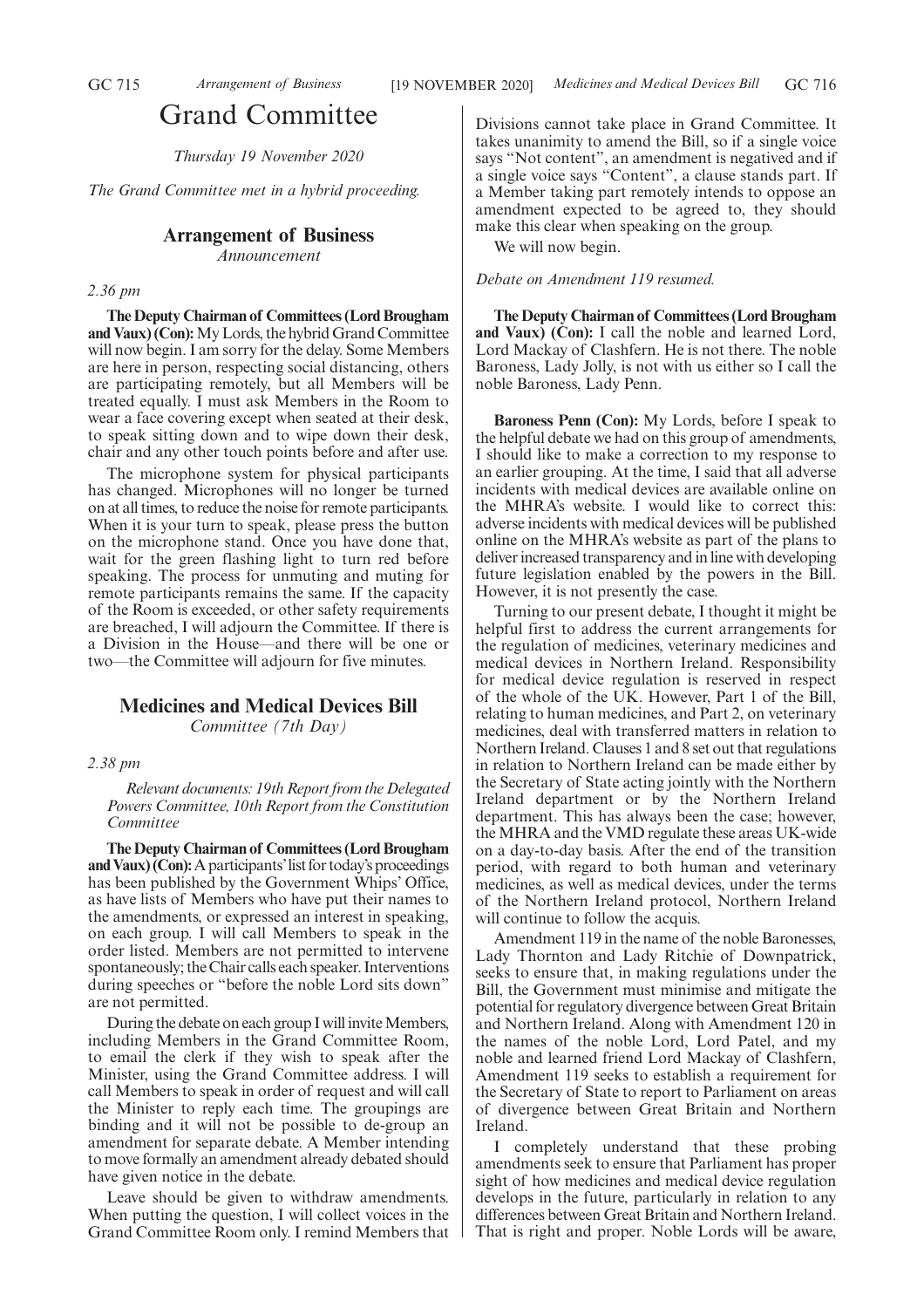#### [BARONESS PENN]

however, that the amendment in the name of my noble friend the Minister, on reporting obligations, means that the Government must already provide Parliament with a report every two years. This sits alongside the separate amendment to Clause 41 in my noble friend's name, which requires a public consultation on any regulatory change to be made under the Bill.

That new reporting obligation on the operation of regulations made by the Secretary of State under Clauses 1(1), 8(1) and 12(1) is both forward and backward-looking. It must include any concerns raised or proposals for change made by anyone consulted by the Secretary of State in the preparation of the report, and the response to these. That may include advance notice of further regulatory change that the Secretary of State is proposing to make.

These reports, along with the public consultation on regulations under the Bill, would be the right place to deal with any issues of possible regulatory divergence raised. It would therefore be duplicative to require the Secretary of State to lay additional reports specifically on regulatory divergence for medicines and medical devices.

Noble Lords also asked a number of practical questions on how regulation will operate in Great Britain and Northern Ireland after the end of the transition period, which I will also address. The noble Baroness, Lady Wheeler, asked who would be responsible for any possible divergence between the Great Britain and Northern Ireland regulatory systems. I can reassure her that the MHRA and the VMD, reporting to their respective Secretaries of State, will continue to regulate human and veterinary medicines and medical devices for the whole of the UK, and will continue to ensure that patients and animals in Northern Ireland, just as in Great Britain, receive the safe and effective medicines and devices they need.

The noble Baroness, Lady Ritchie, asked specifically about the interaction between the UK Government and the Northern Ireland Executive on issues relating to future regulation of medicines and medical devices. I can reassure the noble Baroness that officials in the Department of Health and Social Care meet officials in the Northern Ireland Executive every two weeks to discuss the Bill and regulation of medicines and devices, and that a strong working relationship exists.

Robin Swann MLA has also given consent for the medicines day one-readiness statutory instrument, laid on 20 October, to be made by the Secretary of State for Northern Ireland as well as for Great Britain. We will continue to engage with the Northern Ireland Executive as plans for the future regulatory environment for devices and medicines develop.

The noble Lord, Lord Patel, also raised the approach to the day one readiness after the end of the transition period on which the MHRA has based its guidance to industry. I can reassure the noble Lord that, as I have just said, those regulations have been laid before Parliament, and we expect to debate them in early December.

Those regulations also require that from 1 January 2021, marketing authorisation holders must transmit all global serious reports of adverse drug reactions directly to the MHRA, to ensure that the agency has access to the totality of the information, to assess safety issues. This links to the noble Lord's point on pharmacovigilance. I can reassure him that, following the end of the transition period, the MHRA will continue to be responsible for pharmacovigilance across the whole of the UK, and will use common processes for the assessment of safety issues in Northern Ireland and Great Britain.

### *2.45 pm*

The system for medical devices is different. Medical devices placed on the market in Northern Ireland must be registered with the MHRA. If such devices come into Great Britain via unfettered access and there are any safety issues, it will be possible to trace them back to the manufacturer and remove the device from the market. MHRA officials will be able to carry out market surveillance for medical devices that comply with both Great Britain and Northern Ireland rules.

The noble Lord, Lord Patel, also raised the UK's access to EU databases for the purposes of effective regulation of medicines and medical devices. I can reassure the noble Lord that we have been in discussions with the EU on precisely this matter, to enable implementation of the Northern Ireland protocol for medicines and medical devices. We are now in discussion with the EU on the fine operational details to provide clear and detailed guidance for industry.

Where there are concerns about the implementation of the protocol in Northern Ireland, there are formal channels in place. Officials meet regularly in the Ireland/ Northern Ireland Specialised Committee. The specialised committee reports to the Withdrawal Agreement Joint Committee and provides advice on decisions to be taken by the joint committee under the protocol.

We have already raised the issue of the falsified medicines directive and regulatory importation requirements for medicines moving from Great Britain to Northern Ireland after the end of the transition period with the EU through the specialised committee, and have agreed with the EU a pragmatic one-year time-limited approach to implementing the regulations that will ensure that there will be no disruption to the flow of medicines to Northern Ireland at the end of the transition period. I say this to reassure noble Lords of the effectiveness of those mechanisms under the protocol.

In closing, I repeat that patient safety and animal safety, and the supply of human and veterinary medicines, as well as medical devices, in Northern Ireland are of primary importance, and the Government's priority will always be to ensure that patients and animals across the UK have access to safe and effective treatments. As we move forward, we will ensure that Northern Ireland patients and animals are not disadvantaged in accessing those treatments. On that basis, I hope that the noble Baroness, Lady Wheeler, has heard enough to withdraw Amendment 119, and that the noble Lord, Lord Patel, is similarly assured so that he need not move his amendment.

**The Deputy Chairman of Committees (Lord Brougham and Vaux) (Con):** I think that the noble and learned Lord, Lord Mackay of Clashfern, is now with us. Are you there, Lord Mackay?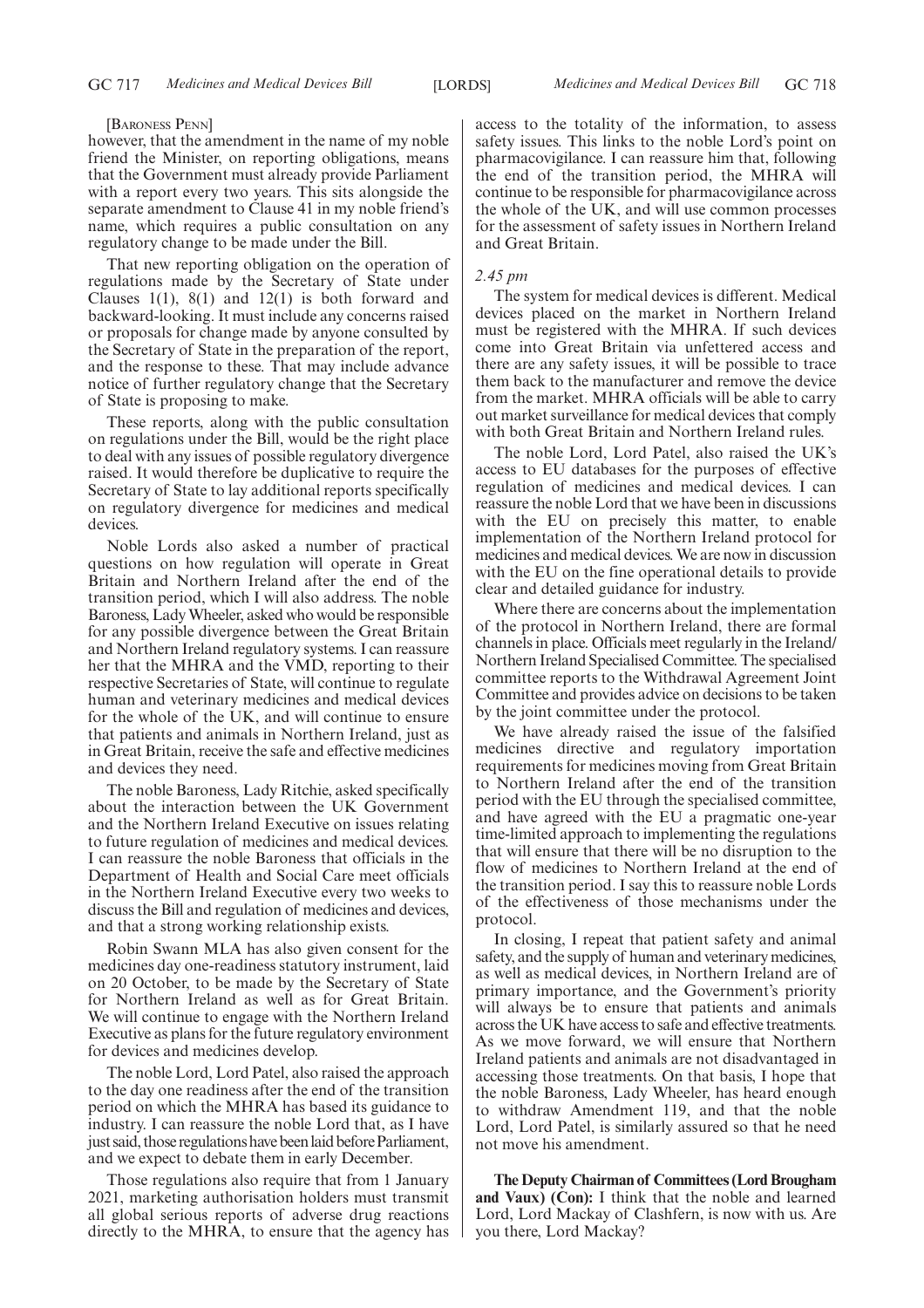**Lord Mackay of Clashfern (Con) [V]:** Yes, I am here. My internet was turned off on the basis that I was on an aeroplane—which I have not been since March. That shows that some things are not absolutely reliable. Anyway, the noble Lord, Lord Patel, has dealt with the subject, and I do not need to trouble noble Lords any further.

**The Deputy Chairman of Committees (Lord Brougham** and Vaux) (Con): I now call the noble Baroness, Lady Wheeler. No? I gather that the noble Lord, Lord Patel, wants to speak. I call Lord Patel.

**Lord Patel (CB) [V]:** My Lords, I sent in a request to speak after the Minister. I am grateful to her for her lengthy response, but in a way it just shows that there will be considerable areas of divergence once we exit Europe, even after we exit Europe and the agreement with the EU has expired. What the Minister said is correct—that maybe the emergency power regulations will allow us to ask questions—but those are only emergency powers, and this is longer-term.

My amendment asks for an indication, on at least a yearly basis, of where divergences are occurring. It is interesting that the Minister said that the statutory instrument is now available and will be debated in due course. Of course it is available now—although I do not know when it was made available—and we will have an opportunity to debate it. However, the MHRA was already giving guidance on the basis of that instrument before we had seen it or debated it. The Minister's reply did not therefore satisfy the intention behind my amendment—although I will, of course, not move it today—in terms of the necessity for the Government to produce a report of where divergences are occurring and why.

**Baroness Penn (Con):** To address the noble Lord's question about when the statutory instrument was laid, I believe it was on 20 October. I think the statutory instrument laid on 20 October, which we shall debate, is not the Government's approach to an answer on how we deal with the future issues of regulating medicines, medical devices and vet meds in Northern Ireland and Great Britain. What I was trying to express to the noble Lord is that we have a mechanism that means the Minister will report to Parliament every two years, both looking forward to prospective changes and back at any changes that may have been made. Of course, where new regulations are proposed there will be public consultation on those, but there will also be reports to Parliament ahead of that about the intentions, and those reports will provide a mechanism, which I think the noble Lord wants, to ensure that these issues are discussed properly in Parliament in future.

**Baroness Wheeler (Lab):** I thank the Minister for her response. Due to the break in the group since Tuesday, we have all had the advantage of being able to have a closer look in *Hansard* at the speeches made by the noble Lord, Lord Patel, and the noble Baroness, Lady Ritchie. If we had managed to squeeze in the Minister's response, that would have been perfect; I could then have responded having read it all very closely.

Anyway, I thank the noble Lord, Lord Patel, both for his support of our amendment and his very detailed considerations and questions on the MHRA guidance on Northern Ireland-Great Britain regulatory diversion on medicines and medical devices. His speech was very much a tour de force on the whole situation, understating how confusing the situation is in relation to the distinction the MHRA guidance makes between the EU market, the GB market and the market for Northern Ireland. We will need to read *Hansard* carefully but, despite the Minister's best endeavours, I cannot see that she has managed to clear up for us exactly how the whole confused system will work in the future.

Moreover, as the Minister and the noble Lord, Lord Patel, mentioned, we do have the draft regulations. My attention has been drawn to them only this week. I thought they were published on 13 November, not in October, but that may be just me not reading them properly. Both regulations deal with Northern Ireland and Great Britain regulatory diversion issues, so this debate will be paused until we have considered those regulations and come back to the main Bill, and while we see what outcome there will be on the adoption of the Northern Ireland protocol.

The noble Baroness, Lady Ritchie, underlined the need for monitoring, oversight and accountability on this issue, and the importance of reporting to Parliament, and we obviously strongly agree with that. I did not specifically hear a response to her question on what internal discussions there have been between the noble Lord, Lord Bethell, and the Minister in the Northern Ireland Executive with responsibility for the NI Department of Health. If the Minister could write to her and put a copy in the Library, so that we can see what progress the discussions have made so far, that would be really helpful.

On the issue of reporting to Parliament annually—as in the amendment in the name of the noble Lord, Lord Patel—and not every two years, as the amended legislation provides for, I think the annual report called for by the noble Lord will be very much needed as all the problems and issues underlined by him and others in this debate are being worked through.

The issue is vital, and many issues are still to be identified, considered, worked through and resolved, which will mitigate and minimise the potential for regulatory divergence in human medicines and medical devices between Northern Ireland and Great Britain. In that expectation, I beg leave to withdraw the amendment.

### *Amendment 119 withdrawn.*

### *Amendment 120 not moved.*

**The Deputy Chairman of Committees (Lord Brougham and Vaux) (Con):** We now come to the group consisting of Amendment 121. I remind noble Lords that anyone wishing to speak after the Minister should email the clerk during the debate.

*Amendment 121 Moved by Baroness Cumberlege* **121:** After Clause 38, insert the following new Clause—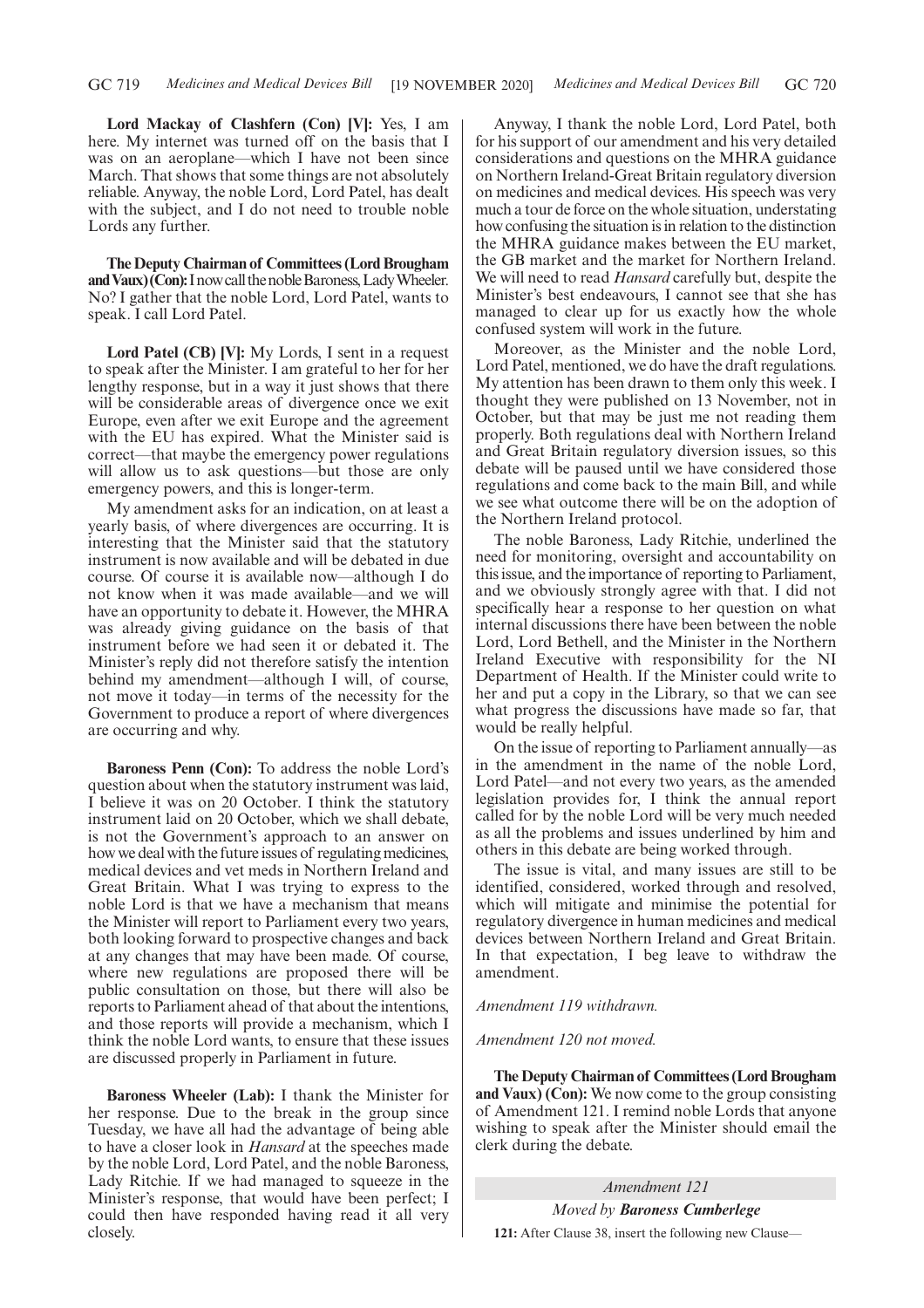"Independent medicines and medical devices safety review: task force for implementation

- (1) Within three months of this Act being passed, the Secretary of State must appoint an independent task force.
- (2) The task force must—
	- (a) have an independent Chair;
	- (b) be accountable to an oversight governance board; and
	- (c) include representatives of the Independent Medicines and Medical Devices Safety Review, published on 8 July 2020.
- (3) The task force's functions are—
	- (a) to deliver a timeline for the implementation in full of the recommendations of the Review in subsection (2)(c); and
	- (b) to implement the recommendations of the Review in subsection (2)(c).
- (4) Once the task force has fulfilled the functions in subsection (3), it will cease to exist."

Member's explanatory statement

This new clause would establish the task force whose role it would be to implement recommendations set out in the report of the Independent Medicines and Medical Devices Safety Review.

**Baroness Cumberlege (Con) [V]:** My Lords, as noble Lords are well aware, *First Do No Harm*, the report of my review, was published in July of this year. Our ninth and final recommendation was that the Government should set up a task force to implement the other recommendations and the many actions for improvement contained in the report. That task force has not been set up, and the Government remain silent on whether they will agree to do so and, indeed, on the report as a whole.

This proposed new clause would require the Secretary of State to set up a task force within three months of the Bill becoming law. I would much rather not find myself tabling it; I would much rather the Government saw the urgency and had already set up the task force, because it is designed to help the department and the wider healthcare system to do the thinking, to make sure we get the details right and to set out a pathway and a timeline for implementing the report's recommendations.

I believe it must be a collaborative venture; it should involve not just the department and its arm's-length buddies but also patients. It would be a missed opportunity were it not to include the representatives of my review, because we have the knowledge and the expertise, acquired over two and a half years of work. To inspire confidence among people who have suffered, it needs to be independently chaired and overseen by a government board.

We feel that the task force is the right way to approach the job of implementing the review's recommendations. My noble friend the Minister may well tell us that the Bill is not the right place for this measure—that is as may be—in which case, if he were able to reassure me that the task force would be set up separately by the Government, as we envisage in this proposed new clause, and on a similar or shorter timescale, I would be more than satisfied.

These matters are pressing. Our recommendations need to be implemented if we are to help people who have suffered so much already, many of them for decades. We must try to prevent further avoidable harm to more patients and families in the future. The task force is the key to making this happen, and those of us who have run organisations know that they need some discipline and something like a task force—a body that will ensure that the task set out is actually implemented and that it happens. I beg to move this amendment, and I look forward to the Minister's reply.

**Lord Hunt of Kings Heath (Lab) [V]:** My Lords, it is a great pleasure to follow the noble Baroness, Lady Cumberlege, and to support what she is saying. At the heart of her argument is the concern that, although the Minister said earlier in Grand Committee that the Government are weighing it up with all "seriousness and intent", the Government are not going to run with the core of the noble Baroness's recommendations. Because the Government have been so reluctant—very unusually—to respond immediately to the thrust of her report, there remains a lot of uncertainty about how far the Government are prepared to implement it.

Of course, the opportunity given to us with the medicines Bill enables us really to press the Government to be more detailed about what they are going to do. On Tuesday, we had a very good debate on the recommendation for the appointment of a patient safety commissioner. The Minister made a very extensive response, which essentially set out the measures that the Government are taking to embed patient safety throughout the NHS. I shall just mention a few: promoting a positive learning culture at the heart of the NHS; taking steps to help staff to speak up when things go wrong; establishing the Healthcare Safety Investigation Branch to examine the more serious patient safety incidents and promote system-wide learning; appointing medical examiners to provide much-needed support to bereaved families and improve patient safety; introducing a duty of candour, so that hospitals tell patients if their safety has been compromised, and apologise; and commissioning the NHS national director of patient safety, Dr Aidan Fowler, to publish a strategy, which, of course, has been done.

### *3 pm*

I do not seek to underestimate in any way the work that the Minister referred to, which has already been undertaken, but two things are missing. First, that is not a system-wide approach. I would like to hear how the Care Quality Commission, instead of making patient safety one of the five criteria by which a trust can get the top rating, will make patient safety the sole criteria for the top rating. I would like to hear much more about how we will ensure that equipment, buildings and services have safety designed into them right from the start. When we set up the NPSA nearly 20 years ago, we knew that one of the best approaches is to design safety in the system. In many hospitals, you could have medical equipment for the same purpose but of different makes and with different controls, leading to confusion. There are many other examples. All that should be driven out by someone at the centre who understands that safety is a system issue above all else. We do not see that; the patient safety strategy talks about a system but does not mention how it is going to be done in a systematic way.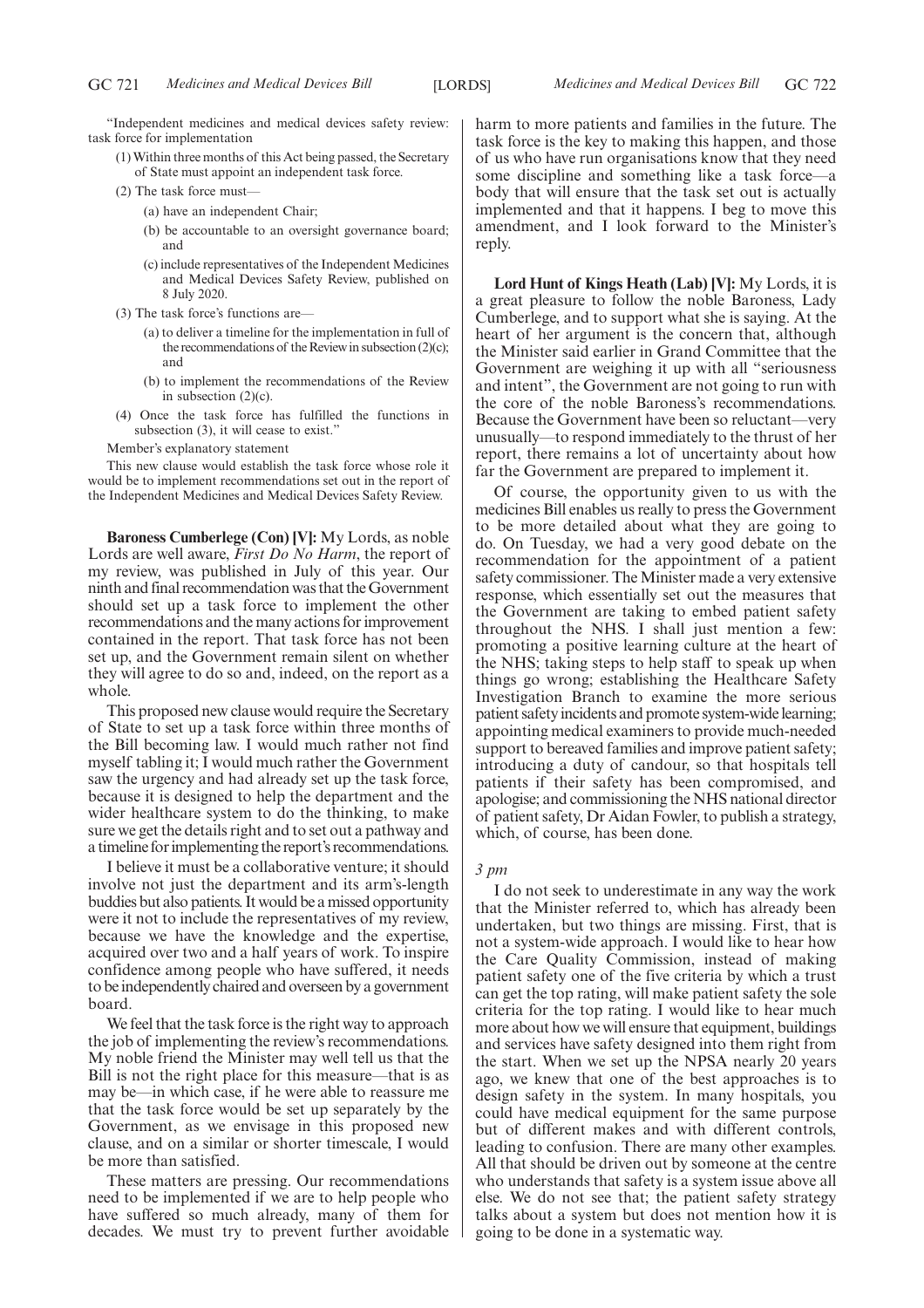It is the same with the issue of independence. The noble Baroness, Lady Cumberlege, was a Minister in the Department of Health and she has said that the department does not like independence, and I can confirm that as a former Minister. But to have credibility, you have to have an independent approach. The task force is one example, and the patient safety commissioner is another. At heart, we want to hear from the Minister, before the Bill reaches the end of its stages in the House of Lords, what the government response is. I am afraid that we are not going to get it, which of course then leads us to push amendments at Report. But I hope that the Minister, with his colleagues, will reconsider their approach and, before we reach Report, set out what they will do with the noble Baroness's recommendations.

**Baroness Ritchie of Downpatrick (Non-Afl) [V]:** My Lords, I am delighted to follow the noble Lord, Lord Hunt of Kings Heath, and support the noble Baroness, Lady Cumberlege, in her amendment, to which I have added my name.

The report that the Government commissioned and appointed the noble Baroness, Lady Cumberlege, to do on these issues of medicines and medical devices made nine very clear recommendations in July. One central recommendation in that report,*First Do No Harm*, was the need for a task force to oversee the implementation of the recommendations from the report —hence this amendment today.

If the Government, the Minister and his colleagues, are serious about the recommendations and recognise that there is an issue and a problem in relation to certain medicines and medical devices, they should see fit to implement all nine recommendations. I think back to when I was doing some research on this. An eminent QC, Lauren Sutherland, said that the Government should not ignore these recommendations—they should implement them.

I made the request, along with many other noble Lords, for the implementation of the task force during Second Reading in early September. I said that it should be set up without delay to oversee progress, and I believe that, if the Government are to take this report seriously and ensure that such failures do not happen again, that needs to happen. What better way to have an implementation group than by the task force that is already in existence, because it was independent of government, has worked on these issues for two years and is fully acquainted with all the matters, problems and challenges met by many people, who have suffered indignity and immeasurable pain as a result of the imprecision in relation to medical devices? To ensure proper implementation and oversight of the recommendations, a task force is a necessary prerequisite and needs to be placed in the Bill. The first remit or task of such a task force should be to set a timeline for its work and delivery of the review's recommendations. The only way for that to work is if the implementation task force is put in the Bill.

As the report states, the task force should be made up of representatives of the various arms of the healthcare system that have a recognisable role to play in delivering patient safety—in other words, people acquainted with the issues and who have knowledge and expertise. Those responsible for implementation need to know that their work and progress will be monitored and they will be accountable. Supporting the implementation process should be a reference group made up of a range of patient interests going far wider than the groups the report members dealt with. Yet again, such a reference group would consist of people with direct experience, and ongoing daily experience, of the impact of such medicines that have been specified, as well as other types of medicines, where there have been side effects, and the medical devices that have caused so many problems to so many women and men.

We need a system and task force that listens, hears and acts with speed, compassion and with proportionality to prevent further avoidable harm—hence my support for the amendment in the name of the noble Baroness, Lady Cumberlege, to establish such an implementation task force without delay in the Bill.

**Baroness McIntosh of Pickering (Con) [V]:** My Lords, I congratulate my noble friend Lady Cumberlege on the work that she and her able team have done on the report, *First Do No Harm*. I entirely support the amendment, and I am delighted to follow in this the noble Baroness, Lady Ritchie, who has pointed out that by definition it will have only a limited life. Its main work will be to ensure that the functions of the report and all the recommendations are followed through. However, I take this opportunity to ask both Ministers if they are minded to support this. Possibly, when my noble friend comes to respond, we might hear what the nature might be of the budget allocated to the task force, as well as to whom, if at all, the oversight governance board in subsection (2)(b) of the proposed new clause might report, and whether it is intended that Parliament might have an overview of the work of the task force.

In establishing the task force, it is absolutely vital that there is a body that has the role, as is intended in this amendment, of implementing the recommendations set out in the report of the Independent Medicines and Medical Devices Safety Review. I would personally favour the mechanism in this amendment that a task force should be set up for this purpose, limited in time with a specific view. I would be interested to know what budget might be allocated, and from which budget this would come, and also if there was a mechanism to keep Parliament informed of the work of the task force for its limited life.

**Lord O'Shaughnessy (Con):** My Lords, when I was preparing for today's debate and I saw where I was in the speaking list, I anticipated that there would not be much left to say by the time we got to me. I was wondering what I might be able to add to support my noble friend Lady Cumberlege in the very powerful argument she made about the need to set up the task force in recommendation 9 from her review.

I went to look at the latest data on the use of valproate in girls and women in the UK, and I declare my interest as a vice-chair of the APPG that looks at these issues. The MHRA publishes a regular report and its version 4, which tracks the data from 2010 to 2019, was published earlier this year. From that I draw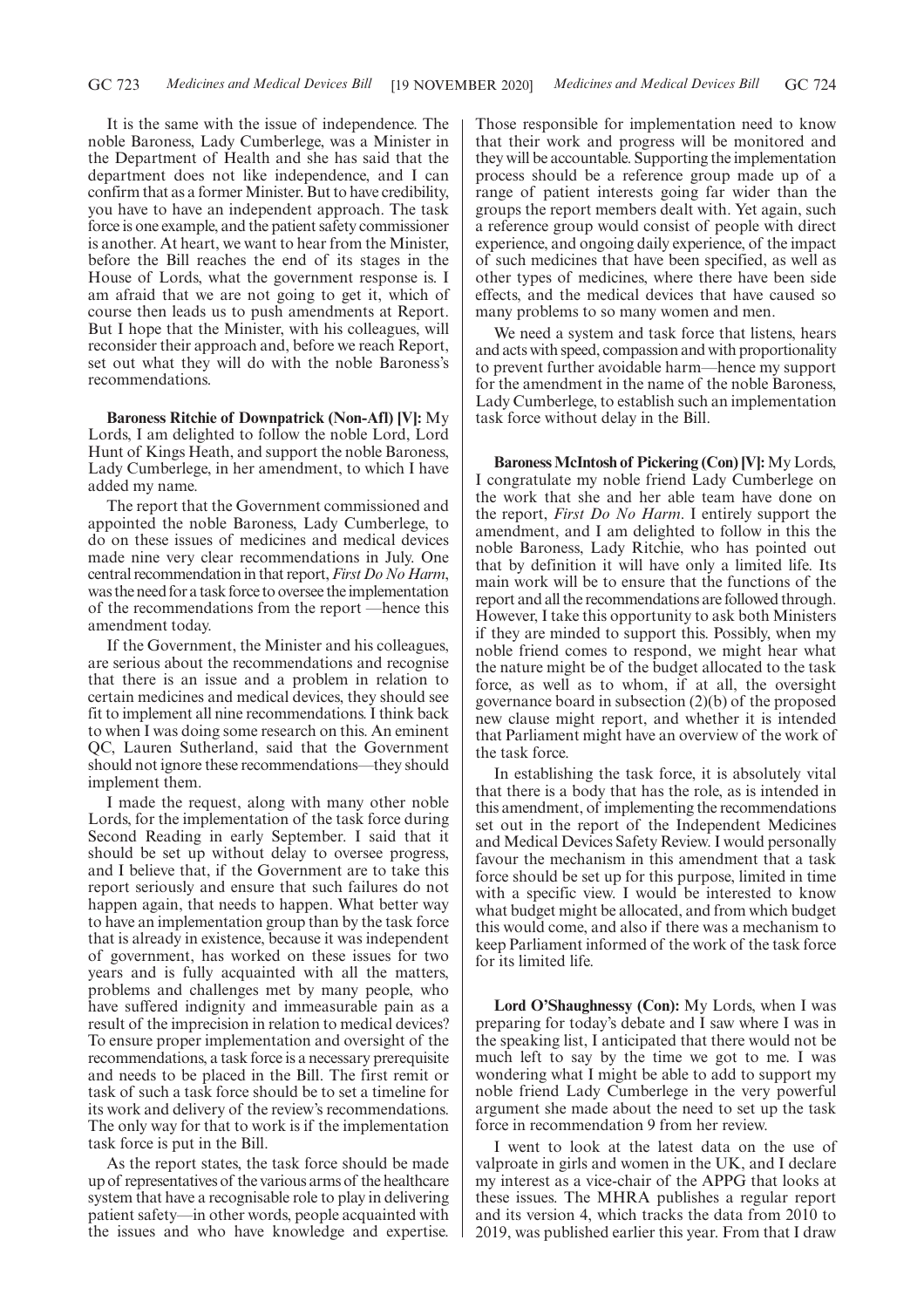### [LORD O'SHAUGHNESSY]

two lessons that are very germane to this debate. The first—which the noble Lord, Lord Hunt, alluded to—is that there is this fear of independence, but there is also something else that perhaps goes on, which is almost a sense of helplessness: well, harm is going to happen in practice, there are things you can do, but it is something we are always going to have to accept. The positive message that comes from the work of the noble Baroness, Lady Cumberlege, and her review, is that we can make a difference. If you look at the prescribing of valproate in pregnancy, you see that it fell by 78% from 2010 to 2019 on the back of concerted action from many people—clinicians, officials, Ministers, patients of course, patient campaigning groups particularly, and many others. It halved, year on year, from 2018 to 2019. So we can make a difference through concerted action.

The other data point I take out of it is that even now there are still 200 babies exposed each year to valproate and, as we know, half of them will experience physical or mental harm. That is 100 babies whose lives, and whose families'lives, are going to be irreparably changed because of that exposure, when everybody accepts that exposure to valproate in pregnancy should be zero, or as close to that as humanly possible.

It is the point about urgency that I want to get across to my noble friend the Minister. I do believe that he is deeply sympathetic to the findings of the review and the need to move forward, but we cannot wait any longer, because these harms are going on. They are going on every day and we can do something about them—and the recommendations in my noble friend's review are precisely the way we can do something about them. As my noble friend Lady Cumberlege said in her opening remarks, this is not the kind of thing on which you really want an amendment. It is not the kind of thing that should require legislation, but the reason there is such support for it is the sense that nothing is happening when there are harms going on that could be prevented if we took the concerted action that is necessary. That is why I am speaking in support of the amendment today.

### *3.15 pm*

**Baroness Bennett of Manor Castle (GP) [V]:** My Lords, I will speak briefly in favour of this amendment in the name of the noble Baroness, Lady Cumberlege. Like the preceding speaker, I am aiming to add extra angles and approaches rather than to repeat what has already been said—but I associate myself, essentially, with everything that has already been said.

As I was thinking about this amendment, I was reflecting on a session in the House—I believe it was this week, although it all blurs slightly if one looks at a screen for long enough—when the Minister, the noble Lord, Lord Bethell, was being questioned by one of his noble friends about why a whole series of Written Questions about Covid had not been answered. The fact is, of course, that all aspects of our health system are currently under enormous pressure. The proposition that I put—as I was arguing in another amendment to the Bill earlier this week—is that this is actually an amendment that makes the Government's job easier. It carves off a recognisable, obvious piece of work that does not have to be done by already horribly overworked,

stretched systems. It means that something can be done: something can be ticked off and said to be under control, managed and done, in a way that does not draw too heavily on that existing overstretched system. That is the first point I wanted to make.

The second point I want to make—and I feel that I need to apologise to the noble Baroness, Lady Cumberlege, for bringing this up—is that, as a former newspaper editor, when I was thinking about reports and what happens to reports, I had to go back to the Leveson inquiry, conducted by Lord Justice Leveson. I remember, when I first read that report, I thought about how it had been carefully structured to put aside some of the more difficult areas, particularly the issue of media ownership concentration. In the report Lord Justice Leveson had tried very hard to create something that was implementable and manageable, and that had some chance of being delivered. I think we all know that that is not what happened, so I can understand that anyone asked to take on a huge job of work, as the noble Baroness, Lady Cumberlege, did with this, must ask themselves the question, "If I devote so much time, energy and effort to this work, will it actually be delivered?"

I said before that the patient safety commissioner amendment was possibly the most important one. In some ways, this certainly vies with it. This is about delivery. We know that there are three reasons to call an inquiry. One might be to find information, one might be to reassure the public, and another might be to create a plan of action. Those are the three often-stated reasons, but sometimes there is a fourth reason—perhaps "sometimes"is not the right word; perhaps "often"might be a better word—to kick something into the long grass. It is crucial that the issues uncovered by the noble Baroness are not kicked into the long grass, and that the very clear, obvious and important recommendations are not lost. So I support this amendment and, should it need to go further, I will continue to support it.

**Lord Sharkey (LD) [V]:** My Lords, Amendment 121 is another recommendation, as we have heard, from the Cumberlege review. We would, within three months of the Bill being passed, set up a task force to implement the recommendations of the Independent Medicines and Medical Devices Safety Review. This particular recommendation, like the others in the review, received very widespread support at Second Reading, and a key element of the recommendation contained in this amendment is the appointment of an independent chair of the task force. It is absolutely critical that this independence is real, and perceived as being real. It should be clear to all that the chair is not an establishment place-person, and is an obviously safe pair of hands. It is vital that public confidence in the safety of medical devices be restored, and we very strongly support this amendment. This amendment is the means—and perhaps the only means currently available to us—of making the Cumberlege recommendations a reality. If the Minister is not inclined to accept this amendment, I hope that the noble Baroness, Lady Cumberlege, will bring it back on Report, so that we can test the opinion of the House.

**Baroness Thornton (Lab):** My Lords, I will be very brief, as it must be clear to the Minister that there is unanimity across the Committee in support of setting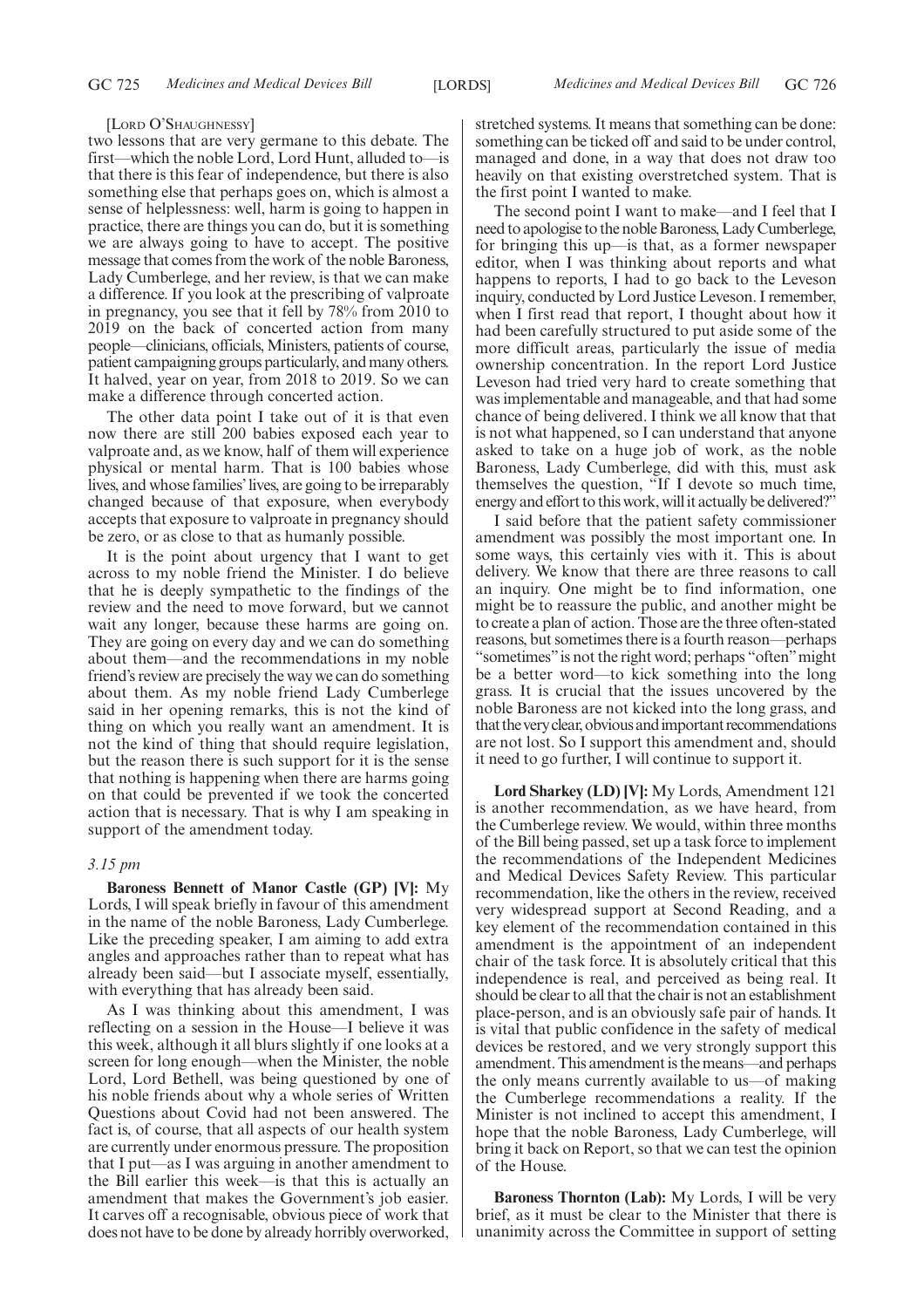up this safer care task force. My noble friend Lord Hunt was quite right that this is about whether the Government take this report seriously, and for me this is also an issue of accountability. Recommendation 9 of nine states:

"The Government should immediately set up a task force to implement this Review's recommendations.'

I hope that the Minister will just say, "Yes, we've done it", so that we can now be told what the timeline for the task force will be and who will be involved. That is my hope from the Minister's remarks, but if that is not to be the case, I hope that it might be the case in two or three weeks' time when we move to the next stage of the Bill.

**TheParliamentaryUnder-Secretaryof State,Department of Health and Social Care (Lord Bethell) (Con):** My Lords, again, I thank my noble friend and her team for their work to produce the report and to ensure that patients and their families have been heard. Above all, I pay tribute to all the patients and their families who have so bravely shared their experiences to inform this important report. The report has been impactful and has already served to firmly put patient safety at the top of the agenda for all the healthcare system, and we in the Government are committed to learning from it.

On the amendment, if I may put this delicately, we must please remember that this is not a Bill to respond to the review. The Bill provides the powers needed to be able to update the current regulatory regime for medicines, devices and clinical trials in response to the end of the transition period, although the Bill does have the best interests of patients at its heart.

If it was not for the ongoing impact of Covid-19 on the health and care system, I believe that we would be discussing little else but patient safety. But, as my noble friend Lady Cumberlege has acknowledged in this Grand Committee, Covid has had a challenging impact on all our priorities, including on her own work on the NHS maternity transformation programme —and, of course, on the publication of her report, which was scheduled for the beginning of this year but, because of Covid, happened only 16 weeks ago.

I can assure noble Lords that much activity is already under way. Officials from across the healthcare system have been working together intensely since the report's publication. They have been meeting weekly since August to ensure that we fully understand the report's recommendations and the best way forward.

My noble friend has rightly mentioned the importance of listening to and involving patients in the implementation process. We absolutely recognise the need for effective patient engagement to ensure that we get implementation right. The Minister of State, Nadine Dorries, will provide an update on this and other matters related to the report in December, and I shall be very happy to report likewise to this House.

These debates have been clear, and I can assure noble Lords that, as part of our consideration of the report, we will of course want to be informed by the debates on this Bill before responding in detail to this very important report. I am very sympathetic to the desire of my noble friend and others to see the Government move quickly in responding to her report, but I do not agree that this Bill is a sensible method of delivery for that response. It is a weighty report, and our response will be rightly scrutinised when the Government responds to Parliament, but an amendment in this Bill is not the right mechanism. We should not be making policy through legislation, for that rarely makes for good government policy-making.

Therefore, I hope that this is a probing amendment, seeking some reassurance, rather than a firm request. In that spirit, I welcome the opportunity to update the Grand Committee on some of the progress that we are making to date.

Recommendation 1 has been implemented. The Government have, on behalf of the health and care sector, apologised to those women, their children and their families for the time that the system took to listen and respond.

We debated my noble friend Lady Cumberlege's amendment for a patient safety commissioner just a few days ago, so I shall not repeat all the points raised. It was an insightful discussion, and I will think on it further, as I said during the debate.

We shall shortly be debating Amendments 122 and 123, on establishing a redress agency and redress schemes, so I will not pre-empt those discussions.

On recommendation 5, I know that my noble friend is already aware of work to establish specialist centres for mesh removal, but I would like to say a little more in recognition of its importance. NHS England is working closely with providers to set up the specialist mesh removal centres and is currently working to prepare for launch next April. The service specification for mesh centres describes how all centres must come together in a clinical summit to agree how we can develop the service moving forward, to agree standards that all centres will work to and to share data and outcomes. The first summit will take place tomorrow, 20 November. I am pleased to note that clinicians from the devolved nations are invited to that session too.

On recommendation 6, the MHRA has already begun a substantial programme of work to change the culture of the agency. Key priority areas are: first, listening and responding to patients; secondly, better utilising scientific evidence to strengthen and speed up decision-making on safety; and, thirdly, becoming more open and transparent in everything that the agency does. The MHRA is strengthening its yellow card scheme to make it easier for both patients and healthcare professionals.

On recommendation 7, as my noble friend will also be aware, we have debated Clause 16 of the Bill. Significantly, its provisions will mean that, in future, we can collect surgical implants and devices data from all NHS and private provider organisations, starting with mesh-related procedures and from that agreed next steps.

On recommendation 8, the General Medical Council already has guidance covering financial and commercial arrangements and conflicts of interest, which came into effect on 22 April 2013. In addition, the GMC's updated consent guidance came into effect on 9 November. This reaffirms that any conflicts of interest that a doctor or their organisation may have should be shared with patients where relevant. We are considering whether these arrangements should be strengthened further.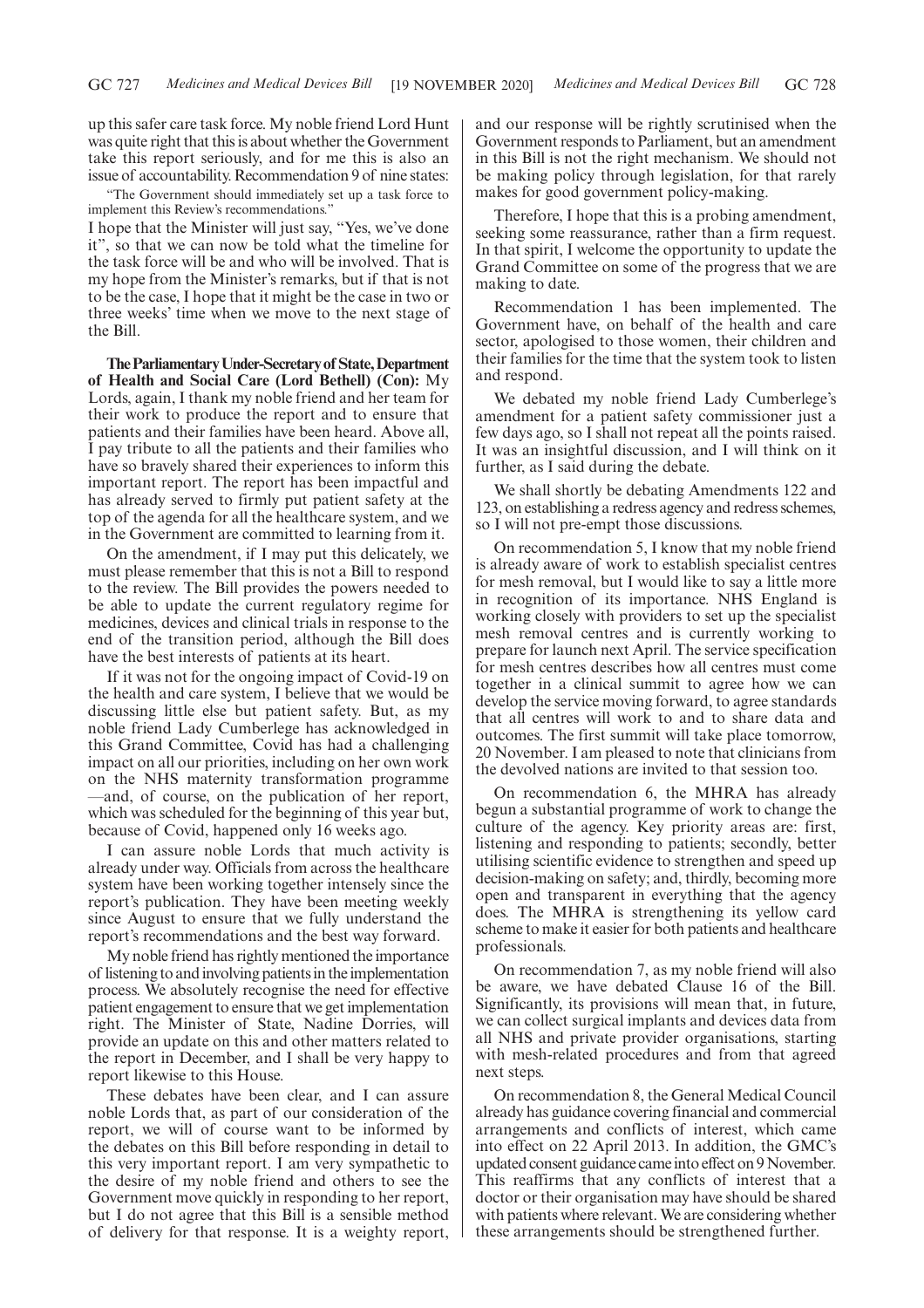### [LORD BETHELL]

My noble friend Lord O'Shaughnessy spoke of a worrying attitude of fatalism in the system, but I should also flag the work being done by GPs, universities and the royal colleges on long Covid and the excellent work being done to protect patients. We are listening to patients, who are presenting highly complex symptoms, including mental health, renal, cardiac, respiratory and other issues. I host a weekly round table that has full engagement with representative groups. We have mobilised a whole-system response. We are linking research with guideline writing for primary care in real time. We are using data thoughtfully, and we are mobilising networks of concerned groups around the country and around the world. This reflects the priority that we have already put on the recommendations of the patient safety report.

My noble friend Lady Cumberlege and her team took two and a half years to complete their review and present their findings, and I am intensely grateful for that. It is imperative, for the sake of patients and especially those who have suffered greatly, that we give this independent report the full consideration it deserves. I look forward to updating the House following the Minister's Statement in the other place before recess. I therefore hope that my noble friend Lady Cumberlege feels able to withdraw her amendment.

**The Deputy Chairman of Committees (Lord Brougham and Vaux) (Con):** I do not believe that anyone wishes to come in after the Minister, so I call the noble Baroness, Lady Cumberlege.

**Baroness Cumberlege (Con) [V]:**I thank all those noble Lords who have spoken in this debate. I am extremely grateful to them. I have listened to what the Minister had to say, and I do not deny that meetings are taking place—I understand that they are—but I have no idea what is coming out of those meetings. But we will come to that in a minute.

The noble Lord, Lord Hunt, is quite right that actually implementing policy is the most critical thing and is extremely difficult. The Paterson report was a very interesting report on things that had gone terribly wrongwithanindividualsurgeonwhoactedinappropriately, and, as I said when we debated the patient safety commissioner amendment on Tuesday, I understand that the Paterson report's recommendations echo what our report said. What has happened to the Paterson recommendations? I do not believe that anything has happened. If things have happened, I would like to know what they are. I can show shelf upon shelf of wonderful reports that have been drawn together by people who have put their heart and soul into them, but, actually, nothing has happened. I am not going to let that happen with my report—I really am not—because there are too many people who have been so badly hurt and who deserve redress, which we will come on to in the next amendment. The noble Lord, Lord Hunt, is right that there is a missing piece in the jigsaw—the most important piece—because safety has to be a system.

#### *3.30 pm*

My noble friend Lord Bethell has talked about the different bits that are being discussed. They are being talked about—I will come to that in a minute. The noble

Baroness, Lady Ritchie, is absolutely right that the independent chair is critical, as other noble Lords have mentioned. Independence brings huge strengths. When we debated the independent patient safety commissioner we also referred to the Children's Commissioner. When I talked to the Children's Commissioner, she said: "The most important thing that I have is independence".

When we were a review team, I accepted this commission and told Jeremy Hunt, who asked me to take on the task, that there were three reasons I would do it. First, I wanted to choose the people around me and appoint my own team. Secondly, I wanted independence and thirdly, I wanted a budget that I could call upon. The third one really did not happen, but every time I met those in the department I had to remind them that we were an independent review. That independence is precious and gives people the right to say the things that need to be said. The noble Baroness, Lady Ritchie, is absolutely right about that and about the timeline. If you are to implement something, you have to be serious about how long it will take. The timeline is critical.

We have also said that when the report is implemented, we do not want the task force to continue. We said, "It's time they went—they've done their job". In fact, I was responsible for setting up certain task forces as a Minister. I remember that it was terribly difficult to close the one on food down. Those on it loved their task force. They got remuneration for doing it and they were doing some good things, but we said, "No, it's time-limited." That is why I was anxious that this task force should be time-limited.

I thank the noble Baroness, Lady McIntosh, so much for her support. She is absolutely right that the thing about this report is that it links together and makes sense. Some of it is about what is happening now, but most of it is about the future. As a review team, we kept saying to ourselves: what is really important is the future and ensuring that safety will be taken into serious consideration—and we need someone to do it, which is why we have talked a lot about the patient safety commissioner. The governance board, which she also mentioned, is really important. If you are going to implement something, you want some rigour. We tried to put rigour into the idea of having a task force, so the governance board was important in that.

My noble friend Lord O'Shaughnessy, who I know has done a huge amount of work on sodium valproate with the all-party group and beyond, when he was a Minister, is so right that there are lessons to be learned. Independence is the most crucial one, but he is so right on another thing: when you produce such a report there is a sort of hopelessness about it if it is not accepted and people do not say, "Yes, we think you've got some really good ideas, we will implement them". We can make a difference and are determined to do so. We are setting up an all-party parliamentary group because we anticipate that we will not get the task force through today, so we are going to have another body the whole purpose of which is to implement these recommendations. We will launch it very shortly.

The urgency is huge. We cannot underestimate it and my noble friend Lord O'Shaughnessy is so right that as a nation and a society, we cannot expose more babies to being disabled because their mothers are not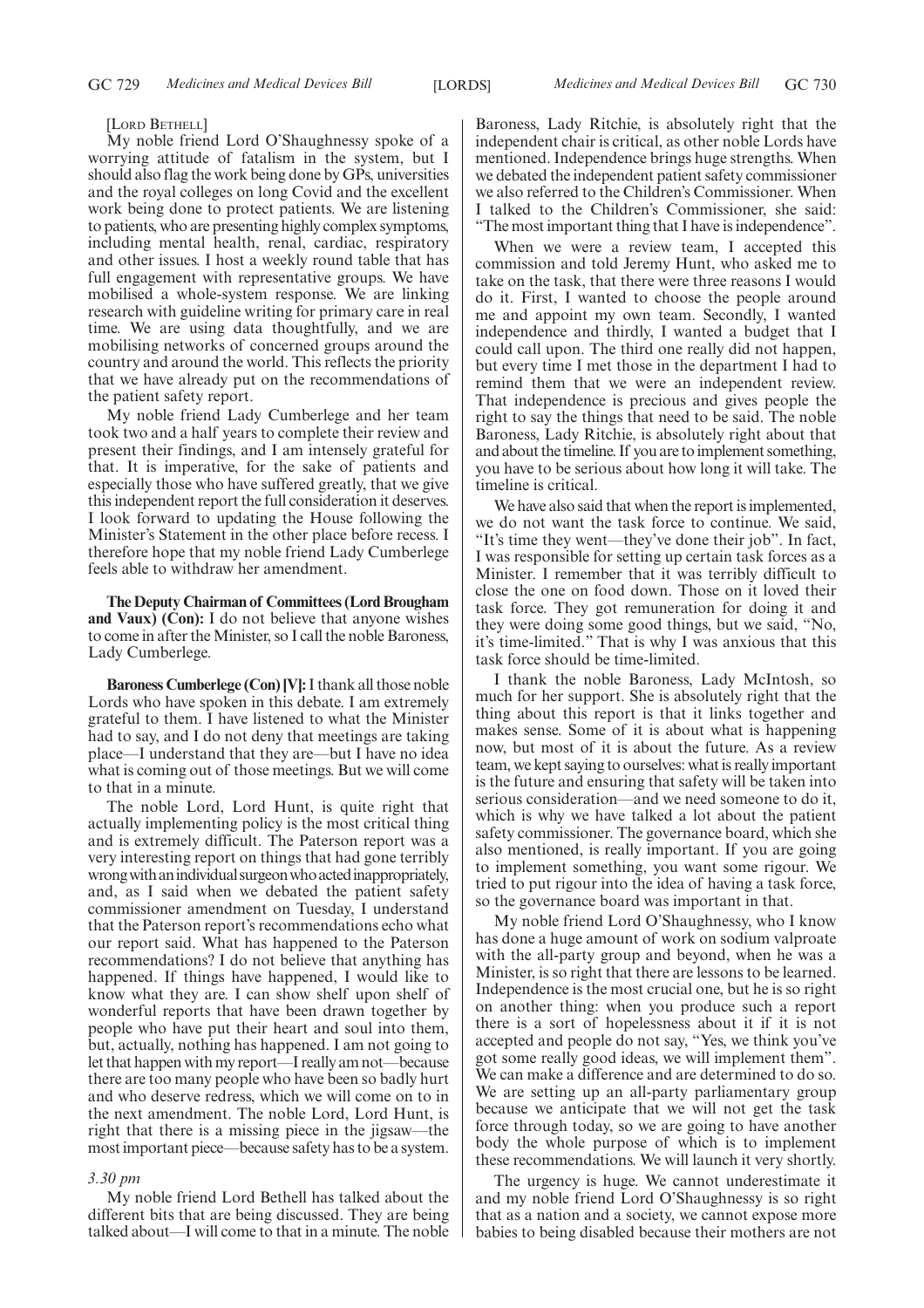told about the sodium valproate that they use to control their epilepsy. We cannot wait any longer and if nothing happens we will all have a terrible burden to carry into the future.

I thank the noble Baroness, Lady Bennett of Manor Castle, very much for the work that she does. I was really interested in what she said about the Leveson inquiry. She is absolutely right: people put all their time and energy into the work of these great reports—you have to start with a very good report—but actually it is delivery that really matters. As I have said, what has happened to the Paterson inquiry? I wonder.

I thank the noble Lord, Lord Sharkey, very much for his contribution. He is absolutely right, again, about having an independent chair for the task force somebody who is not part of the establishment but will take the position seriously. The independence is critical; we heard all about that when we debated the independent patient safety commissioner in relation to the Children's Commissioner, who has always said that independence is essential. Take other people such as Amanda Spielman, who is doing work in the education field: you can jolly well tell that she is independent by the way that she takes on issues.

I thank the noble Baroness, Lady Thornton, so much. She is so right about accountability. It is no good setting things up that are not accountable. They have to be questioned. We are suggesting that the task force should be questioned and have not only an independent chair but the oversight of a governance board, to which it would be accountable. If we are to spend public money on these things, we must ensure the accountability is there and follow it.

I want to thank my noble friend the Minister for always being very generous about the report. That is true of everybody who we have met and spoken to. Nobody has said to us, "It's not a thorough report" or, "Ah, but you missed this", or, "You didn't do that". Our real worry was about the patient groups. Before we launched the report to the media we gave the patients the report and the weekend to read it. They had all of Monday and then on Tuesday we gathered them all together—virtually, obviously—and said to each of the 15 groups: "Just tell us what you think". They might have said to us, "Sorry, we know that you put a lot of work into this, but actually it's not worth the paper it's written on. It's a whitewash". We had none of that. They were all so pleased with the thoroughness and the work that was done—not mine, but that of the review team, who worked their socks off to get it done.

I say to my noble friend the Minister: I value your generous remarks and your sympathy, which you always explain to us. Your sympathy knows no bounds—it is amazing—but I have to say that it is not enough. Warm words do not cut it. We need action. We need to know what you are doing in all these weekly meetings. How are those weekly meetings actually improving the life of patients? What is this work that is under way? So much of it you have told us; you told us when we were discussing the patient safety commissioner. We know all that, but there is nothing there that is going to implement this report. You are going to do other things—fair enough, you can do those—but there is still a lacuna, a gap, something that needs addressing. As the noble Lord, Lord Hunt, said, we need a systemwide approach. We need somebody who is going to gather the different threads together and ensure that we do have a system where patients are foremost. They are, after all, the reason for our National Health Service, for our regulators, for various bodies and for all the colleges in the Academy of Medical Royal Colleges, all of which support us, but it is the patients first.

I fear that if we do not do anything about this quickly we will not produce what we can do. What we want is not for me or the review team but for the Government's and Ministers' legacy. Their legacy can be coronavirus, but this is a different legacy. The thing about this report is that it really has brought everybody together. That is so important at a time when the country is in such stress. We need to have absolute assurance that we have a real rock-bottom area where people are joined together. They want to see it. They want the implementation. Regarding other things such as specialist centres and so on, we know all that because we were working with them during the review.

I did not want to bring this amendment forward. I had to do it because I have received no ideas or whispers of what the Government think. I really feel that this is the time when the Government must tell us not just warm words but the way forward: "This is what we are going to do". We have given them a chance, which is the task force. They can set up the task force and pass the implementation on to it. The task force can ensure that things happen. It will have to be accountable, as we have set out. That is all there. I am sorry but I had to bring this amendment forward because the Government have been as silent as the grave. They just have not come forward with their ideas on what they intend to do. I find that disappointing.

I do not want to press the amendment now. Whether I will decide to do so later, after thinking about it, is another matter. For now, I beg leave to withdraw the amendment.

### *Amendment 121 withdrawn.*

### *3.45 pm*

**The Deputy Chairman of Committees (Lord Brougham and Vaux) (Con):** We now come to the group beginning with Amendment 122, and we will not be interrupted by any Divisions. I remind noble Lords that anyone wishing to speak after the Minister should email the clerk during the debate.

### *Amendment 122*

#### *Moved by Lord Hunt of Kings Heath*

**122:** After Clause 38, insert the following new Clause— "Medicines and Medical Devices Redress Agency

The Secretary of State must, by the end of the period of 12 months beginning with the day on which this Act is passed, bring proposals before Parliament to establish a Redress Agency for those harmed by medicines and medical devices.'

**Lord Hunt of Kings Heath (Lab) [V]:** My Lords, this is a probing amendment. Although I am a member of the GMC board, I make it clear that I am not speaking on behalf of the GMC.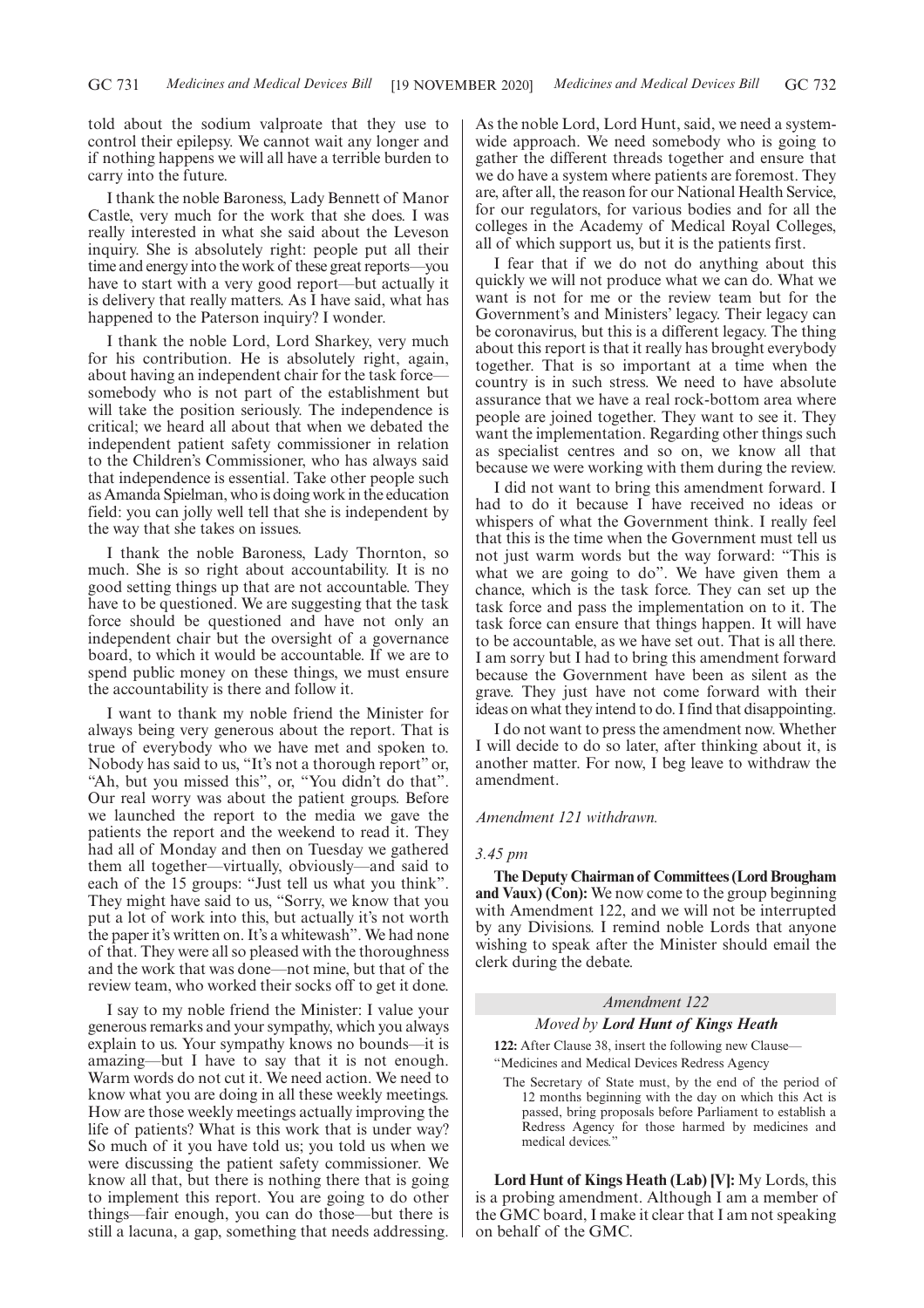#### [LORD HUNT OF KINGS HEATH]

It is very difficult to move on to the nitty-gritty of a redress agency after the hugely eloquent and moving speech made just now by the noble Baroness, Lady Cumberlege. The Minister said in his response to the noble Baroness that this is not the Bill to respond to the report. What I say to him is that this is the only Bill in town. Medicines and medical devices are at the core of patient safety. He promised that the Minister responsible for patient safety would make a Statement on the report in December. My assumption is that that will be made after the Bill has passed through the House of Lords, and therein lies the problem: we will not be told the Government's response before we come to the critical Report stage. We just have to work on the assumption that, as the noble Baroness, Lady Cumberlege, said, the Government are not going to embrace her core recommendations. We will therefore have to take action on Report on that basis. I do not see what other course of action the House of Lords can take, unless the Government are prepared to bring forward their Statement so that we can see it before we reach Report.

I have just one other point. I listened to the Minister, and he has been very helpful in setting out some of the initiatives that the Government are taking. However, as with the patient safety strategy—we have been here before—the department seems to have collected all the examples of good practice it can find, bunged them into a report and called it a strategy. That is the problem, because it ain't a strategy. It does not address the fundamental crunch that the NHS has been run far too hot and is unsafe. When you really tackle that, you have to tackle the issues of resources, work force and targets. That is a huge challenge to the Government, which is why they are so reluctant to go down that course.

What does that have to do with the redress agency? I will try to come to that in a moment. However, I want to ask the Minister whether he can say anything about this recommendation. The noble Baroness, Lady Cumberlege, argued powerfully for a redress agency to be set up on an avoidable-harm basis that looks to systematic failings, rather than blaming individuals, encourages reporting and should provide faster resolution for claimants. She argues that it should be a consensual process rather than a judicial one. Redress would be offered, not awarded, and proceedings under the scheme would be voluntary. She also said that the redress agency would have an important role to play in harm prevention as claims for adverse events would be centralised, enabling data to be provided that would help regulators detect signals earlier.

This is not the first time that a redress scheme has been proposed. Indeed, 17 years ago, an NHS redress scheme was unveiled by the then Chief Medical Officer, Sir Liam Donaldson. It included no-fault compensation for babies born with severe brain damage, and payments of up to £30,000 without litigation for patients whose treatment went wrong. Under the scheme, parents would get a managed medical care package for their child, monthly payments for other care of up to £100,000 a year, lump sums for home adaptations and equipment of up to £50,000, and compensation for pain and suffering capped at £50,000. The other arm of the redress scheme, for smaller negligence claims, would have provided a package including an explanation and apology, remedial treatment, rehabilitation and care where needed and financial compensation up to £30,000 where authorised. Legislation followed in 2006, but 14 years later it has, as I understand it, yet to be implemented. The aim of the Act was to provide a genuine alternative to litigation, but it has languished on the statute book. I would be grateful if the Minister would tell me whether that is it and whether the Government do not think it the appropriate way forward.

I also ask the Minister to say something about the increase in negligence costs to the NHS. The latest annual report from NHS Resolution shows that the total cost of payments made in respect of clinical negligence in 2019-20 was £2.32 billion. Of that figure, a substantial amount was paid in legal costs: nearly £500 million to claimant legal costs and £143 million for NHS legal costs. We know that it often takes years for cases to be resolved.

Is the Minister confident that we are getting this right? Does the noble Baroness's recommendation not deserve examination, at least? I beg to move.

**Baroness Cumberlege (Con) [V]:** My Lords, it is hard to follow the very well-researched contribution to this whole issue from the noble Lord, Lord Hunt. It was interesting to hear about Sir Liam Donaldson's report, which got on to the statute book but was not implemented. Is that not a disgrace? It is really dreadful.

Very near to where I live is the centre for Chailey Heritage, now the Chailey Heritage Foundation, for children who suffered through their mothers having taken the drug thalidomide. I chaired its governing body for years. It is interesting that that redress system still continues; it is supported by a trust, which inherited the disaster of the medication, and it has honoured that and receives government support. So we have examples where this is working.

The redress agency that we recommend is really about the future. My amendment is about the present. We know that so many patients and their families have suffered such harm, and we need a system that is more compassionate and a much more certain route for obtaining redress to compensate them. We are talking not about compensation as such, but about redress. You have to go to the courts to achieve compensation, and it is a very miserable experience—we have heard that from patients. It also takes a very long time and, as the noble Lord, Lord Hunt, said, very often the people who benefit most are the lawyers.

We are talking about Primodos, sodium valproate and pelvic mesh—the three interventions through which people have suffered avoidable harm. The suffering they endure now is terrible. All three have caused and are causing avoidable psychological and, of course, physical and neurological harm. These families really need a little help with the conditions they are living with. Indeed, some are looking after some very disabled children. We do not believe that their needs are adequately met by the healthcare, social care or benefits systems. Some of these people are actually very elderly—the parents of the children who took Primodos. It would be a scandal if those people were to live their lives unable to access the redress they need and the outcome they deserve. After all, the harm was caused not by them, but by the state.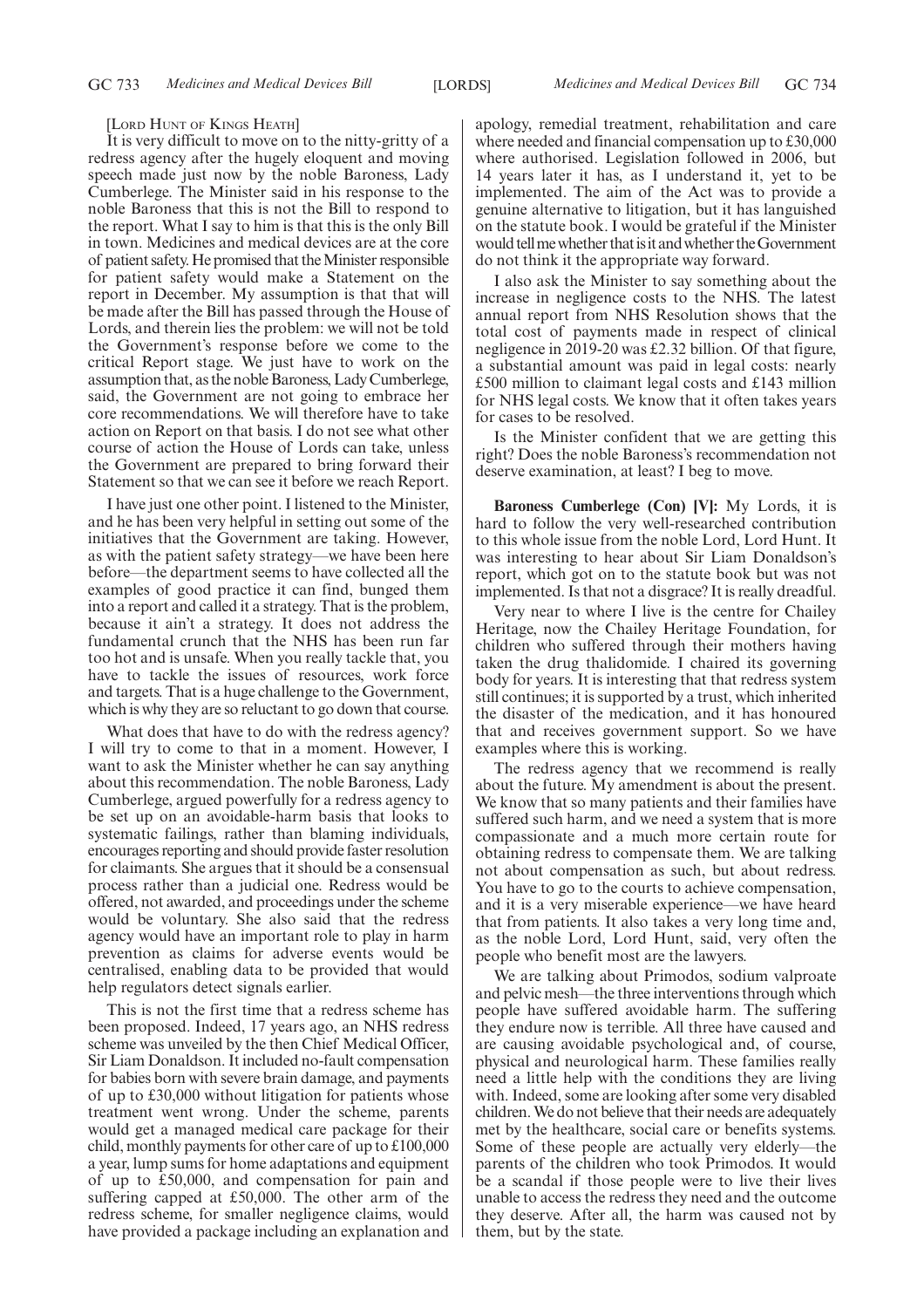In the case of these three interventions, there is a moral and ethical responsibility to provide ex gratia payments in respect of the avoidable damage that occurred. That responsibility falls on the state and the manufacturers of the products in question. The schemes that would be established through this proposed new clause would provide discretionary payments, and each of the three schemes would have tailored eligibility criteria.

The payments the schemes make would not be intended to cover the cost of services that are already available free of charge, such as healthcare and social security payments. They would be for other needs—for example, the cost of travel to medical appointments. We have met and talked to many of those people, and they have said that it is a significant cost burden. The payments might be for respite breaks or emergency payments where a parent has had to stop work to cover care. These redress schemes would not be in place of litigation, nor will they be to deliver compensation. People should retain the right to take legal action if they wish to obtain compensation—of course they should; that is in our law. The schemes I am talking about should be set up in such a way that they can be incorporated into the wider redress agency that the noble Lord, Lord Hunt, spoke about, once it is established.

These people have suffered for decades. They have tried to obtain compensation through the courts. That action has failed in the case of valproate and Primodos, although I am aware that a new Primodos action is under way. I have been told by solicitors that, in fact, the report does not in any way affect that action. There have been some awards and settlements in the case of mesh, but legal action takes time, as the noble Lord, Lord Hunt, said. It creates added stress and much more personal cost can be involved.

I believe that a measure of a decent society is how well it looks after those who have suffered harm, especially when that harm was avoidable. From having met many hundreds of people who have suffered and heard from many more, I am clear that help is needed and deserved. People should not be made to wait any longer. I hope my noble friend the Minister will agree with that.

**Baroness Bennett of Manor Castle (GP) [V]:** My Lords, I shall speak to Amendments 122 and 123, to which I attached my name. The first is in the name of the noble Lord, Lord Hunt of Kings Heath, and the second in the name of the noble Baroness, Lady Cumberlege. They have both introduced these very clearly, so I will make only three points to add some extra, different perspectives.

The first point I wish to make is that there is what I can describe only as a heart-rending report in the *Guardian* today about Windrush compensation two years on. The headline talks about

"long waits and 'abysmal' payouts".

The story mentions an agency that talks about five people waiting more than 18 months for compensation. If this—as high-profile a scandal as we can possibly imagine, which attracted far more attention than the issues covered by the report from the noble Baroness, Lady Cumberlege—is going so badly, surely we have to address this issue, which in many ways is smaller, more limited and perhaps much less complicated, to create a situation via Amendment 123 to deal with these three issues. Amendment 122 would create a situation to deal with all cases, so that we would have a system and framework that, I hope, would do better than the Home Office is doing. I hope that such an agency in the health framework would not suffer from the same hostile environment in the Home Office that the Windrush compensation scheme has to act within.

### *4 pm*

My second point comes partly from the fact that I spent part of this morning at the All-Party Parliamentary Group on Legal Aid's inquiry into the current condition of legal aid. If one were to apply a medical term to it, a fair description would be "in critical condition in intensive care". Legal aid is enormously overstretched and our courts are enormously overstretched. Ideally, we should be in a situation where very few people who are victims of medical malpractice or medical misadventure, or of commercial interests overweighing the medical, have to go to court. We need an automatic system. If we just look at the practical point, putting philosophy to one side, we have a court system that is in no position at the moment to deal with these situations. We want to take them out of the court system to take the pressure off.

My third point picks up on the point made by the noble Lord, Lord Hunt of Kings Heath, in response to the Minister's answer on the previous amendment. I think it can be summed up as—this may indeed be a direct quote—"If not now, when?" I believe Parliament gets through, on average, 30 Bills a year. If we do not do this now, with all the pressures of Brexit, the climate emergency, the nature crisis and the economic struggles we face, when will we find the space and time to do this again within that 30-Bill limit? This has to be the time—this is the place and this is now the opportunity. This has been thought through and worked through by the noble Baroness and her team. Let us just do it.

That is my contribution on these amendments. I want to take a second, if I may, because this is my final contribution on the Bill, to say that, particularly due to the clashes with the internal market Bill, we have been a very small group of people carrying an enormous load. I attempted to make my very small part a contribution towards that with my particular interest coming from the environmental side, the feminist side and a concern about patients and patient safety that reflects my personal experiences and my family background. I thank all noble Lords for their contributions and for their patience with me. I am aware that I have been in your Lordships' House for only about a year, so I still very much feel as though I have my learner plates on. I am working my way through and trying to work out the best way to contribute. I thank all noble Lords. I would love to say that we will not need to be back again, but I fear we will.

**Lord O'Shaughnessy (Con):** I shall speak to the amendments in reverse order, starting with Amendment 123 in the name of my noble friend Lady Cumberlege. As she said, these amendments deal with the here and now and with the future, and it is important that we start with the here and now. The perspective I bring to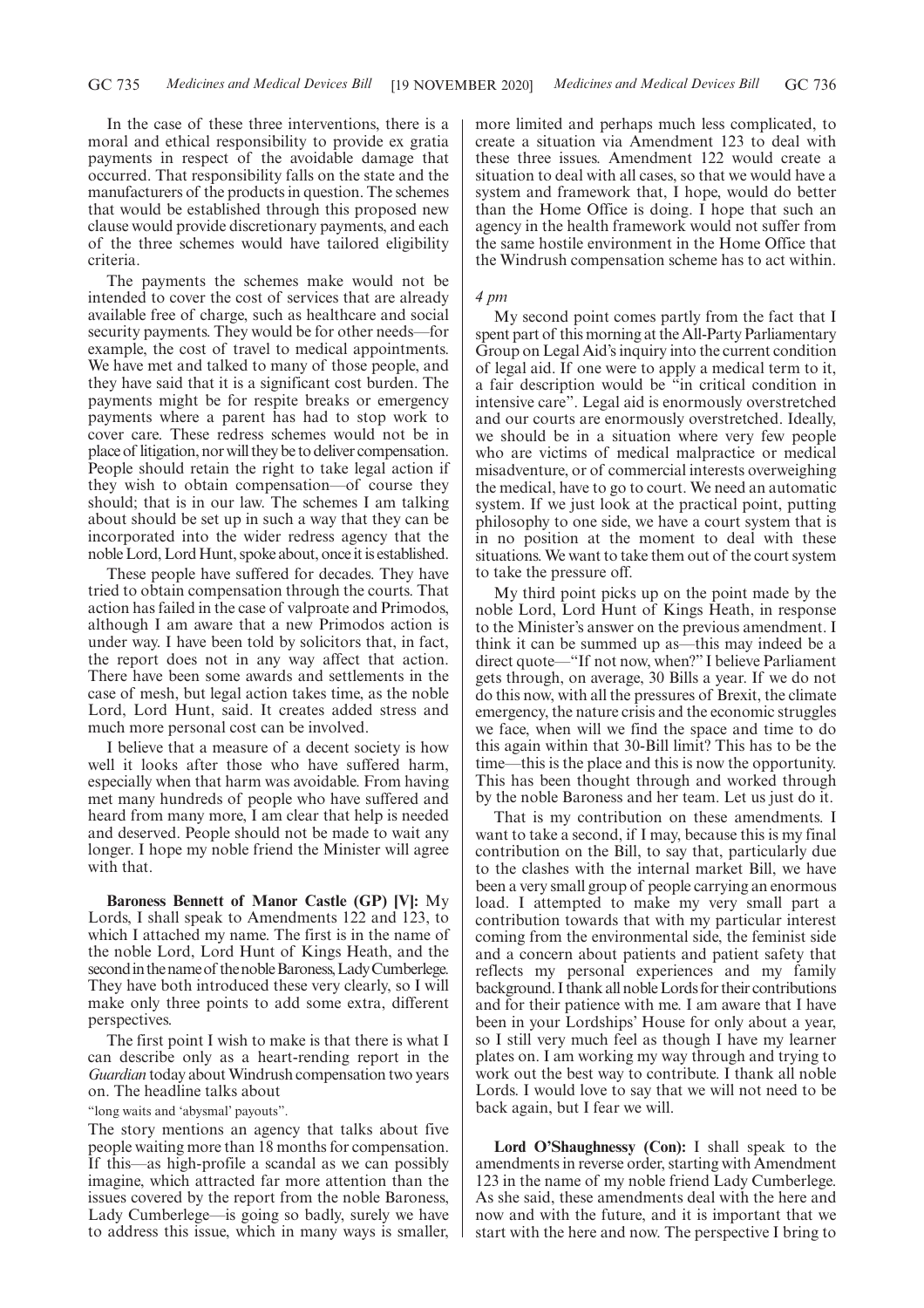#### [LORD O'SHAUGHNESSY]

this is again informed by my work with valproate charities through the all-party group and by reflecting on the evidence compiled by charities such as INFACT and others and presented in my noble friend's report. Historically, some 20,000 babies were exposed to valproate in the UK and half suffered harm. The disorder recognising those harms, foetal valproate spectrum disorder, was fully recognised only in 2019, although the drug was known for decades to have effects of that kind.

It must now be the case that for those families and others we put in place a proper redress scheme. They have had to battle to be recognised. They have had to battle to change clinical behaviour. They have had to battle red tape and a lack of understanding in personal impact payment schemes and in the education and health assessments carried out for young children. This is not only a historical problem; it is true today. We need a solution in the here and now. We do not need to spend huge amounts of time creating a new agency or anything else—I will come to that in a moment—but we need to address that and their harms today. I hope my noble friend will be sympathetic to that spirit.

Amendment 122 is in the name of the noble Lord, Lord Hunt. He is quite right to want to look at this structurally, given all the scandals over the years, including thalidomide, contaminated blood, which I dealt with briefly when I was a Minister, breast implants and many others. It was quite right that my noble friend Lady Cumberlege talked in her report about creating an agency and a proper redress scheme for clinical negligence. Indeed, she has been promoting such an idea since her work on maternity safety, where, as we know, are the largest financial claims and some of the most heart-breaking. I do not think any of us can deny that the system is currently broken. The noble Lord, Lord Hunt, talked about some of the data points from NHS Resolution's annual report. The annual cost is now nearly £2.5 billion and there are total liabilities of £84 billion because of clinical negligence. A lot of that is the cost of care for people who have been harmed, but a lot of it is the frictional cost—the legal and other costs of going through the process—let alone the uncounted cost to families, especially as the average number of days to settle claims has been increasing over the past decade. There is a very strong case for acting in a big structural way to do something about this.

Having said all that, and having been responsible for this policy area as a Minister, it is a very complex situation. There is undoubtedly a case for moving to a less confrontational and swifter approach. This is not a new idea, as the noble Lord, Lord Hunt, pointed out. We have been thinking about this and legislating for this purpose for at least the past 15 years. There are good examples of no-fault compensation schemes that work in New Zealand and across Scandinavia, which generally satisfy all the participants and, importantly, change clinical behaviour, which is so important in reducing the cost. However, the truth is that this is tied up in broader tort reform, which I am definitely not expert enough to discuss, and in considerations attached to other legislation. A good example is Section 2(4) of Law Reform (Personal Injuries) Act 1948, which has been discussed in this House before and concerns the entitlements of people who have suffered from clinical negligence, but inevitably affects other people who have been harmed.

It is also true that these kinds of schemes do not necessarily save money. Indeed, the modelling I saw when I was a Minister suggested that they could end up being more expensive. That is the challenge and we have to be realistic. It might be deserved, but it is a challenge in moving from one scheme to another.

I am definitely a supporter of action on this front, and I would very much like to hear from my noble friend that work is going on. I worked closely with my noble and learned friend Lord Keen, when he was at the Ministry of Justice, on this programme, and I hope it has continued. I am not sure that this can be dealt with in the way suggested, with a clause dropped into the Bill, because of all the consequential changes and the very difficult issues that it raises, but it is unbelievably important. The cost—that liability of £80 billion—is two-thirds of annual spending on the NHS and we simply cannot go on taking on these liabilities to future taxpayers, let alone to those people who have been harmed. We need to see a more robust policy response from the Government in general on this.

**The Deputy Chairman of Committees (Lord Lexden) (Con):** The next speaker on the list, the noble Baroness, Lady McIntosh of Pickering, has withdrawn, so I call the noble Lord, Lord Lansley.

**Lord Lansley (Con):** My Lords, I am in the position that my noble friend Lord O'Shaughnessy was in earlier, as much of what needs to be said has been said, but I want to add a few remarks on the two amendments.

I echo what my noble friend Lord O'Shaughnessy said. In the light of the *First Do No Harm* report, we have to be careful to address ourselves to the issues before us and put in place schemes of redress on the three causes. I am not an expert on those, but when I was Secretary of State for Health I was only too aware, when dealing with the Thalidomide Trust or infected blood payments, for example, that when we reviewed and made payments that were more generous, we were working in what was, in effect, an administrative structure that did not necessarily have coherence or consistency. We were making what we thought were the right decisions at the time, but those who had been harmed all suffered, from their point of view, from two problems. The first was the relative lack of generosity of the payments, which were made to reflect specific needs but were not representative of the overall harm that had been done. Secondly, there was no admission of liability, which is always an issue. Liability matters. Those who are harmed want to see liability determined and accepted.

I am sympathetic to the view that not only should redress schemes be considered for the three causes in the report, but the Government should take the opportunity to think about what a redress scheme might look like more generally. My noble friend Lady Cumberlege and her colleagues looked carefully at a number or international examples. They might well have thought, with some justification, that the French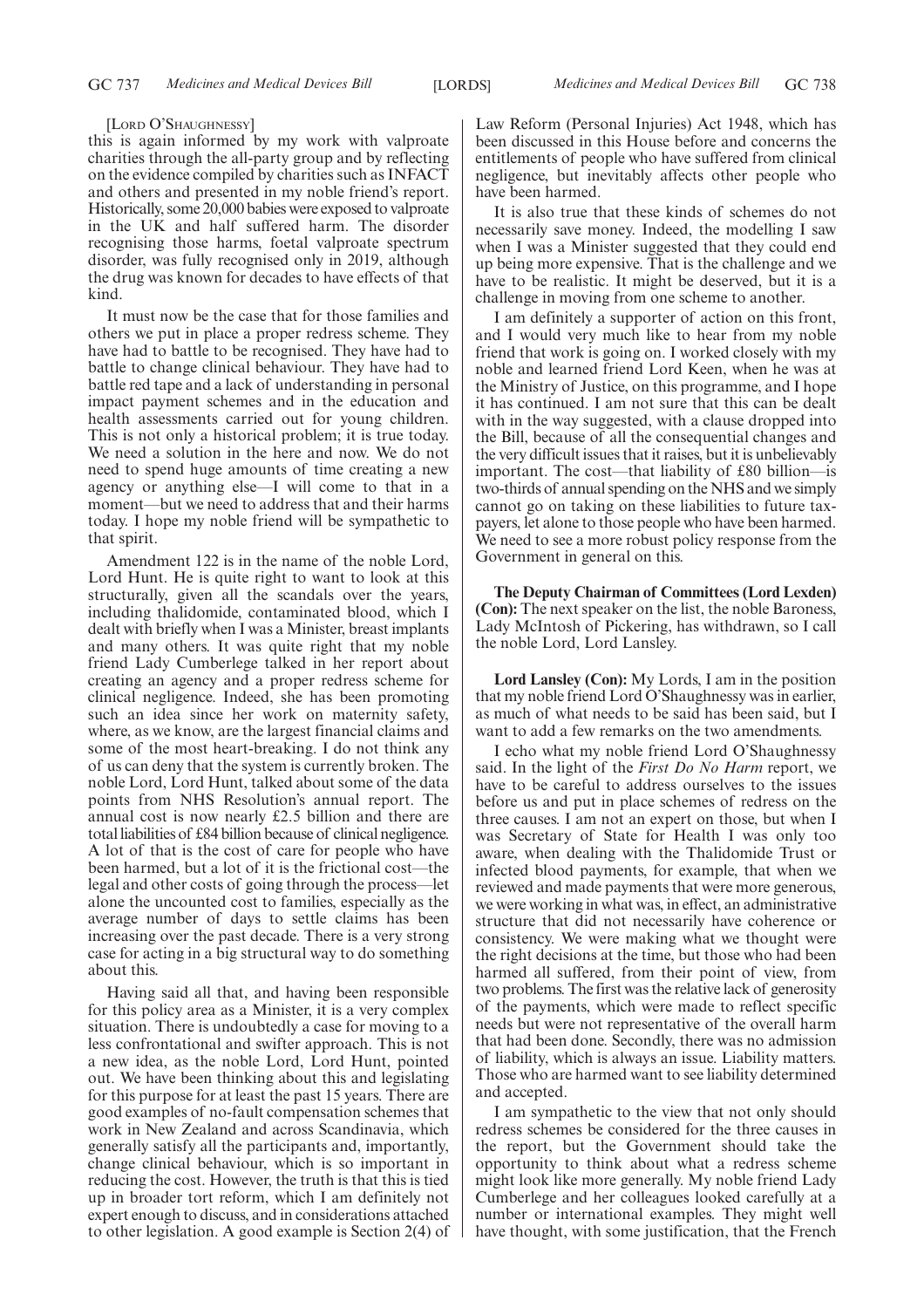scheme—I will not attempt its title in French, but it is a national office for indemnity in relation to medical accidents—is an interesting basis on which to examine the issue. We might include not only the redress schemes from previous years but the present schemes that need to be established. This is something that Ministers might want to say in relation to the continuing review into infected blood accidents.

Again, like my noble friend Lord O'Shaughnessy, I do not want to confuse what are related but distinct issues. The schemes relate to what are, in effect, systemic failures. Recommendation 3 of my noble friend Lady Cumberlege's report appropriately says that the schemes are to provide redress in relation to avoidable harm resulting from systemic failures. There is a question, which is not entirely resolved in the report, about which test should be applied. The Government should look carefully at where liability genuinely lies. Where there is harm as a result of systemic failings, the Government have a responsibility. That is fairly straightforward. However, that is not the same as assuming that such a scheme should encompass all the many other cases that give rise to most of the clinical negligence claims against the NHS, which result not from systemic failings but from the failings of medical practice in particular circumstances. Those are different and separate. This debate is not the right place to go on about that at length.

I was interested to hear the noble Lord, Lord Hunt of Kings Heath, talk about the NHS Redress Act 2006. The noble Baroness, Lady Thornton, will recall that in 2009 she was not able to bring that Act into force. I was the shadow Secretary of State during the passage of that Act and Secretary of State after 2010. One reason for not bringing it into force, to which my noble friend referred, was the Government's intention to undertake tort law reform in general and this was a tort-based liability scheme.

### *4.15 pm*

The second reason was that, in Opposition, we argued for the reduction of costs through the establishment of an independent fact-finding phase rather than adversarial engagement where clinical negligence was claimed. The idea was to reduce the cost of expert witnesses and legal fees, which consume—I think that this is probably still true—as much in public expenditure from the NHS Litigation Authority as the compensation payments. It used to be pretty much half. There were reasons why we did not bring the NHS Redress Act into force. I do not share my noble friend Lady Cumberlege's view that it is a matter of regret that we did not.

The *First Do No Harm* report did not undertake what one could regard as a systematic analysis of the NHS redress scheme, the NHS Litigation Authority or how we should deal with the thousands of clinical cases of accident, negligence or malpractice. I do not think that those involved would claim to have done that. In my view, it would be quite wrong for us to put into this legislation something that might be held to represent such a scheme. I want to distinguish between those two things. If we come back to this on Report, I hope that we do so—I say this to my noble friends—on the basis of an amendment that is explicit about creating schemes in relation to the Government's responsibility for systemic failings, for which the Government take liability. We should not try to reform the whole NHS redress system in the space of a few weeks in the absence of any consultation with the great majority of the people affected and without any systematic consultation with the organisations most responsible.

I look to my noble friend the Minister to say that the Government will consider Amendment 123 and see what they can say in response to it in particular. That is for the Government to take away and continue the process of finding a basis for consultation on policy on the reform of redress. I know that it is nearly 14 years on, but I still think that a reduction in cost in the NHS Litigation Authority's responsibilities is the main way of proceeding. We can pursue that through non-adversarial fact-finding and arbitration mechanisms to try to reduce the number of occasions on which people go to court to litigate for compensation to be provided.

**Lord Sharkey (LD) [V]:** My Lords, I can be very brief. Amendment 122, in the names of the noble Lord, Lord Hunt of Kings Heath, and the noble Baronesses, Lady Cumberlege and Lady Bennett of Manor Castle, would require the Secretary of State to bring proposals before Parliament to establish a redress agency for those harmed by medicines and medical devices.

The arguments advanced for this by the noble Lord, Lord Hunt, the noble Baroness, Lady Cumberlege, and others, seem completely and obviously convincing, and we strongly support this amendment. We have not spoken to its proposers about this, but we wonder whether this redress agency might be hosted by the patient safety commissioner. We also wonder whether the amendment perhaps ought to be reworked into a revised task force amendment for Report, as we discussed in the previous set of amendments.

I know that the Government are in resistance mode about the patient safety commissioner but, when he responds, could the Minister tell the Committee what coherent arrangements there currently are for NHS patient redress, and whether he believes these arrangements are satisfactory?

**Baroness Thornton (Lab):** I think this has been one of those really rather good and unexpectedly deep House of Lords discussions, going back into the mists of time. Until the noble Baroness, Lady Cumberlege, mentioned the redress Act, I had completely forgotten about it—it all came flooding back.

We have two quite different amendments in this group, and my noble friend Lord Hunt said at the outset that his Amendment 122 was a probing amendment. This is about opening up the discussion, which it certainly did—a discussion that has long needed resolving. The noble Lords, Lord Lansley and Lord O'Shaughnessy, were quite right in that it is an issue of the future; this group has one probing amendment about the future—what it should look like and how you create an agency that can address the issue of those harmed by medicines and medical devices. It is a very legitimate discussion, which needs to be had.

The second amendment, in the name of the noble Baroness, Lady Cumberlege, is about the future, what happens now and what happens about the harms that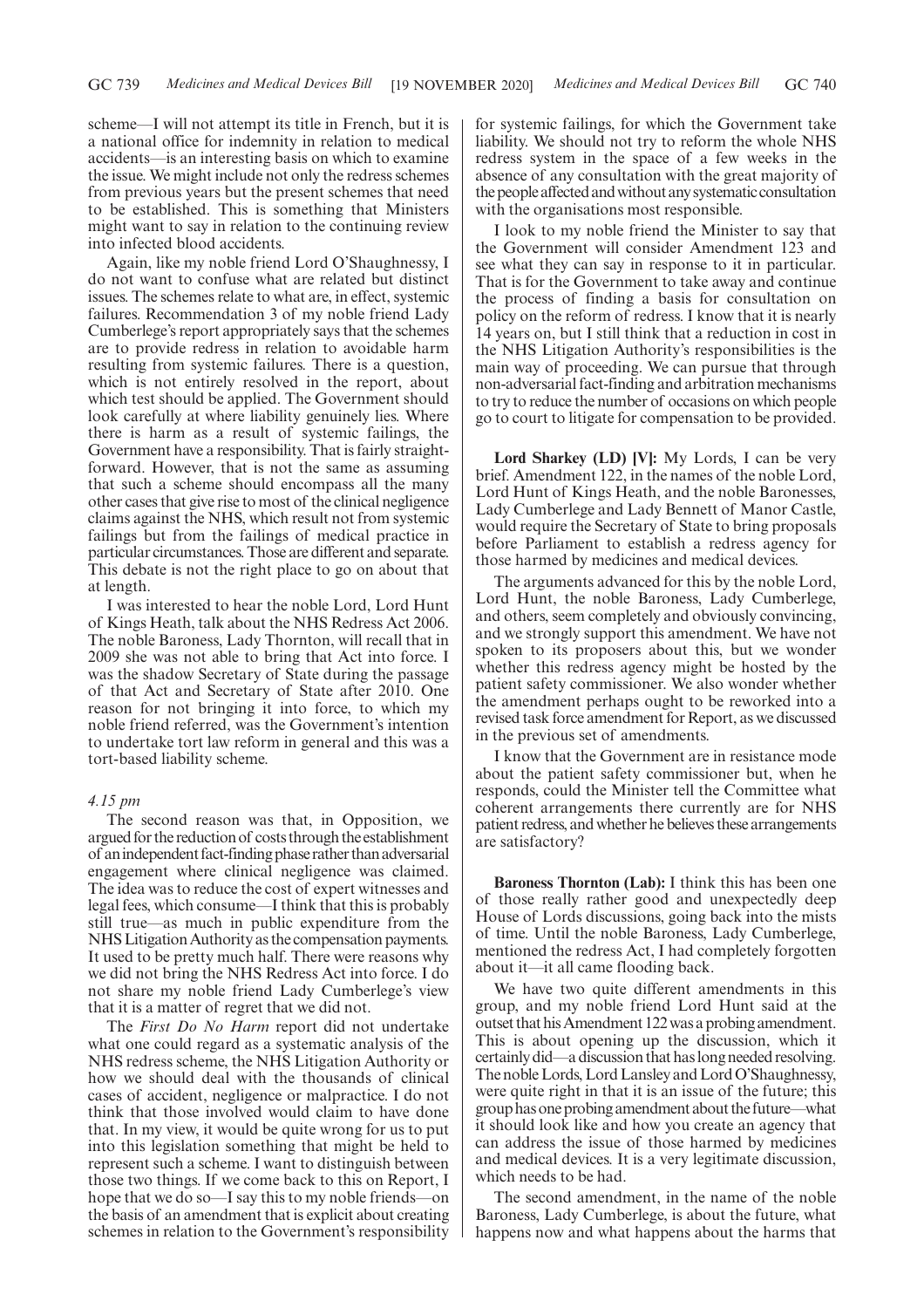#### [BARONESS THORNTON]

were done—the avoidable harms, in the case of hormone pregnancy tests, sodium valproate and pelvic mesh. That is very important indeed, and the noble Baroness is right to say that those harms must be specifically addressed by the Government and to push that. I think that is what we would be looking for—how the Government would implement those recommendations. I see the noble Baroness, and the noble Baroness, Lady Bennett, whose comments we very much welcomed and valued, but I do not think that was the last word. I hope she will involve herself in the next stage of the Bill. In fact, I am depending on it.

The Government have to address Amendment 123 in particular, because that is urgent and needs to be done now. I look forward to hearing what the Minister has to say about that in particular.

**Lord Bethell (Con):** My Lords, I thank the noble Lord, Lord Hunt of Kings Heath, and the noble Baroness, Lady Bennett of Manor Castle—who indicated her interest in this along with my noble friend Lady Cumberlege—for raising the important issue of redress for those harmed by medicines and medical devices.

I share the review's concern that patient voices were not heard, and I reiterate that we are committed to ensuring that the healthcare system does better at listening, learning and acting on patient concerns. Furthermore, we recognise that patients need to be at the centre of decision-making to ensure that their perspectives are built in.

Our focus is on improving the safety of medicines and medical devices so that in future there should be less need for redress. We are determined to increase patient safety and drive additional pre-market scrutiny and post-market surveillance of medical devices. For example, the yellow card scheme plays a vital role in providing an early warning that the safety of a product may require further investigation, and the MHRA is transforming and strengthening the system to make it easier for patients and healthcare professionals in the UK to directly report adverse incidents involving all medicines and medical devices. The UK has one of the safest medicines systems in the world and we will continue to make sure that patients and the public have access to the best and most innovative medicines.

Amendment 122, in the name of the noble Lord, Lord Hunt, would require the Secretary of State to bring forward proposals to establish a redress agency within 12 months of the Royal Assent of this Bill. Committing now to such an agency would short-cut the in-depth policy consideration that the review's recommendation of a redress agency deserves, as a number of noble Lords have reasonably recognised. I understand that my noble friend Lady Cumberlege herself undertook substantial engagement with the affected patients and other parties as part of her review. Listening and consultation is a vital part of how we take forward any policy change, and it is even more important given the significance of this issue.

A redress agency would represent a significant addition to the current landscape for all stakeholders, and we need to give them time to contribute their perspectives and think through the implications for them. In particular, there is a need to work through what the determinations and parameters of such arrangements would be and how they would interface with current legal remedies– already complex—before we could agree to take forward this proposal. This would help us explore how that would affect the patient journey through different potential approaches, the costs and their value for money. We also need to be mindful of the potential impact on industry.

With regard to Amendment 123, tabled by my noble friend Lady Cumberlege, given that legal action is pending over hormone pregnancy tests, and as is usual when matters are sub judice, I am restricted in what I can say on this aspect of the amendment.

I know that the establishment of a specific redress scheme was my noble friend's fourth recommendation in the report of the Independent Medicines and Medical Devices Safety Review. While I am very sympathetic to the desire of my noble friend and others to see the Government respond to her report and take forward her recommendations, I do not agree that policy should be made and deadlines set through primary legislation. Indeed, her report itself was sadly delayed during the current situation we find ourselves in.

I reassure the noble Lord, Lord Hunt, that we will respond to the issues raised in the amendment as part of our formal response to the Independent Medicines and Medical Devices Safety Review. The Government are considering all recommendations made in that review and will provide an update before the Christmas Recess. I hope that the noble Lord, Lord Hunt, has heard enough that is reassuring and feels able to withdraw Amendment 122, and that my noble friend Lady Cumberlege is similarly reassured not to move hers.

**The Deputy Chairman of Committees (Lord Lexden) (Con):** My Lords, I have received no requests to speak after the Minister, so I call the noble Lord, Lord Hunt of Kings Heath, to conclude the debate on his amendment.

**Lord Hunt of Kings Heath (Lab) [V]:** My Lords, I think this has been an excellent debate. I fully accept, as my noble friend Lady Thornton said, that my Amendment 122 covers a much wider area than Amendment 123, which focuses on the specific issues relating to the report of the noble Baroness, Lady Cumberlege.

My Amendment 122 was definitely a probing amendment, because the current situation in relation to clinical negligence is wholly unsatisfactory. It combines the bureaucracy and slowness which the noble Baroness, Lady Bennett, referred to in relation to Windrush and she is absolutely right to draw parallels. It combines a hugely frustrating process for patients and their relatives with a system that increasingly becomes ever more expensive for the NHS. The noble Lord, Lord Bethell, was not going to be drawn on these wider considerations, but the noble Lords, Lord Lansley and Lord O'Shaughnessy, have both dealt with these—we know that it is a very complex issue, but surely, at the end of the day, we have to recognise that the current system simply is not working.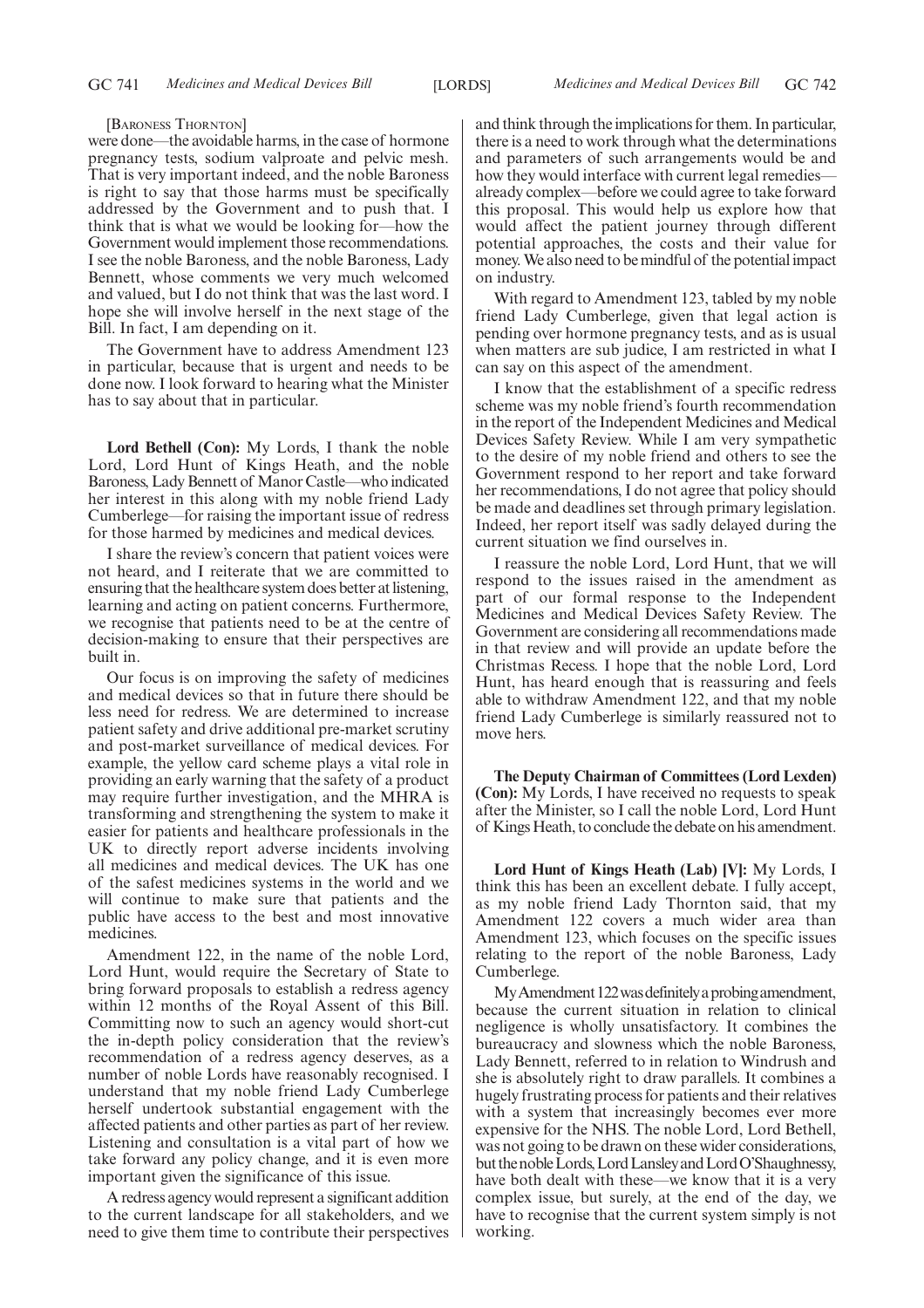### *4.30 pm*

I fully accept that the noble Baroness, Lady Cumberlege, did not go into the wider issues of clinical negligence, nor do I think it is easy. It lends itself to work by the Law Commission perhaps, or even a royal commission, because those issues go much wider and are very complex and there are lots of different matters to be considered. However, from this debate, the Minister can take it that there is wholesale dissatisfaction with the clinical negligence situation as a whole. He might just reflect on that, in thinking through where the Government might go. I know that this view is shared by almost all participants in the clinical negligence field.

The noble Baroness's recommendations are related to the specific patient groups covered by her report. As she said, she wants to look forward, but the people who she met and reviewed deserve redress as a moral responsibility. At the end of the day, that is right. Where harm has been done, especially when it is difficult to pin absolute responsibility on any particular individual or institution, there is systemic responsibility, which the Government have to bear. Before withdrawing my amendment, I ask the Government to look at this matter sympathetically, within the confines of the report by the noble Baroness, Lady Cumberlege, but also in the wider area of clinical negligence. This has been an excellent debate, and I beg leave to withdraw the amendment.

*Amendment 122 withdrawn.*

*Amendments 123 to 125 not moved.*

*Clauses 39 and 40 agreed.*

**The Deputy Chairman of Committees (Lord Lexden) (Con):** We now come to Amendment 126. I should inform the Committee that if this amendment is agreed to, I cannot call Amendments 127, 128 or 129.

### *Clause 41: Consultation*

### *Amendment 126*

### *Moved by Lord Bethell*

**126:** Clause 41, page 24, line 9, leave out "consult such persons as the authority considers appropriate" and insert "carry out a public consultation.

- (1A) In relation to proposed regulations under section 16(1), the Secretary of State must specifically consult—
	- (a) the Welsh Ministers,
	- (b) the Scottish Ministers, and
	- (c) the Department of Health in Northern Ireland.
- (1B) In relation to proposed regulations under section 1(1), 8(1) or 12(1), the consultation document must include a summary of the relevant authority's assessment of the matters mentioned in section 1(1A) and (2), 8(1A) and (2) or  $12(1A)$  and  $(2)$ (as the case may be)."

Member's explanatory statement

This amendment requires a relevant authority to carry out a public consultation before making regulations under any provision of Part 1, 2 or 3, and to set out the authority's assessment of any matter to which the authority must have regard in making the regulations, as well as requiring the Secretary of State to consult the devolved administrations in relation to regulations under clause 16(1).

*Amendment 126 agreed.*

*Amendments 127 to 130 not moved.*

*Clause 41, as amended, agreed.*

### *Amendment 131*

### *Moved by Lord Bethell*

**131:** After Clause 41, insert the following new Clause—

"Reporting requirements

- (1) As soon as reasonably practicable after the end of each reporting period, the Secretary of State must lay before Parliament a report on the operation of any regulations made by the Secretary of State under sections 1(1), 8(1) and 12(1) that were in force at any time during the reporting period.
- (2) In preparing a report, the Secretary of State must consult such persons as the Secretary of State considers appropriate.
- (3) A report must include a summary of—
	- (a) any concerns raised, or proposals for change made, by a person consulted in accordance with subsection (2), and
	- (b) the Secretary of State's response to those concerns or proposals, including any plan the Secretary of State may have to make further regulations under section 1(1), 8(1) or 12(1).

(4) The reporting periods are—

(a) the period of 24 months beginning with the day on which the first set of regulations under section 1(1), 8(1) or 12(1) comes into force, and

(b) each successive period of 24 months."

Member's explanatory statement

This new Clause imposes reporting requirements on the Secretary of State in relation to the operation of regulations made under Clauses 1(1), 8(1) and 12(1).

*Amendment 131 agreed.*

*Amendment 132 not moved.*

### *Clause 42: Procedure*

### *Amendment 133*

*Moved by Lord Bethell*

**133:** Page 24, line 36, leave out subsections (3) to (9) and insert—

"(3) The procedure for making regulations under Part 1, 2 or 3 is to be determined in accordance with this table and subsection  $(4)$ 

| If the regulations contain<br>provision made in reliance on | the regulations are subject to                                                                                                                                                                                                                      |
|-------------------------------------------------------------|-----------------------------------------------------------------------------------------------------------------------------------------------------------------------------------------------------------------------------------------------------|
| section $5(1)(a)$                                           | the negative procedure                                                                                                                                                                                                                              |
| section $10(1)(a)$                                          | the negative procedure                                                                                                                                                                                                                              |
| section $14(1)(a)$                                          | the negative procedure                                                                                                                                                                                                                              |
| paragraph 9 of Schedule 1                                   | the negative procedure                                                                                                                                                                                                                              |
| section 6                                                   | (a) the made affirmative<br>procedure, where the regulations<br>contain a declaration that the<br>person making them considers<br>that they need to be made<br>urgently to protect the public<br>from an imminent risk of<br>serious harm to health |
|                                                             | (b) the draft affirmative<br>procedure in any other case                                                                                                                                                                                            |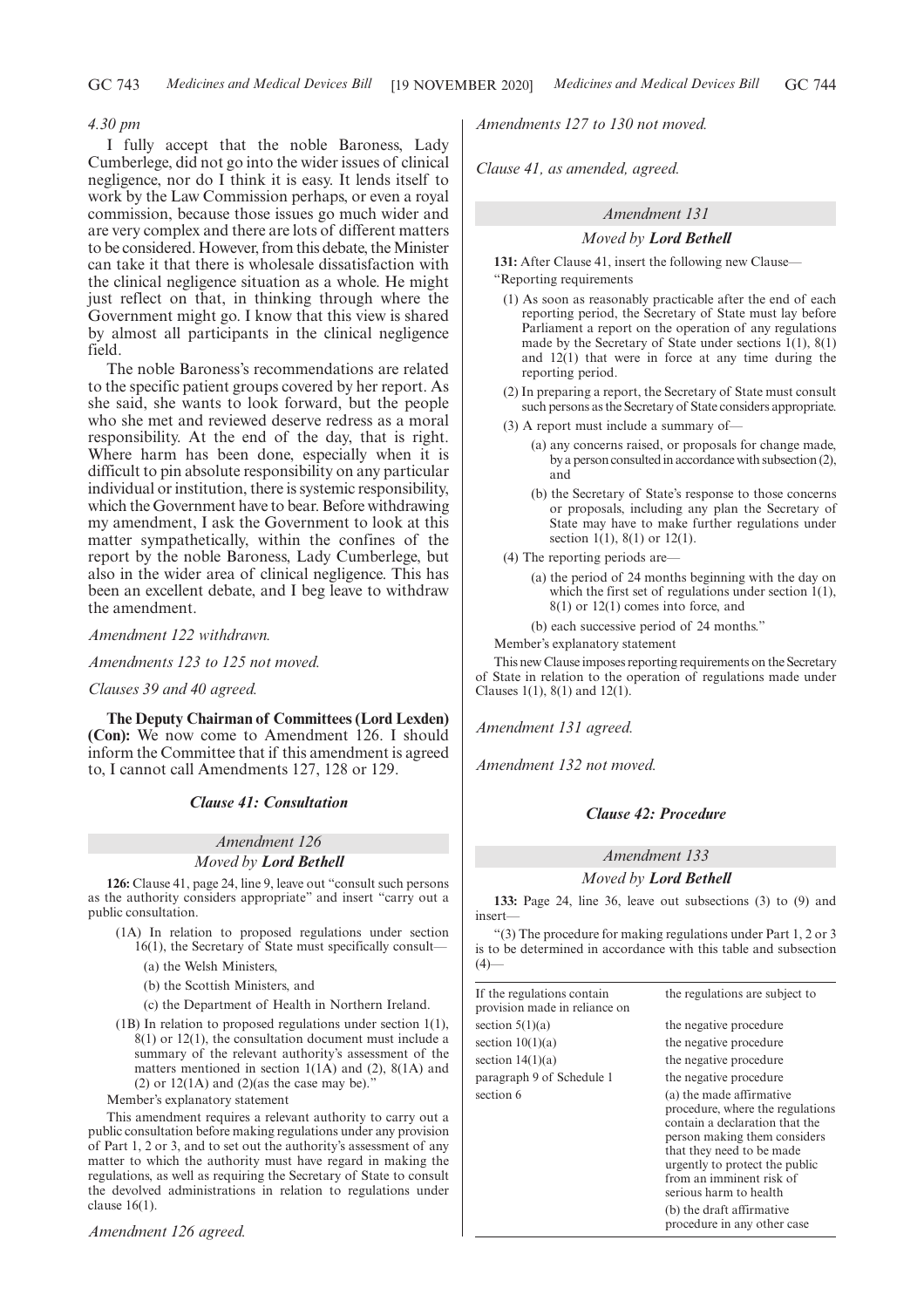| section 15                       | (a) the made affirmative<br>procedure, where the regulations<br>contain a declaration that the<br>Secretary of State considers that<br>they need to be made urgently<br>to protect the public from an<br>imminent risk of serious harm<br>to health<br>(b) the draft affirmative<br>procedure in any other case |
|----------------------------------|-----------------------------------------------------------------------------------------------------------------------------------------------------------------------------------------------------------------------------------------------------------------------------------------------------------------|
| any other provision in Part 1, 2 | the draft affirmative procedure                                                                                                                                                                                                                                                                                 |
| or 3                             |                                                                                                                                                                                                                                                                                                                 |

(4) Provision that may be made by regulations subject to the negative procedure may be made by regulations subject to the draft affirmative procedure.

(5) Where regulations are subject to "the negative procedure"—

(a) in the case of regulations made by the Secretary of State acting alone, the statutory instrument containing the regulations is subject to annulment in pursuance of a resolution of either House of Parliament,

(b) in the case of regulations made by a Northern Ireland department acting alone, they are subject to negative resolution within the meaning given by section 41(6) of the Interpretation Act (Northern Ireland) 1954, and

(c) in the case of regulations made by the Secretary of State and a Northern Ireland department acting jointly, the statutory instrument containing the regulations is subject to—

(i) annulment in pursuance of a resolution of either House of Parliament, and

(ii) negative resolution within the meaning given by section 41(6) of the Interpretation Act (Northern Ireland) 1954.

(6) Where regulations are subject to the "draft affirmative procedure"

(a) in the case of regulations made by the Secretary of State acting alone, the statutory instrument containing the regulations may not be made unless a draft of the instrument has been laid before and approved by a resolution of each House of Parliament,

(b) in the case of regulations made by a Northern Ireland department acting alone, they may not be made unless a draft of the regulations has been laid before and approved by a resolution of the Northern Ireland Assembly, and

(c) in the case of regulations made by the Secretary of State and a Northern Ireland department acting jointly, the statutory instrument containing the regulations may not be made unless a draft of the instrument has been laid before and approved by a resolution of—

(i) each House of Parliament, and

(ii) the Northern Ireland Assembly.

(7) Where regulations are subject to the "made affirmative procedure"—

(a) in the case of regulations made by the Secretary of State acting alone, the statutory instrument containing the regulations—

(i) must be laid before Parliament after being made, and

(ii) ceases to have effect at the end of the period of 40 days beginning with the day on which the instrument is made unless, during that period, the instrument is approved by a resolution of each House of Parliament,

(b) in the case of regulations made by the Department of Health in Northern Ireland acting alone, they—

(i) must be laid before the Northern Ireland Assembly after being made, and

(ii) cease to have effect at the end of the period of 40 days beginning with the day on which they are made unless, during that period, the regulations are approved by a resolution of the Assembly, and

(c) in the case of regulations made by the Secretary of State and the Department of Health in Northern Ireland acting jointly, the statutory instrument containing the regulations—

(i) must be laid before Parliament and the Northern Ireland Assembly after being made, and

(ii) ceases to have effect at the end of the period of 40 days beginning with the day on which the instrument is made unless, during that period, the instrument is approved by a resolution of each House of Parliament and by a resolution of the Assembly.

(8) In calculating the period of 40 days for the purposes of subsection  $(7)(a)(ii)$  or  $(c)(ii)$  in relation to Parliament, no account is to be taken of any time during which—

(a) Parliament is dissolved or prorogued, or

(b) either House of Parliament is adjourned for more than 4 days.

(9) In calculating the period of 40 days for the purposes of subsection  $(7)(b)(ii)$  or  $(c)(ii)$  in relation to the Northern Ireland Assembly, no account is to be taken of any time during which the Assembly is—

(a) dissolved,

(b) in recess for more than 4 days, or

(c) adjourned for more than 6 days.

(10) If regulations cease to have effect as a result of subsection (7) that—

(a) does not affect the validity of anything previously done under the regulations, and

(b) does not prevent the making of new regulations."

Member's explanatory statement

This amendment provides for urgent regulations made in reliance on clauses 6 and 15 (emergencies) to be subject to the made affirmative procedure rather than the negative procedure and for regulations under clauses  $2(1)(j)$ , (k) or (n) and  $9(1)(f)$ , (k) or (l) to be subject to the draft affirmative procedure rather than the negative procedure.

*Amendment 133 agreed.*

**The Deputy Chairman of Committees (Lord Lexden) (Con):** Amendments 134 to 138 have been pre-empted.

*Amendments 134 to 138 not moved.*

*Clause 42, as amended, agreed.*

*Amendments 139 to 144 not moved.*

*Clause 43 agreed.*

**The Deputy Chairman of Committees (Lord Lexden) (Con):** We now come to Amendment 145. I remind noble Lords that anyone wishing to speak after the Minister should email the clerk during the debate.

### *Clause 44: Commencement*

*Amendment 145*

*Moved by Lord Sharkey*

**145:** Clause 44, leave out Clause 44 and insert the following new Clause—

"Commencement

This Act comes into force on the day on which it is passed."

**Lord Sharkey (LD) [V]:** My Lords, this is a probing amendment; its purpose is to allow the Minister to explain why Clause 44 contains four different commencement provisions for different parts of the Bill. The Explanatory Memorandum is silent about the reasons for that. I would be grateful if the Minister could explain on what basis the paragraphs in subsection (1) were chosen, why the coming into force of the items in subsection (2)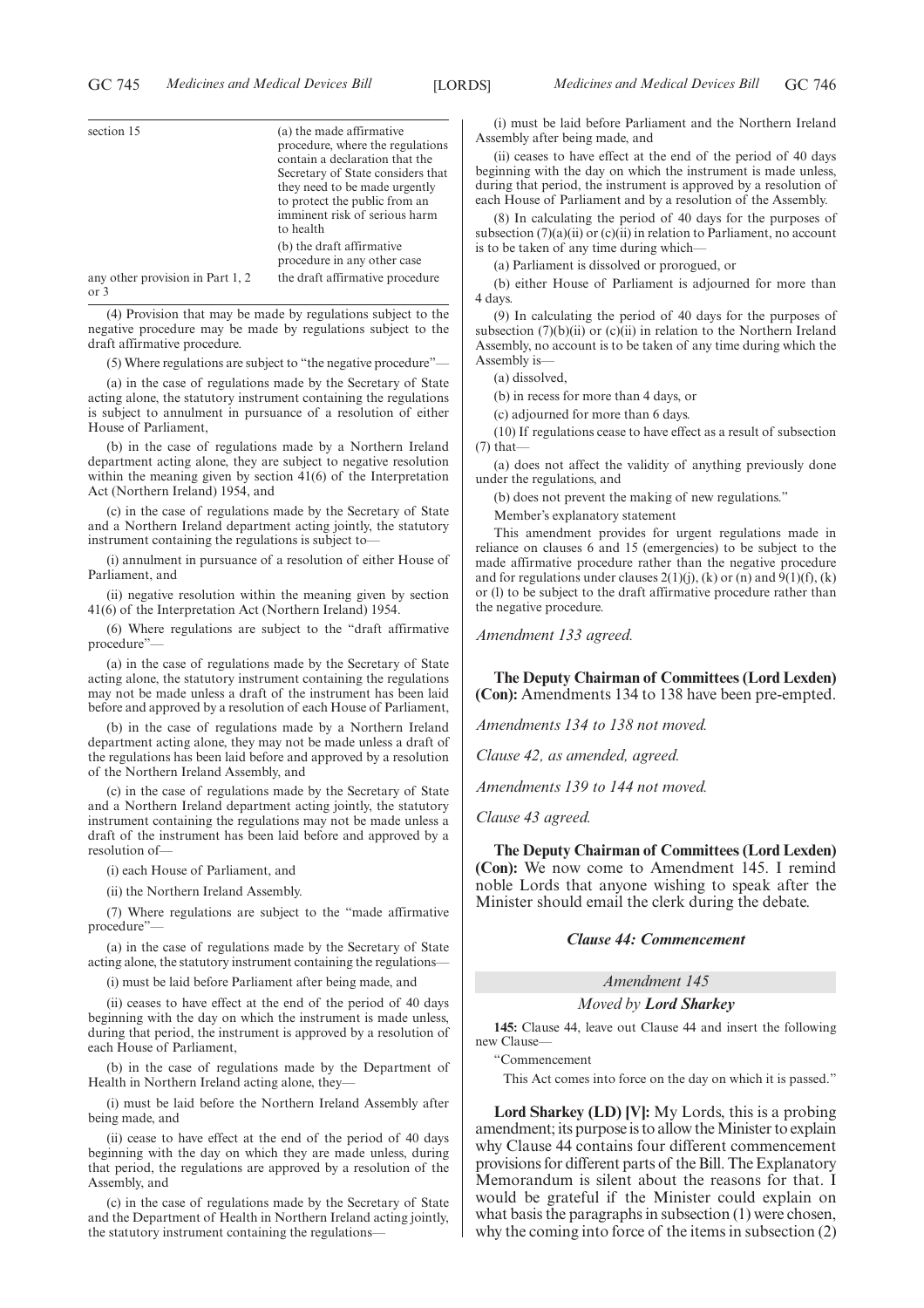is delayed by two months, and, in subsection (3), why Chapters 3 and 4 of Part 3 come into force at the absolute discretion of the Secretary of State. I think that I may understand subsection (4), but it would be helpful if the Minister could explain that to us too for the record. I beg to move.

**Baroness Thornton (Lab):** The only question I want to ask is the question the noble Lord, Lord Sharkey, has just asked. Can the Minister give a rational explanation about why certain parts of the Bill come into force at different times? The key question on commencement is whether the commencement schedule as drafted risks holding up any of the work that needs to be done or allows the Government to move too slowly on anything.

My colleagues in the Commons drew attention to this provision as essentially a means of saying, "at some point in the future". Can the Minister give an indication of the timeframe in which the Government expect to get these regimes consulted on, regulated for and up and running? As the Bill is drafted, the timing is left rather open-ended.

**Lord Bethell (Con):** My Lords, I thank the noble Baroness, Lady Thornton, for her amendment, which would require the Secretary of State to act in accordance with the guidance on the use of civil sanctions—I am sorry, I am on the wrong amendment.

Amendment 145, in the name of the noble Lord, Lord Sharkey, seeks to amend the commencement clause, Clause 44, so that all provisions would come into force on the day the Bill receives Royal Assent. I am confident that the amendment is not necessary. Clause 44(1) provides that the clauses needed to make emergency amending regulations will come into force the day the Bill receives Royal Assent.

Under Clause 44(2), a significant number of clauses come into force after the customary two-month commencement period. Chapters 3 and 4 of Part 3 come into force on a day the Secretary of State appoints which is specified in regulations. This combination of commencement provisions is for a good reason. Patients, stakeholders and Parliament must know what the law is before the law is made. The two-month commencement period allows the Government to continue to engage with industry and the relevant stakeholders properly before provisions come into force.

Importantly, Clause 44 provides for the necessary powers and provisions to come into force on Royal Assent should it be necessary, within that two-month period, to make regulations urgently in order to protect the public from an imminent risk of serious harm to health.

I understand that there may be concern about Clause 44(3), which allows the Secretary of State to determine when Chapters 3 and 4 of Part 3 come into force, but I assure the noble Lord that, again, this is for a good reason. Chapter 3 of Part 3 is concerned with enforcement and included in that is the introduction of a civil sanctions regime. Civil sanctions will act as a flexible, proportionate enforcement mechanism, enhancing the MHRA's ability to incentivise compliance. The new civil sanctions regime requires supplementary regulations to be made under paragraph 9 of Schedule 1 before it can be fully operational. It is important that the MHRA engages with industry and stakeholders on these regulations and the accompanying guidance. Indeed, the Bill requires a consultation to be carried out before they are made. If these provisions came into force on the day the Bill achieved Royal Assent, we would have no time to make the necessary regulations. Our time to consult in advance on those regulations and the guidance would be severely condensed.

It is absolutely right that we consider the views of stakeholders and the public before making the supplementary regulations and bringing the new civil sanctions regime into force. I assure noble Lords that the Government are committed to bringing the enforcement and data and disclosure chapters into force as soon as is appropriate in order to enhance the safety of the medical devices regime. I hope the noble Lord, Lord Sharkey, understands the reasoning behind the clause and feels able to withdraw his amendment.

**The Deputy Chairman of Committees (Lord Lexden) (Con):** My Lords, I have received no request to speak after the Minister, so I call Lord Sharkey—

**Lord Lansley (Con):** I sent an email.

**The Deputy Chairman of Committees (Lord Lexden) (Con):** With apologies to the noble Lord, Lord Lansley, who does wish to speak after the Minister, I now ask him to do so.

**Lord Lansley (Con):** I thank the Deputy Chairman. I sent the email only about 30 seconds ago so I suppose, strictly speaking, that apologies on his part are not required. I should have anticipated the need to ask a question, but I am afraid I was prompted by listening to the noble Lord, Lord Sharkey, and the Minister's reply. I want to ask one question: how can what will become Section 1 be brought into force without Section 2? I do not understand. If a power is to be used under Section 1, it must surely make provision about some of the long list of relevant areas in what will be Section 2. In the absence of Section 2 being in force, I cannot see how Section 1 works.

Lord Bethell (Con): My Lords, I will seek to provide an answer to my noble friend. Should it not be quite the right answer I will endeavour to write to him. It is my understanding that no substantive provision of an Act should be brought into operation earlier than two months after Royal Assent. However, some sections of the Act can be brought into force on Royal Assent, typically those setting out how the Act is to be cited and what the procedure is for making regulations or commencing them. It is under those arrangements that the sequencing which he describes can be undertaken.

**Lord Sharkey (LD) [V]:** I thank the noble Lord, Lord Lansley, for his intervention. I will read *Hansard* carefully tomorrow to make sure that I understand not only his question but the Minister's reply. I thank the Minister for his explanations—they were useful—and for the brief preview of his next speech.

*Amendment 145 withdrawn.*

*Clause 44 agreed.*

*Clauses 45 and 46 agreed.*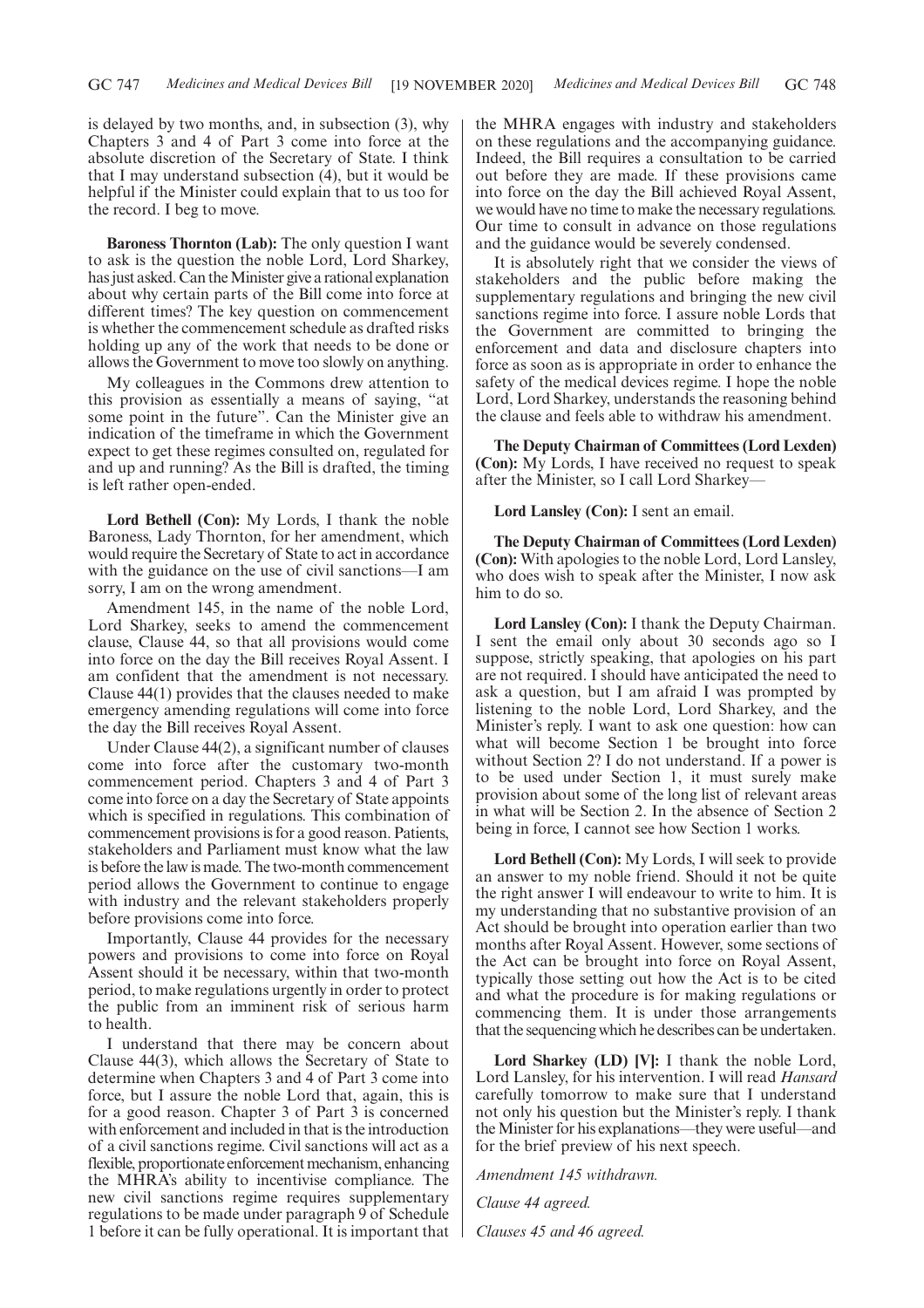**The Deputy Chairman of Committees (Lord Lexden) (Con):** We now come to Amendment 146. I remind noble Lords that anyone wishing to speak after the Minister should email the clerk during the debate.

### *Schedule 1: Medical devices: civil sanctions*

# *Amendment 146*

### *Moved by Baroness Thornton*

**146:** Schedule 1, page 34, line 10, leave out "have regard to" and insert "act in accordance with"

Member's explanatory statement

This amendment places a duty on the Secretary of State to follow, rather than have regard to, guidance.

**Baroness Thornton (Lab):** My Lords, we have reached the final amendment so I will be as brief as I can. The first thing I need to clarify, and I do not know if other noble Lords have spotted this, is that my amendment is actually to page 32 not page 34, otherwise it makes no sense at all. It is to amend line 10 on page 32—of the Bill that I have in front of me, anyway. But maybe I have an old copy of the Bill. Paragraph 13(7) of Schedule 1 says:

The Secretary of State must have regard to the guidance or revised guidance published under this paragraph in exercising functions under this Schedule."

That is the point of this tightening-up amendment, which would require the Secretary of State to "act in accordance with" the guidance.

Amendment 146 is about the planned civil sanctions regime for medical devices. Part 5 of Schedule 1 provides that the Secretary of State must "prepare and publish guidance" on

"the sanctions that may be imposed on"

someone who commits an offence,

"the action that the Secretary of State may take",

and the circumstances in which they may take such action. This could be, for example, when a penalty may or may not be imposed, the amount of such a penalty, what the Secretary of State will take into account in determining that amount and so on. Before publishing the guidance the Secretary of State will, of course, consult devolved Administrations and anyone else they consider appropriate. Where necessary, should changes be needed, the Secretary of State must revise the guidance and publish the revised version.

Once published, this guidance is the information that will be in the public domain on the operation of this regime. Yet after all that preparation, as currently drafted, the Bill says the Secretary of State must only "have regard to the guidance" when "exercising functions under this Schedule". The amendment would simply tighten this up, so that the Secretary of State must "act in accordance with" the guidance. I look forward to the Minister's response, and I hope we can locate it in the right place—I obviously have an old version of the Bill in front of me.

**The Deputy Chairman of Committees (Lord Lexden) (Con):** The amendment proposed is to page 34, possibly corrected by the noble Baroness, Lady Thornton, to page 32.

### *4.45 pm*

**Lord Hunt of Kings Heath (Lab) [V]:** My Lords, I hesitate to disagree with my noble friend, but I think it is on page 34—but then, of course, I might have an old edition of the Bill as well, just to confuse things.

The reason for supporting this is the unease about provisions in Clause 27 and Schedule 1. The Delegated Powers Committee concluded that

"in the absence of a full justification … allowing the ingredients of criminal offences … and … the penalties for existing offences to be set by delegated legislation"

amounts to "inappropriate delegations of power". The Constitution Committee said:

We have concluded previously that 'the creation of criminal offences through delegated powers is constitutionally unacceptable', save for exceptional circumstances. The delegated powers to create and adjust criminal offences in this Bill are constitutionally unacceptable."

The Minister has made certain modifications, but I think the general principle still holds good.

The guidance to be issued under paragraph 13 of the schedule is likely to be extensive, including: the imposition of a monetary penalty; the notices to the person it is proposed to fine and the grounds for so doing; the representations that have been made; the appeals process; and the consequences of non-payment. As my noble friend said, lines 9 and 10 on page 34 provides that

"The Secretary of State must have regard to the guidance or revised guidance published under this paragraph".

Given that the Secretary of State is the person publishing the guidance, it is puzzling that he or she is required only to "have regard to" the very guidance that he or she has published—hence my noble friend's amendment to require the Secretary of State to "act in accordance with" the guidance. I look forward to hearing from the Minister as to why the Bill is drafted to give the Secretary of State wider discretion on that.

**Lord Patel (CB) [V]:** My Lords, I speak very briefly to support this amendment. The noble Baroness, Lady Thornton, and the noble Lord, Lord Hunt of Kings Heath, have covered the argument extremely well. As the noble Lord said just now, the guidance is produced by the Secretary of State but, when you look at it in practice, it says that the Secretary of State "must have regard to" the guidance—that is, can take note of it but does not have to follow it.

I am a doctor and am used to following guidelines. If I do not follow the guidelines, I am liable to be reported; if I do not follow them for any reason in the management of a patient, I am expected to write down as to why I did not follow them. I am not expected to take note of it or have regard to it—I am expected to follow it. The amendment proposed by the noble Baroness, Lady Thornton, addresses exactly that point: why is the Secretary of State not asked to follow the guidelines which he or she drafted?

**Lord Sharkey (LD) [V]:** We all know that the words "have regard to" create no real obligations, whereas the words "act in accordance with"do create real obligations. Clause 13 seems to contain important restrictions on the actions of the Secretary of State, but it does so via guidance. As the Bill stands, with its "have regard to" wording, that guidance has no statutory force. If the